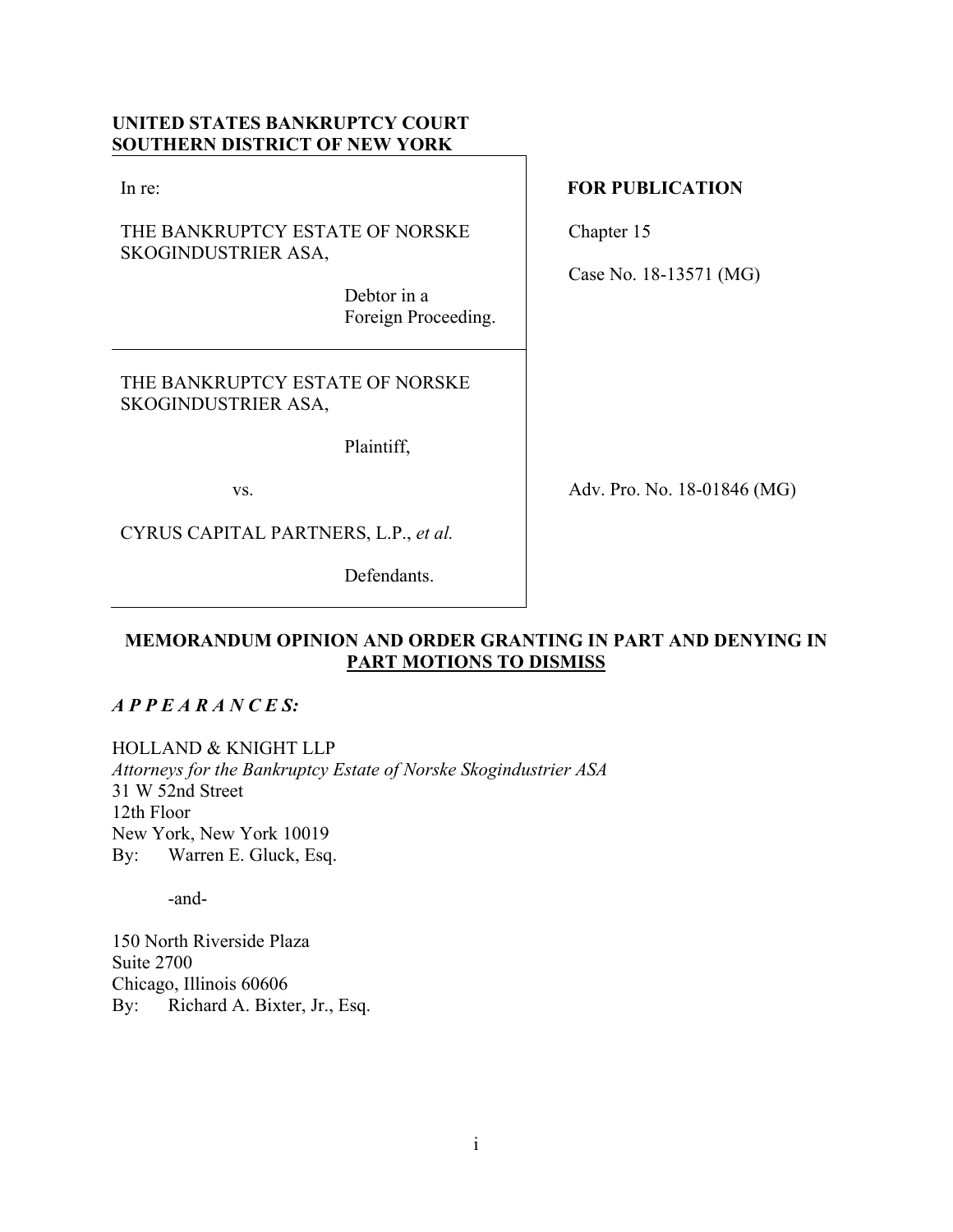BOIES SCHILLER FLEXNER LLP *Attorneys for the Cyrus Defendants*  55 Hudson Yards New York, New York 10001 By: Anastasia Cembrovska, Esq. Duane L. Loft, Esq.

FRIEDMAN KAPLAN SEILER & ADELMAN LLP *Attorneys for the GSO Defendants* 7 Times Square 28th Floor New York, New York 10036 By: Anne E. Beaumont, Esq. Andrew Englander, Esq. Eric Seiler, Esq.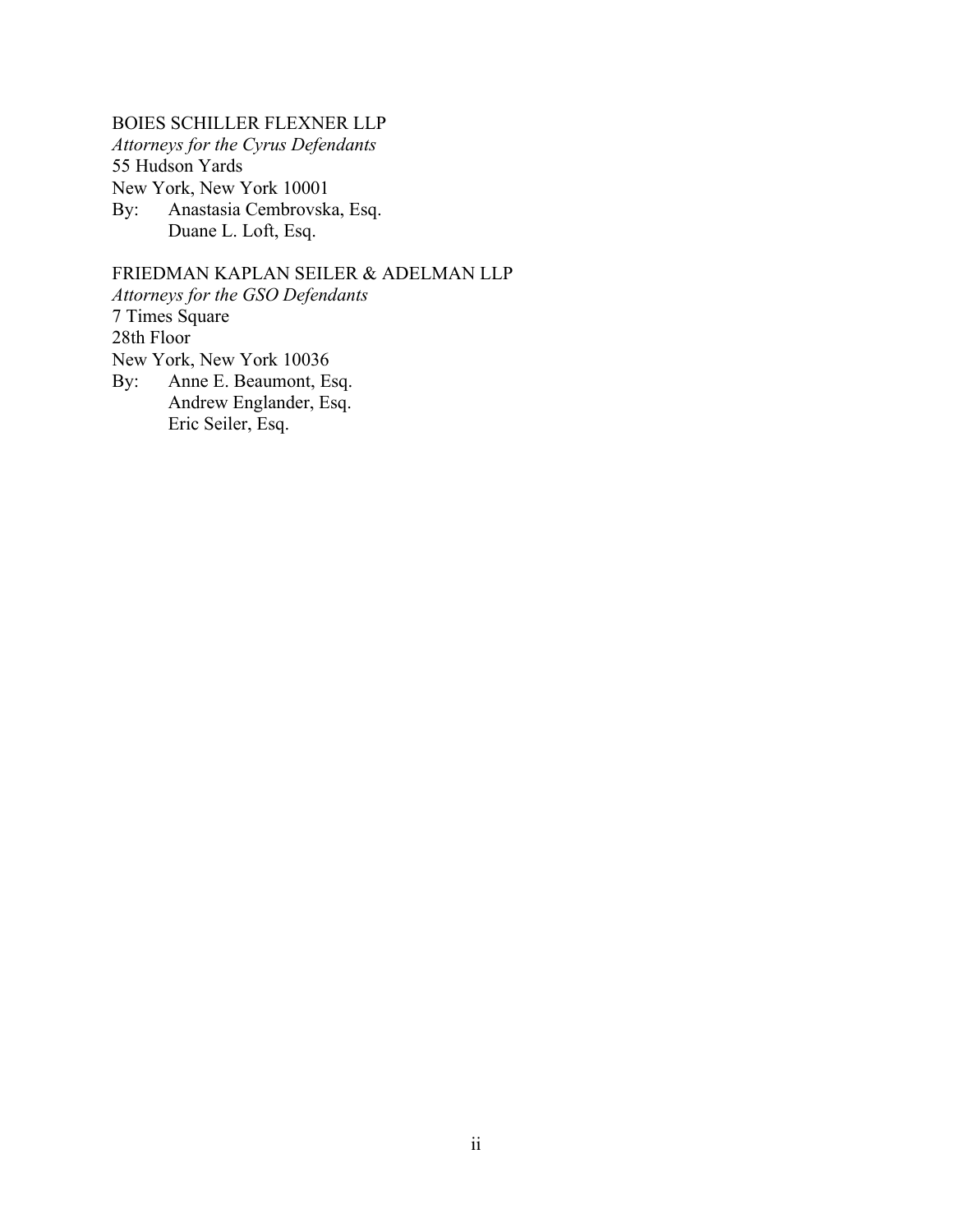# **Table of Contents**

| I.              |                    |                                                                                                     |  |
|-----------------|--------------------|-----------------------------------------------------------------------------------------------------|--|
|                 | А.                 |                                                                                                     |  |
|                 | $\mathcal{I}$ .    |                                                                                                     |  |
|                 | $\overline{2}$ .   |                                                                                                     |  |
|                 | 3 <sub>1</sub>     |                                                                                                     |  |
| <b>B.</b>       |                    |                                                                                                     |  |
|                 | $\mathcal{I}$ .    |                                                                                                     |  |
|                 | 2.                 |                                                                                                     |  |
|                 | 3.                 |                                                                                                     |  |
|                 | $\boldsymbol{4}$ . | The "Upstreaming and Transfer" and the Defendants' Positions in the Norske Enterprise Following the |  |
|                 |                    |                                                                                                     |  |
| П.              |                    |                                                                                                     |  |
| Ш.              |                    |                                                                                                     |  |
|                 | А.                 |                                                                                                     |  |
| <b>B.</b>       |                    |                                                                                                     |  |
| C.              |                    |                                                                                                     |  |
| D.              |                    |                                                                                                     |  |
| IV.             |                    |                                                                                                     |  |
|                 | А.                 | THE PLAINTIFF'S AVOIDANCE CLAIMS ARE TIMELY UNDER SECTION 108(A) OF THE BANKRUPTCY CODE25           |  |
| В.              |                    |                                                                                                     |  |
| $\mathcal{C}$ . |                    | EVEN IF SECTION 108 DID NOT APPLY TO THE AVOIDANCE CLAIMS, THE TIMELINESS OF THE AVOIDANCE          |  |
|                 |                    | CLAIMS UNDER THE RECOVERY ACT PRESENTS A DISPUTED ISSUE OF FACT THAT PRECLUDES GRANTING             |  |
|                 |                    |                                                                                                     |  |
|                 | 1.                 |                                                                                                     |  |
|                 | 2.                 |                                                                                                     |  |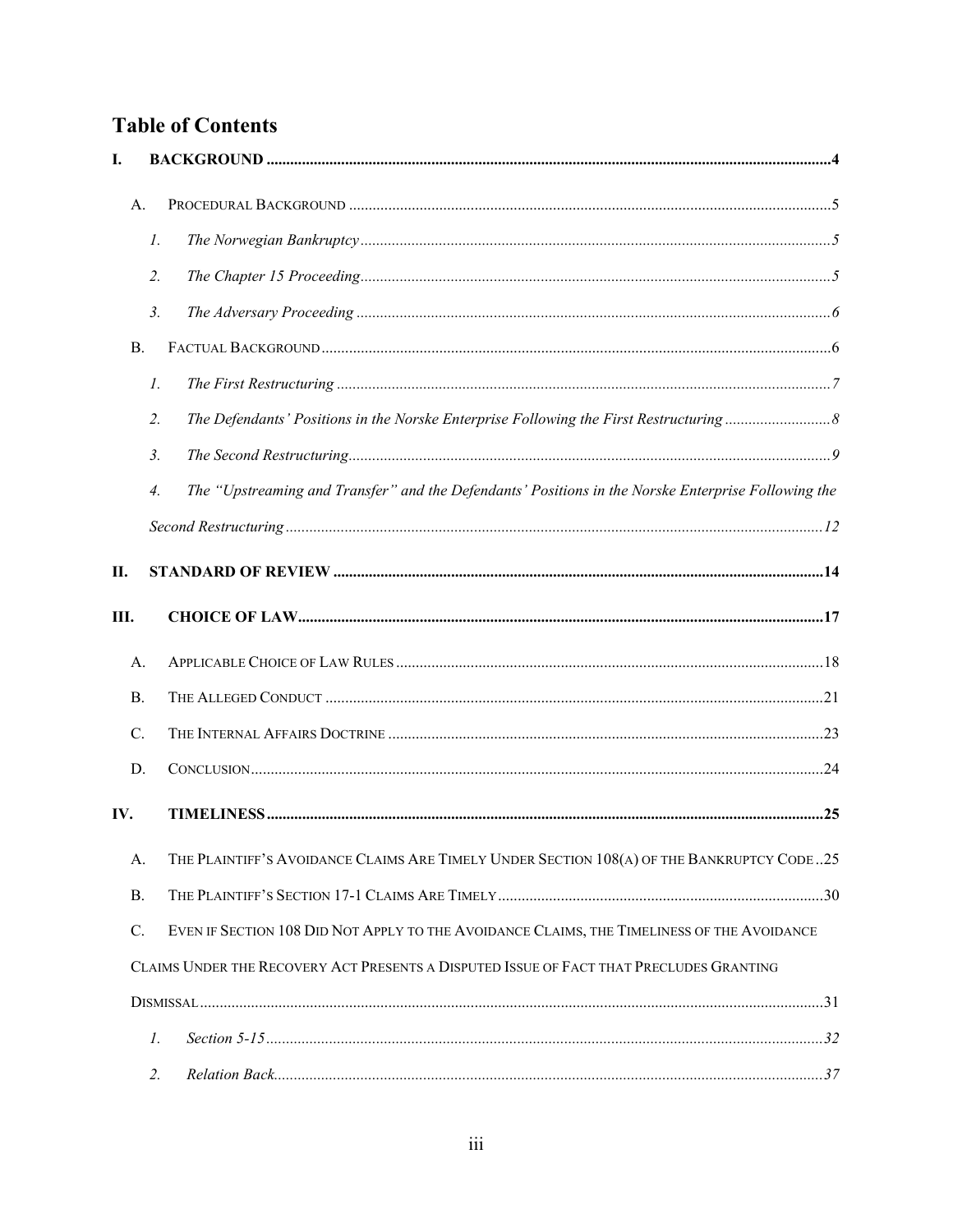| V.              |                 |                                                                                                |  |
|-----------------|-----------------|------------------------------------------------------------------------------------------------|--|
| A.              |                 |                                                                                                |  |
|                 | $\mathcal{I}.$  |                                                                                                |  |
|                 | 2.              |                                                                                                |  |
| <b>B.</b>       |                 | THE PLAINTIFF FAILS TO ADEQUATELY PLEAD A SECTION 5-9 CLAIM AGAINST GSO 44                     |  |
|                 | $\mathcal{I}$ . | The 5-9 Claim Against GSO Does Not Meet the Pleading Requirements of Rule 9(b)  44             |  |
|                 | 2.              |                                                                                                |  |
|                 | 3.              |                                                                                                |  |
| C.              |                 | THE PLAINTIFF FAILS TO ADEQUATELY PLEAD A SECTION 5-9 CLAIM AGAINST CYRUS50                    |  |
| D.              |                 |                                                                                                |  |
|                 | $\mathcal{I}$ . |                                                                                                |  |
|                 | 2.              |                                                                                                |  |
|                 | 3.              |                                                                                                |  |
| VI.             |                 |                                                                                                |  |
| A.              |                 |                                                                                                |  |
|                 | 1.              |                                                                                                |  |
|                 | 2.              |                                                                                                |  |
|                 | 3.              | The Qualifying Transaction Is Made by or to (or for the Benefit of) a Qualifying Participant59 |  |
| В.              |                 |                                                                                                |  |
| $\mathcal{C}$ . |                 |                                                                                                |  |
| VII.            |                 |                                                                                                |  |
| А.              |                 |                                                                                                |  |
|                 | $\mathcal{I}$ . |                                                                                                |  |
|                 | 2.              |                                                                                                |  |
|                 | 3.              |                                                                                                |  |
| В.              |                 | THE PLAINTIFF ADEQUATELY STATES A SECTION 17-1 CLAIM AGAINST THE DEFENDANTS  72                |  |
|                 | 1.              |                                                                                                |  |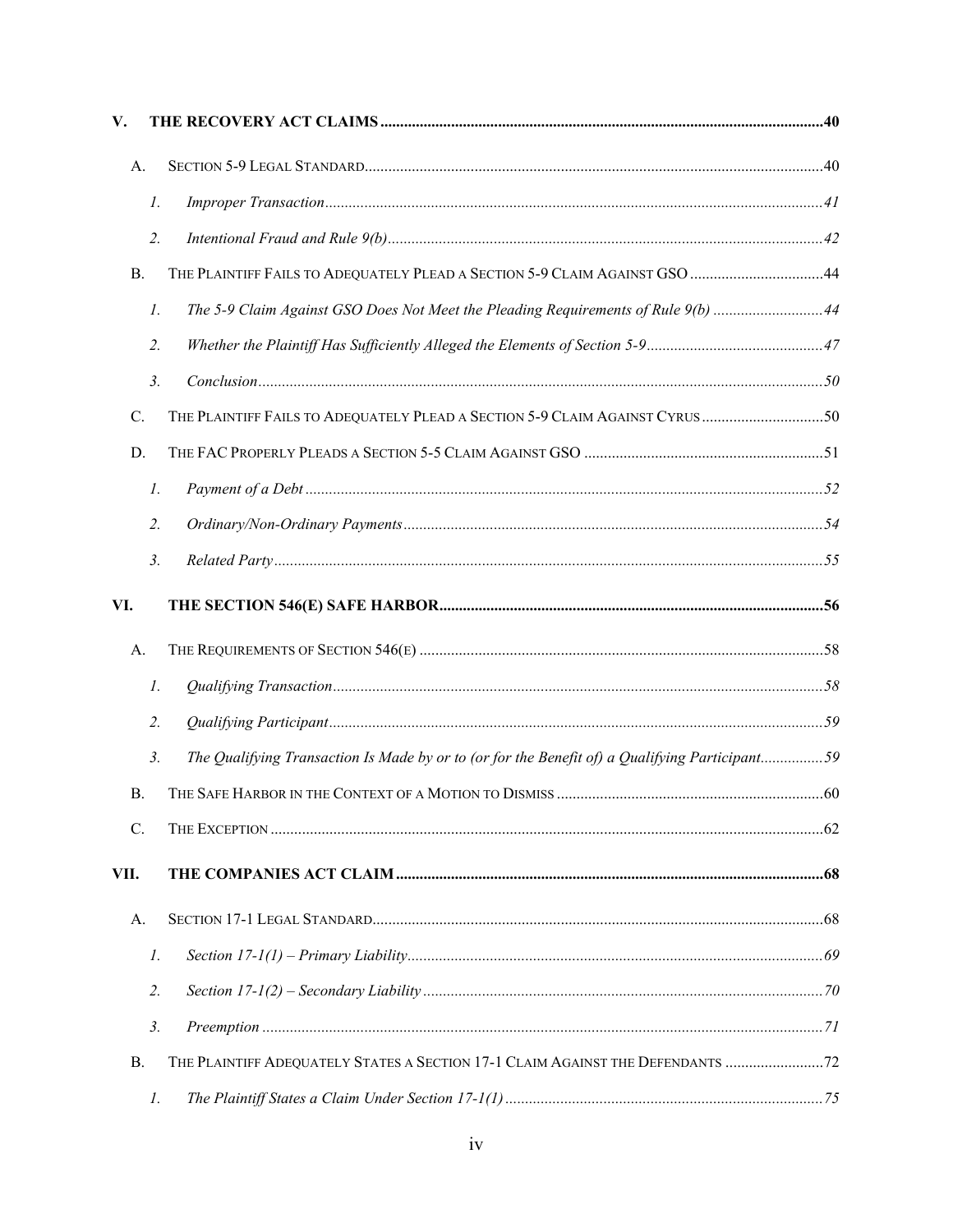| $\mathcal{C}$    |  |
|------------------|--|
| $\mathbf{B}$ .   |  |
| $A_{\cdot}$      |  |
|                  |  |
| $\mathfrak{Z}$ . |  |
| 2.               |  |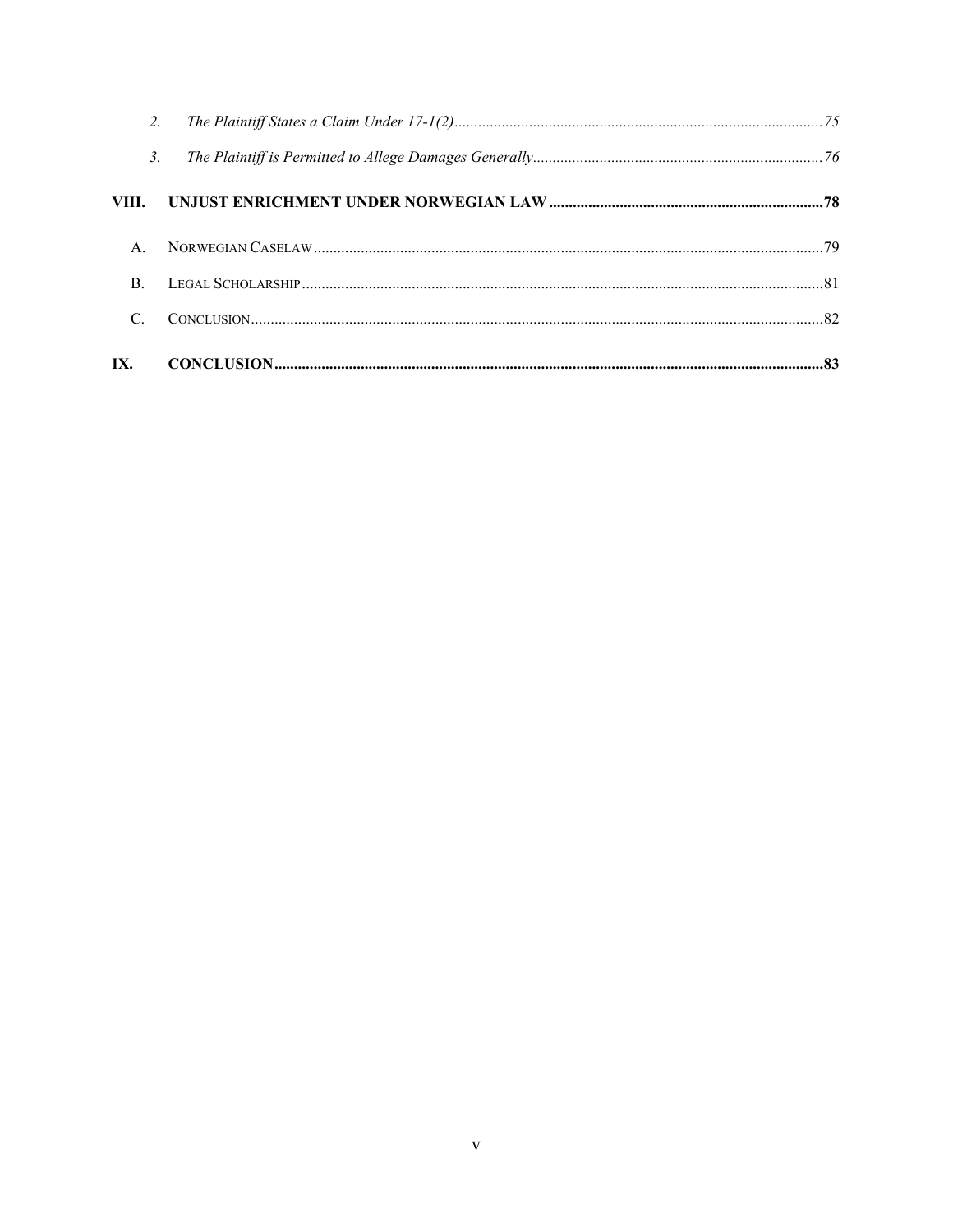## **MARTIN GLENN UNITED STATES BANKRUPTCY JUDGE**

This adversary proceeding arises out of alleged fraudulent transfers totaling over 30 million euros from Norske Skogindustrier ASA ("Norske Skogindustrier," "Norske ASA," or the "Debtor"), a Norwegian limited liability company, to the Defendants (defined below). Specifically, the Defendants allegedly pressured Norske ASA to effectuate a scheme that included Norske ASA repurchasing notes held by the Defendants and that, by doing so, Norske ASA and other creditors of Norske ASA were harmed.<sup>1</sup> The Bankruptcy Estate of Norske ASA (the "Estate" or the "Plaintiff") seeks avoidance of the alleged fraudulent transfers, damages for the Defendants' alleged violations of Norwegian statutory and non-statutory law, and damages under a theory of unjust enrichment.

Pending before the Court are two motions to dismiss the FAC. The first is the motion of defendants Crescent I, L.P., CRS Master Fund, L.P., Cyrus Capital Partners, L.P., Cyrus Opportunities Master Fund II, Ltd., and Cyrus Select Opportunities Master Fund, Ltd. (collectively, the "Cyrus Defendants" or "Cyrus"). ("Cyrus Motion," ECF Doc. # 27.) The Cyrus Motion is supported, *inter alia*, by a memorandum of law (the "Cyrus Memo," ECF Doc. # 45) and the declaration of Knut Ro ("Ro"), the Cyrus Defendants' Norwegian law expert ("Ro Decl.," ECF Doc. # 47). The second is the motion of defendants GSO Aiguille Des Grands Montets Fund I LP, GSO Aiguille Des Grands Montets Fund II LP, GSO Aiguille Des Grands Montets Fund III LP, GSO Cactus Credit Opportunities Fund (Cayman) LP, GSO Capital Partners LP, GSO Churchill Partners LP, GSO Coastline Credit Partners (Cayman) LP, GSO Credit Alpha Trading (Cayman) LP, GSO Credit-A Partners (Cayman) LP, GSO Oasis Credit

<sup>1</sup> The operative complaint (the "First Amended Complaint" or "FAC," ECF Doc. # 42) is not entirely clear whether Norske ASA or the "Norske Enterprise" (which is defined below and includes Norske ASA and its subsidiaries and affiliates) was harmed by the transactions in question.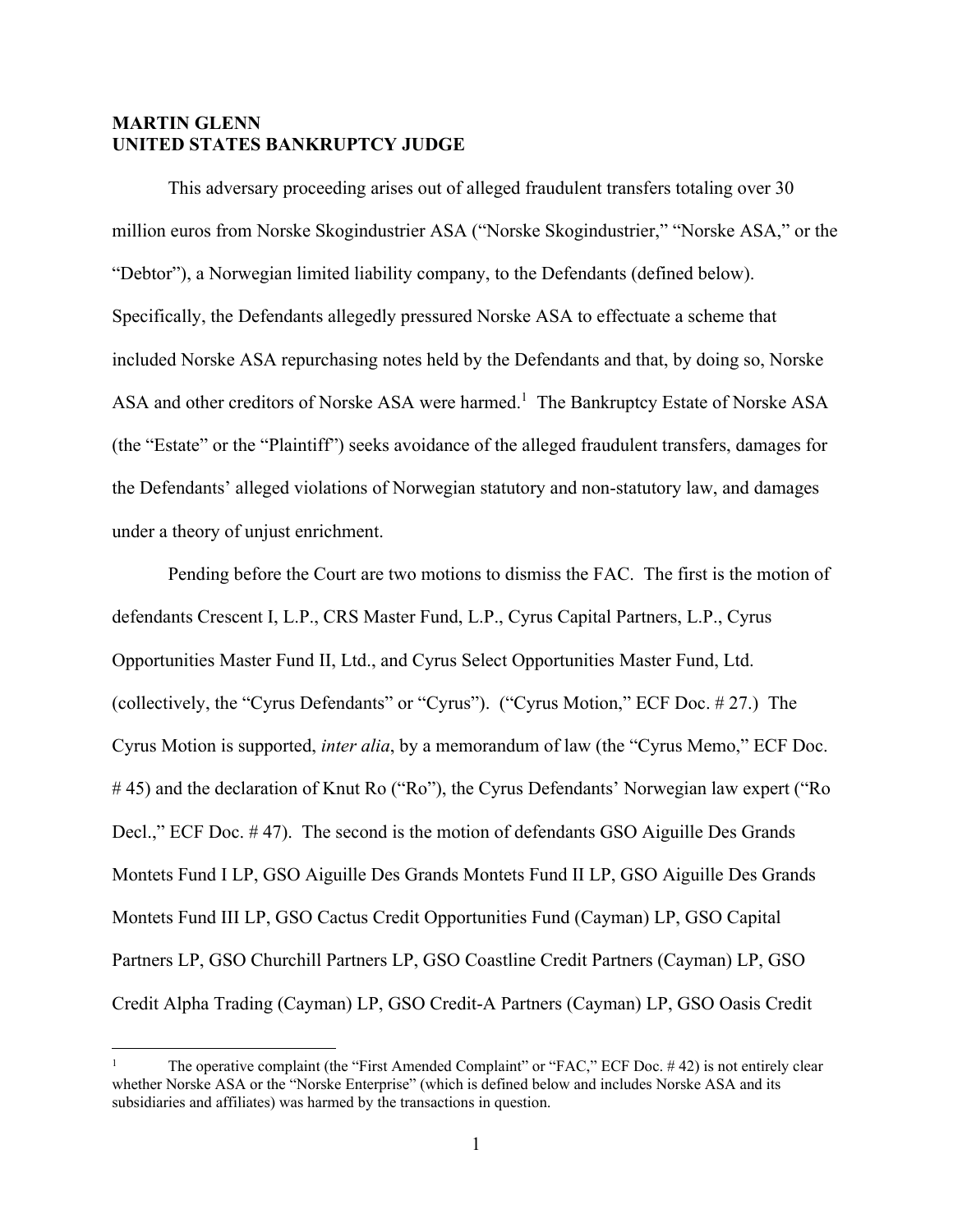Partners (Cayman) LP, GSO Palmetto Opportunistic Investment Partners (Cayman) LP, GSO Special Situations Master Fund LP, and Steamboat Credit Opportunities Master Fund LP (collectively, "GSO" or the "GSO Defendants" and, with the Cyrus Defendants, the "Defendants," and, with the Plaintiff, the "Parties"). ("GSO Motion," ECF Doc. # 32, and, with the Cyrus Motion, the "Motions.") The GSO Motion is supported, *inter alia*, by a memorandum of law (the "GSO Memo," ECF Doc. # 32-1) and the declaration of Kristoffer Aasebø ("Aasebø"), the GSO Defendants' Norwegian law expert ("Aasebø Decl.," ECF Doc. # 32-2).

The Motions seek dismissal of the FAC, filed on January 30, 2020, $2$  which asserts the following five counts:

- Count I: avoidance action under the Norwegian Recovery Act of 8 June 1984 No. 59 (the "Recovery Act") § 5-9 ("Section 5-9") against the GSO Defendants and John Does 1-100 (FAC ¶¶ 152–67);
- Count II: avoidance action under Recovery Act § 5-5 ("Section 5-5") against the GSO Defendants and John Does 1-100 (*id.* ¶¶ 168–80);
- Count III: avoidance action under Section 5-9 against the Cyrus Defendants (*id.*  $\P\P 181 - 96$ ;
- Count IV: a claim for damages under the Norwegian Public Limited Liability Companies Act of 13 June 1997 (the "Companies Act") § 17-1 ("Section 17-1") and similar "Norwegian non-statutory law" against the Defendants (*id.* ¶¶ 197– 205); and

<sup>2</sup> The FAC was originally filed on September 6, 2019 (ECF Doc. # 13); however, certain exhibits to the FAC were filed under seal at that time and were later filed in unredacted form. This opinion refers to the later-filed version of the FAC that includes unredacted exhibits, filed on ECF on January 30, 2020 at ECF Doc. # 42. For purposes of analyzing the Defendants' timeliness defenses, September 6, 2019, remains the relevant date of filing for the FAC.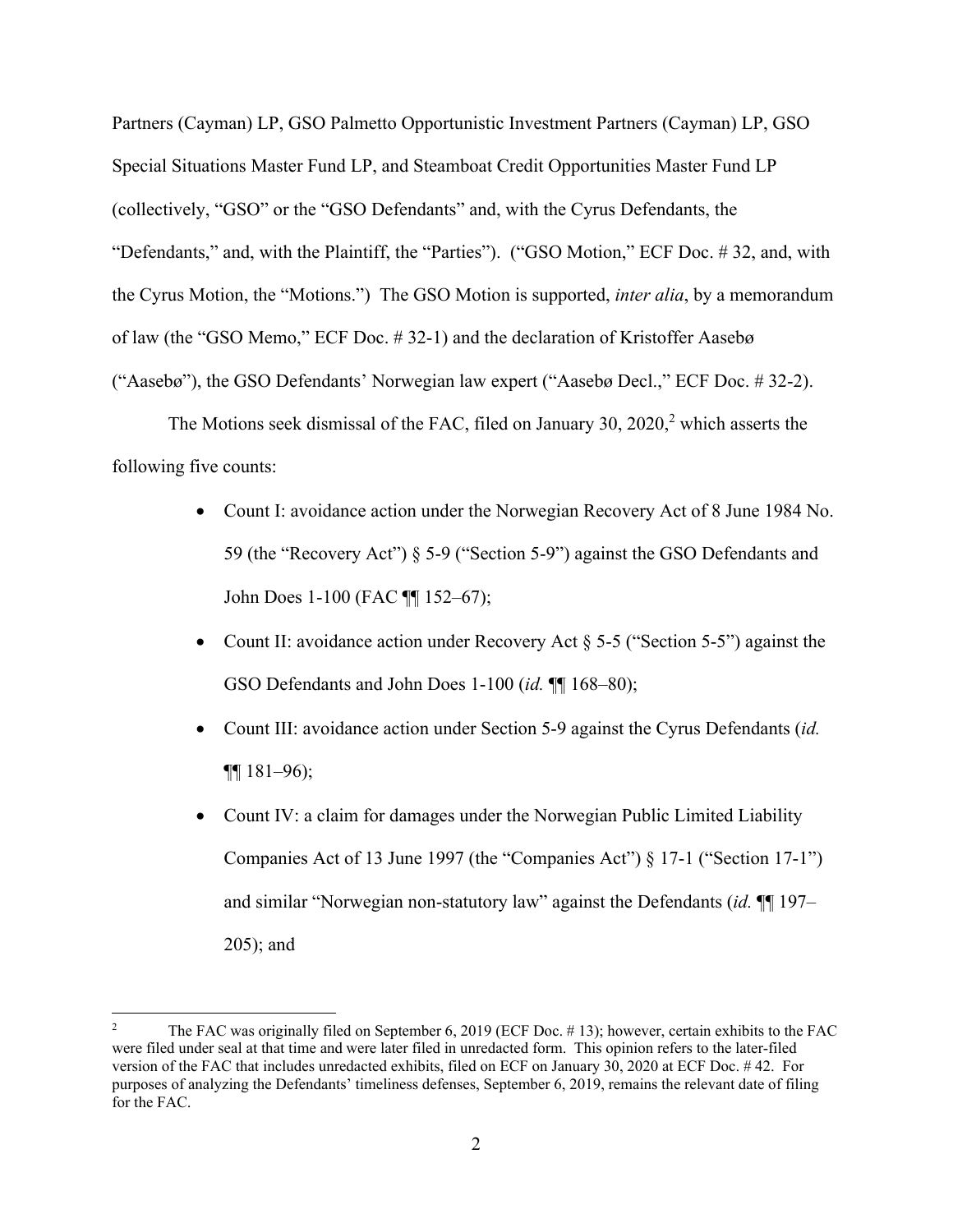Count V (pled in the alternative): unjust enrichment, against the Defendants (*id.*   $\P\P$  206–14).

The FAC and the Motions raise issues of choice of law, timeliness, sufficiency of the pleadings, and the applicability of the section 546(e) safe harbor and section 561(d).

The Plaintiff filed an opposition brief to the Motions (the "Opposition," ECF Doc. # 51), as well as the declaration of Egil Horstad (the "Horstad Decl.," ECF Doc. # 50). The GSO Defendants filed a reply memorandum of law. ("GSO Reply," ECF Doc. # 53.) The GSO Reply is supported by the reply declaration of Kristoffer Aasebø. ("Aasebø Reply," ECF Doc. # 54.) The Cyrus Defendants filed a reply in support of their motion to dismiss. ("Cyrus Reply," ECF Doc. # 55.) The Cyrus Reply is supported by the supplemental declaration of Knut Ro. ("Ro Supplement," ECF Doc. # 56.)

On December 10, 2020, this adversary proceeding and the chapter 15 case were reassigned to me. Thereafter, the Cyrus Defendants filed a notice of the motion and refiled the Cyrus Memo and the Ro Declaration. (ECF Doc. ## 66, 67, 69.) The Plaintiff filed a supplemental opposition brief (the "Supplemental Opposition," ECF Doc. # 71) and the Defendants filed a joint supplemental memorandum of law (the "Supplemental Memorandum," ECF Doc. # 72) in support of their Motions; both the Supplemental Opposition and the Supplemental Memorandum address a recent decision in *Fairfield Sentry Limited v. Theodoor GGC Amsterdam (In re Fairfield Sentry Limited)*, Adv. Proc. No. 10-03496 (SMB), 2020 WL 7345988 (Bankr. S.D.N.Y. Dec. 14, 2020), *reconsideration denied*, No. 10-13164 (SMB), 2021 WL 771677 (Bankr. S.D.N.Y. Feb. 23, 2021). The Parties also filed extensive exhibits. (ECF Doc. # 79 (the "Estate Exhibits"); ECF Doc. # 94 (the "GSO Exhibits"); ECF Doc. ## 95 & 96 (the "Cyrus Exhibits").)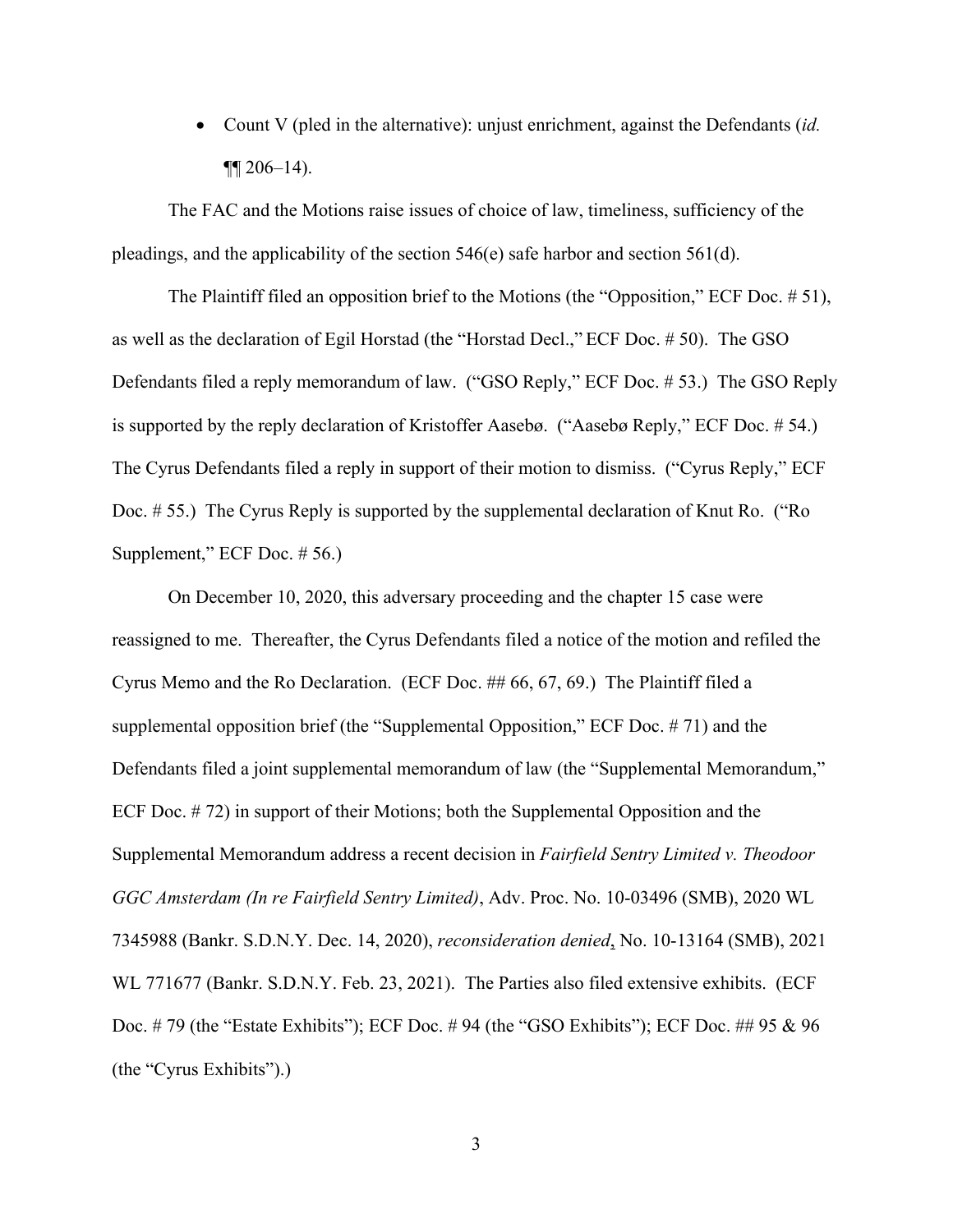Shortly before the scheduled February 3 hearing, an issue arose of a potential conflict involving Plaintiff's Norwegian law expert, Egil Horstad; the hearing was adjourned to allow the Plaintiff to replace its Norwegian law expert. The Plaintiff then withdrew the Horstad Declaration and submitted the declaration of Bjørn Åge Hamre ("Hamre"). ("Hamre Decl.," ECF Doc. #90.) The Defendants' experts then provided supplemental declarations responding to the Hamre Declaration. ("Second Ro Supplement," ECF Doc. # 92; "Aasebø Supplement," ECF Doc. # 93.)

On March 24, 2021, the Court held a hearing on the Motions (the "Hearing"). After nearly eight hours of cross examination of expert witnesses and argument by the Parties, the Court took the matter under submission.

For the reasons discussed below, the Court **GRANTS** the Motions in part as to Counts I, III, and V, and **DISMISSES** those counts.3 The Court **DENIES** the Motions in part as to Counts II and IV. The Court **GRANTS** the Plaintiff leave to amend the complaint within 21 days of the filing of this opinion.

## **I. BACKGROUND**

This case has a substantial and complex factual and procedural history with relevant events occurring in at least four different countries and proceedings taking place before several different judges and courts. The facts below are taken from the FAC and are accepted as true for the purpose of resolving the Motions.

<sup>3</sup> As the Court concludes that Norwegian law applies to the unjust enrichment claim, Count V is dismissed without prejudice to the extent it is asserted under New York law, and the Plaintiff may reassert the claim should the Court later determine that New York law applies. At this stage, the Court's choice of law analysis is performed in light of what has been alleged. Accordingly, the Court's choice of law determination is limited only to its evaluation of the Motions, and the Court reserves final decision regarding the applicable law.

To the extent Count V is asserted under Norwegian law, Count V is dismissed with prejudice, as the Court concludes that a standalone claim for unjust enrichment does not currently exist under Norwegian law.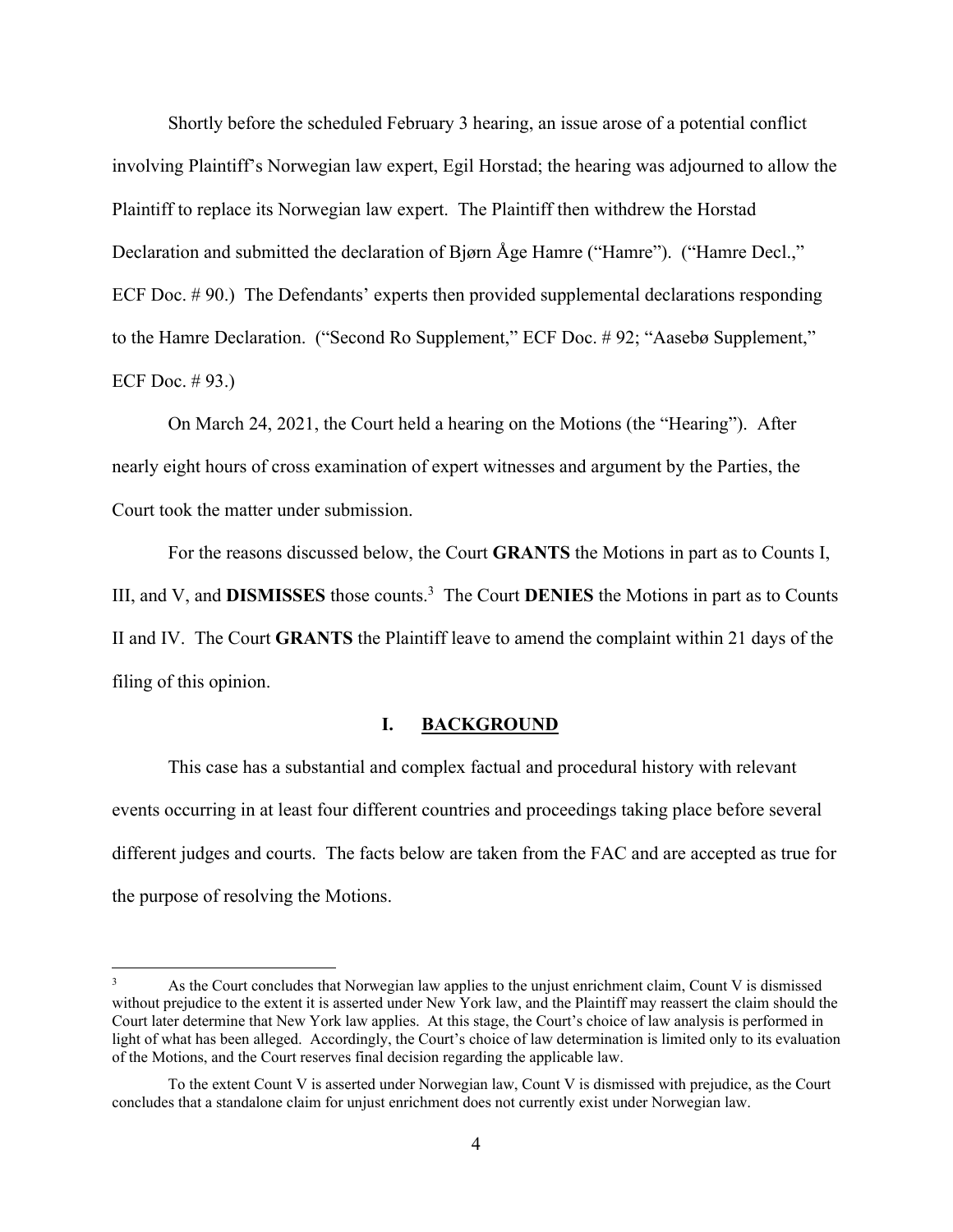## **A. Procedural Background**

### 1. The Norwegian Bankruptcy

On December 19, 2017 (the "Norwegian Petition Date"), the Norske ASA board of directors (the "Norske Board") filed a voluntary petition in Norway (the "Norwegian Petition") on behalf of Norske ASA. (FAC ¶ 146.) The Estate is a Norwegian bankruptcy estate under the supervision of the Oslo County Court, Case No. 17-198212KON-OBYF/1 (the "Norwegian Bankruptcy"). (*Id.* 17.) Tom Hugo Ottesen (the "Trustee" or the "Foreign Representative") was appointed bankruptcy trustee of the Estate. (*Id.* ¶ 148.) On December 20, 2017, four of Norske ASA's Norwegian subsidiaries also filed voluntary petitions for liquidation. (*Id.* ¶ 147.) Those subsidiaries are: (1) Norske Skog Holding AS ("NSH"), (2) Norske Treindustrier AS ("NTAS"), (3) Lysaker Invest AS, and (4) Norske Skog Eiendom AS. (*Id.*) On the Norwegian Petition Date, Norske ASA listed approximately  $\epsilon$ 924 million in liabilities and  $\epsilon$ 287 million in assets, with the majority of those assets being "pledged intra-group receivables." (*Id.* ¶ 149.)

#### 2. The Chapter 15 Proceeding

On November 16, 2018 (the "Chapter 15 Petition Date"), the Trustee, in his capacity as foreign representative of the Debtor, filed a chapter 15 petition for recognition of the foreign proceeding. ("Chapter 15 Petition," Case No. 18-13571, ECF Doc. # 1.) The chapter 15 case was originally assigned to Judge Stuart M. Bernstein, who granted recognition of the Norwegian Bankruptcy as a foreign main proceeding on December 18, 2018. ("Recognition Order," Case No. 18-13571, ECF Doc. # 12.) On December 10, 2020, the chapter 15 case and this adversary proceeding were reassigned to me. ("Notice of Case Reassignment," Case No. 18-13571, ECF Doc. # 17; Adv. Proc. No. 18-10846, ECF Doc. # 62.)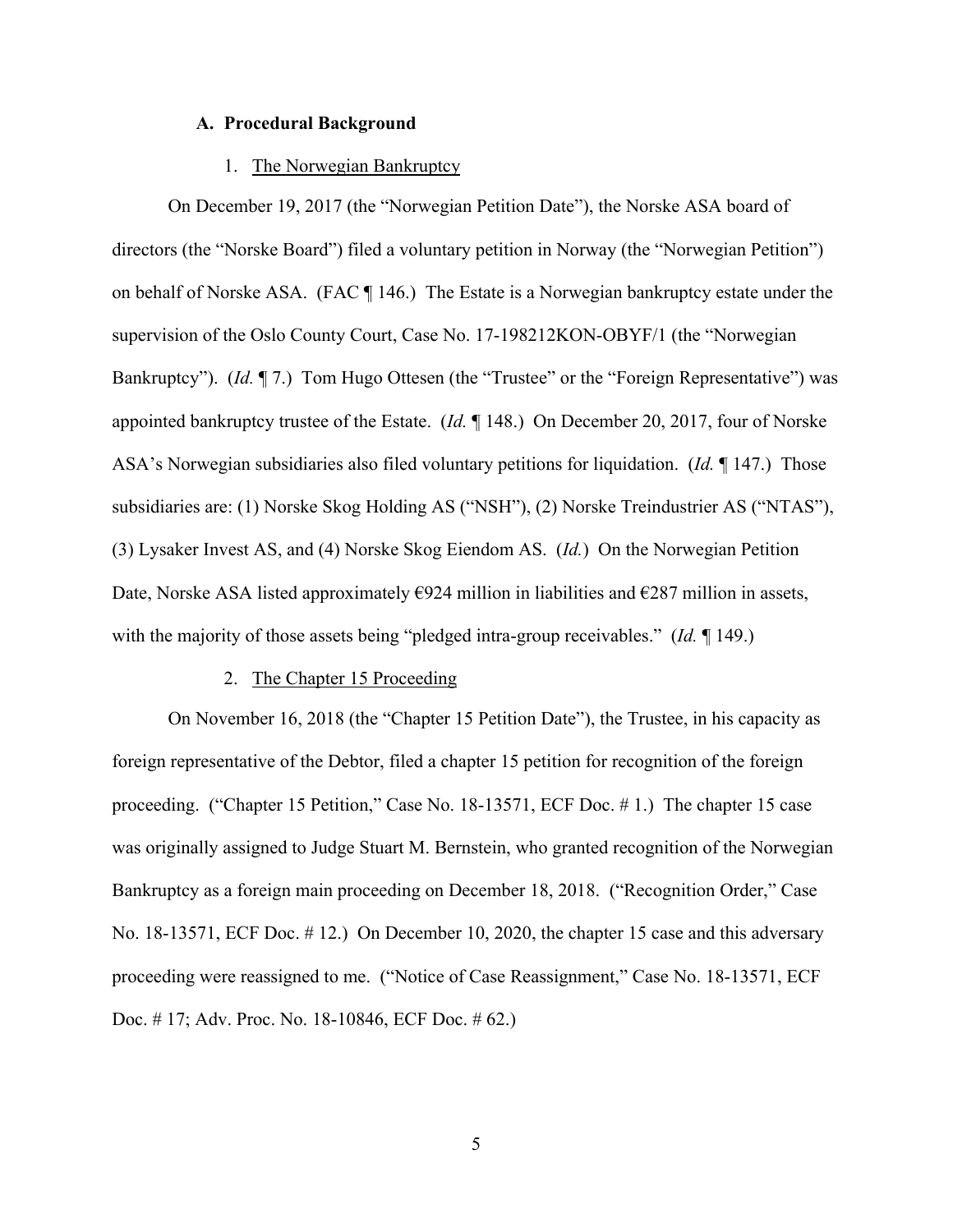## 3. The Adversary Proceeding

On December 18, 2018, the same date that recognition was granted, the Plaintiff filed this adversary proceeding against the Defendants. ("Original Complaint," ECF Doc. # 1.) On September 6, 2019, the Debtor filed the FAC. (ECF Doc. #13.)

## **B. Factual Background**

Norske ASA is a Norwegian limited liability company and was the parent entity of "various paper production subsidiaries," comprising "one of the largest producers of newsprint and magazine paper in the world." (FAC  $\P$  37–38.) The FAC refers to Norske ASA and its subsidiaries collectively as the "Norske Enterprise." The Norske Enterprise consists of several tiers of subsidiaries, including NTAS, NSH, Norske Skog AS ("NSAS"), and various local operating entities (the "Norske Business Units"), which operated paper mills primarily in Europe and Australia. (*Id.* ¶ 39.) As noted above, NTAS and NSH also filed bankruptcy petitions in Norway. (*Id.* ¶ 147.) The following chart depicts the structure of the Norske Enterprise:



(*Id.* ¶ 40.) Before commencement of the Norwegian Bankruptcy, financing and operational decision-making for the Norske Enterprise was at the direction of the Norske Board. (*Id.* ¶ 41.)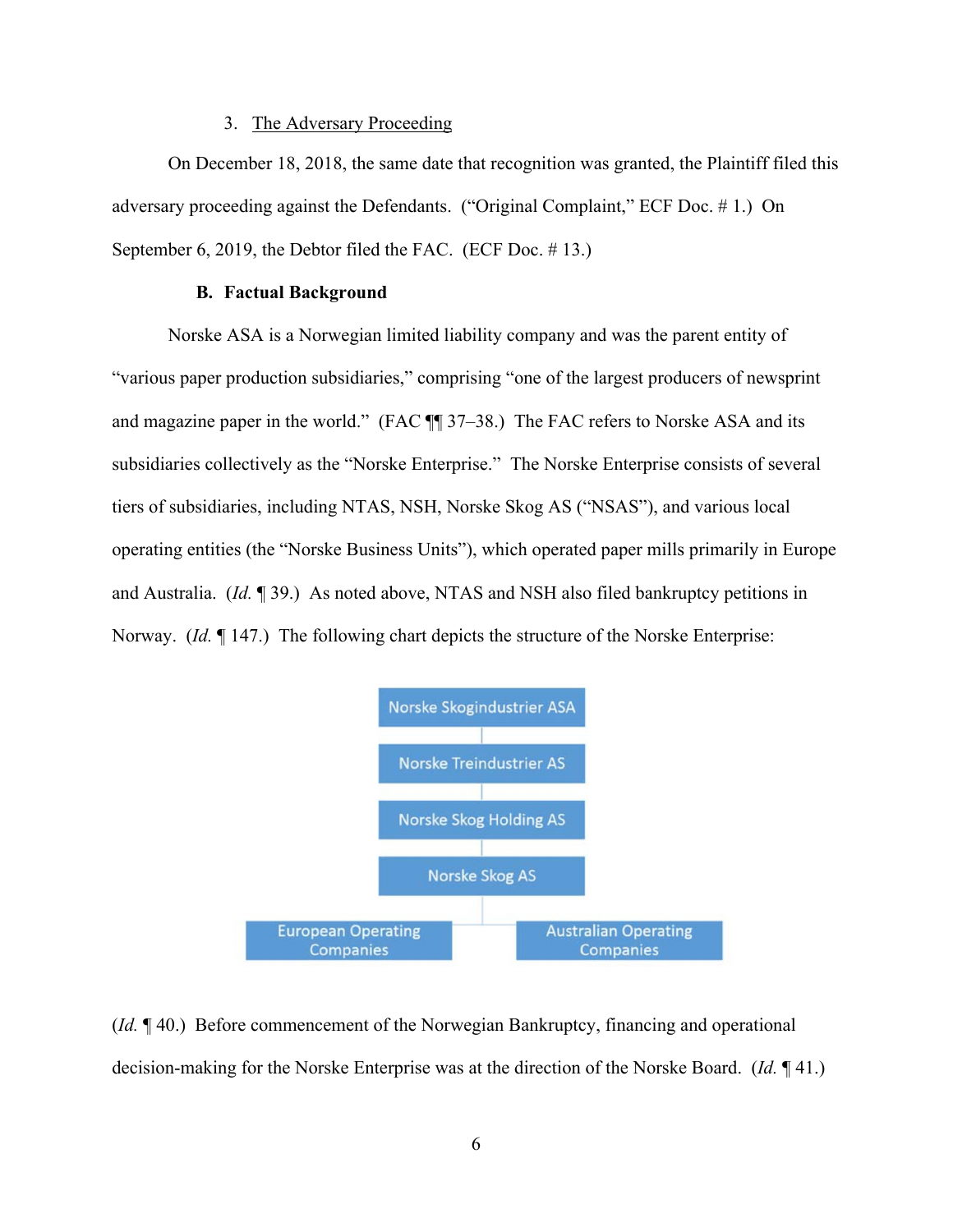Due to decreasing demands for paper products, the Norske Enterprise has "faced extraordinarily poor financial performance." (*Id.* ¶¶ 42–43.)

## 1. The First Restructuring

The Norske Enterprise experienced financial distress as early as 2012, and in February 2015 it underwent a series of refinancing transactions (the "First Restructuring"). (*Id.* ¶¶ 42, 45, 66.) Before the First Restructuring, the Norske Enterprise was financed by "certain minor factoring facilities" and subordinated unsecured notes (the "SUNs") issued by Norske ASA. (*Id.* ¶ 67.) The SUNs were due to mature in 2015, 2016, 2017, and 2033. (*Id.*) The First Restructuring involved an exchange offer (the "First Exchange Offer") whereby SUN holders were given an opportunity to exchange SUNs "for a less than nominal value consideration consisting partly of (i) new unsecured debt instruments structurally senior to the SUNs and (ii) cash." (*Id.* ¶ 68.) These new, structurally senior instruments (the "Prior Exchange Notes" or the "PENs") were issued by NSH and were set to mature in 2021 and 2023. (*Id.* ¶¶ 69–70.) The PENs were guaranteed by Norske ASA and NTAS and had subordinated guarantees from NSAS and other Norske Enterprise entities. (*Id.* ¶ 71.) The PENs were senior to the SUNs but junior to the newly created SSNs (defined below). (*Id.* ¶ 72.)

The First Restructuring also involved the issuance by NSAS of  $\epsilon$ 290 million in new 2019 senior secured notes (the "SSNs"), some of the proceeds of which satisfied cash payments to SUN holders participating in the First Exchange Offer. (*Id.* ¶¶ 74–75.) NSAS was created as part of the First Restructuring, and it "acquired—with the remaining cash from the SSNs— Norske Skogindustrier's ownership interests in the Norske Business Units." (*Id.* ¶ 76.) The SSNs were secured by the share capital of certain Norske Enterprise operating companies, as well as by the assets of Norske ASA, NSH, and NSAS, and they were guaranteed by Norske ASA, NSH, and certain operating companies. (*Id.* ¶¶ 78–79.) Thus, both the PENs and the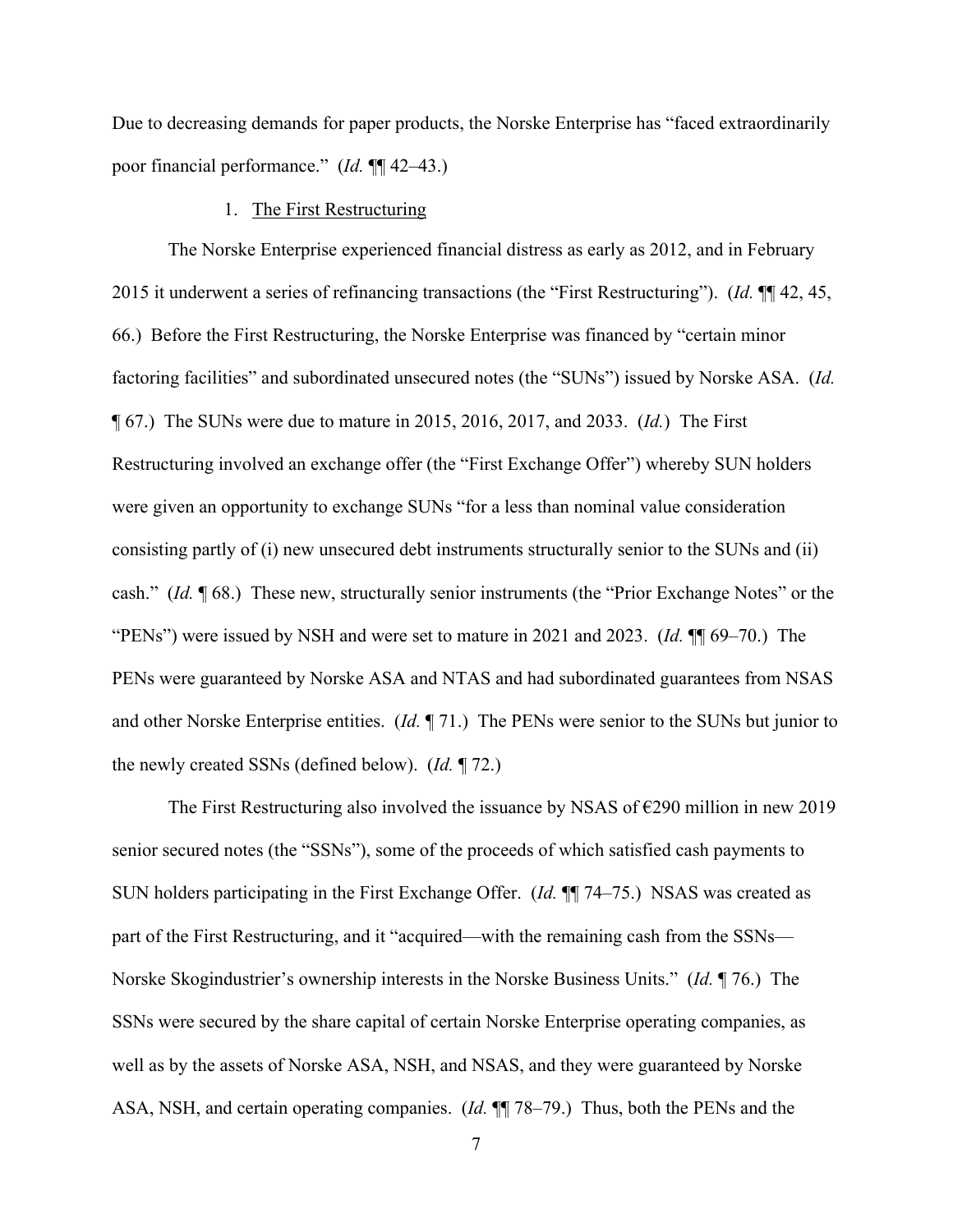SSNs were guaranteed by Norske ASA and certain other Norske Enterprise entities; the FAC refers to these guarantees collectively with respect to the PENs and the SSNs as the "Guarantee Obligations." (*Id.* ¶ 80.) Following the First Restructuring, the Norske Enterprise had three classes of debt securities: SUNs, PENs, and SSNs (listed in increasing seniority). (*Id.*)

# 2. The Defendants' Positions in the Norske Enterprise Following the First Restructuring

Following the First Restructuring, the Cyrus Defendants were invested in every level of the Norske Enterprise capital structure. (*Id.* ¶¶ 47–54.) As of February 2016, the Cyrus Defendants held 2016 SUNs with a face value of  $631.69$  million and 2017 SUNs with a face value of  $\epsilon$ 1.05 million. (*Id.* ¶ 48.) The Cyrus Defendants also held newly issued SSNs with a face value of  $\epsilon$ 17.9 million and  $\epsilon$ 30.71 million in PENs. (*Id.* ¶ 50–51.) In addition to their debt position, the Cyrus Defendants held 6.2 million shares (3.3%) of Norske ASA's equity as of December 2015, with that number increasing to 25.2 million shares (9.96%) by March 2016. (*Id.*  $\P\P$  52, 54.)

The GSO Defendants were also invested at the SUN, SSN, and equity levels, although they did not hold any PENs as of February 2016. (*Id.* ¶¶ 55–61.) As of February 2016, the GSO Defendants held 2016 SUNs with a face value of  $E11.864$  million, 2017 SUNs with a face value of  $\epsilon$ 148.567 million, 2033 SUNs with a face value of  $\epsilon$ 2.00 million, and 2019 SSNs with a face value of €35.4 million. (*Id.* ¶¶ 56, 58.) The GSO Defendants held 20.1 million Norske ASA shares (10.59%) as of December 2015, with that number increasing to 64.5 million shares (25.47%) as of March 2016. (*Id.* ¶¶ 59, 61.)

In December 2015, the GSO Defendants and the Cyrus Defendants were the largest and second-largest shareholders of Norske ASA, respectively, and remained so through at least

8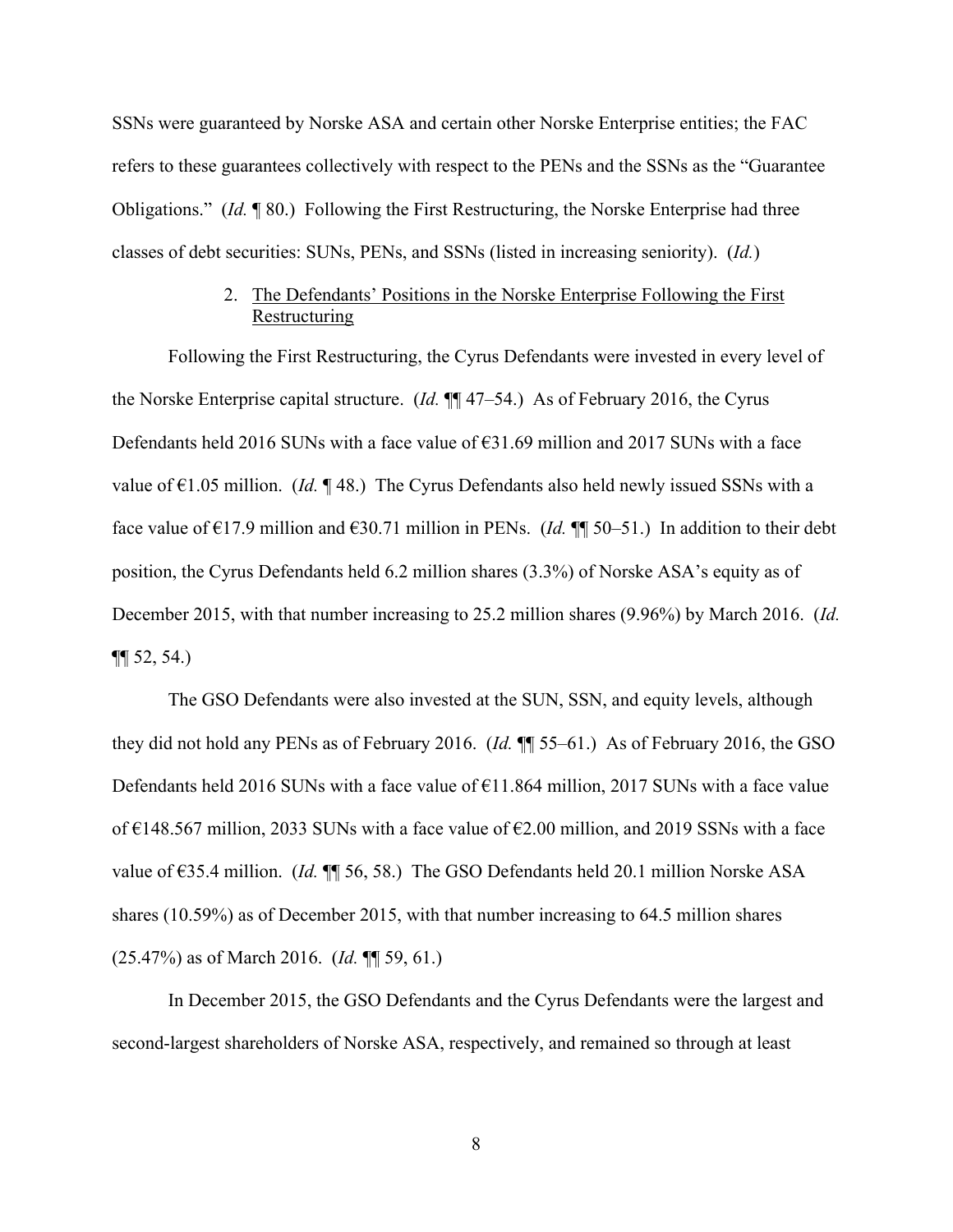March 2016. (*Id.* ¶¶ 52, 54, 59, 61.) As of March 2016, the third-largest shareholder of Norske ASA held 2.84% of the outstanding shares. (*Id.* ¶ 54.)

The Plaintiff also alleges that, in addition to their direct investments in the Norske Enterprise, the Defendants were invested indirectly in the Norske Enterprise through credit default swaps ("CDS"). (*Id.* ¶ 62.) The Plaintiff alleges that the Defendants were sellers of CDS protection, such that a default by Norske ASA on the 2016 SUNs would harm not just the Defendants' direct investment in the 2016 SUNs but would also leave the Defendants liable to their CDS counterparties for any such default. (*Id.* ¶ 63.) The Plaintiff alleges that the "Defendants orchestrated the Second Restructuring to avoid a large payout to its CDS counterparties if the Norske Enterprise defaulted on the 2016 SUNs, while at the same time receiving a payout on these junior debt obligations." (*Id.* ¶ 64.) The Parties have not provided evidence showing the extent of the Defendants' CDS exposure.

# 3. The Second Restructuring

Following the First Restructuring, it became apparent that the Norske Enterprise was still in a precarious position and would not be able "to cover the upcoming maturities of the 2015, 2016[,] and 2017 SUNs." (*Id.* ¶ 81.) In the summer of 2015, the Norske Board began working on a second set of restructuring transactions (the "Second Restructuring"). (*Id.* ¶ 84.) GSO and Cyrus were the Norske Enterprise's two largest creditors and were highly involved in the negotiation process for the Second Restructuring. (*Id.* ¶ 85.) The Second Restructuring went through two initial failed exchange offer iterations, finally culminating in a third and final "March 2016 Exchange Offer" (defined below). (*Id. ¶¶* 81–120.)

## *November 2015 Exchange Offer*

On November 17, 2015, the Norske Board offered an exchange of outstanding SUNs for new unsecured notes due in June 2019 and June 2026 (the "November 2015 Exchange Offer").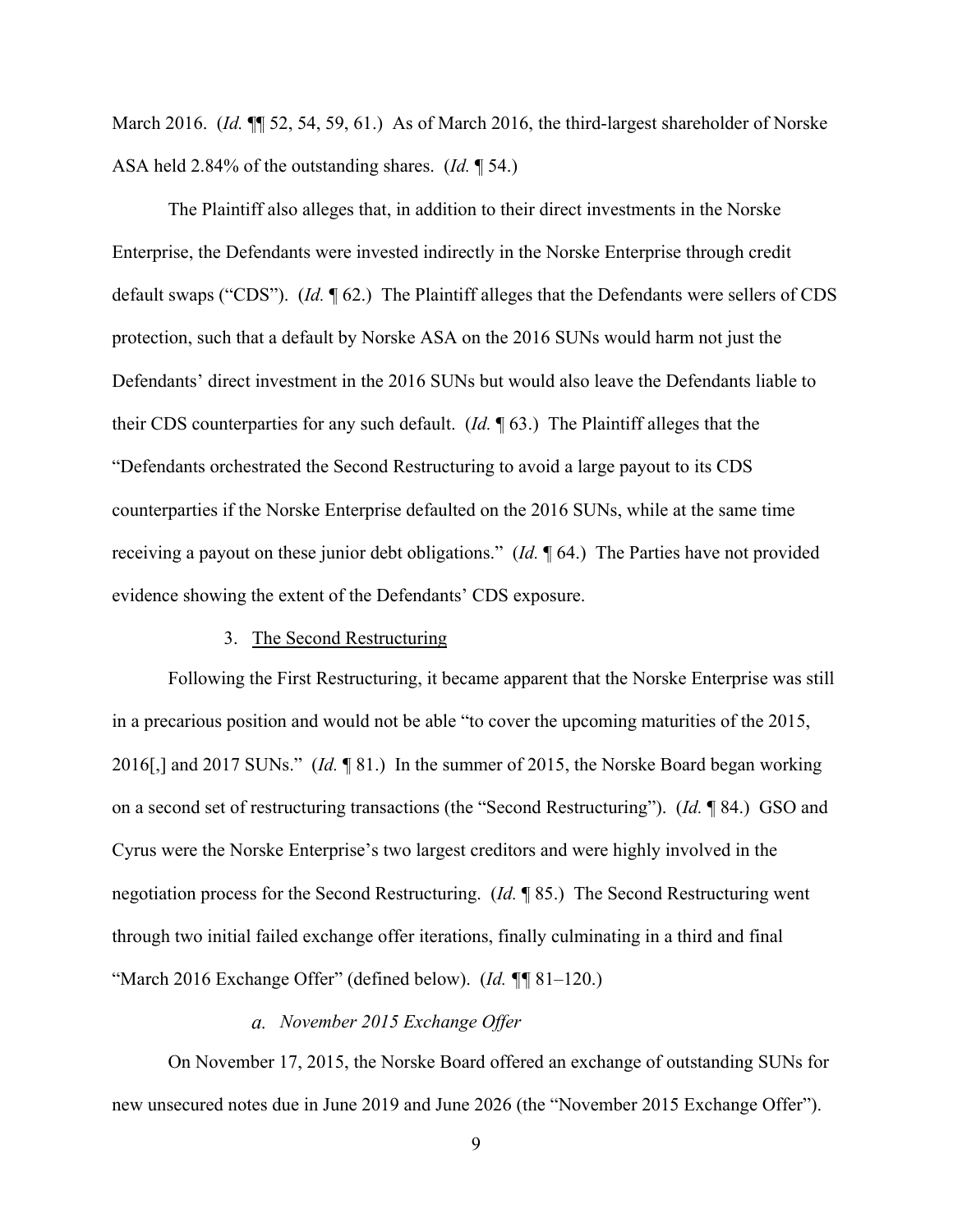(*Id.* ¶ 93.) The Plaintiff alleges that the Defendants refused to support the November 2015 Exchange Offer as it would have left them exposed to liability with respect to their alleged CDS interests. (*Id.* ¶ 94.) The November 2015 Exchange Offer failed to generate sufficient interest and its deadline was pushed back from December 11, 2015, to January 12, 2016. (*Id.* ¶ 95.) While the November 2015 Exchange Offer was pending, the Defendants increased their equity positions in Norske ASA to become its two largest shareholders. (*Id.* ¶ 96.) On December 7, 2015, the Defendants submitted a letter to Norske ASA calling for an "extraordinary general meeting" of the Norske Board for three purposes: (1) removal and replacement of three Norske Board members, (2) "[a]mendment of composition of the election committee," and (3) presentation of the Defendants' financing proposal. (*Id.* ¶¶ 98–99; FAC, Ex. 5, ECF Doc. # 42-1 at 387–89.) On December 22, 2015, the Defendants and Norske ASA entered into a restructuring support agreement, pursuant to which Norske ASA agreed to terminate the November 2015 Exchange Offer. (FAC ¶ 101.)

## *January 2016 Exchange Offer*

With the November 2015 Exchange Offer terminated, the Debtor sought to engage in a new exchange offer (the "January 2016 Exchange Offer"), "which offered materially improved terms to the holders of [2016 and 2017 SUNs], at the expense of the holders of remaining SUNs and the Guarantee Obligations." (*Id.*) According to the Plaintiff, the January 2016 Exchange Offer would allow holders of 2016 and 2017 SUNs to exchange their holdings for secured notes maturing in 2019, violating the SSN indenture. (*Id.* ¶ 102.)

On January 6, 2016, two new members were elected to the Norske Board—Ms. Joanne Owen ("Owen") and Mr. Nils Ingemund Hoff ("Hoff," and together with Owen, the "Cyrus/GSO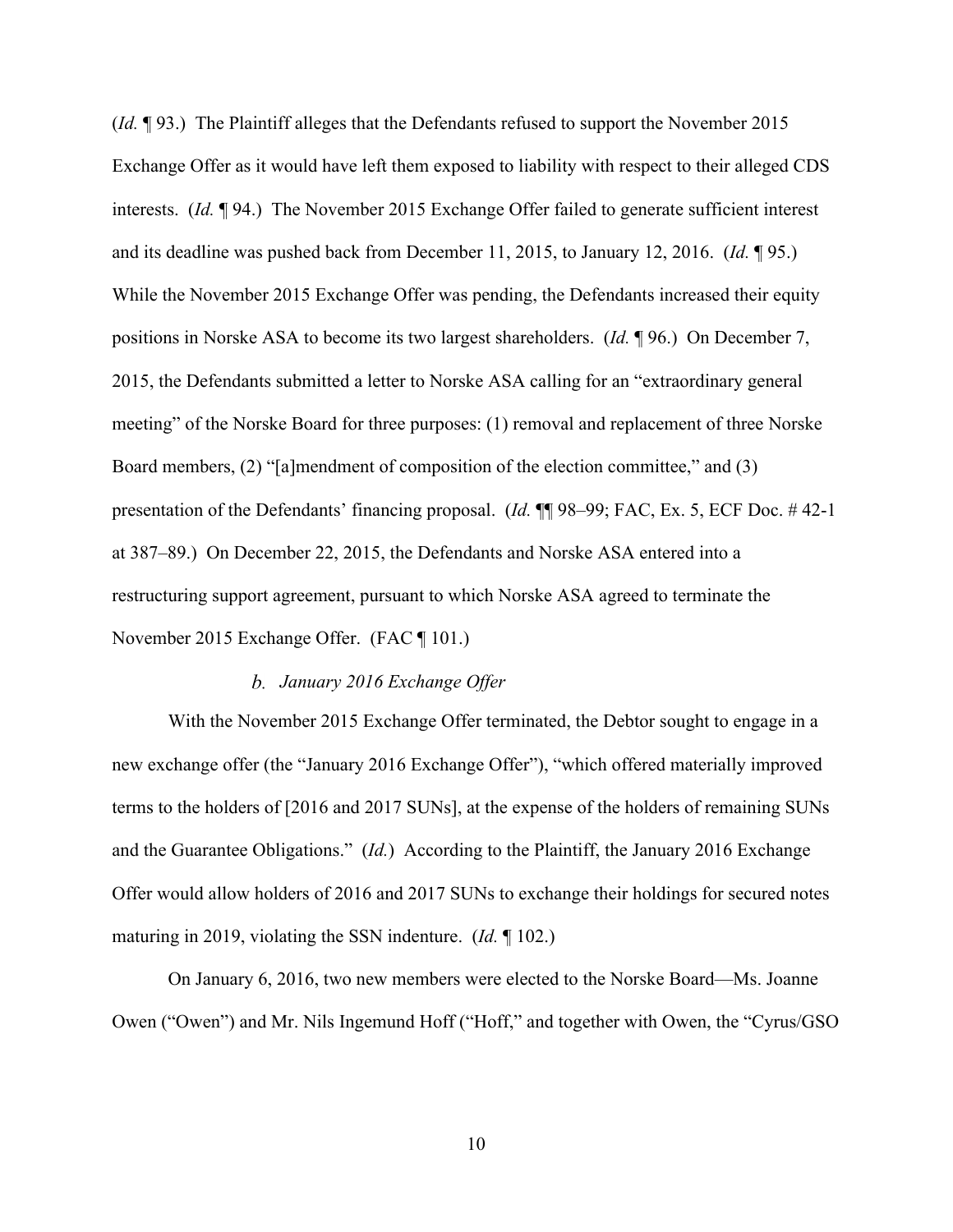Board Members").<sup>4</sup> (*Id.* ¶ 103–05.) At the time of their election, Owen was a partner with DLA Piper and Hoff was a consultant and CFO of Bergen Group ASA. (FAC, Ex. 7, ECF Doc. # 42-2 at 7–8.) The Plaintiff alleges that the Defendants sought this change in board composition to "elevate the interests of holders of the SUNs, with an attendant decrease in their CDS exposure." (*Id.* ¶ 106.)

The January 2016 Exchange Offer and Second Restructuring faced resistance from an *ad hoc* group of creditors holding more than 50 percent of the SSNs (the "Secured Ad-Hoc Group"), "who recognized that the Defendants were attempting to obtain a superior position to the SSNs and the PENs holders by . . . exchanging the structurally junior [SUNs] for secured debt instruments." (*Id.* ¶ 109.) The Secured Ad-Hoc Group sent letters to the Norske Board arguing against the January 2016 Exchange Offer and, acting through Citibank, N.A. ("Citibank"), as indenture trustee, sought to enjoin consummation of the January 2016 Exchange Offer in the United States District Court for the Southern District of New York (the "Citibank Action"). (*Id.*  ¶¶ 110–11; *see Citibank, N.A. v. Norske Skogindustrier ASA*, No. 16-cv-850 (RJS), 2016 WL 1052888 (S.D.N.Y. Mar. 8, 2016) (denying motion to enjoin January 2016 Exchange Offer).)

*March 2016 Exchange Offer and Consummation of Second Restructuring* 

In the wake of the Citibank Action, the January 2016 Exchange Offer was abandoned in favor of a new offer (the "March 2016 Exchange Offer"). (FAC  $\P$  112–13.) The March 2016 Exchange Offer proposed an exchange of 2017 SUNs for a package that included (1) 47% 2026 SUNs, (2) 36% perpetual notes maturing in 2115, and (3) 17% par value write-off. (*Id.* ¶ 114.)

<sup>4</sup> The term "Cyrus/GSO Board Members" is a defined term that both the Plaintiff and the Defendants use. While the control exerted by the Defendants over the Norske Board or any of its individual members remains a disputed issue of fact that the Court need not resolve at this stage, the defined term "Cyrus/GSO Board Members" will be used for the sake of convenience and clarity to refer to Owen and Hoff.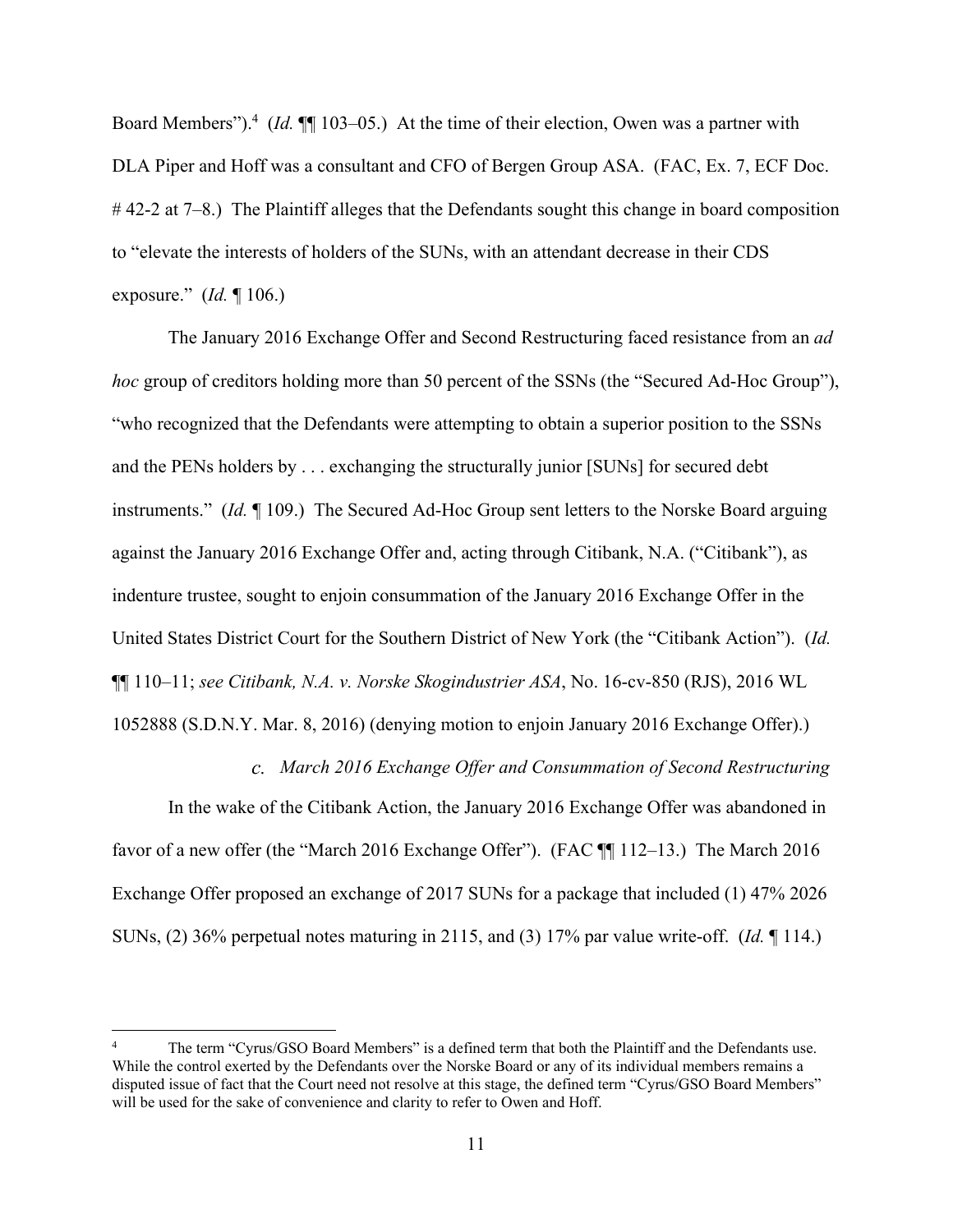This solution did not deal with the soon-to-mature 2016 SUNs. Thus, as part of the Second Restructuring, the 2016 SUNs would "be refinanced by borrowing money from the Cyrus and GSO Defendants by issuing various secured debt instruments, senior to the SSNs and PENs." *(Id.* ¶ 115.) To that end, the Second Restructuring involved the issuance by NSAS (which had also issued the SSNs as part of the First Restructuring) to the Defendants of a new Norwegian Securitization Facility bond (the "NSF") for  $\epsilon$ 110 million,<sup>5</sup> secured by inventory, receivables and bank accounts of certain Norske Business Units. (*Id.* ¶¶ 116–17.) The NSF was "senior both to the SSNs and PENs for all practical matters, as well as the SUNs." (*Id.* ¶ 118.) The Second Restructuring involved three transactions in addition to the NSF: (1)  $\epsilon$ 10 million issued under the SSN indenture maturing in 2016, (2)  $\epsilon$ 20 million bridge loan in connection with sale of a power plant, and (3) issuance of share capital in Norske ASA for  $\epsilon$ 15 million. *(Id.*  $\P$ 119.) According to the Plaintiff, the NSF allowed the Defendants to accomplish the goals of the January 2016 Exchange Offer. (*Id.* ¶ 120.)

# 4. The "Upstreaming and Transfer" and the Defendants' Positions in the Norske Enterprise Following the Second Restructuring

The Plaintiff alleges that the cash proceeds of the NSF (approximately  $\epsilon$ 100 million) were "upstreamed, either directly or indirectly," to Norske ASA to repay the 2016 SUNs; the FAC defines this as the "Upstreaming and Transfer." (*Id.* ¶ 121.)

On March 18, 2016, the Cyrus Defendants agreed to sell substantially all of their interests in 2016 SUNs to the GSO Defendants at 68% of par value plus accrued interest (the "Cyrus Sale"). (*Id.* 125; FAC, Ex. 14, ECF Doc. #42-3 at 18.) The Cyrus Sale occurred on the same day that the Norske Board resolved to issue the NSF. (FAC ¶ 127.) The Plaintiff alleges that the

<sup>5</sup> The FAC states that the NSF was issued for  $\epsilon$ 100 million; however, the March 2016 Exchange Offer indicates that the amount was €110 million. (FAC, Ex. 12 at 6; *see also* GSO Memo at 13.)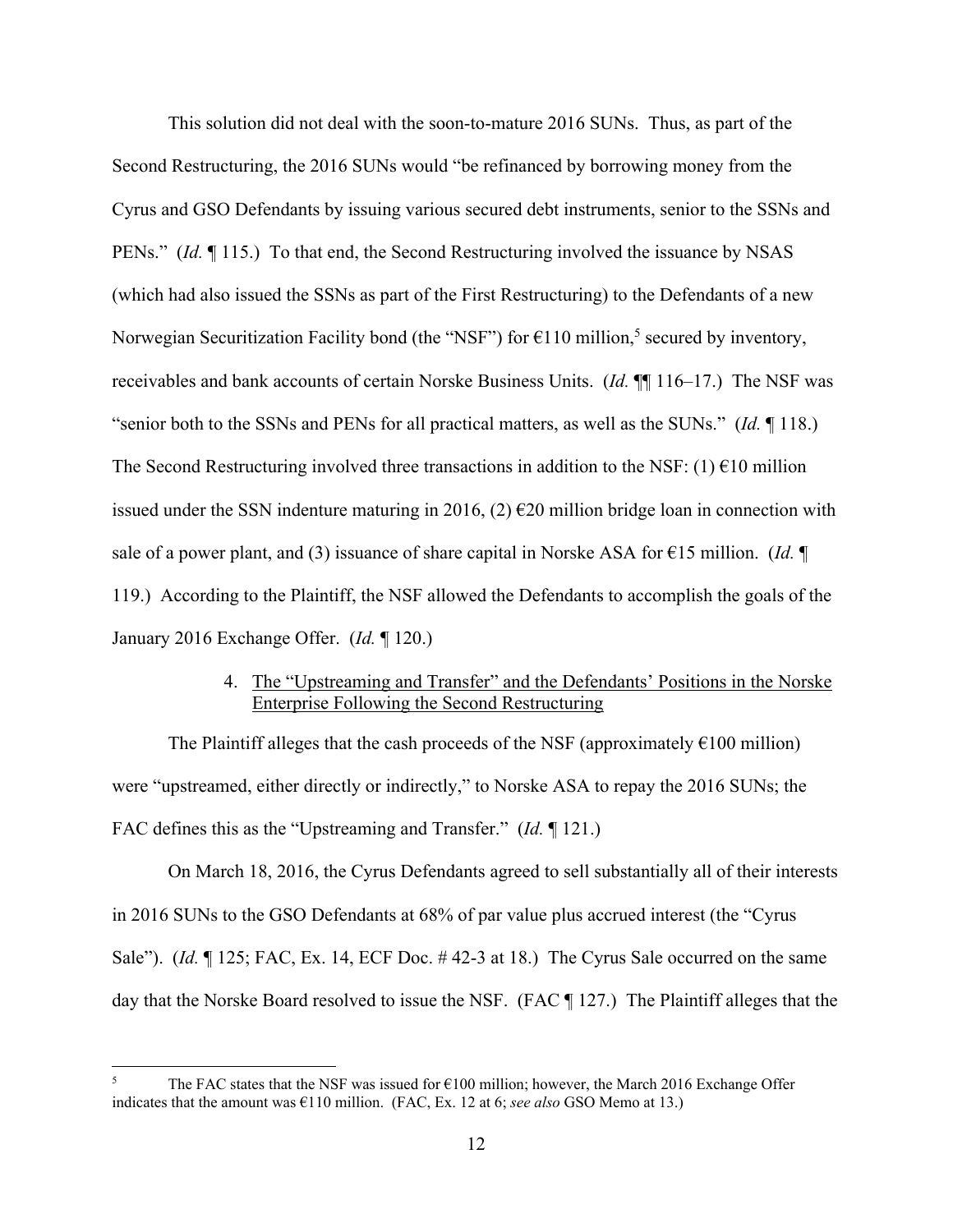Defendants "knew that the Norske Enterprise would raise sufficient liquidity to redeem the 2016 SUNs, and that the Norske Board was determined to do so." (*Id.* ¶ 128.)

The Plaintiff alleges that, "[o]n April 11, 2016, the Norske Board, now acting under the direct influence of the Defendants, resolved . . . to begin repurchasing 2016 SUNs in the market." (*Id.* ¶ 130.) On April 13, 2016, a GSO executive emailed a Norske Enterprise executive to discuss the language that would be used in a public announcement relating to the purchase of the 2016 SUNs. (*Id.* ¶ 131.) The Plaintiff highlights additional communications between the GSO Defendants and the Norske Enterprise relating to the settlement date (the "Settlement Date") for the transfer of 2016 SUNs from the Cyrus Defendants to the GSO Defendants. (*Id.* ¶¶ 132–33.)

The Plaintiff further alleges the occurrence of the "GSO Transfer," a term the Plaintiff defines parenthetically in paragraph 134 of the FAC as follows:

> Contemporaneously with the Settlement Date, a broker acting at the direction of the GSO Defendants caused Norske Skogindustrier to buy back the 2016 SUNs at par value plus accrued interest, for an amount of approximately EUR 30 Million, to the detriment of Norske Skogindustrier's other creditors (the "GSO Transfer").

 $(Id. \P 134.)^6$ 

As of June 15, 2016, Norske ASA had paid off or purchased approximately  $\epsilon$ 108 million in 2016 SUNs. (*Id.* ¶ 123.) The Plaintiff alleges that the purchases were done "with full knowledge that such transfers would severely deteriorate [Norske ASA's] financial condition, and leave the Norske Enterprise with no realistic chance to repay the SSNs and the [PENs] at

<sup>6</sup> It appears ambiguous whether the term "GSO Transfer" encompasses only an alleged Norske-broker transaction or an alleged Norske-broker-GSO transaction. In addition, the FAC often refers to multiple "GSO Transfers" (*id.* ¶¶ 136, 137, 154, 162, 173, 191, 201, 202), without explanation for why the defined term is in the singular, while several references are in the plural. These ambiguities are noted in this opinion where relevant, and the Plaintiff must clarify these ambiguities upon repleading.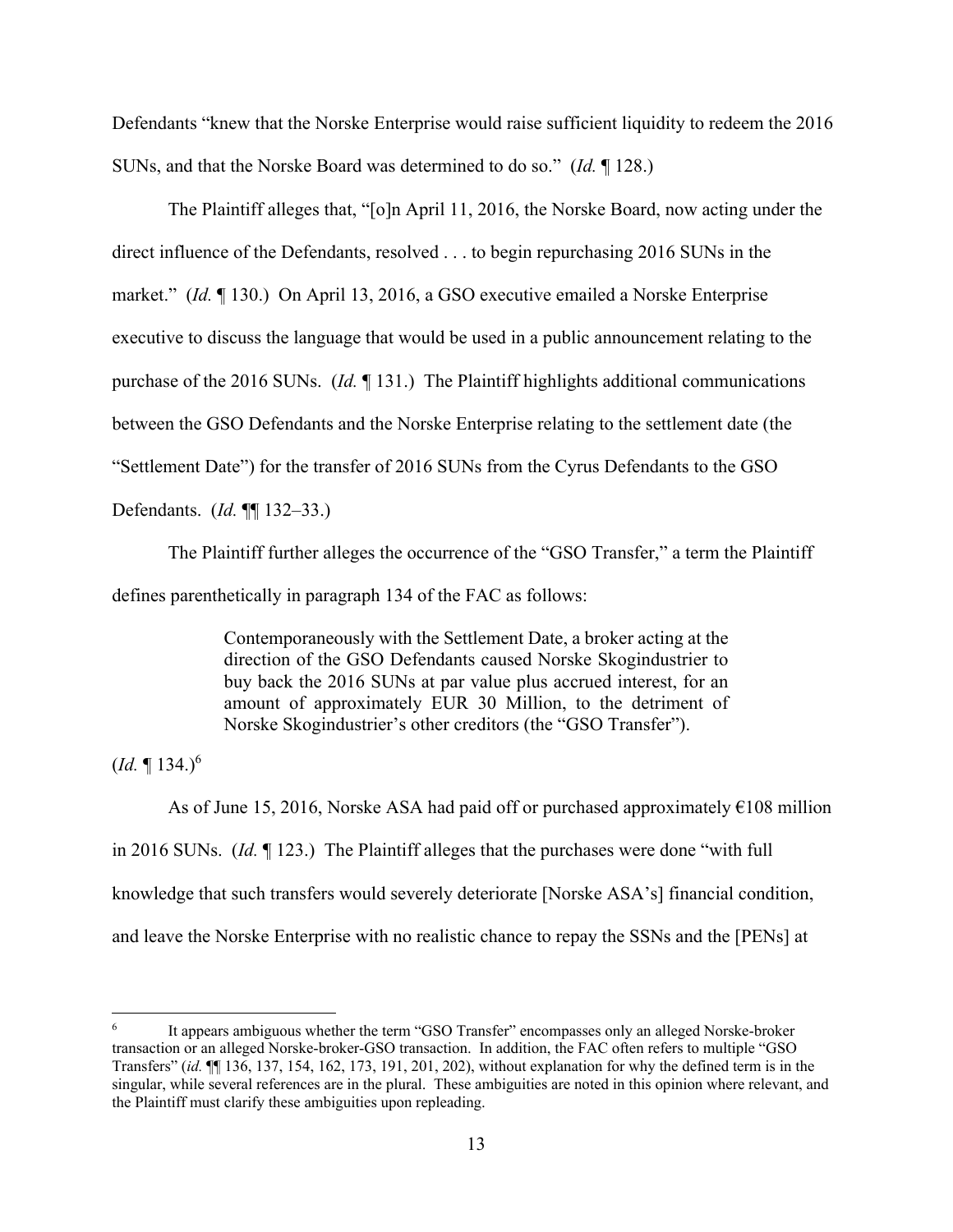maturity." (*Id.*) The Plaintiff further alleges that the "use of the NSF funds to pay the GSO Defendants and the other holders of the 2016 SUNs left Norske Skogindustrier and its subsidiaries with insufficient cash to continue operations in the long term." (*Id.* ¶ 139.) In June 2017, the Norske Enterprise defaulted on a  $E17$  million SSN interest payment. (*Id.* 140.) Attempts at a third restructuring failed, leading to Norske ASA's bankruptcy cases, enforcement of the SSN holders' security interests, and a forced sale of all outstanding NSAS shares (the "Forced Sale"). (*Id.* ¶¶ 141–43.) According to the Plaintiff, "[t]he purchase price in connection with the Forced Sale was approx. EUR 231 million and assumption of secured liabilities of EUR 180 million, including the NSF." (*Id.* ¶ 144.) The Forced Sale proceeds failed to provide full recovery for the SSN holders, and the PEN holders and remaining SUN holders have received no recovery. (*Id.* ¶ 145.)

#### **II. STANDARD OF REVIEW**

To survive a motion to dismiss under Rule 12(b)(6) of the Federal Rules of Civil Procedure, made applicable here by Rule 7012 of the Federal Rules of Bankruptcy Procedure, a complaint must allege "enough facts to state a claim for relief that is *plausible* on its face." *Vaughn v. Air Line Pilots Ass'n, Int'l*, 604 F.3d 703, 709 (2d Cir. 2010) (emphasis in original) (citing *Ashcroft v. Iqbal*, 556 U.S. 662, 678 (2009)).

Courts use a two-prong approach when considering a motion to dismiss. *Pension Benefit Guar. Corp. v. Morgan Stanley Inv. Mgmt.*, 712 F.3d 705, 717 (2d Cir. 2013) (stating that the motion to dismiss standard "creates a 'two-pronged approach' . . . based on '[t]wo working principles'" (quoting *Iqbal*, 556 U.S. at 678–79)); *McHale v. Citibank, N.A. (In re 1031 Tax Grp., LLC)*, 420 B.R. 178, 189–90 (Bankr. S.D.N.Y. 2009).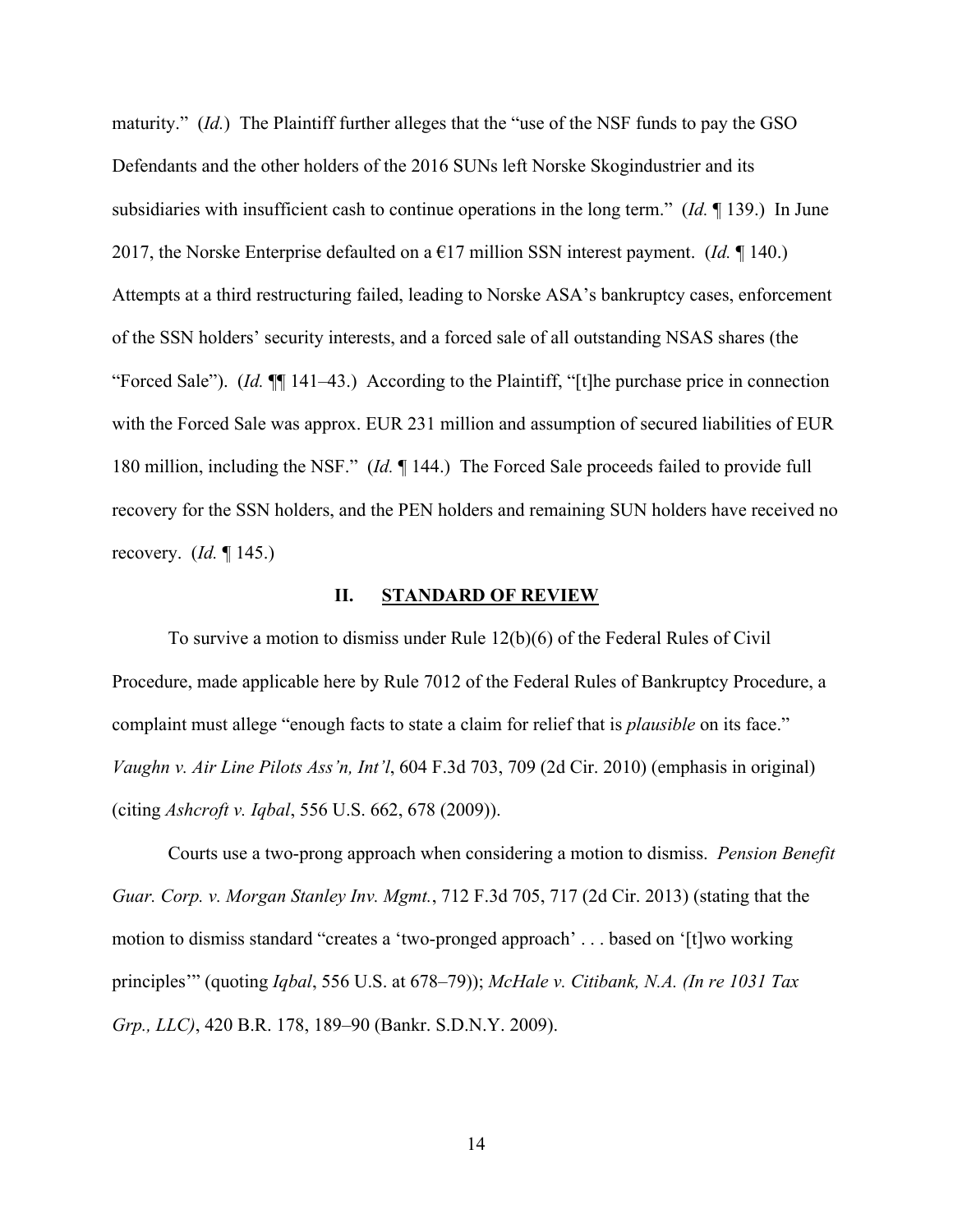First, the court must accept all factual allegations in the complaint as true, discounting legal conclusions clothed in factual garb. *See, e.g.*, *Iqbal*, 556 U.S. at 677–78 (noting that courts "are not bound to accept as true a legal conclusion couched as a factual allegation"); *Kiobel v. Royal Dutch Petroleum Co.*, 621 F.3d 111, 124 (2d Cir. 2010) (stating that a court must "assum[e] all well-pleaded, nonconclusory factual allegations in the complaint to be true") (citing *Iqbal*, 556 U.S. at 678). "A pleading that offers 'labels and conclusions' or 'a formulaic recitation of the elements of a cause of action will not do.'" *Id.* (quoting *Bell Atl. Corp. v. Twombly*, 550 U.S. 544, 555 (2007)). "Threadbare recitals of the elements of a cause of action, supported by mere conclusory statements, do not suffice." *Id.*

Second, the court must determine if these well-pleaded factual allegations state a "plausible claim for relief." *Iqbal*, 556 U.S. at 679. Courts do not make plausibility determinations in a vacuum; rather, it is a "context-specific task that requires the reviewing court to draw on its judicial experience and common sense." *Id.*

> A claim has facial plausibility when the pleaded factual content allows the court to draw the reasonable inference that the defendant is liable for the misconduct alleged. The plausibility standard is not akin to a probability requirement, but it asks for more than a sheer possibility that a defendant has acted unlawfully. Where a complaint pleads facts that are merely consistent with a defendant's liability, it stops short of the line between possibility and plausibility of entitlement to relief.

*Id.* at 678 (internal quotation marks and citations omitted). "The pleadings must create the possibility of a right to relief that is more than speculative." *Spool v. World Child Int'l Adoption Agency*, 520 F.3d 178, 183 (2d Cir. 2008) (citation omitted).

Courts deciding motions to dismiss must draw all reasonable inferences in favor of the nonmoving party and must limit their review to facts and allegations contained in (1) the complaint, (2) documents either incorporated into the complaint by reference or attached as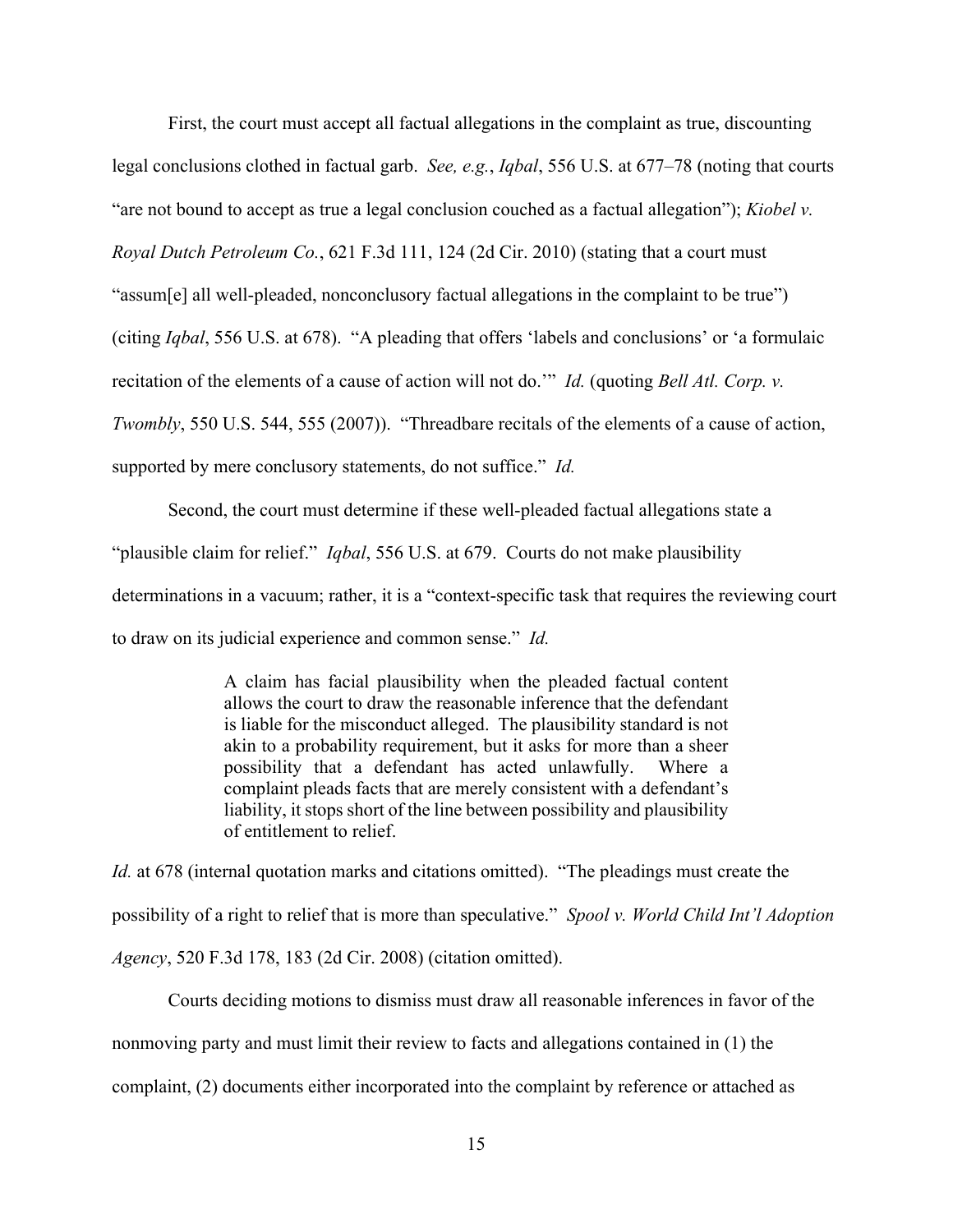exhibits, and (3) matters of which the court may take judicial notice. *Blue Tree Hotels Inv. (Canada), Ltd. v. Starwood Hotels & Resorts Worldwide, Inc.*, 369 F.3d 212, 217 (2d Cir. 2004).

Rule 9(b) of the Federal Rules of Civil Procedure, made applicable in an adversary proceeding by Bankruptcy Rule 7009, applies to pleadings alleging fraud: "In alleging fraud or mistake, a party must state with particularity the circumstances constituting fraud or mistake. Malice, intent, knowledge, and other conditions of a person's mind may be alleged generally." FED. R. CIV. P. 9(b). When Rule 9(b) applies, to survive a motion to dismiss, a plaintiff "must" allege facts that give rise to a strong inference of fraudulent intent." *Acito v. IMCERA Grp., Inc.*, 47 F.3d 47, 52 (2d Cir. 1995). A plaintiff can establish this strong inference of fraud "either (a) by alleging facts to show that defendants had both motive and opportunity to commit fraud, or (b) by alleging facts that constitute strong circumstantial evidence of conscious misbehavior or recklessness." *Lerner v. Fleet Bank, N.A.*, 459 F.3d 273, 290–91 (2d Cir. 2006) (quoting *Shields v. Citytrust Bancorp., Inc.*, 25 F.3d 1124, 1128 (2d Cir. 1994)). "Due to the difficulty of proving intent, plaintiffs may rely on badges of fraud—circumstances so commonly associated with fraudulent transfers that their presence gives rise to an inference of intent." *Holliday v. K Road Power Mgmt., LLC (In re Boston Generating LLC)*, 617 B.R. 442, 472 (Bankr. S.D.N.Y. 2020) (internal quotation marks omitted) (quoting *Techno-Comp. Inc. v. Arcabascio*, 130 F. Supp. 3d 734, 745 (E.D.N.Y. 2015)). Badges of fraud can include:

> a close relationship between the parties to the conveyance; inadequacy of consideration received; retention of control of the property by the transferor; suspicious timing of the conveyance after the debt was incurred; the use of fictitious parties; information that the transferor was insolvent as a result of the conveyance; the existence or cumulative effect of a pattern or series of transactions or course of conduct after the incurring of debt, onset of financial difficulties, or pendency or threat of suits by creditors; the general chronology of the events and transactions under inquiry; a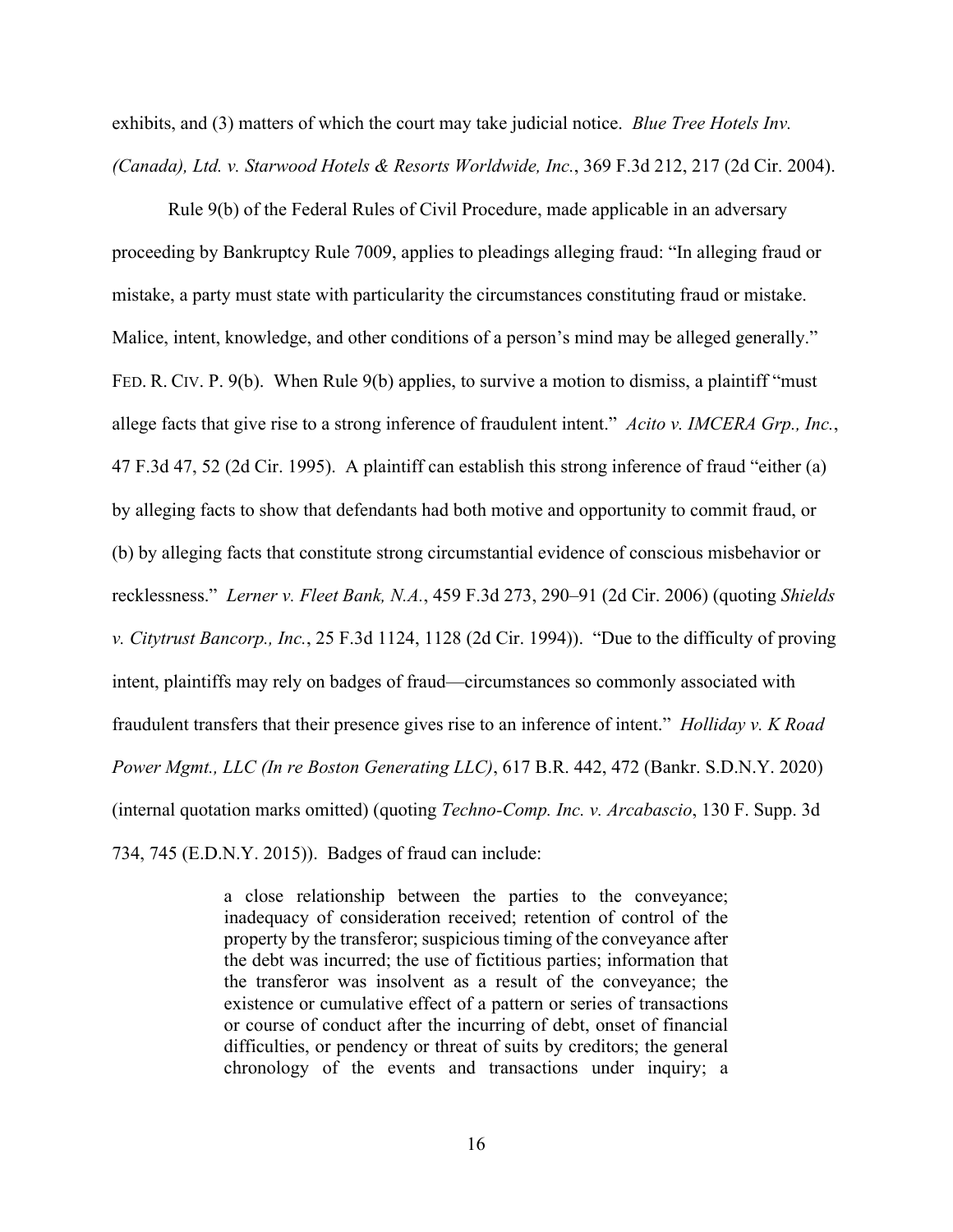questionable transfer not in the usual course of business; and the secrecy, haste, or unusualness of the transaction.

*Official Comm. of Unsecured Creditors of Vivaro Corp. v. Leucadia Nat'l Corp. (In re Vivaro Corp.)*, 524 B.R. 536, 554 (Bankr. S.D.N.Y. 2015).

"When a trustee in bankruptcy pleads a claim of fraud, cases have held that the Rule 9(b) requirement of particularity is relaxed." 10 COLLIER ON BANKRUPTCY ¶ 7009.03 (16th ed. 2021) (citing cases). "The less stringent standard for pleading fraud with particularity in a bankruptcy proceeding involving a trustee is predicated upon the fact that it is often the trustee, a third party, who is pleading fraud on second-hand information." *In re O.P.M. Leasing Servs., Inc.*, 35 B.R. 854, 862 (Bankr. S.D.N.Y. 1983). In any event, general allegations are insufficient when pleading fraud, and the party asserting the claim must plead facts, "including time and place and content of the misrepresentations, . . . [and] facts with respect to the consequences of the fraud." 10 COLLIER ON BANKRUPTCY ¶ 7009.03.

Where a trustee's complaint is dismissed for failure to comply with the requirements of Rule 9(b), it is often dismissed with leave to amend. *Id.*; *see also, e.g.*, *Nisselson v. Drew Indus. (In re White Metal Rolling & Stamping Corp.)*, 222 B.R. 417, 430–31 (Bankr. S.D.N.Y. 1998).

### **III. CHOICE OF LAW**

The Plaintiff and the Defendants dispute whether New York law or Norwegian law should govern the claims alleged. The Plaintiff argues that Norwegian law applies to its claims under Sections 5-5 and 5-9 of the Recovery Act and Section 17-1 of the Companies Act (and the related claim under Norwegian non-statutory law), while New York law applies to its claim for unjust enrichment.<sup>7</sup> The Defendants, conversely, argue that New York law applies to the claims

<sup>7</sup> The Plaintiff suggests that the Court need not conduct a choice of law inquiry under the circumstances of this case, essentially arguing that, where the foreign-law claw-back provisions are the only claw-back provisions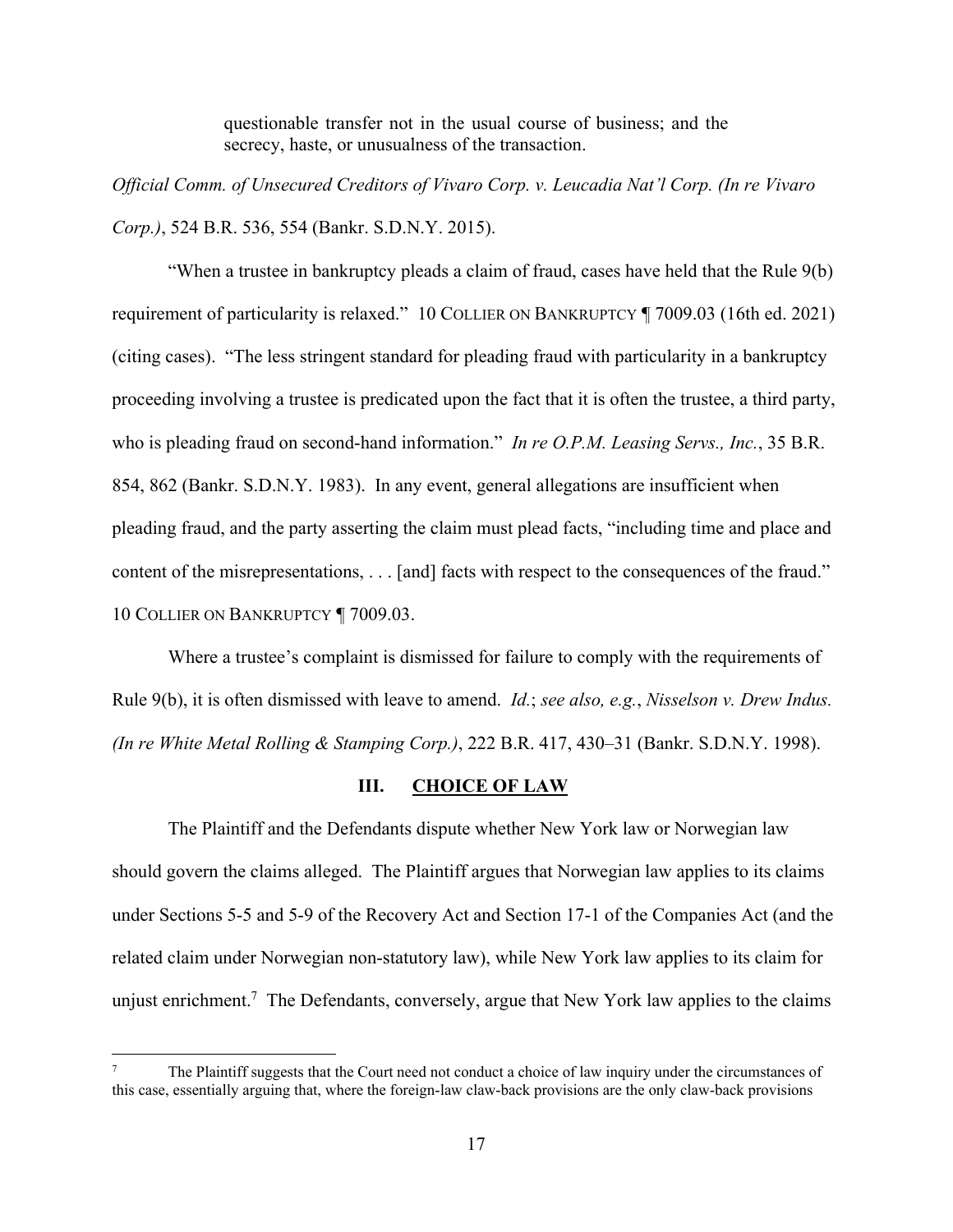under Sections 5-5 and 5-9 of the Recovery Act and Section 17-1 of the Companies Act (and the related claim under Norwegian non-statutory law), and that Norwegian law applies to the claim for unjust enrichment. The Defendants' preferred choice of law would conveniently (for the Defendants) lead to the dismissal of all of the claims asserted in the FAC, as the Norwegian statutory law claims do not apply under New York law, and, as the Court later concludes, there is no standalone unjust enrichment claim under Norwegian law.

From the analysis that follows, the Court concludes that Norwegian law applies to all claims except for the claim to avoid the Cyrus Sale, to which New York law applies. However, the Court's choice of law determination is limited only to its evaluation of the Motions, and the Court reserves final decision regarding the applicable law.

#### **A. Applicable Choice of Law Rules**

The first step in the choice of law analysis is to determine whether federal or New York choice of law rules apply. "[F]ederal choice of law rules are a species of federal common law," and "[b]efore federal courts create federal common law, 'a significant conflict between some federal policy or interest and the use of state law must first be specifically shown.'" *Bianco v. Erkins (In re Gaston & Snow)*, 243 F.3d 599, 605–06 (2d Cir. 2001) (quoting *Atherton v. FDIC*,

available, they should automatically apply. (*See* Opposition at 14 ("That the insolvency law of Norway, and particularly the claw-back provisions therein, should govern in this Chapter 15 adversary proceeding, under circumstances where the Bankruptcy Code's claw-back provisions are expressly unavailable is not a controversial proposition.") (citing 11 U.S.C.  $\S$  1521(a)(7)).) However, no authority supports such an automatic choice of law trigger.

Contrary to the Plaintiff's suggestions, the Second Circuit has made clear that the jurisdiction with the primary interest in the administration of the estate does *not* necessarily have the primary interest in all matters related to the insolvency proceeding. *See In re Koreag, Controle et Revision S.A.*, 961 F.2d 341, 351 (2d Cir. 1992) (finding that "the interests of the competing jurisdictions should be bifurcated in choice-of-law analysis," and conducting a separate analysis to determine (i) the jurisdiction with the primary interest in the administration of the estate and (ii) the jurisdiction with the primary interest "in defining and protecting the property interests of its citizens and those who do business there").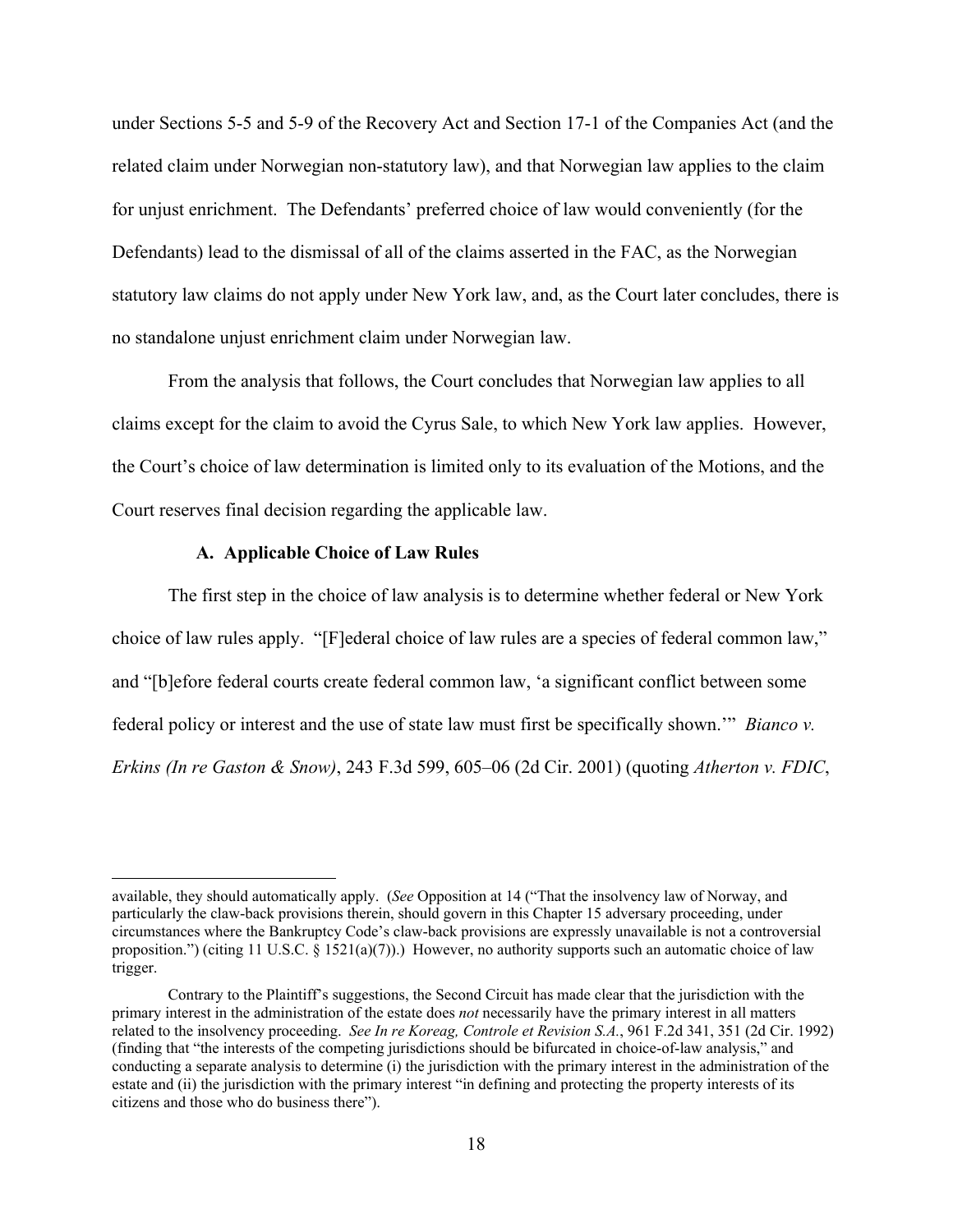519 U.S. 213 (1997)). As no such conflict has been shown, the Court applies New York choice of law rules.8

"Under New York choice of law rules, the Court must first determine whether there is an 'actual conflict' between the relevant laws of the implicated jurisdictions." *Hosking v. TPG Cap. Mgmt., L.P. (In re Hellas Telecomms. (Lux.) II SCA)*, 535 B.R. 543, 573 (Bankr. S.D.N.Y. 2015). The parties do not dispute that there is a conflict between the relevant New York and Norwegian law. However, there is no standalone claim for unjust enrichment under Norwegian law (as the Court concludes below), while there is such a claim under New York law. Accordingly, the Court concludes that there is an actual conflict between the relevant New York and Norwegian law with respect to all of the claims.

Once an actual conflict has been shown to exist, "the law of the jurisdiction having the greatest interest in the litigation will be applied and . . . the facts or contacts which obtain significance in defining State interests are those which relate to the purpose of the particular law in conflict." *Koreag*, 961 F.2d at 350. "[T]he interest analysis is applied differently depending on whether the rules in question are conduct-regulating rules that people use as a guide to governing their primary conduct, or loss-allocating rules that prohibit, assign, or limit liability

<sup>8</sup> Even if federal choice of law rules were to apply, they would lead to the same results. As explained in *Koreag*, the federal and New York choice of law rules are sufficiently similar such that the Court may "apply an interest analysis consistent with the law of either jurisdiction":

The federal common law choice-of-law rule is to apply the law of the jurisdiction having the greatest interest in the litigation. The goal of this analysis is to evaluate the various contacts each jurisdiction has with the controversy, and determine which jurisdiction's laws and policies are implicated to the greatest extent.

New York law provides that the law of the jurisdiction having the greatest interest in the litigation will be applied and that the facts or contacts which obtain significance in defining State interests are those which relate to the purpose of the particular law in conflict. The federal and New York doctrines invoke similar considerations.

*Koreag*, 961 F.2d at 350–51 (internal quotation marks and citations omitted).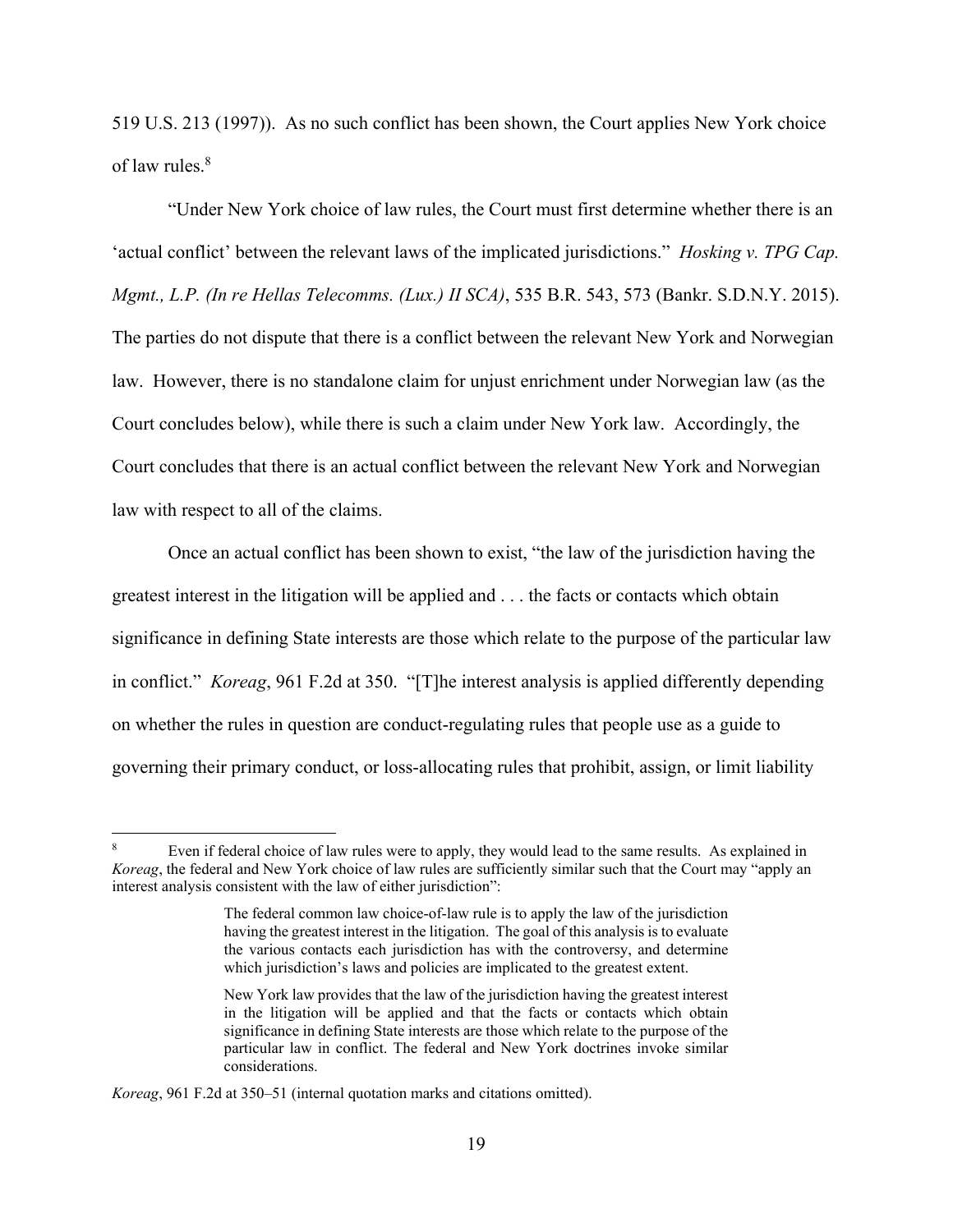after the tort occurs." *Licci v. Lebanese Canadian Bank*, 739 F.3d 45, 49 (2d Cir. 2013) (internal quotation marks omitted). The New York Court of Appeals has provided examples of each type of rule, stating that "rules of the road" are conduct-regulating, while "charitable immunity statutes, guest statutes, wrongful death statutes, vicarious liability statutes, and contribution rules" are loss-allocating. *Padula v. Lilarn Props. Corp.*, 644 N.E.2d 1001, 1002–03 (N.Y. 1994) (internal quotation marks and citations omitted).

From the translations provided of the text of the statutes and the expert declarations submitted on Norwegian law, Sections 5-5 and 5-9 of the Recovery Act appear to be fraudulent transfer statutes.9 As this Court explained in *Hellas*, fraudulent transfer statutes are conductregulating laws, for which "courts generally follow the *lex loci* rule and 'the law of the jurisdiction where the tort occurred will generally apply because that jurisdiction has the greatest interest in regulating behavior within its borders.'" *Hellas*, 535 B.R. at 573 (quoting *Drenis v. Haligiannis*, 452 F. Supp. 2d 418, 427 (S.D.N.Y. 2006)). The Court further explained:

> New York choice of law rules do not require an uncompromising adherence to the *lex loci* rule. But when the allegedly wrongful conduct occurs in a place different from the place of injury, the Second Circuit dictates that "it is the place of the allegedly wrongful conduct that generally has superior interests in protecting the reasonable expectation of the parties who relied [on the laws of that place] to govern their primary conduct and in the admonitory effect that applying its law will have on similar conduct in the future."

*Id.* (quoting *Licci*, 739 F.3d at 50–51).

Section 17-1 similarly appears to be a conduct-regulating rule related to corporate

governance, and a claim under Section 17-1 would specifically be handled under the internal

<sup>9</sup> Fed. R. Civ. P. 44.1 applies to the Court's determination of foreign law and provides that "the court may consider any relevant material or source, including testimony, whether or not submitted by a party or admissible under the Federal Rules of Evidence." Here, the Plaintiff relied on the testimony of one Norwegian law expert, Bjørn Åge Hamre; Defendants relied on the testimony of two Norwegian law experts, Kristoffer Aasebø and Knut Ro. Direct testimony was presented by declarations. All of the experts were cross-examined during the Hearing.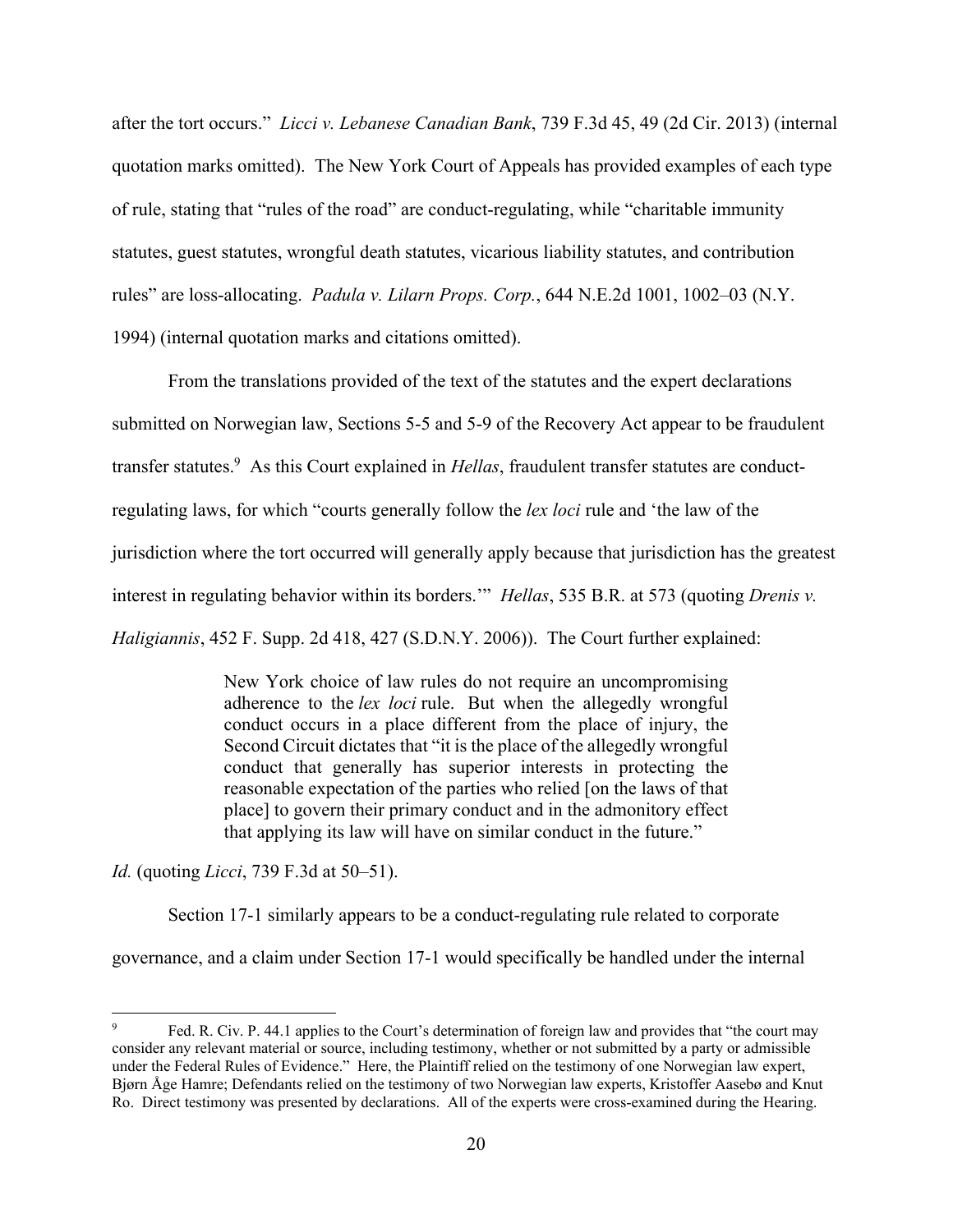affairs doctrine under New York choice of law rules, as further discussed below. While the internal affairs doctrine may not apply to the claim under Norwegian non-statutory law also asserted as part of Count IV, the non-statutory law claim appears to be a negligence-type claim that is intended to regulate conduct (i.e., to prevent negligent acts or omissions).

Finally, for unjust enrichment claims based on a fraudulent conveyance, the choice of law inquiry follows the interest analysis as applied to conduct-regulating rules. *See Gerloff v. Hostetter Schneider Realty*, 2014 WL 1099814, at \*9 (S.D.N.Y. Mar. 20, 2014).

Accordingly, the Court concludes that all of the claims are asserted under conductregulating rules. $10$ 

#### **B. The Alleged Conduct**

 The Second Circuit recently suggested that the choice of law inquiry for avoidance actions should focus on the location of the debtor's transfer. *See In re Picard*, 917 F.3d 85, 105 (2d Cir. 2019). Although the FAC does not allege the location of the transfer by Norske ASA, at the Hearing, the Plaintiff's counsel represented that the transfer originated in Norway. While the Plaintiff must amend the complaint to allege the location of the transfer, the Court relies on the Plaintiff's counsel's representation for purposes of the present choice of law analysis.

However, the location of the transfer may not necessarily be dispositive of the choice of law question. The Plaintiff has alleged that

> all or substantially all actions, correspondence, activity, decision making, contracting, investment, accounting directions and flow of funds directions, correspondence, contact and email and

<sup>&</sup>lt;sup>10</sup> However, even if the Court were to conclude that the rules in question are loss-allocating, the same result would follow. As the loss with respect to all of the claims (except the claim to avoid the Cyrus Sale) is alleged to have occurred in Norway, Norwegian law would apply. With respect to the claim to avoid the Cyrus Sale, which occurred between Delaware, Cayman, and Canadian (but not Norwegian) entities, all of which have their principal place of business in New York (FAC ¶¶ 8–27), any alleged loss would have occurred in a place other than Norway. As Norwegian law would therefore not apply to the claim to avoid the Cyrus Sale, and the only avoidance claim asserted with respect to the Cyrus Sale is under Norwegian law, that claim would still need to be dismissed.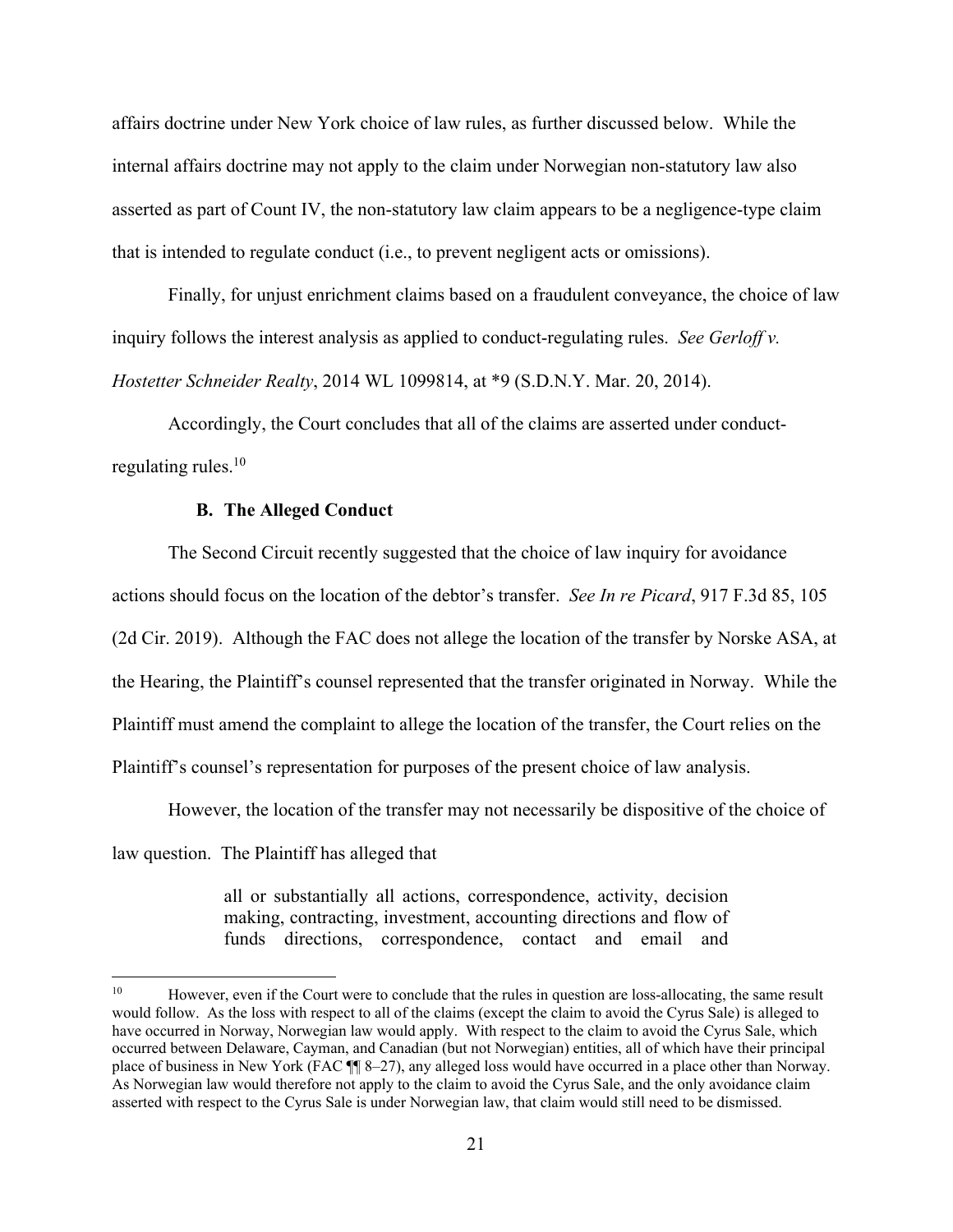substantially all commercial activity by the Cyrus Funds and GSO Funds was executed, directed, effected, ordered and facilitated by their investment managers, from New York. . . .

all or substantially all of the Defendants' conduct and action concerning the Norske Skogindustrier investments and loans, including interactions with Norske Skogindustrier, their receipt of knowledge concerning the Norske Enterprise's financial condition, and their knowing, insider receipt of fraudulent and preferential payouts under Norwegian law occurred, or was carried out from New York, New York.

(FAC ¶¶ 30–31.) In short, in the Plaintiff's own words, "all or substantially all of the

Defendants' conduct occurred [in] . . . New York."11 (*Id.*)

On the other hand, the Plaintiff argues that the Defendants influenced the actions of the

Norske Board in Norway, such that the Defendants could be considered to have acted in Norway.

(*See id.* ¶¶ 130, 134.)

While "in connection with a Rule 12(b)(6) motion to dismiss, all facts alleged in the

complaint must be accepted as true, . . . a court need not feel constrained to accept as truth

conflicting pleadings that make no sense, or that would render a claim incoherent, or that are

contradicted either by statements in the complaint itself or by documents upon which its

pleadings rely, or by facts of which the court may take judicial notice." *Rieger v. Drabinsky (In* 

*re Livent Noteholders Sec. Litig.)*, 151 F. Supp. 2d 371, 405 (S.D.N.Y. 2001). Nevertheless,

"specific allegations that directly contradict general allegations will generally control." *Carson* 

*Optical Inc. v. eBay Inc.*, 202 F. Supp. 3d 247, 255 (E.D.N.Y. 2016) (citing *Hirsch v. Arthur* 

<sup>&</sup>lt;sup>11</sup> The Plaintiff downplays the significance of these allegations to a choice of law analysis by stating that they were only intended to "address the basis for this Court's personal jurisdiction, and are not contrary to the FAC's allegations concerning Defendants' global misconduct or its intended effects in Norway." (Opposition at 18 n.4.) The Plaintiff argues that "the FAC alleges a global scheme in which GSO and Cyrus took fraudulent actions in New York, Oslo, London, Paris, and elsewhere, all of which were intended to have consequences in Norway." (*Id.* at 18.) However, an allegation of the locus of conduct for purposes of jurisdiction is not otherwise meaningless, and a plaintiff cannot cherry-pick its own allegations to argue that conduct occurred in one location for purposes of jurisdiction and another for purposes of choice of law.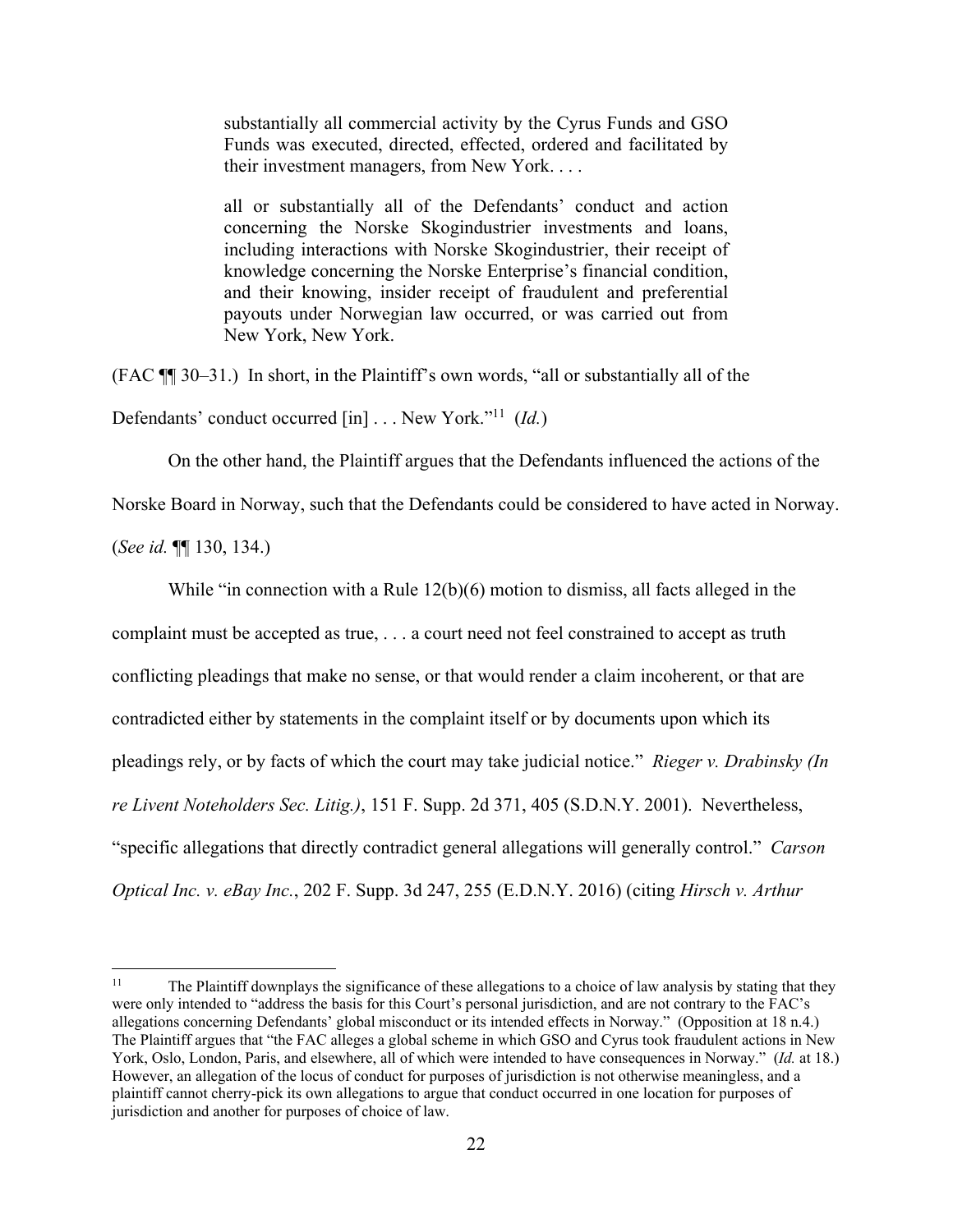*Andersen & Co.*, 72 F.3d 1085, 1095 (2d Cir. 1995)). Accordingly, where the Plaintiff's specific allegations contradict more general allegations, the Court considers the Plaintiff's specific allegations to control.

The conduct that is most essential to all of the claims (except the claim to avoid the Cyrus Sale) is alleged to have occurred in Norway, including the transfer by Norske ASA and the Defendants' alleged exercise of influence over the Norske Board. Accordingly, the Court concludes that Norwegian law applies to all of the claims asserted in the FAC, except for the claim to avoid the Cyrus Sale.

With respect to the claim to avoid the Cyrus Sale, the Plaintiff asserts that "[a]greements evidencing the Cyrus Sale were negotiated and executed by authorized signatories of the GSO Defendants and the Cyrus Defendants from their offices in New York, New York." (FAC ¶ 126; FAC Ex. 14.) Exhibit 15 to the FAC indicates that the Cyrus Sale involved various GSO and Cyrus entities, but does not indicate where the transfers originated. (FAC Ex. 15.) Considering the GSO and Cyrus entities are Delaware, Cayman, and Canadian (but not Norwegian) entities, all of which have their principal place of business in New York (FAC ¶¶ 8–27), it is highly unlikely that any part of the transfers occurred in Norway. Accordingly, the Court concludes that New York law applies to the claim to avoid the Cyrus Sale.<sup>12</sup>

## **C. The Internal Affairs Doctrine**

Finally, the Section 17-1 claim is likely subject to a more specific choice of law analysis under the internal affairs doctrine. "Generally, New York law requires that claims related to corporate affairs . . . are governed by the internal affairs doctrine." *In re BP p.l.c. Derivative* 

<sup>&</sup>lt;sup>12</sup> Despite the Plaintiff's requests for the Court to consider the Cyrus Sale and the GSO Transfer as one transaction, the claim to avoid the Cyrus Sale is asserted as a separate claim from the claim to avoid the GSO Transfer, rather than the Plaintiff asserting a single claim to avoid the alleged overall transaction. (*Id.* ¶¶ 181–96.)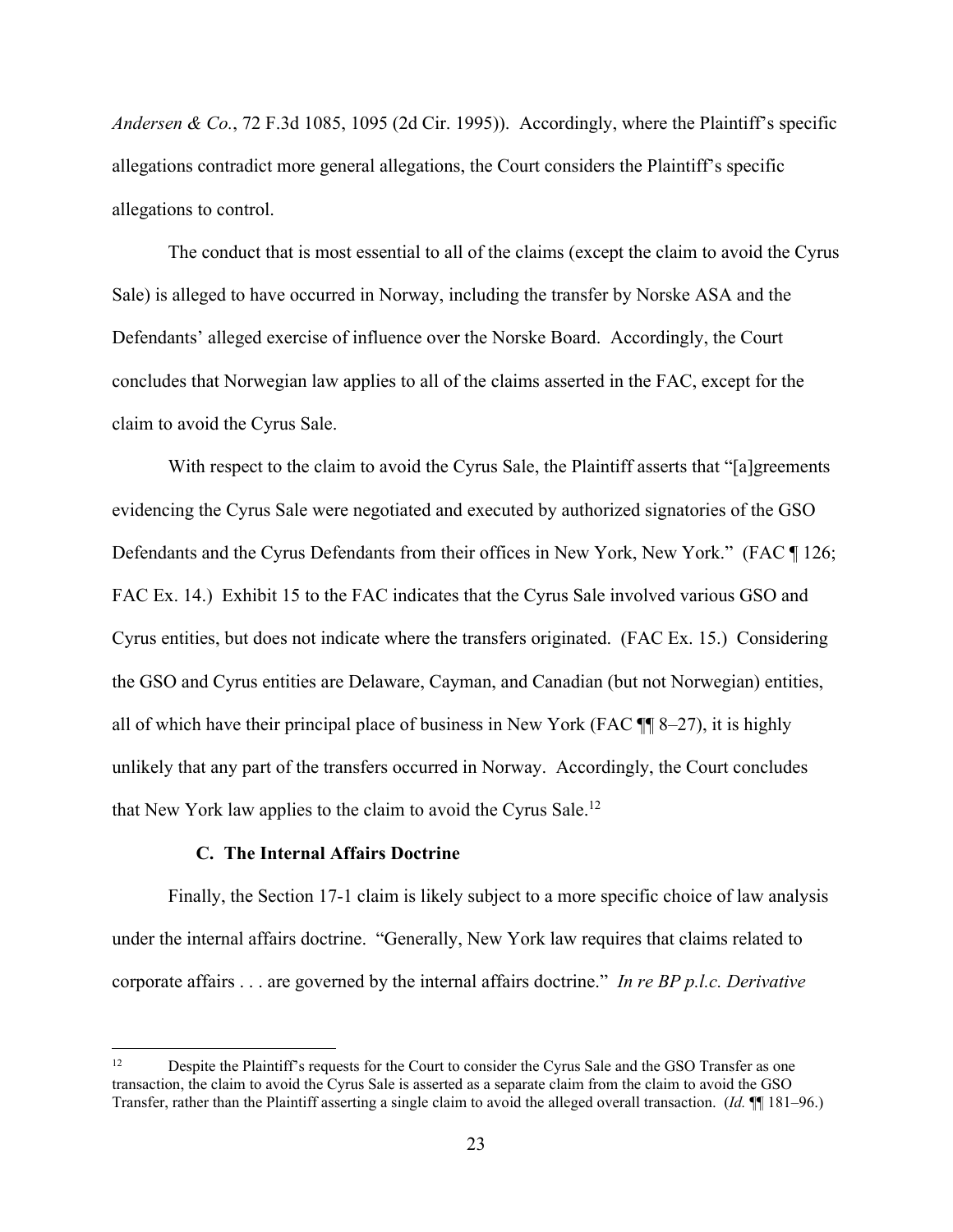*Litig.*, 507 F. Supp. 2d 302, 307 (S.D.N.Y. 2007); *see also Kingdom 5-KR-41, Ltd. v. Star* 

*Cruises PLC*, 2003 WL 262507, at \*4 n.2 (S.D.N.Y. Feb. 7, 2003) ("Under New York choice of law principles, the law of NCL's state of incorporation (Norway) determines the extent of Star's and/or Arrasas' liability—as shareholders—for the obligations of NCL."). As explained by the Supreme Court:

> The internal affairs doctrine is a conflict of laws principle which recognizes that only one State should have the authority to regulate a corporation's internal affairs—matters peculiar to the relationships among or between the corporation and its current officers, directors, and shareholders—because otherwise a corporation could be faced with conflicting demands.

*Edgar v. Mite Corp.*, 457 U.S. 624, 645 (1982).

Norske ASA is a Norwegian limited liability company. (FAC ¶ 37.) Accordingly, the internal affairs doctrine makes Section 17-1, which regulates governance and related liability for Norwegian business enterprises, applicable in this case. However, even if the internal affairs doctrine did not apply, Norwegian law and Section 17-1 would still apply, as the conduct that is most essential to the claim is alleged to have occurred in Norway.

#### **D. Conclusion**

The Court's analysis is performed in light of what has been alleged. However, the Court notes that, once more factfinding has occurred, certain conduct may be found to have occurred in places other than those alleged, or not to have occurred at all. It therefore may be necessary for the Court to later revisit its choice of law analysis in light of where the conduct *in fact* occurred, once that is determined. Accordingly, the Court's choice of law determination is limited only to its evaluation of the Motions, and the Court reserves final decision regarding the applicable law.

For purposes of the Court's evaluation of the Motions, the Court concludes that Norwegian law applies to all of the claims except for the claim to avoid the Cyrus Sale, to which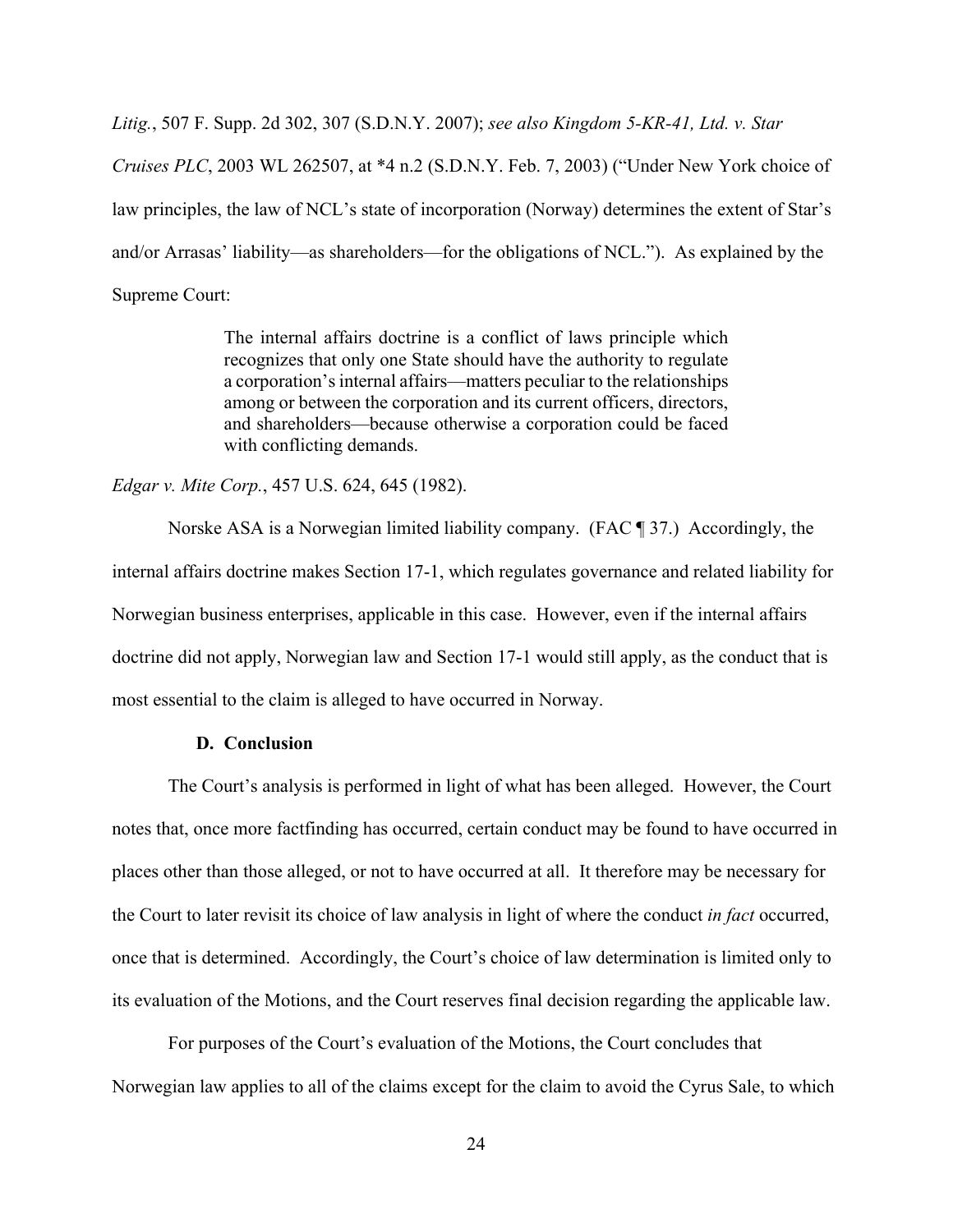New York law applies. Accordingly, Count III, for avoidance of the Cyrus Sale under Section 5- 9 of the Norwegian Recovery Act, is **DISMISSED**. Count V, for unjust enrichment, is also **DISMISSED** to the extent it is asserted under New York law.

#### **IV. TIMELINESS**

# **A. The Plaintiff's Avoidance Claims Are Timely Under Section 108(a) of the Bankruptcy Code**

The Plaintiff argues that section 108(a) of the Bankruptcy Code tolled the relevant limitations period for its avoidance claims against GSO under Section 5-5 and Section 5-9 because those claims would have been timely when recognition was first granted in this case. (*See* Opposition at 22–23.) GSO argues that section 108(a) does not apply to the Plaintiff's Section 5-5 and Section 5-9 claims against GSO because these claims arise under the Recovery Act, which "is part of Norway's bankruptcy regime." (GSO Reply at 15–16.) For the reasons discussed below, the Court concludes that section 108(a) of the Bankruptcy Code applies to the claims under Section 5-5 and Section 5-9 and renders them timely. Accordingly, the GSO Motion is **DENIED** to the extent that it seeks dismissal of Counts I and II on timeliness grounds. And as explained below in Section IV.C, the GSO Motion would be denied at this stage of the proceeding on timeliness grounds even if section 108(a) does not apply.

Section 108(a) of the Bankruptcy Code provides:

If applicable nonbankruptcy law, an order entered in a nonbankruptcy proceeding, or an agreement fixes a period within which the debtor may commence an action, and such period has not expired before the date of the filing of the petition, the trustee may commence such action only before the later of—

(1) the end of such period, including any suspension of such period occurring on or after the commencement of the case; or

(2) two years after the order for relief.

11 U.S.C. § 108(a).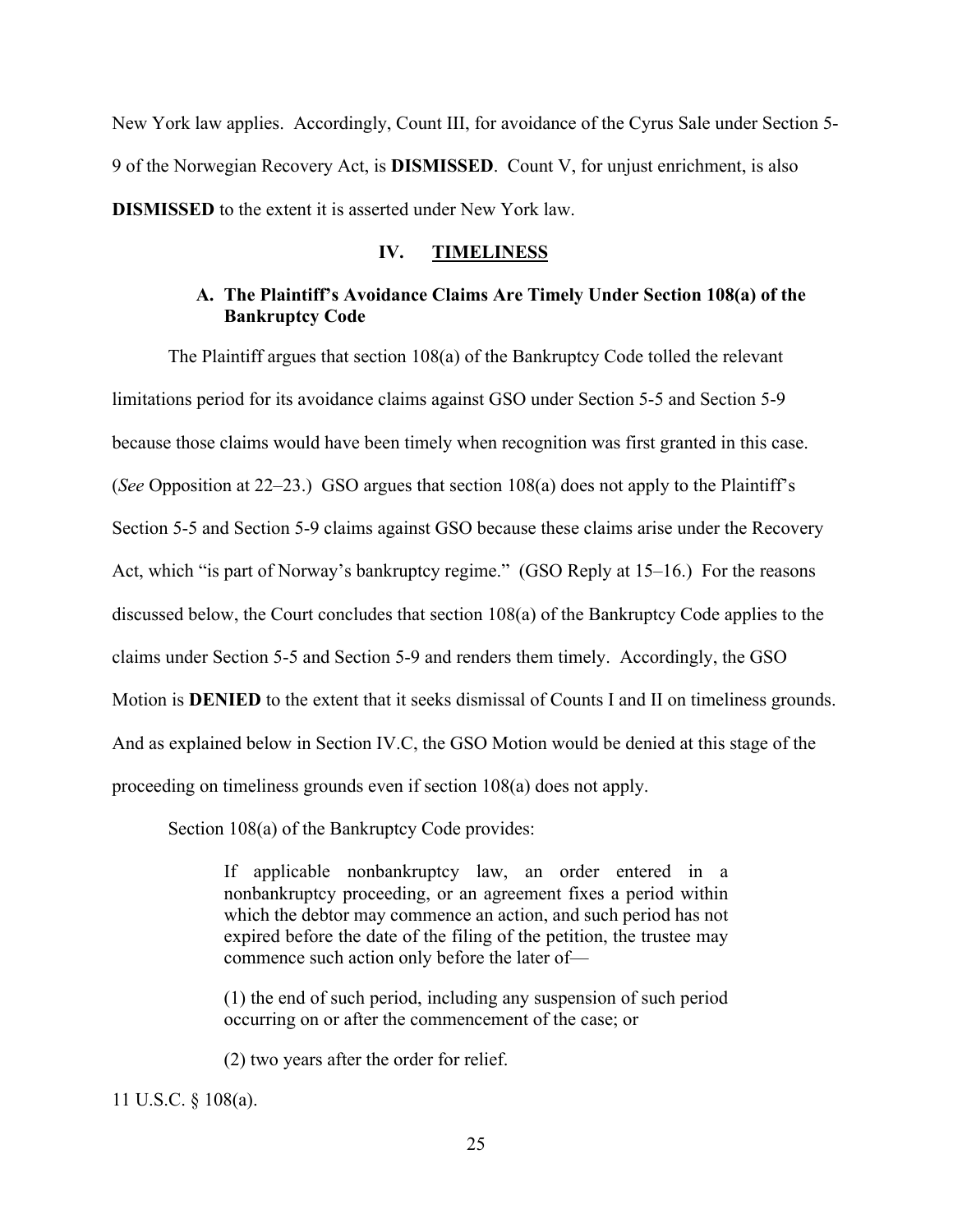"[W]hether [s]ection 108 relief is automatically applicable in . . . chapter 15 cases . . . is squarely addressed by section 103(a) of the Code, which incorporates [s]ection 108 into a chapter 15 proceeding." *In re Fairfield Sentry Ltd.*, 452 B.R. 52, 57 (Bankr. S.D.N.Y. 2011). Section 103(a) of the Bankruptcy Code provides that "this chapter, sections 307, 362(o), 555 through 557, and 559 through 562 apply in a case under chapter 15." 11 U.S.C. § 103(a). The reference to "this chapter" is, of course, a reference to chapter 1 of the Bankruptcy Code, which includes section 108. Section 108's tolling provision therefore "appl[ies] in a [c]hapter 15 case by virtue of § 103(a)." *Fairfield Sentry*, 452 B.R. at 61 (quoting Alesia Ranney-Marinelli, *Overview of Chapter 15 Ancillary and Other Cross-Border Cases*, 82 AM. BANKR. L.J. 269, 313 (2008)); *see also Hosking v. Hellas Telecomms. (Lux.) II SCA (In re Hellas Telecomms. (Lux.) II SCA)*, 524 B.R. 488, 534–35 (Bankr. S.D.N.Y. 2015) (applying two-year period under section 108(a) to state law unjust enrichment claim).

Caselaw has also clarified that a foreign representative is afforded the benefits of section 108, and that entry of a recognition order is equivalent to an order for relief for purposes of section 108. Section 108 "allow[s] a trustee additional time, upon stepping into the shoes of the debtor, to discover and evaluate potential causes of action or perform other acts required to preserve the debtor's rights." *Fairfield Sentry*, 452 B.R. at 58 (citation omitted). The court in *Fairfield Sentry* noted that the term "trustee" "broadly encompasses trustees and debtors-inpossession alike[,]" and that the foreign representatives were "indistinguishable from trustees with respect to the purpose of Section 108 to provide the entity stepping into the shoes of the debtor additional time to evaluate and preserve a debtor's rights." *Id.* at 59–60. The court also found that the date of recognition was "properly deemed the date of the 'order for relief' for purposes of calculating . . . time under Section 108, as recognition allowed the Foreign

26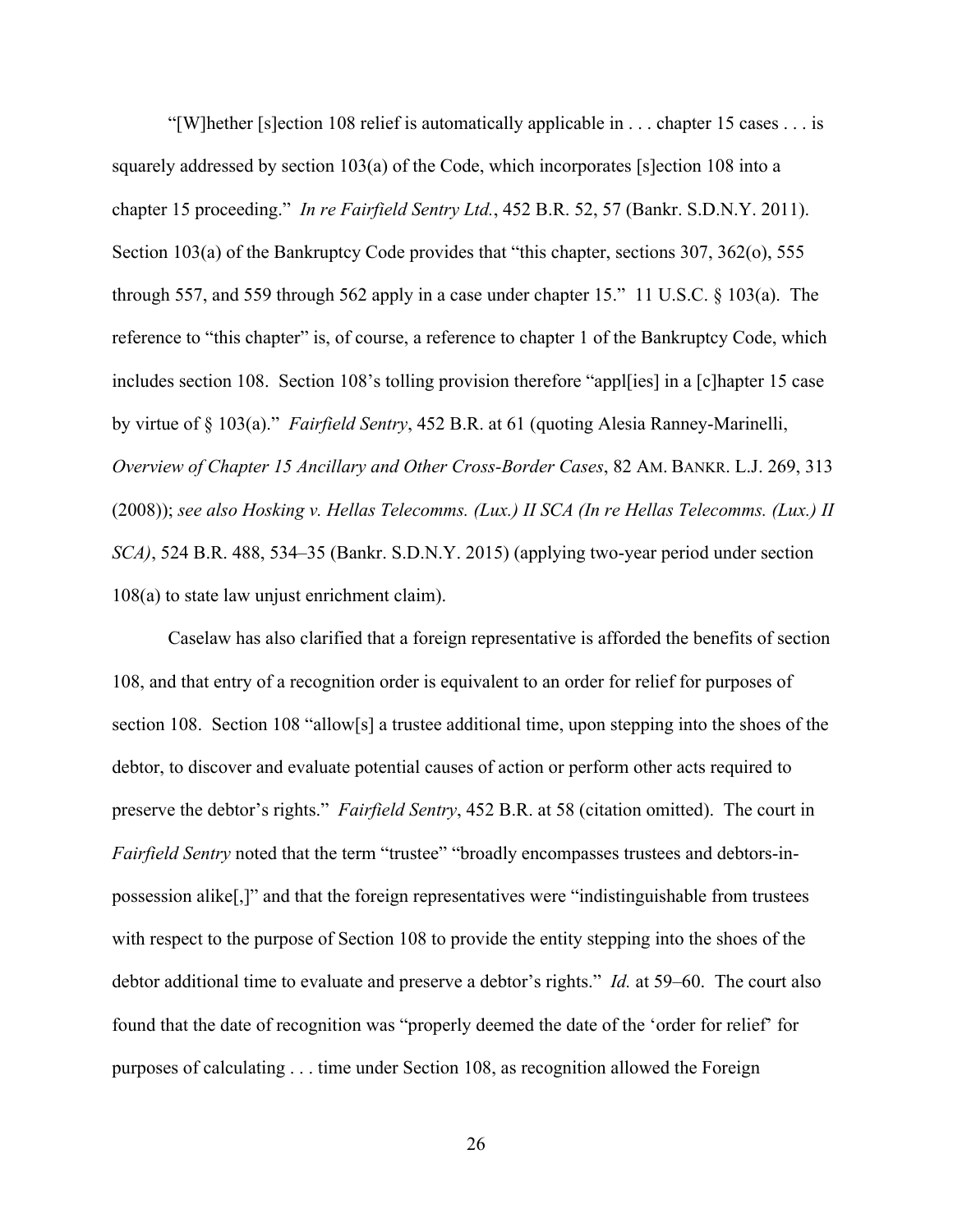Representatives to avail themselves of the rights and remedies under the Code." *Id.* at 62; *see also In re Millennium Glob. Emerging Credit Master Fund Ltd.*, 458 B.R. 63, 87 (Bankr. S.D.N.Y. 2011) ("The thorough and convincing analysis in [*Fairfield Sentry*] is adopted here."), *aff'd*, 474 B.R. 88 (S.D.N.Y. 2012).

While it is clear that section 108 applies generally in chapter 15 cases, the question remains whether it applies to claims arising under the Recovery Act.<sup>13</sup> Section 108(a) operates where "applicable nonbankruptcy law . . . fixes a period within which the debtor must commence an action." 11 U.S.C. § 108(a). Therefore, the analysis turns on whether the Recovery Act, which fixes the period within which the Avoidance Claims must be commenced, is "nonbankruptcy law." Clearly, avoidance actions created by the Bankruptcy Code are not "nonbankruptcy law." Avoidance claims under the Bankruptcy Code do not arise before the entry of an order for relief. State law avoidance claims are entitled to extension under section 108(a). And this Court has held that section 108(a) applies to toll the statute of limitations of an unjust enrichment claim under New York law. *Hellas*, 524 B.R. at 534–35. The status of claims arising before the filing of a chapter 15 petition but created by foreign insolvency law is less clear. At least one court has applied section 108(a) to toll the limitations period for claims arising under foreign bankruptcy law. *See Laspro Consultores LTDA v. Alinia Corp. (In re Massa Falida Do Banco Cruzeiro Do Sul S.A.)*, 567 B.R. 212, 227–29 (Bankr. S.D. Fla. 2017) (holding that section 108(a) applied to toll Brazilian "[c]laims arising under Article 130 of the Bankruptcy and Judicial Reorganization Law") (citing *Fairfield Sentry*, 452 B.R. at 57–58).

<sup>&</sup>lt;sup>13</sup> The Parties have not addressed whether the Recovery Act is available to a claimant outside of a bankruptcy case, or whether a bankruptcy filing is a condition precedent to seeking a remedy under the Recovery Act.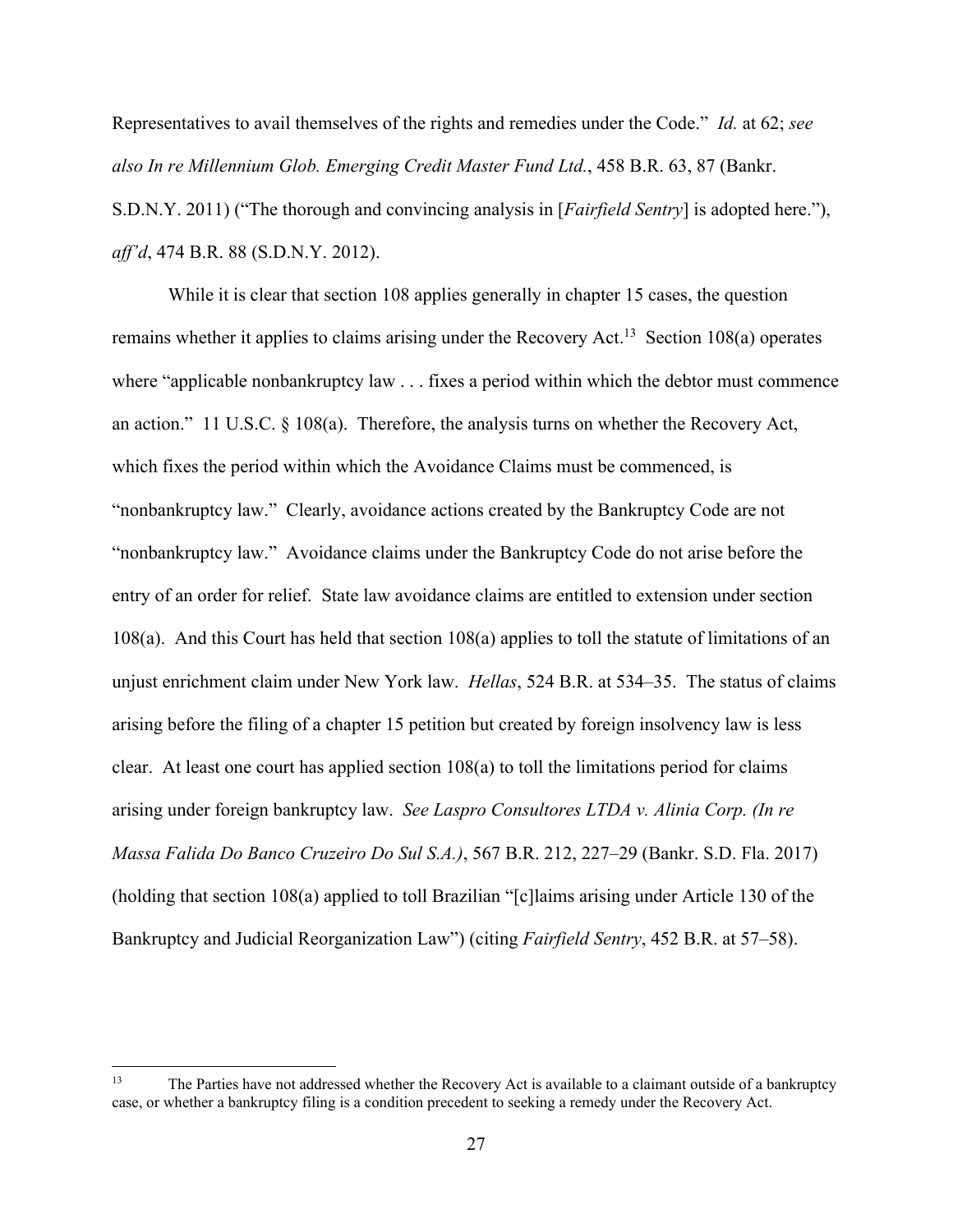The Plaintiff essentially argues that any claim that arose (and for which the time to file has not already expired) before entry of the Recognition Order receives the benefit of section 108(a)'s two-year limitations period. (Opposition at 22–23.) GSO responds that "[i]t makes no sense to apply [section 108(a)] to toll a period which only began to run upon bankruptcy because the limitations period for such a claim could *never* expire before the bankruptcy filing." (GSO Reply at 16.) GSO cites one case that purportedly supports its position, *Glob. Crossing Estate Rep. v. Winnick*, No. 04 Civ. 2558 (GEL), 2006 WL 2212776 (S.D.N.Y. Aug. 3, 2006), but the estate representative in *Global Crossing* was attempting to use section 108(a) to import a longer state-law limitations period to a claim under section 544 of the Bankruptcy Code, which is already time-limited under the Bankruptcy Code. *Id.* at \*18–19; 11 U.S.C. § 546(a) (providing limitations period for claims under section 544).

The Plaintiff cites a long list of cases<sup>14</sup> for the proposition that section 108(a) applies to toll limitations periods for actions brought by foreign representatives in chapter 15 proceedings. (Opposition at 22–23.) While not all stand precisely for the proposition that a foreign insolvency statute can be considered "nonbankruptcy law" for purposes of section 108(a), the clear thrust of the decisions is that section 108(a) applies broadly and automatically in chapter 15 cases to extend limitations periods that have not yet run, in order to provide the foreign representative an opportunity to pursue claims in the American bankruptcy proceeding. In a footnote, GSO acknowledges the cases that the Plaintiff cites, stating only that they "are not to the contrary" of

<sup>14</sup> *Massa Falida*, 567 B.R. at 228–29 (applying Section 108(a) tolling to Brazilian claims); *In re Sanjel (USA) Inc.*, No. 16-50778-CAG, 2016 WL 4427075, at \*5 (Bankr. W.D. Tex. July 29, 2016); *Am. Pegasus SPC v. Clear Skies Holding Co.*, LLC, No. 1:13-CV-03035-ELR, 2015 WL 10891937, at \*24 (N.D. Ga. Sept. 22, 2015) (applying Section 108(a) in a case involving Cayman law avoidance claims, although unclear whether timeliness of Cayman claims was specifically at issue); *In re Hellas Telecomms. (Lux.) II SCA*, 524 B.R. 488, 534–35 (Bankr. S.D.N.Y. 2015), *adhered to*, 526 B.R. 499 (Bankr. S.D.N.Y. 2015); *In re Millennium Glob. Emerging Credit Master Fund Ltd.*, 458 B.R. at 87; *In re Fairfield Sentry Ltd.*, 452 B.R. 52 (Bankr. S.D.N.Y. 2011); *In re Bancredit Cayman Ltd. (In Liquidation)*, No. 06-11026 (SMB), 2007 WL 3254369, at \*3 (Bankr. S.D.N.Y. Nov. 2, 2007*), aff'd sub nom. In re Bancredit Cayman Ltd. (In Liquidation)*, No. 07 CIV. 11338 (LAK), 2008 WL 919533 (S.D.N.Y. Mar. 31, 2008.)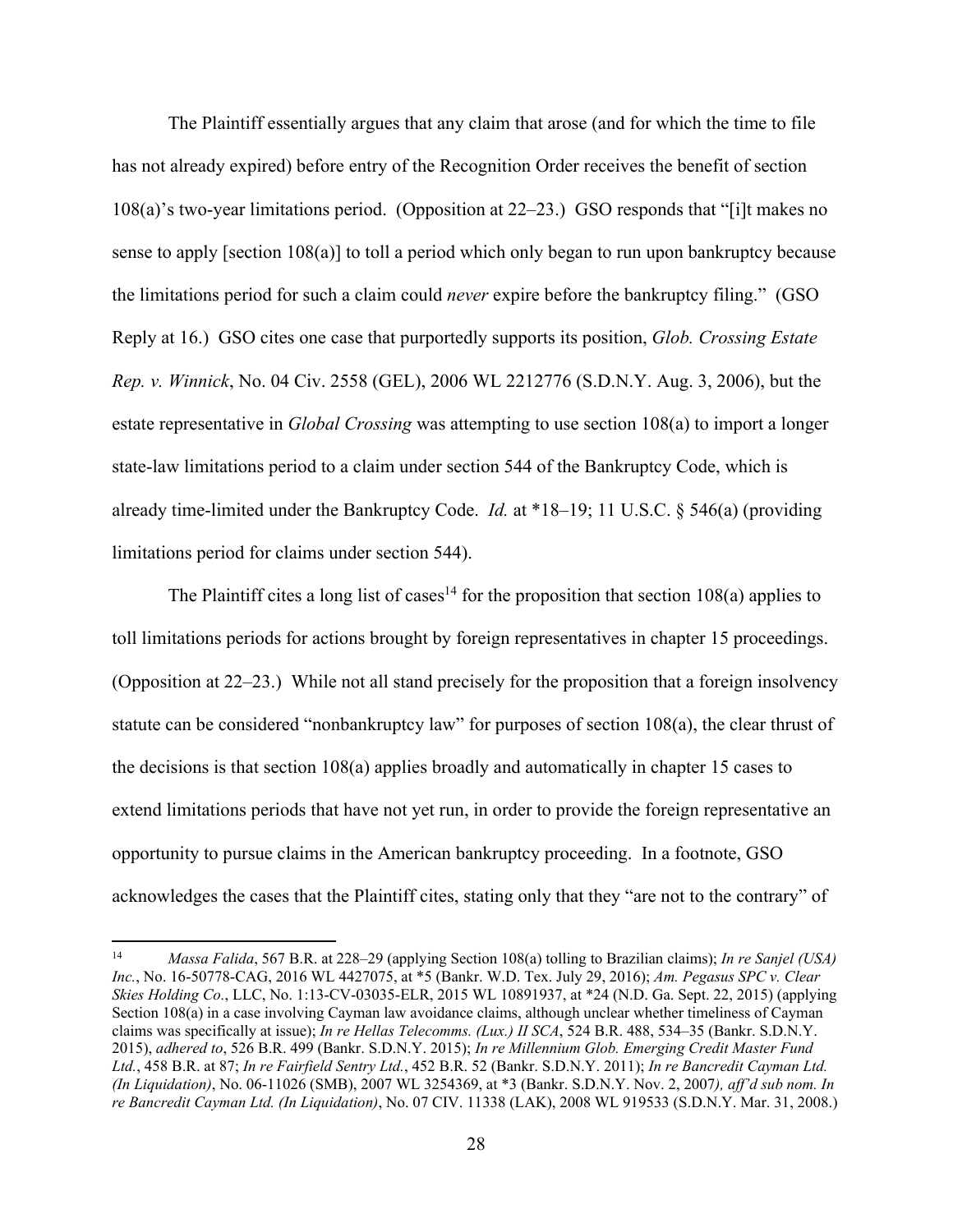its assertion that section 108(a) tolls limitations for claims that could have been asserted prepetition and that are created by nonbankruptcy law. (GSO Reply at 16 n.8.)

Here, the avoidance claims against GSO arose before filing of the Chapter 15 Petition, and those claims had not yet expired under the Recovery Act limitations period<sup>15</sup> when the Plaintiff filed the Chapter 15 Petition. The avoidance claims arose upon the filing of the Norwegian Bankruptcy on December 19, 2017. They would have still been timely less than a year later on December 18, 2018, the date of the Recognition Order, or on November 16, 2018, the date of filing the Chapter 15 Petition.<sup>16</sup> Thus, section 108(a) would have extended the limitations period to December 18, 2020, and the FAC naming GSO was therefore timely filed in September 2019.

While the claims arise under the Recovery Act, they do not derive their limitations period from the Bankruptcy Code. The goal of section 108(a) is to allow a trustee to step into the shoes of a debtor and have access to the remedies available to the debtor at the time of filing the petition. The tolling was triggered by the filing of the Chapter 15 Petition. And the chapter 15 proceeding should be considered as distinct from the Norwegian Bankruptcy, such that the Trustee should be afforded an opportunity to file a petition and have the foreign bankruptcy recognized, and not risk losing its non-Bankruptcy Code claims to a foreign limitations period that would have expired after the chapter 15 case was filed.

Accordingly, section 108(a) renders the avoidance claims asserted against GSO timely, as they would have been timely filed at the time of filing the Chapter 15 Petition, and entry of the

<sup>&</sup>lt;sup>15</sup> Section 5-15 of the Recovery Act, which provides the limitations period for claims under Section 5-5 and Section 5-9, is discussed in greater detail below.

<sup>16</sup> In the Opposition, the Plaintiff seems to say that it is the date of recognition that tolls the limitations period, but it is the date of recognition that begins section 108(a)'s two-year limitations period, and it is the petition date that tolls the nonbankruptcy limitations period. Regardless of which date is used in this case, the timing requirements of section 108(a) are satisfied, and section 108(a) renders the avoidance claims against GSO timely.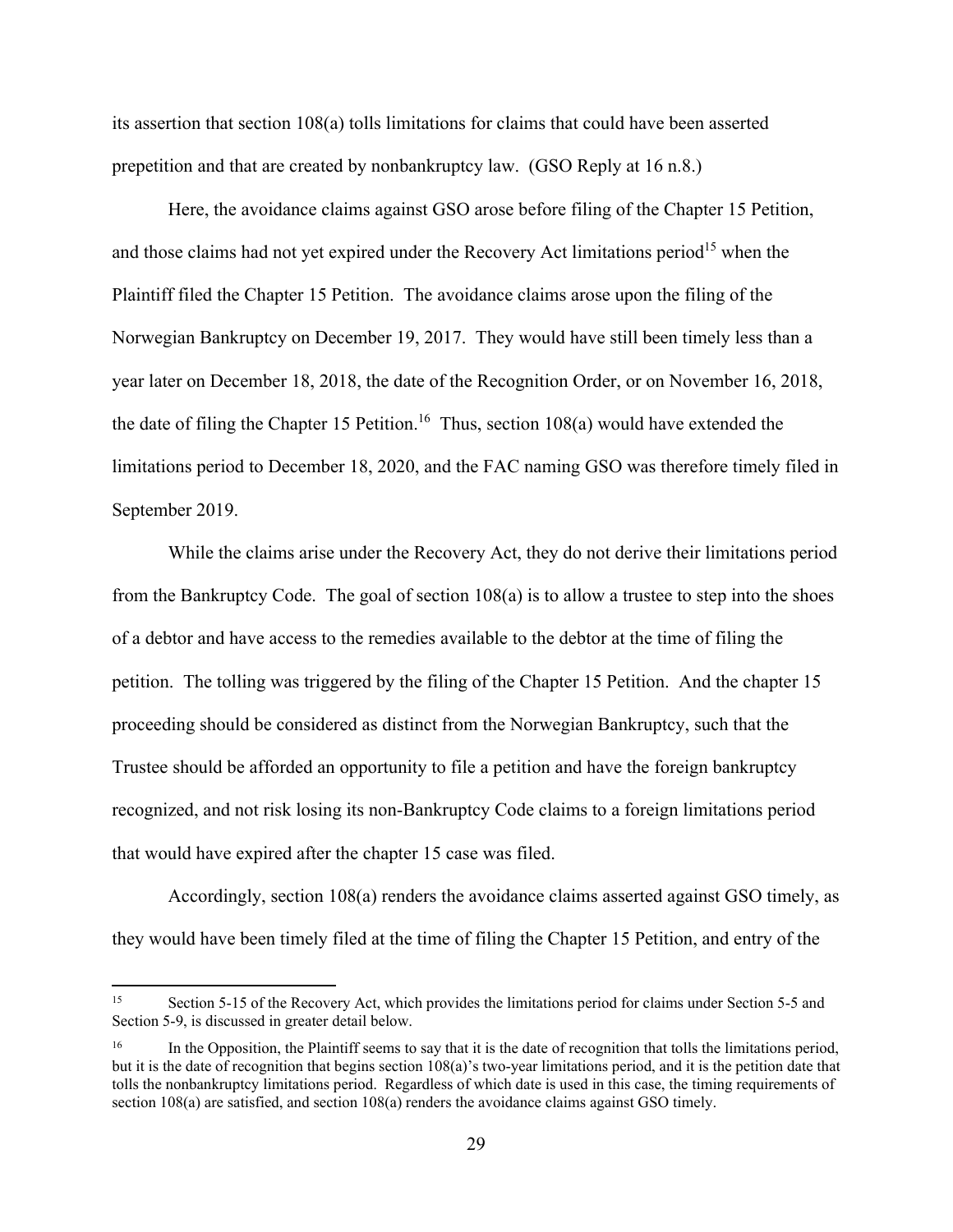order for relief triggered section 108(a)'s two-year time limit. The GSO Motion is therefore **DENIED** to the extent that it seeks dismissal of Counts I and II on timeliness grounds.

#### **B. The Plaintiff's Section 17-1 Claims Are Timely**

The Plaintiff and GSO agree that timing with respect to the Plaintiff's claim under Section 17-1 is governed by the Norwegian Limitations Act of 1979 (the "Limitations Act"), which provides a three-year limitations period.<sup>17</sup> (*See* GSO Memo at 37–39; Opposition at 49– 50.) The Plaintiff and GSO disagree, however, when that three-year limitations period began to run.

GSO argues—as it did with respect to the avoidance claims—that Norske ASA knew that GSO was the counterparty to the GSO Transfer at the time of that transfer. (GSO Memo at 38.) Thus, GSO argues that by April 18, 2016, the time began to run on the Section 17-1 claim, and the claim became time-barred three years later, in April 2019, before the filing of the FAC and before the Parties entered into the Tolling Agreement (defined below). (*Id.* at 38–39.) The Plaintiff argues that, because the Section 17-1 claim is asserted by the Estate on behalf of Norske ASA's creditor body, the Section 17-1 claim could not be asserted before the opening of bankruptcy proceedings in Norway. (Opposition at 49–50; *see also* Hamre Decl. ¶ 196; Aasebø Reply ¶ 35.) Therefore, the Plaintiff argues, the time that it had to file a claim against GSO under Section 17-1 did not begin to run until 2017, making claims asserted in the FAC, filed in 2019, timely. (Opposition at 49–50.)

<sup>17</sup> Section 2 of the Limitations Act provides that "[t]he general limitation period is 3 years." (Limitations Act, ECF Doc. # 32-6 at 6.) Section 3 of the Limitations Act provides, in relevant part: "The limitations period is counted from the date on which the claimant is first entitled to claim fulfillment." (*Id.*) Section 9 of the Limitations Act provides, in relevant part: "Liability claims . . . are time-barred 3 years after the date on which the injured party obtained or should have obtained sufficient knowledge of the injury and the party responsible." (*Id.*)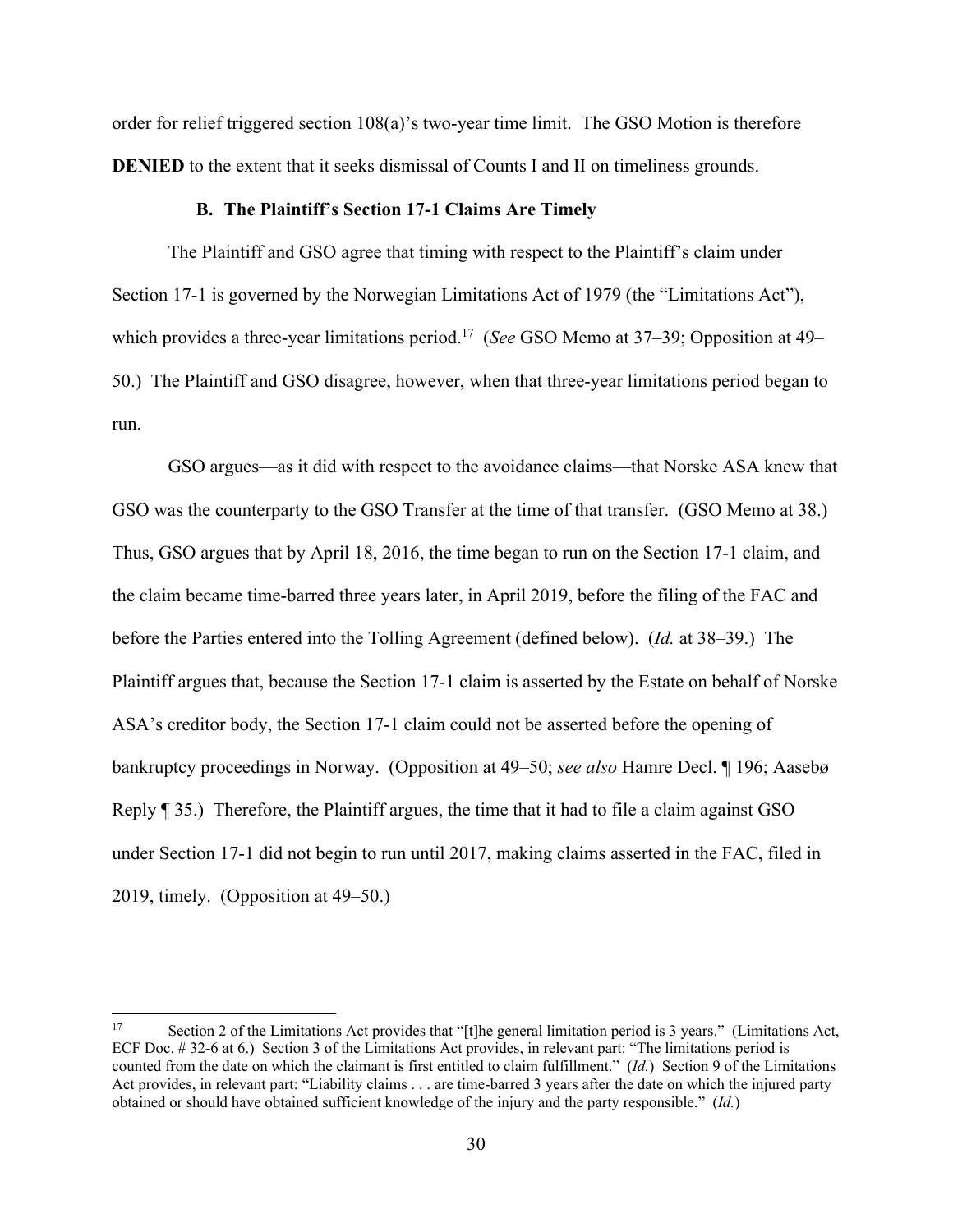The timeliness analysis of the Section 17-1 claim under Norwegian law requires a determination whether such a claim, based on events that occurred pre-bankruptcy but asserted by a Norwegian bankruptcy estate, accrues at the time of events giving rise to the claim or at the opening of bankruptcy when a trustee is first appointed. As there are other grounds on which the Section 17-1 claims are rendered timely, the Court declines to embark on this analysis.

Neither GSO nor the Plaintiff has addressed the application of section 108(a) of the Bankruptcy Code to Section 17-1. But section 108(a) plainly applies—and with less room for controversy than in the Recovery Act context. Even if the Section 17-1 claim accrued and time began to run as early as April 18, 2016—as GSO submits is the case—the Section 17-1 claim would still have been timely on the Chapter 15 Petition Date. There can be no argument that claims under the Companies Act (or limitations periods under the Limitations Act) are not "nonbankruptcy law," and the Court concludes that the Section 17-1 claim is timely. Thus, for largely the same reasons discussed above with respect to Counts I and II, the GSO Motion is **DENIED** to the extent that it seeks dismissal of the Section 17-1 claim on timeliness grounds.

# **C. Even if Section 108 Did Not Apply to the Avoidance Claims, the Timeliness of the Avoidance Claims Under the Recovery Act Presents a Disputed Issue of Fact that Precludes Granting Dismissal**

GSO argues that the Plaintiff's claims against GSO under Section 5-5 (Count II) and Section 5-9 (Count I) are time-barred under the Recovery Act's limitations period. (GSO Memo at 20–25.) As discussed above, the Court concludes that section 108(a) of the Bankruptcy Code extends the Recovery Act's limitation period. Even if it did not, however, and there were no extension of the Recovery Act's limitations period, there remain open questions of fact that would preclude dismissal of the Plaintiff's avoidance claims against GSO on timeliness grounds.

At the outset, GSO argues that, for choice of law purposes, non-New York limitations periods are considered substantive, rather than procedural, where the statute that creates the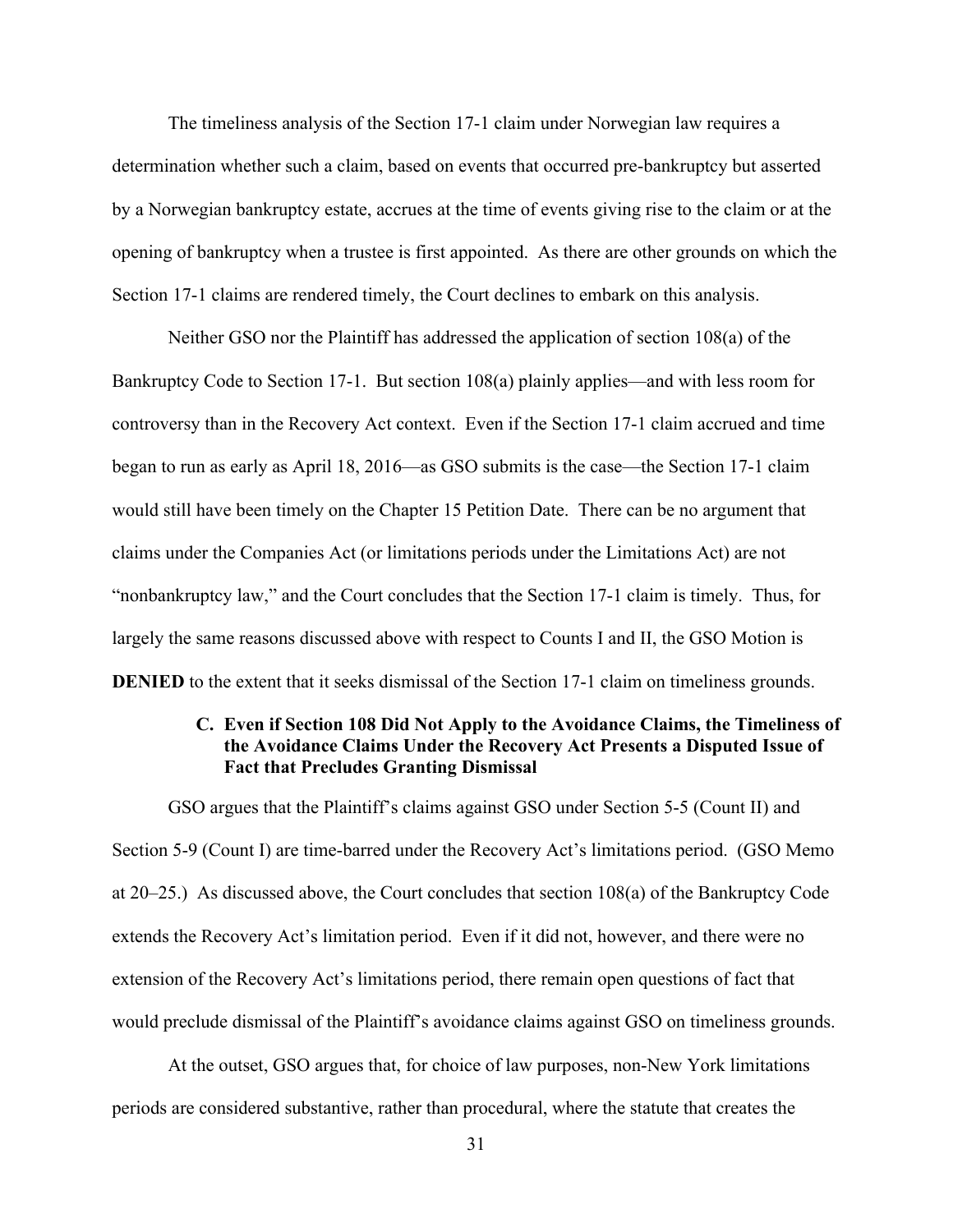cause of action also provides for its limitations period, and thus Section 5-15 of the Recovery Act ("Section 5-15") provides the applicable limitations period. (*Id.* at 20 (citing *Hausman v. Buckley*, 299 F.2d 696, 701 (2d Cir. 1962)).) The Plaintiff does not appear to dispute that Section 5-15 applies but argues that Section 5-15's "discovery rule" renders its Norwegian law avoidance claims timely against GSO. (Opposition at 22.) For the reasons discussed below, the application of Section 5-15 involves a fact-intensive inquiry, which cannot be concluded absent further discovery on what the Trustee knew or should have known with respect to the Plaintiff's Avoidance Claims.

Accordingly, the GSO Motion is **DENIED** to the extent it seeks to dismiss the avoidance claims on timeliness grounds under Norwegian law.

1. Section 5-15

Pursuant to Section 5-15, claims governed the Recovery Act must be "initiated within one year from the commencement of the Norwegian proceeding."18 (GSO Memo at 21.) The Norske Board filed the Debtor's Norwegian Petition on December 19, 2017. (FAC ¶ 146.) Less

The rules in the first subsection do not apply when the estate invokes an avoidance as a claim against a lodged debt claim or other claim against the estate.

(Beaumont Decl., Ex. A, ECF Doc. # 32-4 at 2.)

<sup>&</sup>lt;sup>18</sup> Section 5-15 of the Recovery Act provides:

<sup>§ 5-15.</sup> Limitation period for implementation of avoidance.

The estate's right to demand avoidance becomes time-barred one year from initiating bankruptcy proceedings or compulsory debt composition proceedings. The limitation period is counted from the initiation of negotiations on compulsory debt composition and also where negotiations have transitioned into bankruptcy according to Section 57 of the Bankruptcy Act. The right to avoidance is, however, at the earliest time-barred six months from the time when the estate or debt settlement committee became or should have become aware of the circumstances which form the basis for the avoidance claim, limited to 10 years from the initiation of bankruptcy or debt settlement negotiations. The counterparty's right pursuant to Section 5-13 first subsection is time-barred six months from the date when the counterparty became aware that avoidance would be enforced against the person in question.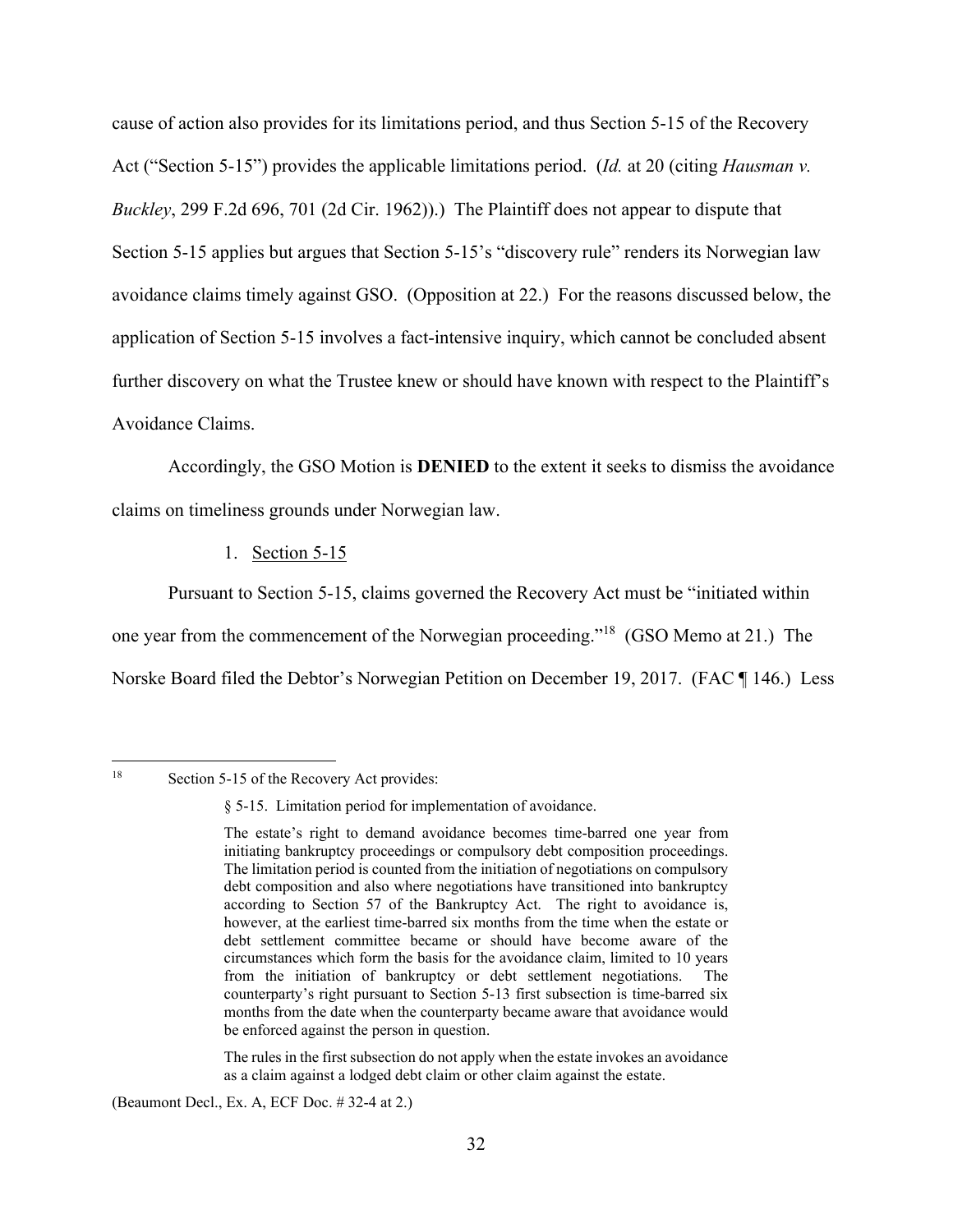than a year later, on December 18, 2018, the Recognition Order was entered, and the Plaintiff commenced this adversary proceeding. (*Id.* ¶ 151; Original Complaint, ECF Doc. # 1.) Thus, the Plaintiff filed its avoidance claims against GSO one day before Section 5-15's one-year period ended, but it filed those claims against Cyrus only, excluding GSO. (GSO Memo at 21.) In June 2019,<sup>19</sup> the Plaintiff and GSO entered into a tolling agreement (the "Tolling") Agreement"), but GSO claims that the one-year period had already expired before the Tolling Agreement was entered into, and that the Tolling Agreement did not revive the claims. (*Id.*) No party has provided a copy of the Tolling Agreement, and the Court has not reviewed it. It was not until September 6, 2019, that the Plaintiff filed the FAC and named GSO as a defendant. (*See* ECF Doc. # 13.)

However, the one-year time limit is not the sole consideration under Section 5-15. Section 5-15 also provides a six-month period from the time the estate became aware or should have become aware of the existence of a claim. (Section 5-15.) Thus, if the Trustee was not aware of circumstances giving rise to a Recovery Act claim against GSO and should not have been aware of such circumstances, the six-month period would not begin to run until the Trustee actually became aware of the circumstances or the situation was such that the Trustee should have been aware. (*See* Hamre Decl. ¶¶ 26–29.) Determining whether a bankruptcy estate (through its trustee or administrator) should have known of circumstances giving rise to a Recovery Act claim is a fact-intensive inquiry that depends on the unique situation of each case. (*Id.* ¶¶ 31–38 (examining Norwegian caselaw interpreting Section 5-15).)

<sup>19</sup> The parties' submissions differ on the date of the Tolling Agreement. (*Compare* GSO Memo at 16 ("On or about June 5, 2019, the Estate signed a tolling agreement with GSO . . . .") *with* Opposition at 24 ("Plaintiffs entered into a tolling agreement with GSO on June  $7, 2019 \ldots$ .").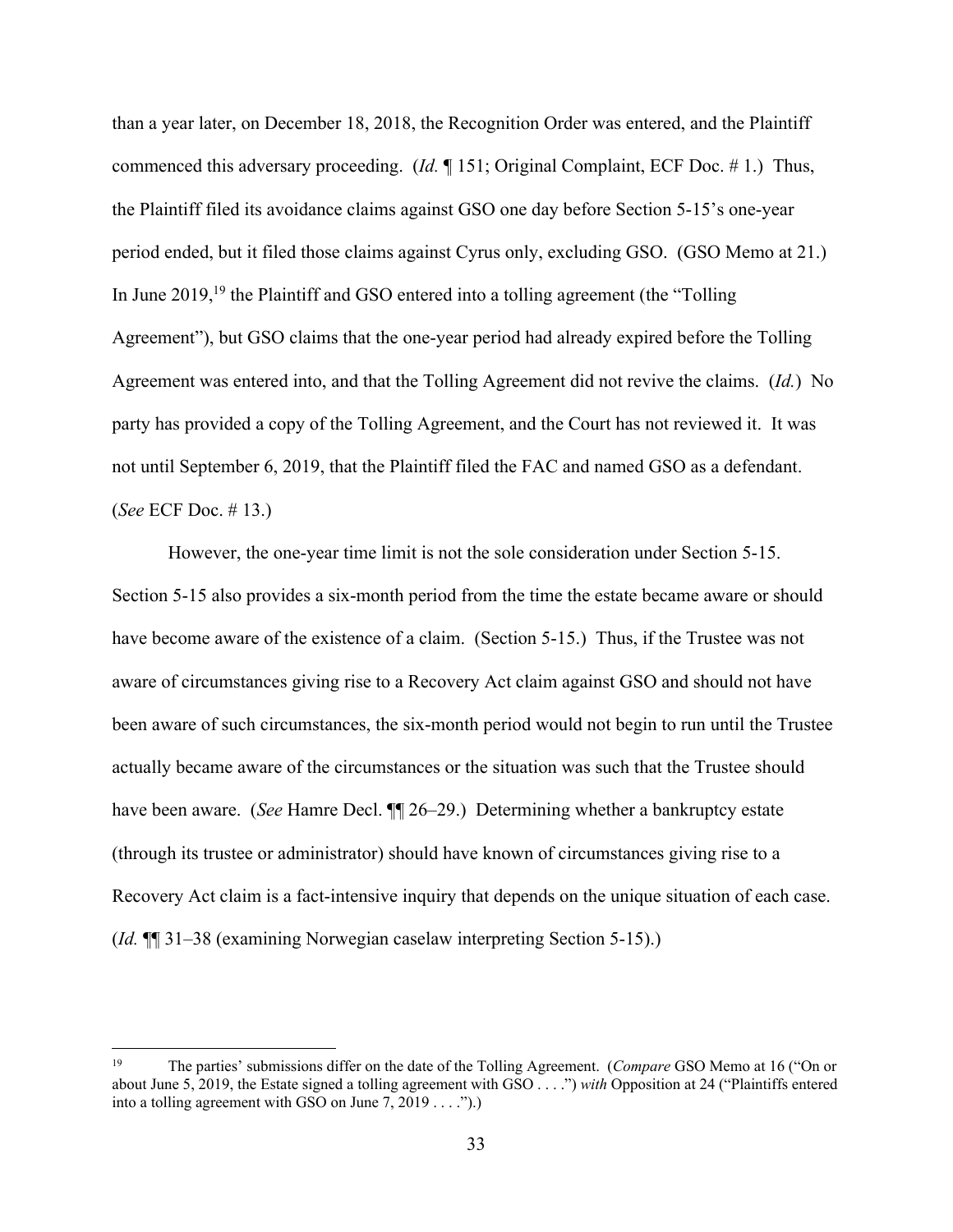GSO argues that the FAC's allegations demonstrate that as of April 18, 2016, the Debtor was aware that GSO was the counterparty to the GSO Transfer. (GSO Memo at 22.) GSO also argues that the Estate should have been aware of GSO's 2016 SUN position (which was disclosed in February 2016 in connection with the Citibank Action), that GSO (along with Cyrus) funded the NSF in March 2016, and that GSO held CDS interests in the Debtor. (*Id.* at 22–23.) GSO submits, therefore, that the Norske ASA's depth of knowledge was such that "the Estate cannot plausibly claim it had no notice of a potential claim against the GSO Defendants until after March 2019." (*Id.* at 23.)

The Plaintiff responds that it first "discovered the existence of the GSO-Cyrus agreement<sup>20</sup> in March 2019, when the Trustee began to receive documents  $\dots$  after the filing of the original complaint." (Opposition at 24.) Since the Plaintiff could not commence an avoidance action against an unidentified transferee, the six-month period began to run in March 2019, and it was tolled pursuant to the Tolling Agreement in June 2019. (*Id.*) The Plaintiff submits that while the Debtor and its management "perhaps knew of GSO's receipt of transfers prior to its insolvency proceeding . . . , under Norwegian law, the knowledge of Norske Skogindustrier and the Norske Board *is not to be imputed* to the Trustee." (*Id.*) The Plaintiff also argues that since the Debtor's bankruptcy is one of the largest and most complex bankruptcies (if not the most complex) ever administered in Norway, "no Norwegian court would find on these facts that the limitations period had expired." (Hamre Decl. ¶ 41.) At the Hearing, Hamre remarked repeatedly on the complexity of this case.

<sup>&</sup>lt;sup>20</sup> Presumably the "GSO-Cyrus agreement" is in connection with the Cyrus Sale, as that term is defined in the FAC. However, the Opposition does not define the term "GSO-Cyrus agreement."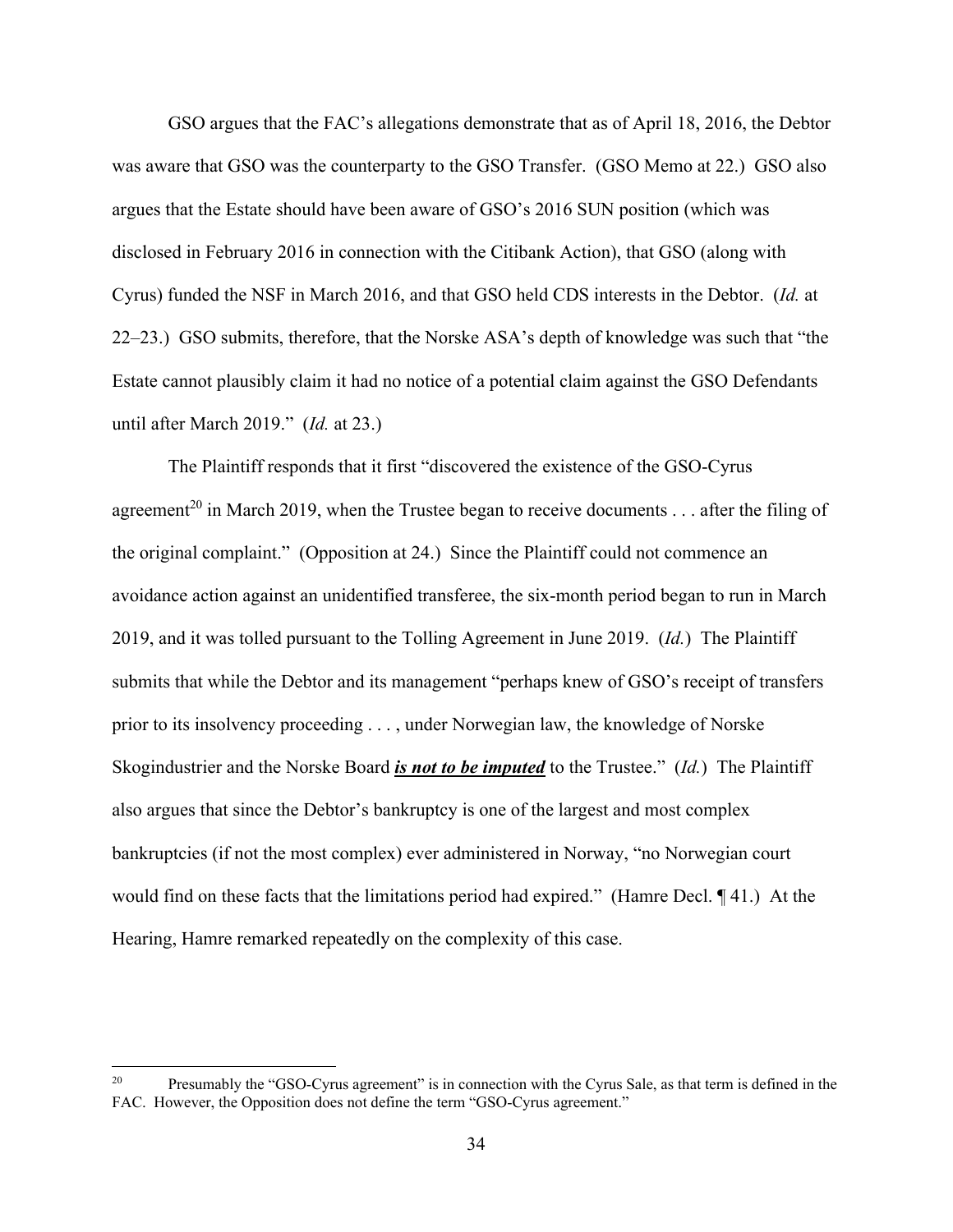GSO's argues that the Estate either knew or should have known that GSO was the

Debtor's counterparty in the GSO Transfer more than six months before the filing of the FAC.

At the Hearing, GSO's counsel elicited testimony on the information about GSO's identity

available to and known by the Plaintiff at the time of filing the Original Complaint. Specifically,

GSO pointed to paragraph 45 of the Original Complaint, which states, *inter alia*:

Attached as **Exhibit 3** is a copy of a November 12, 2015 email exchange initiated from a representative of the holder of Senior Secured Notes, describing Defendants' CDS Interests as a "large steepener [sic] trade which incentivizes [a party holding a CDS Interest] to ensure the company moves along for 2-3 years and then goes bust."

(Original Complaint ¶ 45 (alterations in original) (citing "BlueCrest Email," ECF Doc. # 1-3, at

3).) The Original Complaint only named the Cyrus Defendants (and omitted GSO). GSO highlighted the BlueCrest Email attached to the Original Complaint, but that email does *not* in fact mention Cyrus; it refers only to GSO. (*See id.*) The second alteration in the quoted passage is a substitution for "GSO." (*Compare id. with* Original Complaint ¶ 45.) At the Hearing, GSO also highlighted many references to "GSO and Cyrus" in the Debtor's Offering Memorandum for the January 2016 Exchange Offer. (Original Complaint, Ex. 1, ECF Doc. # 1-1.) Finally, GSO questioned Hamre about two declarations submitted in the Citibank Action that depict the holdings of both GSO and Cyrus in a format similar to the charts contained in the FAC. (*Declaration of Akshay Shah in Support of Defendants' Opposition to Plaintiff's Motion for a Preliminary Injunction* (the "Shah Decl."), ECF Doc. #94-22 ¶ 3 (showing GSO position); *Declaration of Lucien Farrell in Support of Defendants' Opposition to Plaintiff's Motion for a Preliminary Injunction* (the "Farrell Decl."), ECF Doc. #94-23 ¶ 4 (showing Cyrus position).)

 The Plaintiff disputes GSO's argument about what the Plaintiff knew when it filed the Original Petition. Even if the Plaintiff "knew" about the specific documents highlighted by GSO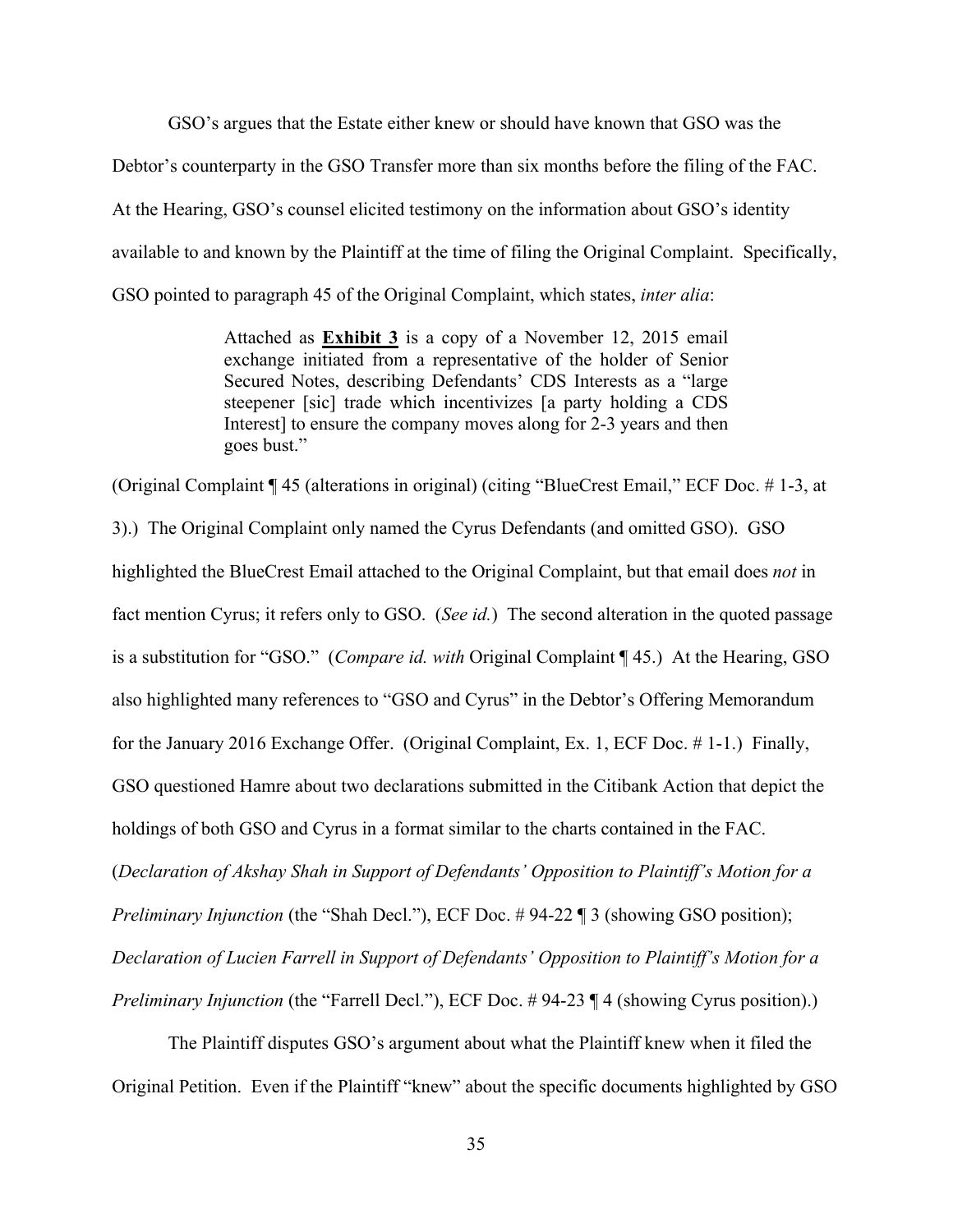(pulled from the vast universe of material that comprises this unprecedented—by Norwegian standards—bankruptcy case), the charts contained in the Shah Declaration and the Farrell Declaration show the positions of Cyrus and GSO before the Cyrus Sale. When the Original Petition was filed, the available information showed that Cyrus still held  $\epsilon$ 31.69 million face value of 2016 SUNs (Farrell Decl. ¶ 4); and GSO held only  $\epsilon$ 11.864 million face value of 2016 SUNs (Shah Decl. ¶ 3). Therefore, when the Plaintiff sought to avoid a transfer of approximately  $E30$  million in 2016 SUNs, Cyrus appeared to be the most likely counterparty. It was not until the Plaintiff received discovery from Cyrus in March 2019 that it became aware of GSO's role. (Opposition at 24.)

 GSO sought to show that the Trustee had at least constructive knowledge of GSO's involvement in the events leading to the Second Restructuring and to the GSO Transfer. GSO has shown that information about its position in the Debtor's capital structure in early 2016 was available. GSO also pointed to documentary evidence showing the close relationship between GSO and Cyrus during the negotiations of the Second Restructuring. But GSO has not shown that the Trustee knew GSO's identity as the counterparty to the GSO Transfer. GSO also argued that a Trustee was obligated to investigate transfers such as the GSO Transfer.

On the other hand, the Plaintiff provided scant evidence showing any steps the Trustee took investigating the GSO Transfer to determine the identity of the Debtor's counterparty. The Plaintiff's expert made repeated reference to the size and complexity of the case. But a large and complex case would not excuse dereliction by a trustee. The Plaintiff insinuated that the Debtor's management—allegedly facing breach of duty litigation in Norway—was not forthcoming during the Trustee's investigation. But the Plaintiff has not provided evidence showing management's purported stonewalling. It is unclear at this stage what precisely a

36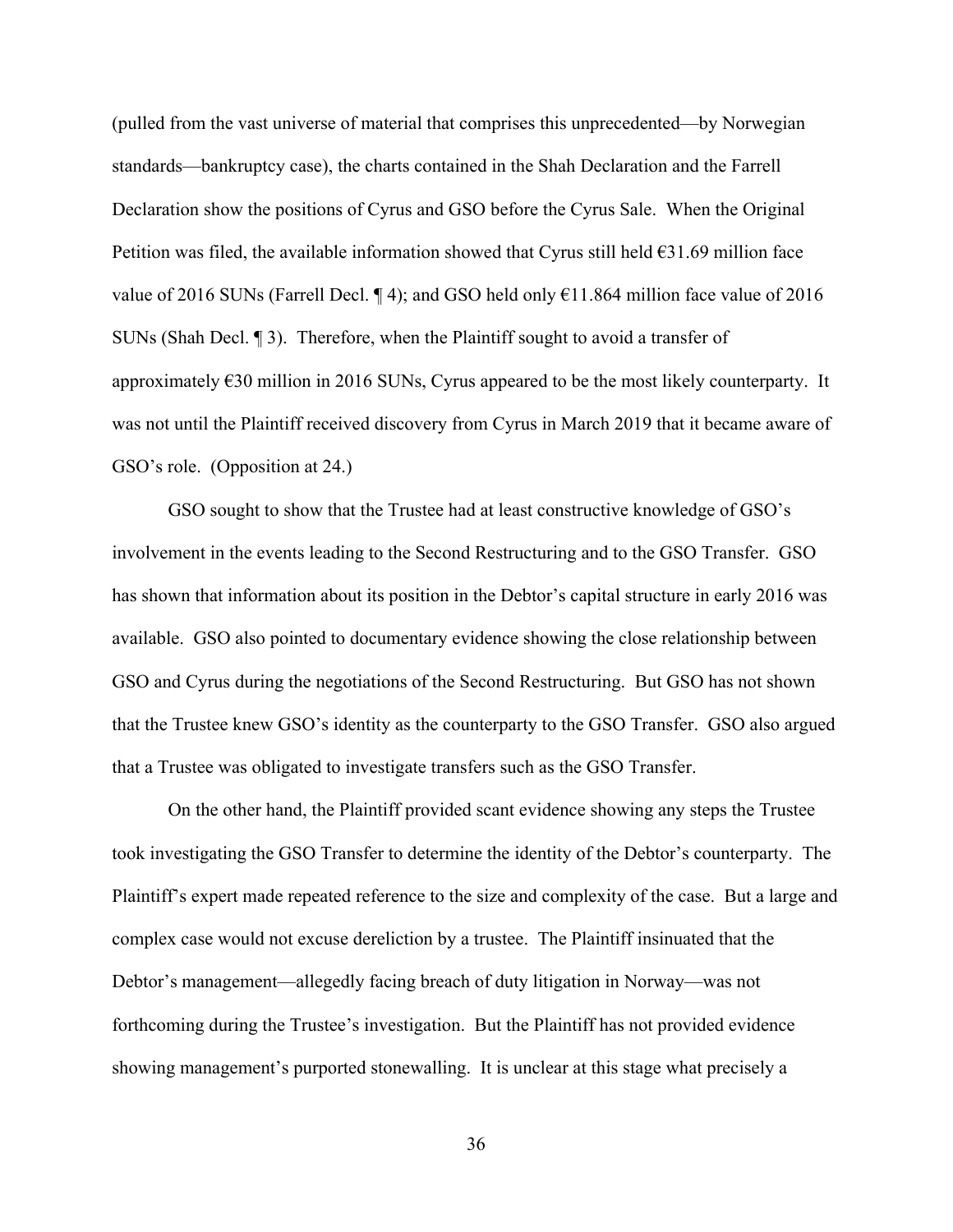reasonably diligent trustee would have discovered about the GSO Transfer or the Cyrus Sale, or whether the Trustee should have known sufficient facts giving rise to potential avoidance claims against GSO.

Whether the Trustee knew or should have known facts giving rise to the Trustee's claims against GSO more than six months before filing the FAC raises disputed issues of fact. The Court cannot conclude as a matter of law that the Trustee knew or should have known the facts giving rise to the claims against GSO before March of 2019. Therefore, dismissal at this stage is not appropriate. In any event, as explained above in Section IV.A, Plaintiff's claims are timely under section 108(a) of the Bankruptcy Code, whether or not Section 5-15's six-month discovery accrual limitations period applies.

#### 2. Relation Back

The Plaintiff also argues that Rule 15 of the Federal Rules of Civil Procedure allows the

FAC to relate back to the Original Complaint, making the avoidance claims timely against

GSO.<sup>21</sup> (Opposition at 25–28.) Rule 15(c)(1), made applicable to this adversary proceeding by

Bankruptcy Rule 7015, provides:

An amendment to a pleading relates back to the date of the original pleading when:

(A) the law that provides the applicable statute of limitations allows relation back;

(B) the amendment asserts a claim . . . that arose out of the conduct, transaction, or occurrence set out . . . in the original pleading; or

(C) the amendment changes the party or the naming of the party against whom a claim is asserted, if Rule  $15(c)(1)(B)$  is satisfied and if, within the period provided by Rule 4(m) for serving the

<sup>&</sup>lt;sup>21</sup> The Plaintiff also argues that Section 16-5 of Norway's Dispute Act, which permits a claimant to rectify or supplement the description of a party, allows relation back. (Opposition at 25; Hamre Decl. ¶ 53.) However, relation back under Rule  $15(c)(1)(A)$  requires that the law providing the applicable limitations period allow relation back. The Dispute Act is separate from the Recovery Act (which provides the limitations period for the Avoidance Claim). Therefore, Section 16-5 is inapplicable.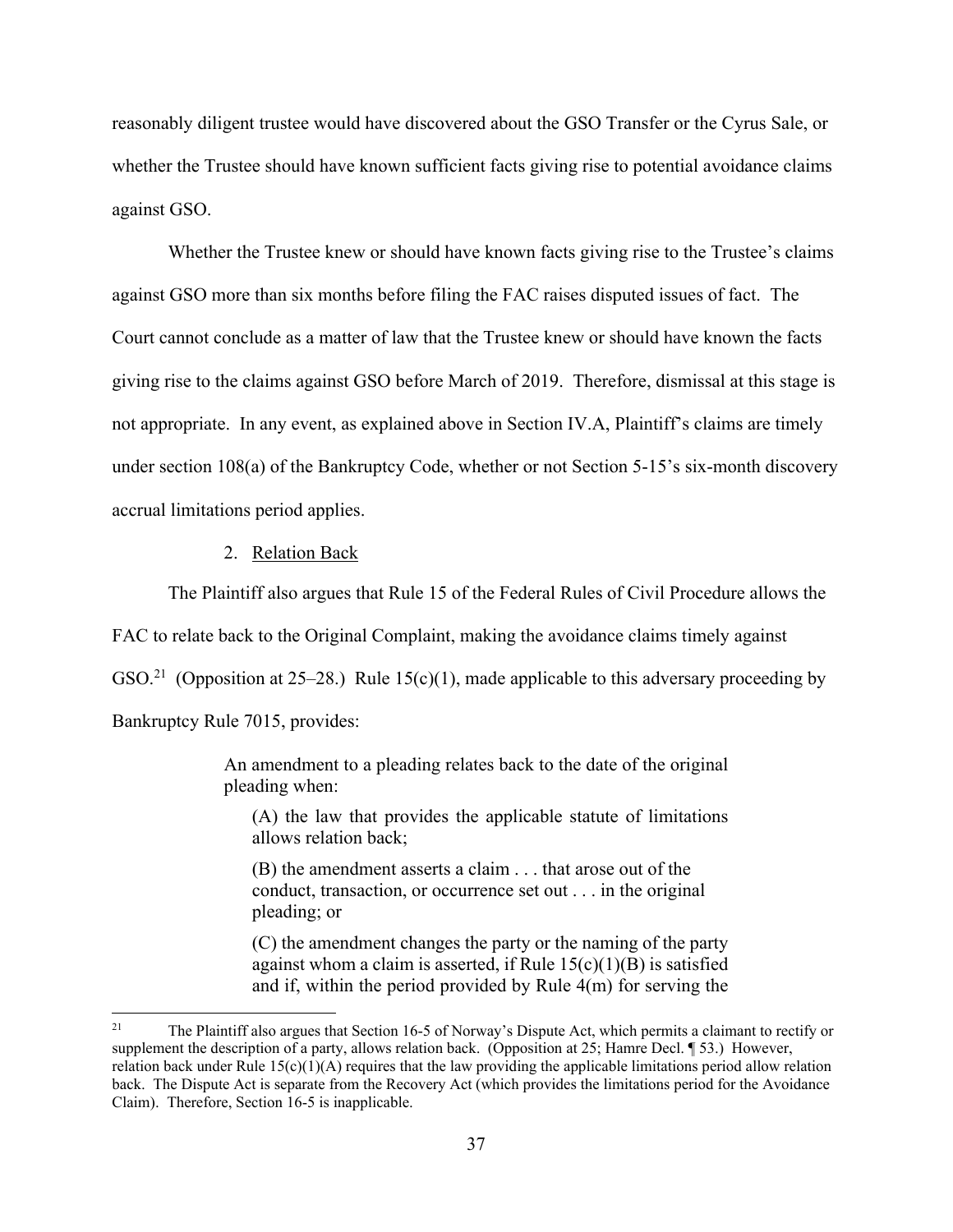summons and complaint, the party to be brought in by amendment:

(i) received such notice of the action that it will not be prejudiced in defending on the merits; and

(ii) knew or should have known that the action would have been brought against it, but for a mistake concerning the proper party's identity.

#### FED. R. CIV. P. 15(c)(1).

For an amendment that names a new party to properly relate back to the original

pleading, the relevant

question under Rule  $15(c)(1)(C)(ii)$  is not whether [the plaintiff] knew or should have known the identity of [the later named defendant] as the proper defendant, but whether [the later named defendant] knew or should have known that it would have been named as a defendant but for an error. Rule  $15(c)(1)(C)(ii)$  asks what the prospective *defendant* knew or should have known during the Rule 4(m) period, not what the *plaintiff* knew or should have known at the time of the filing of her original complaint.

*Krupski v. Costa Crociere S. p. A.*, 560 U.S. 538, 548 (2010). "The Second Circuit . . . does not allow the relation back of 'John Doe' defendants, as that has been determined to indicate a lack of knowledge, rather than a mistake." *Enron Corp. v. J.P. Morgan Secs. Inc. (In re Enron Corp.)*, 357 B.R. 257, 270 (Bankr. S.D.N.Y. 2006); *see also* 10 COLLIER ON BANKRUPTCY ¶ 7015.06 (16th ed. 2021).

GSO argues that this is not a case of mistaken identity with a later substitution for the proper defendant, but rather an addition of a second defendant, GSO, while retaining the original defendant, Cyrus, all while Plaintiff was aware of GSO's identity and its role in the facts and circumstances giving rise to this case. (GSO Memo at 23–25; GSO Reply at 19.) Thus, GSO argues, relation back under Rule  $15(c)(1)(C)$  is inapplicable and cannot resuscitate the claims. (GSO Memo at 23–25.)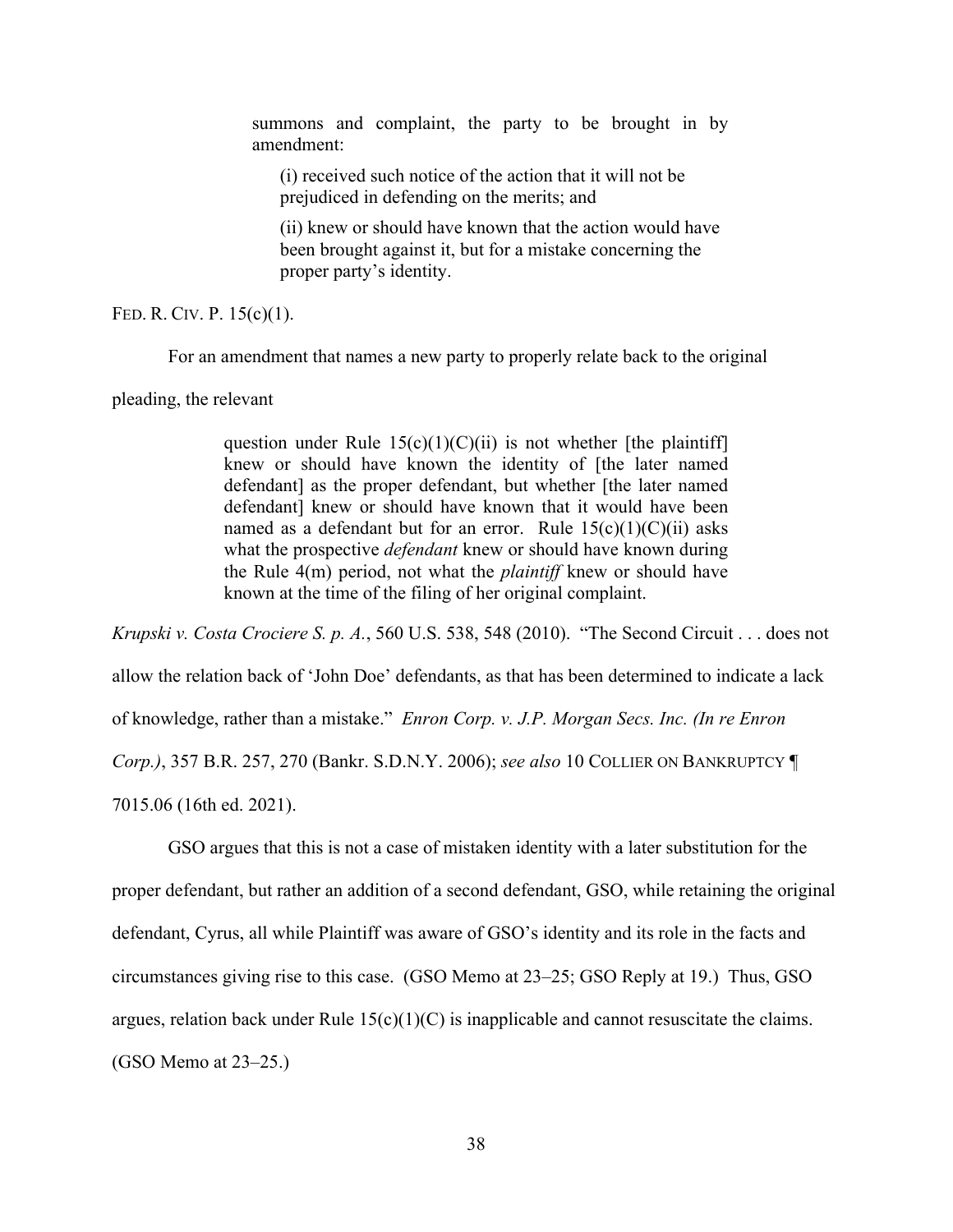The Plaintiff disputes GSO's characterization of relation-back law under Rule 15.

(Opposition at 25–28.) The Plaintiff argues that the types of mistakes that permit relation-back under Rule 15 are not as limited as GSO asserts; they can "include[] cases where a plaintiff 'harbor[s] a misunderstanding about [the prospective defendant's] status or role in the events giving rise to the claim at issue and . . . mistakenly choose[s] to sue a different defendant based on that misimpression." (*Id.* at 26 (second, third, and fourth alterations in original) (quoting *Bayerische Landesbank v. Aladdin Cap. Mgmt. LLC*, 289 F.R.D. 401, 406 (S.D.N.Y. 2013)).) The Plaintiff submits that the purpose of naming Doe defendants in its Original Complaint was to acknowledge that it did not have sufficient facts to name all defendants at the original time of filing. (*Id.* at 28.)

While the general rule in the Second Circuit is that naming Doe defendants is not a "mistake" for purposes of Rule 15, the present situation is different. At the time of filing the Original Complaint, the Plaintiff was aware of GSO's existence, and was aware that it played a role in the events surrounding Norske ASA's restructuring efforts in 2015 and 2016. It was also aware of GSO's involvement in funding the NSF, for example. But, the Plaintiff argues, it was unaware that GSO was the counterparty to the GSO Transfer and therefore the recipient of an allegedly avoidable transfer. Thus, the naming of Doe defendants notwithstanding, it appears plausible that failure to name GSO was due to a mistake, not a lack of knowledge. The question then becomes whether (within the relevant Rule 4(m) period) GSO received notice of the action and knew or should have known that, but for the Plaintiff's mistake, it would have been named. This requires a factual determination of what GSO knew (or should have known) and when, which cannot be resolved in ruling on a motion to dismiss. However, because the avoidance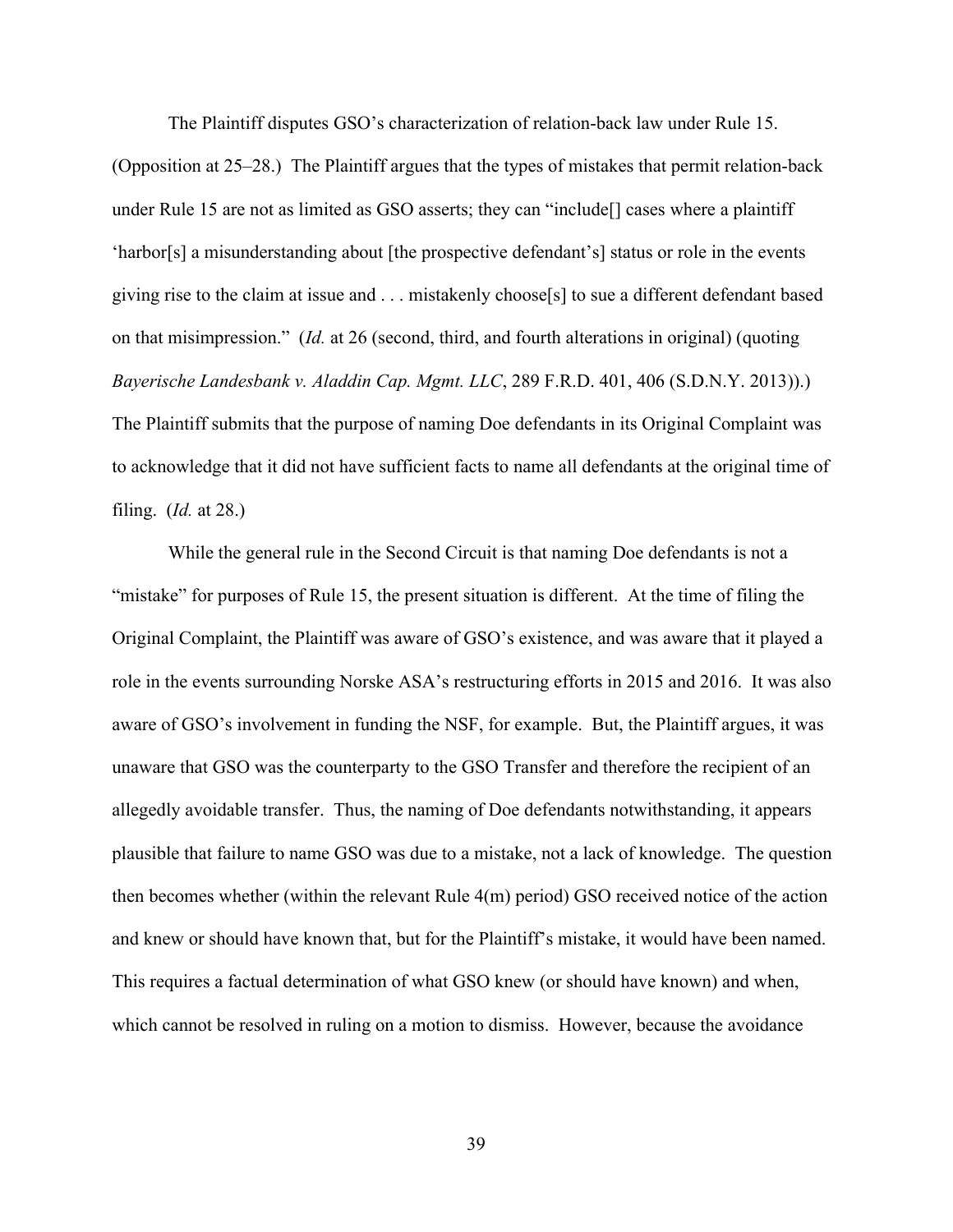claims are timely under section 108(a), it is not necessary to resolve the relation-back issue under Rule 15.

# **V. THE RECOVERY ACT CLAIMS**

The FAC asserts three counts under the Recovery Act. Counts I and III are avoidance

actions under Section 5-9 against GSO (Count I) and Cyrus (Count III). (FAC ¶¶ 152–67, 181–

96.) Count II is an avoidance action under Section 5-5 against GSO. (*Id.* ¶¶ 168–80.) For the

reasons discussed below, the Court concludes that Count I and Count III fail to state a claim.

Accordingly, the GSO Motion is **GRANTED** with respect to Count I, with leave to amend, and

the Cyrus Motion is **GRANTED** with respect to Count III. The GSO Motion is **DENIED** with

respect to Count II.

#### **A. Section 5-9 Legal Standard**

Count I seeks avoidance of the GSO Transfer under Section 5-9. (FAC ¶¶ 152–67.)

Section 5-9 provides as follows:

Transactions which improperly give preference to one creditor at the expense of the others, or prevent the debtor's assets from being used to pay off the creditors, or increase the debtor's liabilities in a manner detrimental to the creditors, may be voided if the debtor's financial situation was weak or was seriously weakened by the transaction, and the other party to the transaction knew or should have known of the debtor's financial difficulties and the circumstances that made the transaction improper.

Transactions executed more than ten years prior to the time limit (i.e., the filing of bankruptcy) cannot be voided.

(*Id.* ¶ 153.) A properly asserted claim under Section 5-9 must plead five elements. First, the claim must allege that the transaction that the claimant seeks to avoid is one of the covered transaction types (i.e., a transaction that (1) gives preference to one creditor at the expense of others, (2) prevents the debtor's assets from being used to pay creditors, or (3) increases the debtor's liabilities in a manner detrimental to creditors). Second, it must allege that the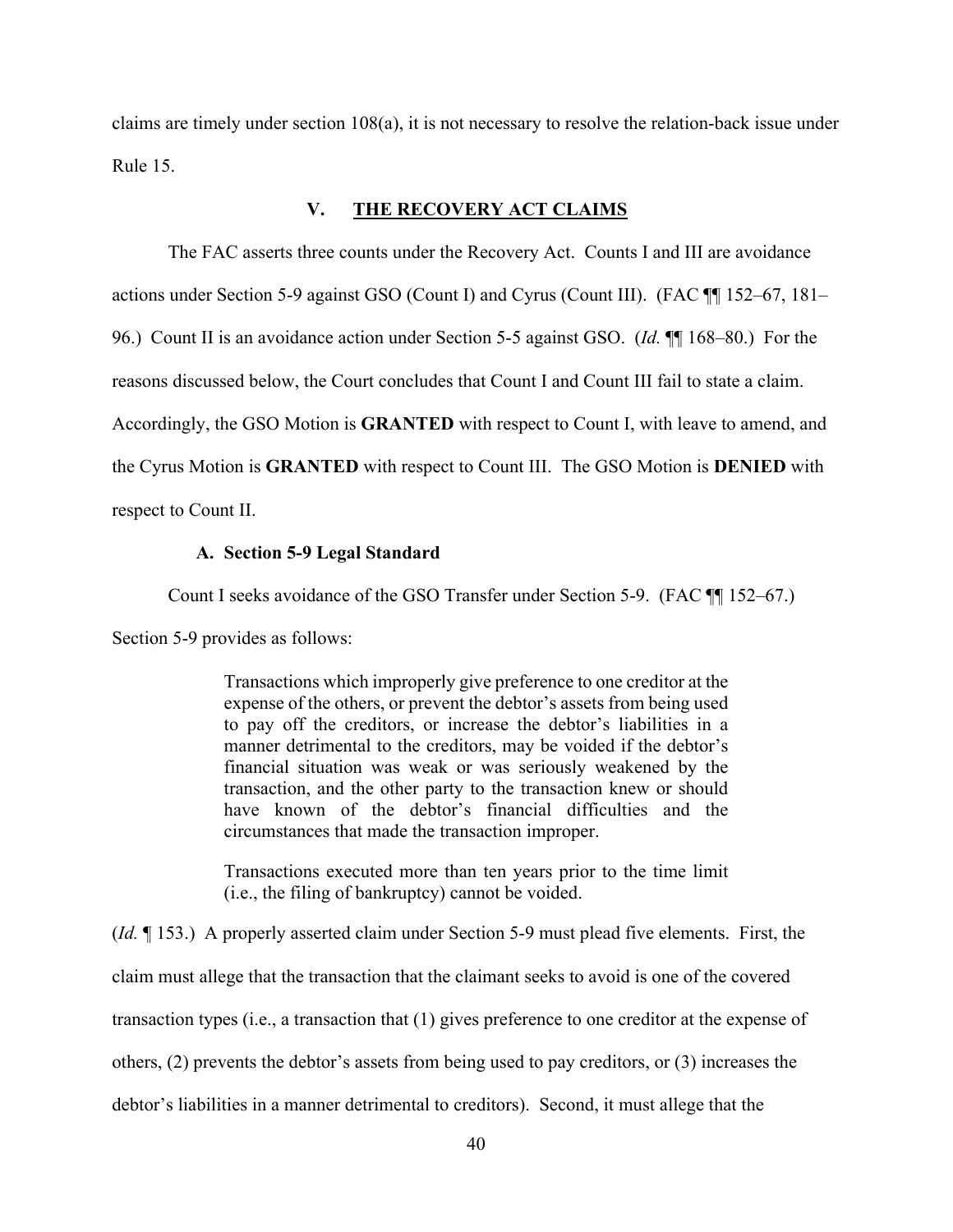transaction was improper. Third, it must allege that the debtor's financial situation was weak or seriously weakened by the transaction. Fourth, it must allege that the transferee knew of the debtor's difficulties. Fifth, it must allege that the transferee knew that the transaction was improper.

#### 1. Improper Transaction

 Aasebø submits that determining whether a transaction is improper is a "dynamic rule," and only those transactions that "can be criticized based on a moral assessment of what should and should not be accepted in normal market practice" are improper. (Aasebø Decl. ¶ 42.) Aasebø states that improper transactions "are those that are 'disloyal' to the body of creditors as a whole." (*Id.*.) Aasebø also submits that a purchase or sale of debt on the open market and at market price cannot be improper. (*Id.*) The use of broker-intermediaries in a transaction, he asserts, is an indication that the transaction conforms to normal market practice and is not avoidable under Section 5-9. (*Id.* ¶ 43.)

Hamre quotes from Norwegian legislative commentary (known as a preparatory work) for the proposition that "[a] payment . . . that by its nature is reversable by the objective rules [e.g., Section 5-5], will—provided that the subjective conditions are met—normally also be [improper]." (Hamre Decl. ¶ 154 (quoting NOU 1972:20 p. 298).) Thus, if there is a "payment of a debt—which falls under § 5-5—then this disposition will . . . also fall under the 'improper' requirement in Section 5-9." (*Id.* ¶ 155.) Hamre submits, however, that Section 5-9 is broader than that and "is intended as a residuary provision that captures dispositions that, in their content and effect, will be improper and therefore should be reversed and deemed void." (*Id.*) Where the requirements of Section 5-5 are met but Section 5-5's shorter limitations has expired, Section 5-9 will be available provided that the subjective element (i.e., the transferee was aware that the transaction was improper) is met. (*Id.* ¶ 158.)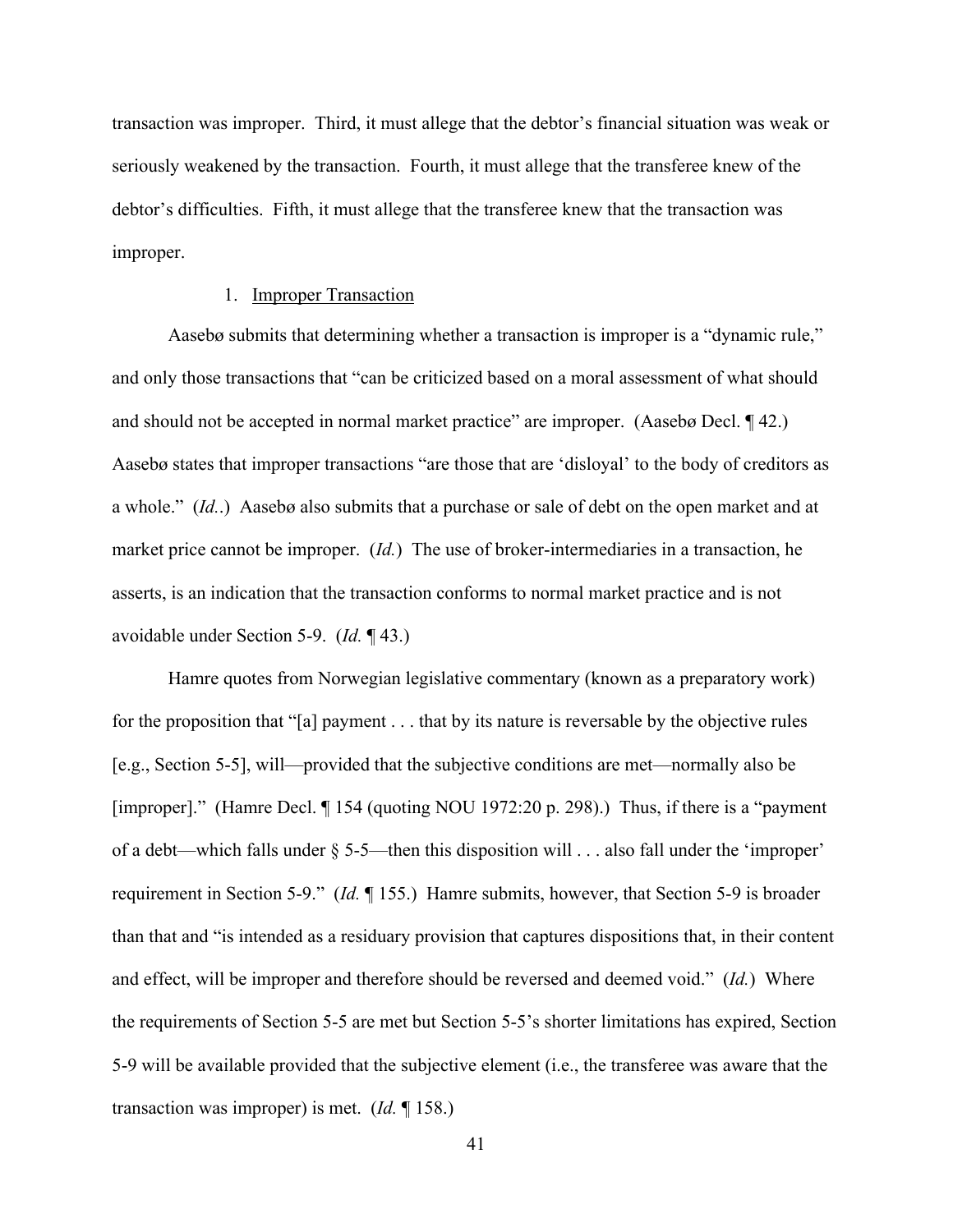With respect to whether a transaction is "improper," Hamre provides a list of elements,

which he analogizes to "badges of fraud," that includes:

- The nature of the transaction
- The degree of the debtor's financial difficulties
- Whether the defendant is aggressively seeking coverage
- Who is the beneficiary? A transaction is more likely to be "*improper*" if the defendant is closely related, in particular if the debtor is a company and its principal shareholder or management receives settlement of its own claims against the company at the expense of other creditors.
- Whether the payment has been made with the debtor's ordinary means of payment or obtained by way of an irregular sale of assets
- How the defendant's claim arose
- $\bullet$  At what time the payment was made a payment is more likely to be avoided when made close upon the date of bankruptcy

(*Id.* ¶ 157.)

Hamre also disagrees with Aasebø's assessment that the "nature" of a transaction is dispositive of whether it is "improper" such that a debtor's open-market repurchase of its own debt cannot be improper, arguing instead that "[t]he *nature* of the GSO Transfers<sup>22</sup> are not that they are an open-market transaction at commercial terms, but that they provide the GSO Defendants with close to full recovery on the 2016 SUNs; [sic] an outstanding junior debt item that should not have been repaid at all." (*Id.* ¶ 161.) Hamre therefore argues that the "GSO Transfers are . . . payments of debt with amounts that significantly impaired the debtor's ability to meet its remaining obligations, a transaction type that is clearly avoidable under Section 5-5 . . ., provided that the transaction does not appear as 'ordinary.'" (*Id.*)

2. Intentional Fraud and Rule 9(b)

Section 5-9 is unlike typical American fraudulent transfer provisions, whether under the Bankruptcy Code or state law, in that its subjective components look to the subjective knowledge

<sup>&</sup>lt;sup>22</sup> This is yet another example of the inconsistency in the use of the term "GSO Transfer" (singular) and "GSO Transfers" (plural) from the Plaintiff's side.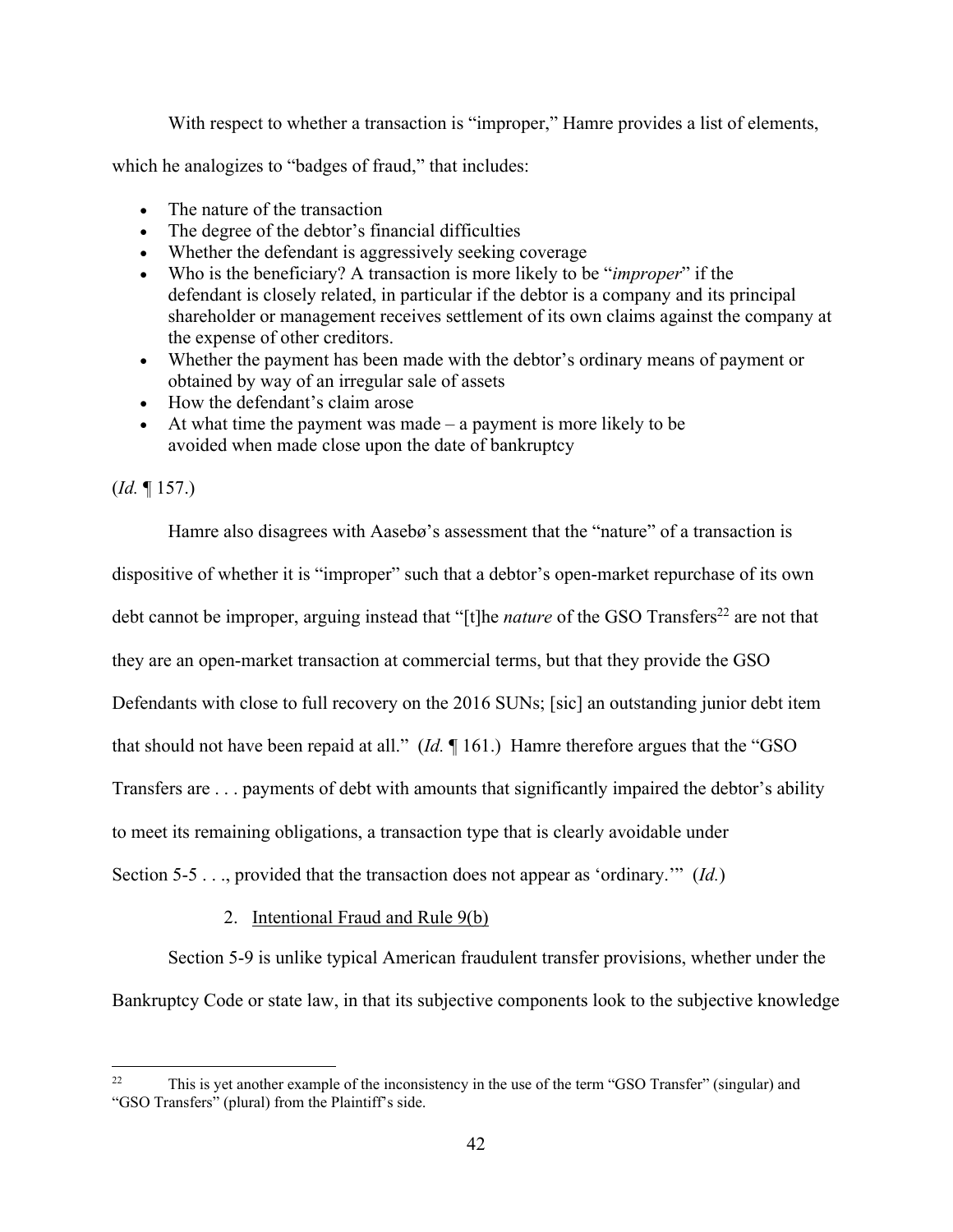of the *transferee* rather than that of the transferor. According to Hamre, however, Section 5-9 is similar to an intentional fraudulent transfer statute. Hamre notes:

> Section 5-9 is an avoidance rule of a slightly different nature than the other avoidance rules due to its subjective nature. It contains an additional requirement that "the other party to the transaction knew or should have known of the debtor's financial difficulties and the circumstances that made the transaction improper."

(*Id.* ¶ 147 (quoting Section 5-9).) Hamre submits that it is "[t]he 'improper' nature of Section 5- 9 . . . [that] makes this avoidance rule similar to intentional fraudulent transfer laws in other jurisdictions, . . . including the United States." (*Id.* ¶ 150.) Hamre appears to assert that Section 5-9 is analogous to section 548(a)(1)(A) of the Bankruptcy Code. (*Id.* ¶ 11(a) ("Due to the intentional acts alleged and the improperness required to be shown, Section 5-9 is Norway's analogue to intentional fraudulent transfer statutes assumed to also be found within the United States and the United States Bankruptcy Code.").) The "improper" element of the Section 5-9 claim does most closely equate to the intent element of a section  $548(a)(1)(A)$  claim, but section 548(a)(1)(A) requires a showing of intent of the *transferor*, not of the *transferee*. However, the Plaintiff's counsel argued at the Hearing that Norske ASA's fraudulent intent can be imputed from the Defendants' intent.

If Section 5-9 is analogous to an intentional fraudulent transfer statute, then it must conform to Rule 9(b). Accordingly, a pleading alleging a Section 5-9 claim must satisfy the heightened pleading requirements of Rule 9(b) of the Federal Rules of Civil Procedure, and "set forth the who, what, when, where and how of the alleged fraud." *United States ex rel. Kester v. Novartis Pharms. Corp.*, 23 F. Supp. 3d 242, 252 (S.D.N.Y. 2014) (quoting *United States. ex rel. Polansky v. Pfizer, Inc.*, No. 04 Civ. 704, 2009 WL 1456582, at \*4 (E.D.N.Y. May 22, 2009) (quoting *United States ex rel. Thompson v. Columbia/HCA Healthcare Corp.*, 125 F.3d 899, 903 (5th Cir. 1997))).

43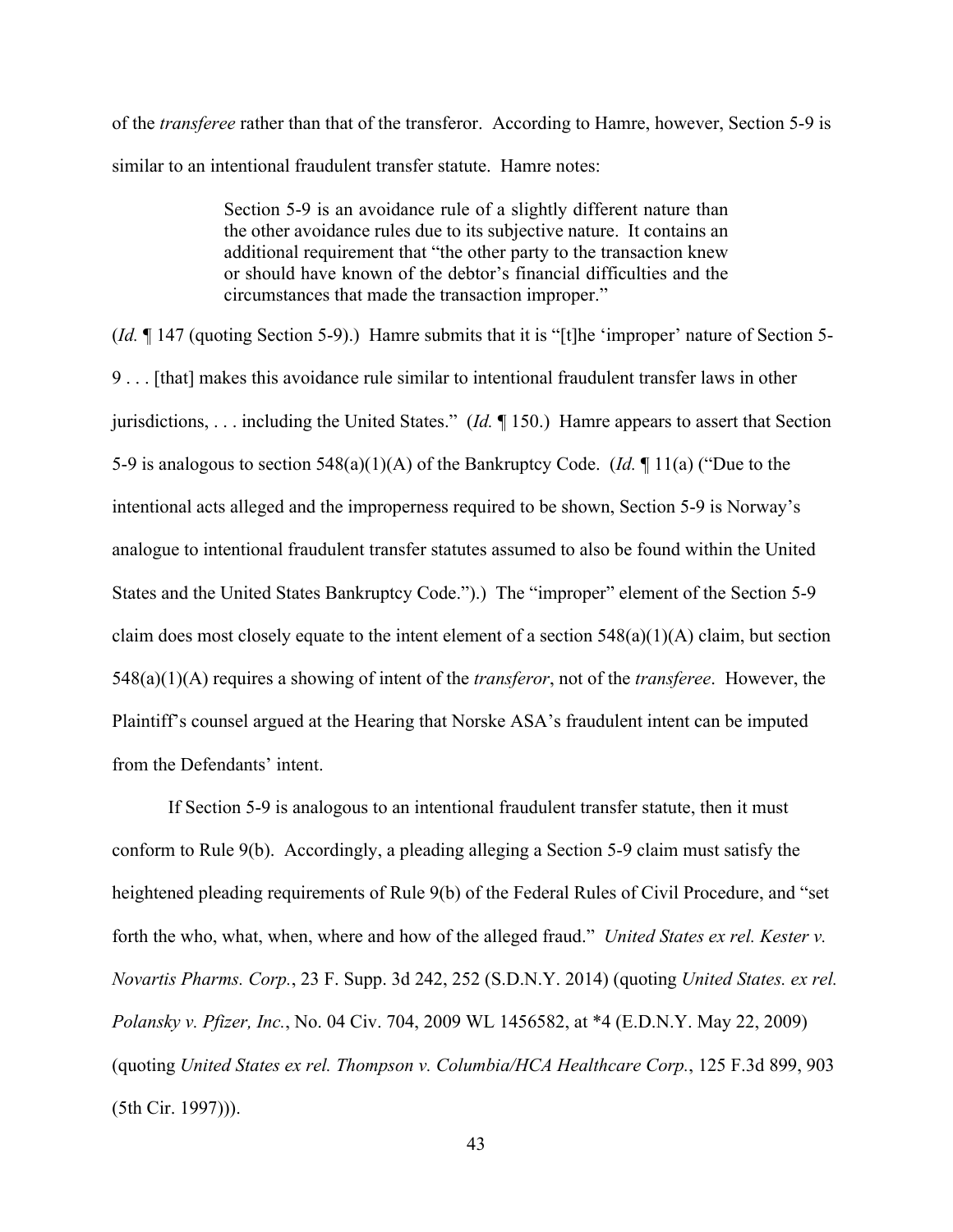#### **B. The Plaintiff Fails to Adequately Plead a Section 5-9 Claim Against GSO**

# 1. The 5-9 Claim Against GSO Does Not Meet the Pleading Requirements of Rule 9(b)

As a threshold matter, due to the many inconsistencies and ambiguities in the FAC, the Plaintiff has failed to clearly identify the who, what, when, where, and how of the alleged fraud, as required by Rule 9(b).

#### *The FAC Is Inconsistent with Respect to Who Caused the GSO Transfer*

The FAC contains several allegations that directly contradict each other with respect to whether a broker or the Cyrus/GSO Board Members "caused" Norske ASA to complete the allegedly fraudulent transfer, and whether the broker was independent or acting at the direction of GSO. The Plaintiff alleges that "a broker acting at the direction of the GSO Defendants caused Norske Skogindustrier to buy back the 2016 SUNs." (FAC ¶ 134.) However, the Plaintiff alleges in the very next paragraph that an "independent broker" contacted a Norske employee to confirm Norske ASA's purchase of a block of 2016 SUNs that was allegedly part of the GSO Transfer. (*Id.* ¶ 135.)

Other allegations in the FAC state that it was the Defendants, rather than the broker, who caused the purchase of the 2016 SUNs. One of the central allegations of Count I states that "the Defendants, by and through the Cyrus/GSO Board Members, caused Norske Skogindustrier to intentionally pay 108 Million EUR to holders of Subordinated Unsecured Notes." (*Id.* ¶ 158.) The Plaintiff similarly alleges elsewhere that "the Norske Board, now acting under the direct influence of the Defendants, resolved for Norske Skogindustrier to begin repurchasing 2016 SUNs in the market." (*Id.* ¶ 130.)

If the Norske Board had already resolved for Norske ASA to repurchase the 2016 SUNs as alleged in paragraph 130, it appears inconsistent to allege that, presumably to effectuate this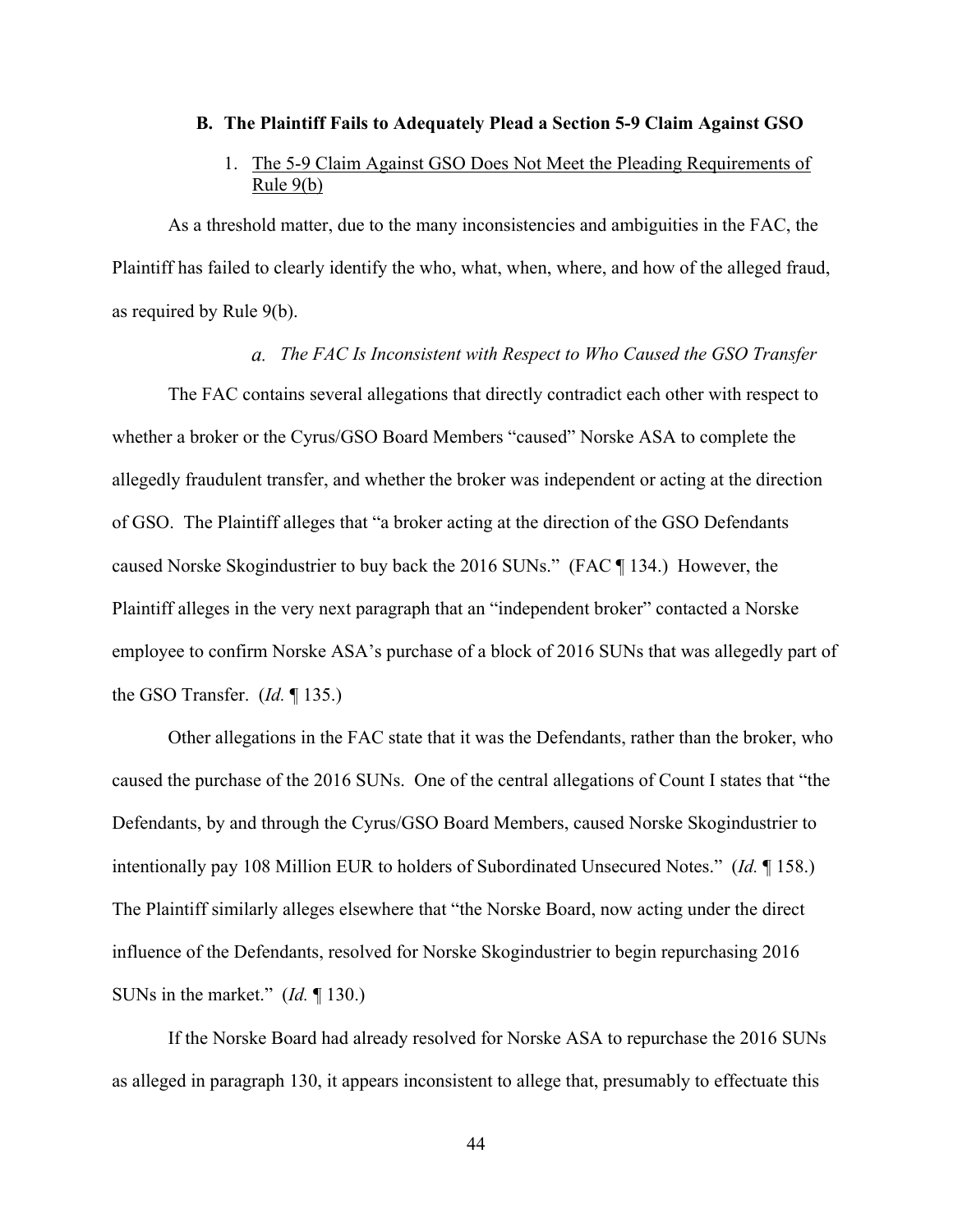resolution, a broker "caused" Norske ASA to buy back the 2016 SUNs, as alleged in paragraph 134. In addition, it is not clear how a broker could "cause" Norske ASA to purchase the 2016 SUNs, as the usual practice is for an entity to make a purchase *through* a broker, rather than for the broker to *cause* the entity to make a purchase.

*The FAC Is Ambiguous with Respect to the Parties to the GSO Transfer* 

The Plaintiff seeks avoidance specifically of the "GSO Transfer." (FAC ¶ 167.)

However, the allegations in the FAC are inconsistent to the point that this crucial term is

ambiguous. The Plaintiff defines the "GSO Transfer" in paragraph 134 of the FAC, as follows:

Contemporaneously with the Settlement Date, a broker acting at the direction of the GSO Defendants caused Norske Skogindustrier to buy back the 2016 SUNs at par value plus accrued interest, for an amount of approximately EUR 30 Million, to the detriment of Norske Skogindustrier's other creditors (the "GSO Transfer").

(FAC ¶ 134.) This definition states only that "a broker . . . *caused* Norske Skogindustrier to buy back the 2016 SUNs." (*Id.* (emphasis added).) The definition curiously and conspicuously does *not* state that the broker, or GSO, *sold* the 2016 SUNs to Norske ASA. It would have been simple enough for the Plaintiff to allege that Norske ASA *purchased* the 2016 SUNs *from* GSO *through* one or more brokers.<sup>23</sup> However, the Plaintiff did not make this allegation, and chose instead to leave out the identity of the seller in the GSO Transfer. Accordingly, the definition of the GSO Transfer is susceptible to at least two different interpretations.

 One interpretation of the GSO Transfer is that it is a transaction involving Norske ASA and GSO on each end, with one or more brokers in between. Indeed, if this were not the correct

<sup>&</sup>lt;sup>23</sup> It is unclear whether more than one broker is alleged to have been involved—one unidentified broker in New York to whom GSO transferred its SUNs and received cash in return, and a different broker (Fearnley) in Norway to whom Norske ASA transferred cash and from whom it purchased the SUNs.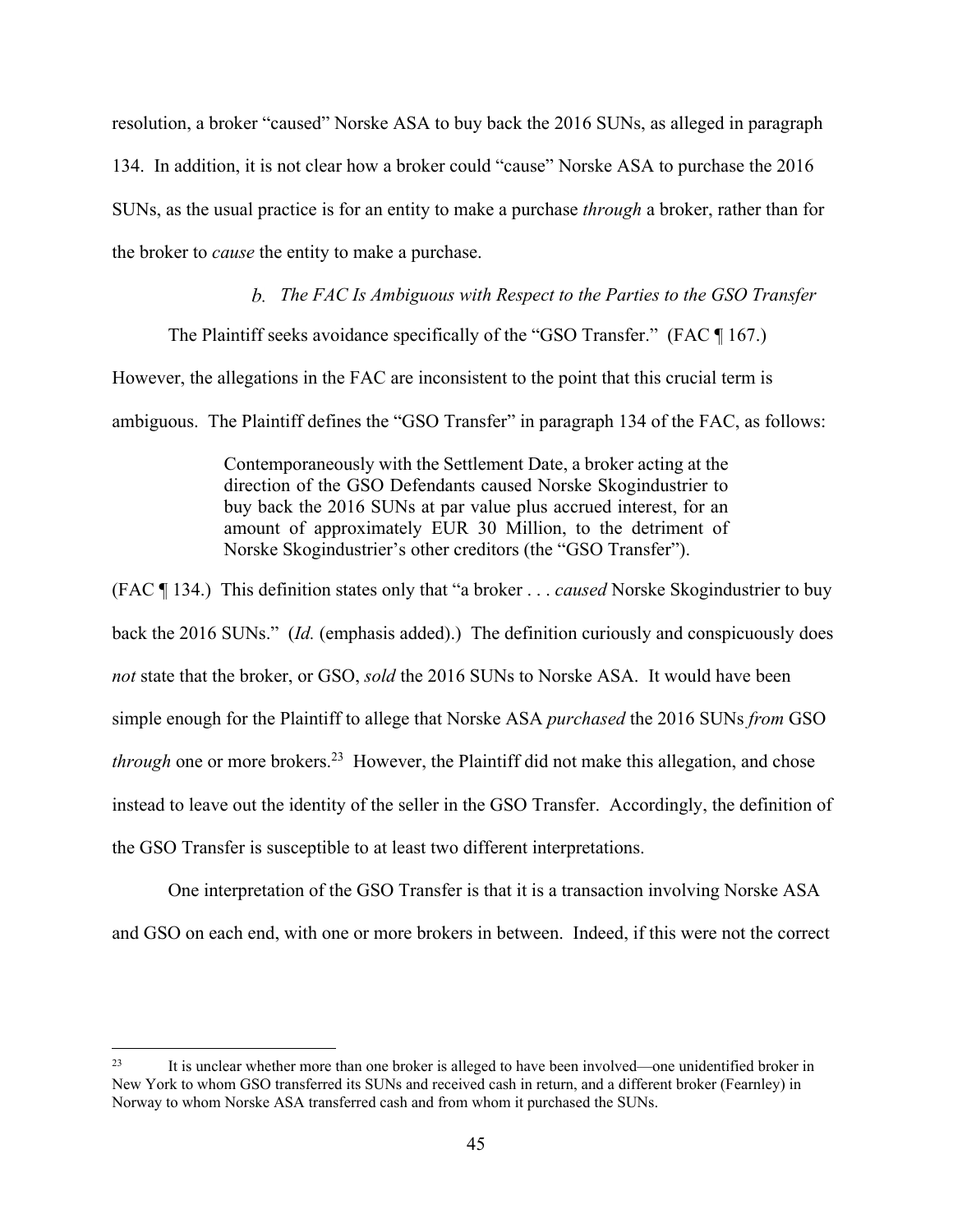reading of the GSO Transfer, the avoidance claims would have to be dismissed against GSO, as it would not have been a party to the transaction the Plaintiff seeks to avoid.

Another possible reading is that the only transaction encompassed in the GSO Transfer is one between Norske ASA and a broker. Support for this definition is found in several of the Plaintiff's own statements in its Opposition, in which the Plaintiff makes several references to "the GSO Transfer and the *subsequent repayment* of the 2016 SUNs." (Opposition at 32, 37, 44 (emphasis added); *see also id.* at 41 (stating that the appropriate analysis under the Recovery Act "is to consider what the GSO Defendants would have received if *neither the GSO Transfer nor the repayment of the 2016 SUNs* would have taken place") (emphasis added).) These statements imply that the GSO Transfer is a distinct transaction that encompasses only the purchase of the SUNs by Norske ASA from a broker, and does not include the repayment of the SUNs (i.e., the payment of funds to GSO).

Finally, the FAC often refers to multiple "GSO Transfers" (FAC ¶¶ 136, 137, 154, 162, 173, 191, 201, 202), without explanation for why the defined term is in the singular, while several references are in the plural. This only further exacerbates the ambiguity.

## *Conclusion*

Rule 9(b) requires the Plaintiff to plead with particularity the who, what, when, where, and how of the allegedly fraudulent transfer. Due to the many inconsistencies and ambiguities in the FAC, the Court cannot readily identify the details surrounding the transfer the Plaintiff seeks to avoid, or even identify the parties to the transfer.

Accordingly, the requirements of Rule 9(b) have not been met, and the GSO Motion is **GRANTED** with respect to Count I, with leave to amend. Plaintiff's counsel represented during the Hearing that counsel could in good faith allege facts sufficient to satisfy Rule 9(b)'s pleading requirement. The dismissal with leave to amend will give counsel an opportunity to do so.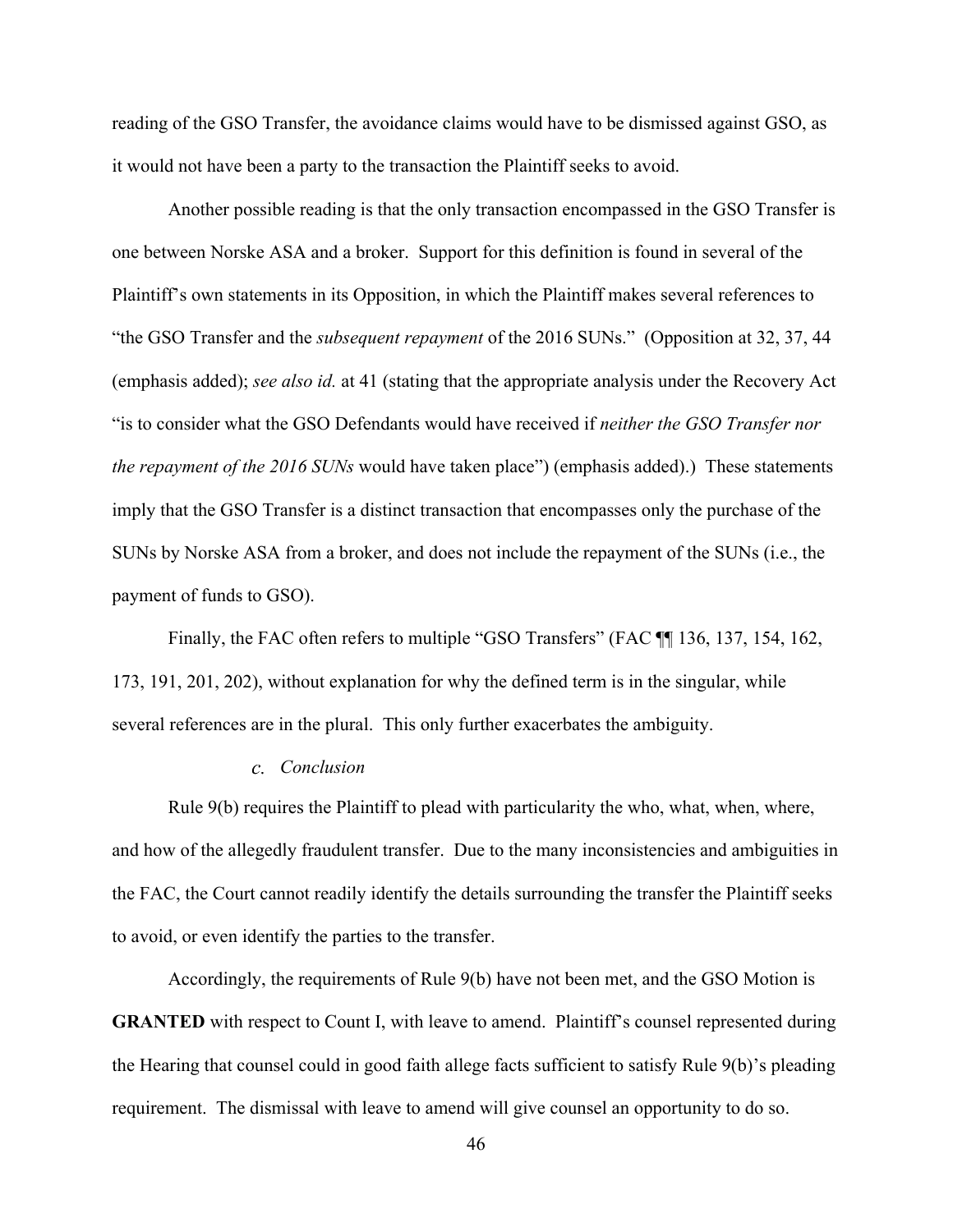# 2. Whether the Plaintiff Has Sufficiently Alleged the Elements of Section 5-9 *Covered Transaction*

To be avoidable under Section 5-9, a transaction must fit within one of the Section 5-9's three covered transaction types. The FAC describes the GSO Transfer so that it fits into each of the three covered transaction types. (*Id.* ¶ 155 ("The GSO Transfer improperly gave preference to the GSO Defendants over the interests of Norske Skogindustrier's other creditors."); *id.* ¶ 156 ("The GSO Transfer was a non-ordinary transfer that severely deteriorated Norske Skogindustrier's ability to continue business or make payments to its other creditors."); *id.* ¶ 159 ("The GSO Transfer prevented Norske Skogindustrier's assets from being used to pay off Norske Skogindustrier's creditors.").) As Hamre notes, "the series of transfers of the Second Restructuring gives preference to Defendants at the expense of other creditors, notably the holders of the SSNs and the PENs."<sup>24</sup> (Hamre Decl. ¶ 152.) Perhaps this is so, and allegations of a global scheme involving, *inter alia*, the Second Restructuring may be indicative of a preferential transfer. But Count I does not seek to avoid the series of transfers that constitute the Second Restructuring; rather, it seeks to avoid the GSO Transfer only. (FAC ¶ 167.) Thus, what the Plaintiff's expert identifies as preferential is not the specific target of the avoidance claim.

However, it is not readily clear, as a matter of Norwegian law, whether it is an overarching preferential (or otherwise improper) transaction—which includes within it a series of component transfers—that a Section 5-9 claim must seek to avoid, or whether a Section 5-9 claim can properly seek to avoid a particular component transfer on the basis that its position in the overarching series of transactions caused it to fit within one of Section 5-9's covered

<sup>&</sup>lt;sup>24</sup> While holders of the SSNs and PENs are not direct creditors of Norske ASA, which did not issue these instruments, the SSNs and PENs are subject to the Guarantee Obligations (defined above), with Norske ASA as guarantor.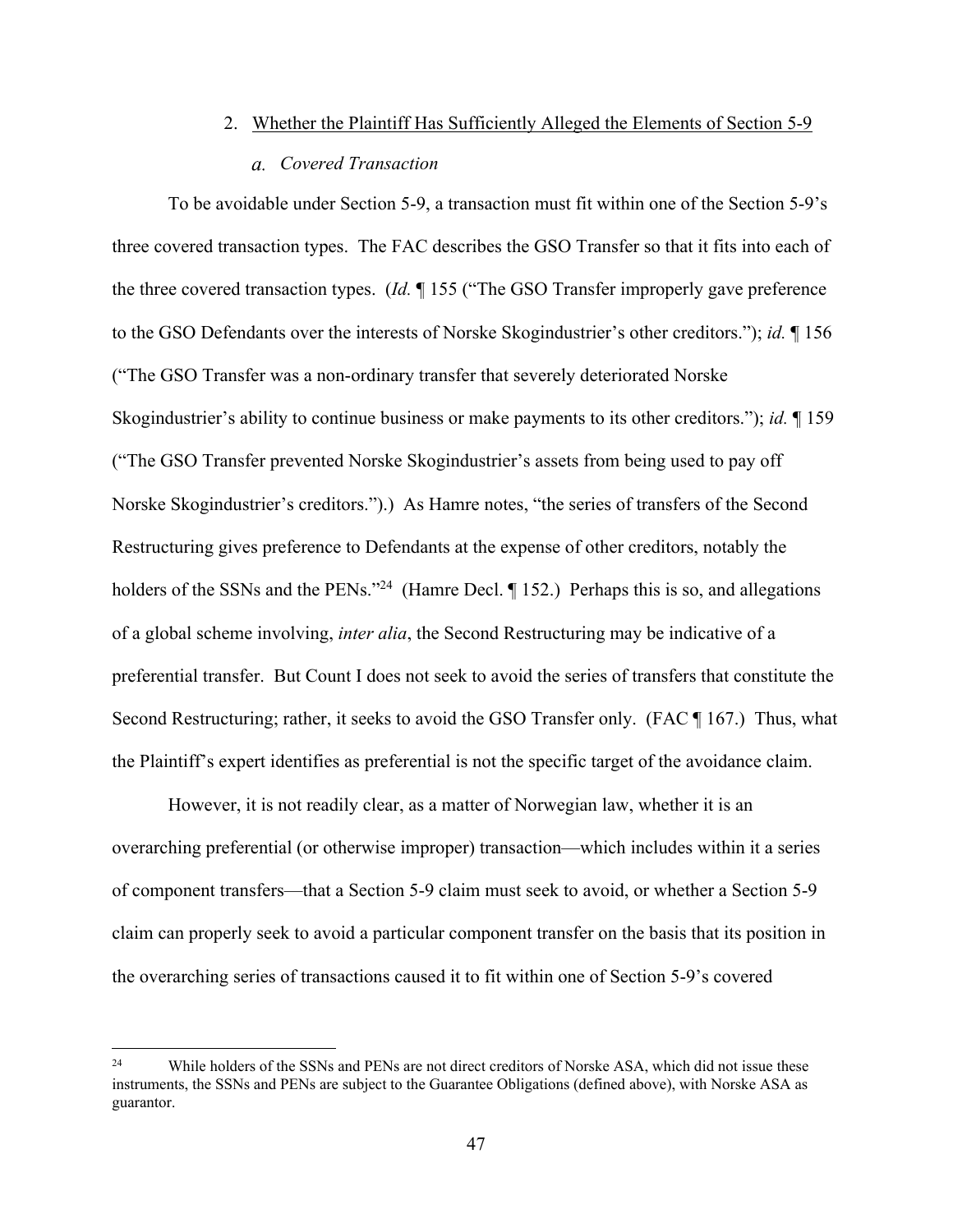transaction types.<sup>25</sup> The Plaintiff seeks to define the GSO Transfer as being within Section 5-9's covered transaction types by virtue of its position within the larger, multi-prong transaction structure involving the Second Restructuring, issuance of the NSF, and the Upstreaming and Transfer. Because the Section 5-9 claim against GSO must be dismissed for failure to comply with Rule 9(b), the Court need not, and does not, decide this issue of Norwegian law at present.

#### *Improper Transaction*

The FAC alleges facts that fit within the elements that Hamre identifies as indicative of an improper transaction (and similar to badges of fraud). The FAC alleges in several places that GSO is a related party to Norske ASA. (*Id.* ¶¶ 163, 178.) While merely stating that GSO is a related party may be a legal conclusion, the FAC plausibly alleges that GSO was Norske ASA's largest shareholder, holding 25.47% of its outstanding shares by the end of March 2016. (*Id.* ¶ 61.) Even before taking such a large equity position, GSO had taken an active role in ongoing restructuring negotiations, and GSO, along with Cyrus, called an extraordinary general meeting to discuss refinancing and to remove board members. (*Id.* ¶¶ 97–99; *id.* Ex. 5 (December 7, 2015, letter from GSO and Cyrus to Norske ASA management).) These would be sufficient to plead this element of Section 5-9; however (and as discussed further in Section VI of this opinion), to the extent that the section 546(e) safe harbor is shown to apply, the Plaintiff may need to show that what made the transfer improper is the fraudulent intent of the transferor. If the Plaintiff attempts to allege that GSO's intent as transferee should be imputed to Norske ASA

<sup>25</sup> The Norwegian legislative commentary does not shed much light on this issue. (*See* NOU 1972:20, ECF Doc. # 47-6.) The examples discussed in the commentary (involving, e.g., home mortgages and individual life insurance policies) come nowhere near to capturing the complexity of the instant case. Indeed, the Plaintiff's expert noted repeatedly at the Hearing that the Norske ASA bankruptcy has been perhaps the largest and most complex bankruptcy in Norway's history.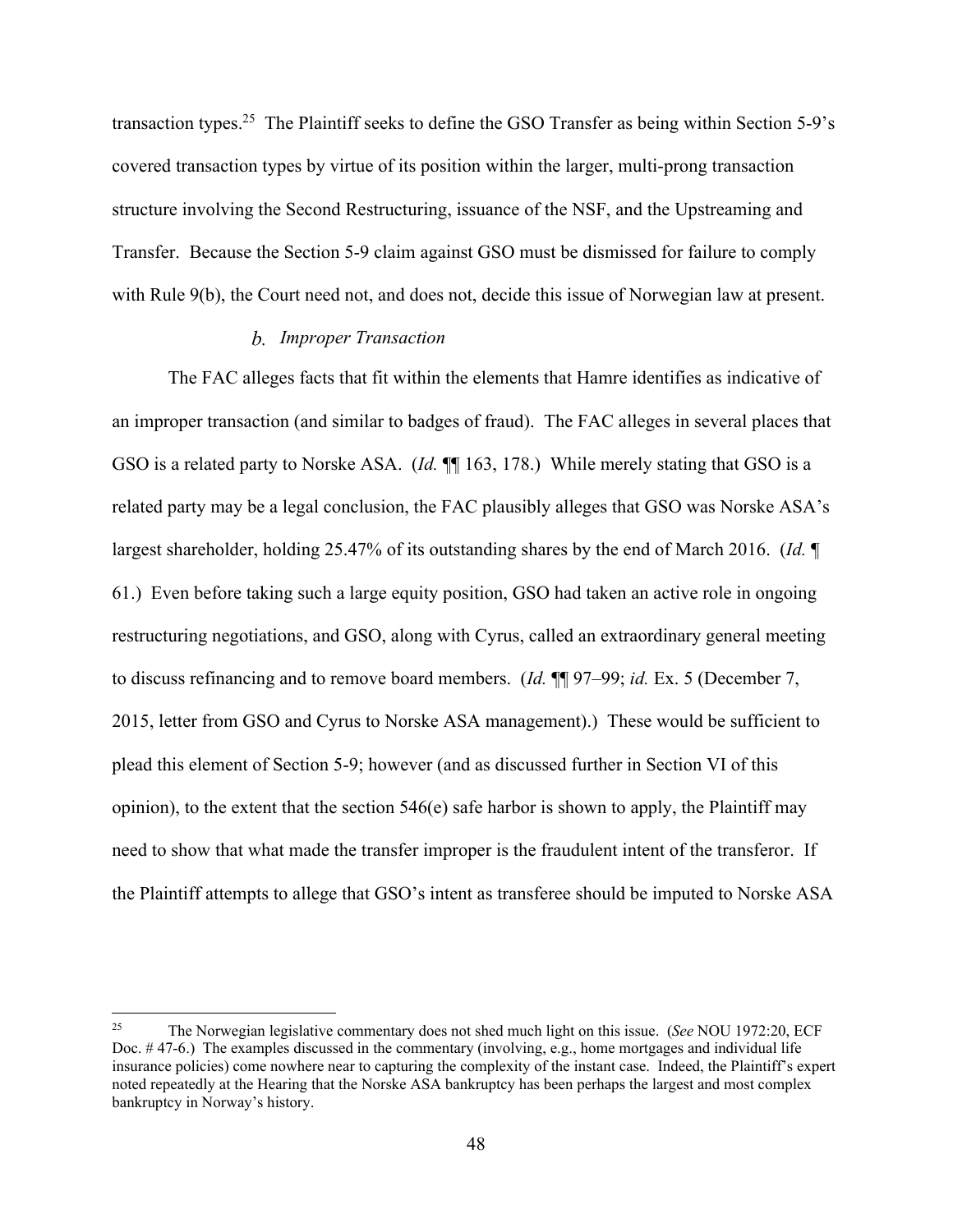as transferor, as was argued at the Hearing, the Plaintiff must allege facts sufficient to support such imputation.<sup>26</sup>

#### *Norske ASA's Financial Difficulties*

The FAC does plausibly allege that Norske ASA's financial situation was weak. The FAC states that, "[a]t the time of the GSO Transfer, Norske Skogindustrier's financial situation was weak and was seriously weakened by the GSO Transfer, as Norske Skogindustrier was insolvent or nearing insolvency, with no realistic expectation that Norske Skogindustrier would be able to pay its remaining financial debts at maturity." (*Id.* ¶ 160.) Norske ASA completed significant financial restructurings in little more than a year's time and was apparently engaged in a third restructuring attempt shortly before bankruptcy. (*Id.* ¶ 141.) Moreover, it does not seem to be seriously in dispute that Norske ASA was in a difficult financial position.

## *Subjective Elements—Transferee's Knowledge*<sup>27</sup>

The FAC alleges that GSO knew of Norske ASA's financial condition and of the circumstances that made the GSO Transfer improper due to GSO's "insider and controlling status."28 (*Id.* ¶ 161.) While the FAC may not have plausibly alleged GSO's actual control, it alleges that GSO was Norske ASA's largest shareholder; it was a substantial creditor; it was heavily involved in the Second Restructuring; along with Cyrus, it engineered the replacement of two of Norske's board members; and it was aware of Norske ASA's financial situation.

<sup>&</sup>lt;sup>26</sup> As discussed below in Section VI, if the Defendants can establish that the safe harbor contained in section 546(e) of the Bankruptcy Code applies to the GSO Transfer, in order to sustain an avoidance claim, the Plaintiff would be required to show the transferor's intent in order to except the GSO Transfer from the safe harbor.

<sup>&</sup>lt;sup>27</sup> While section 5-9 makes the transferee's knowledge an element of the claim on which a trustee has the burden of proof, it is useful to recognize that section 548(c) of the Bankruptcy Code shifts the burden to the transferee to prove a "good faith" affirmative defense.

<sup>&</sup>lt;sup>28</sup> An essential part of Plaintiff's theory of the case is that GSO believed that absent another restructuring, Norske ASA would default on the 2016 SUNs at maturity and trigger GSO's substantial obligations on its CDS position.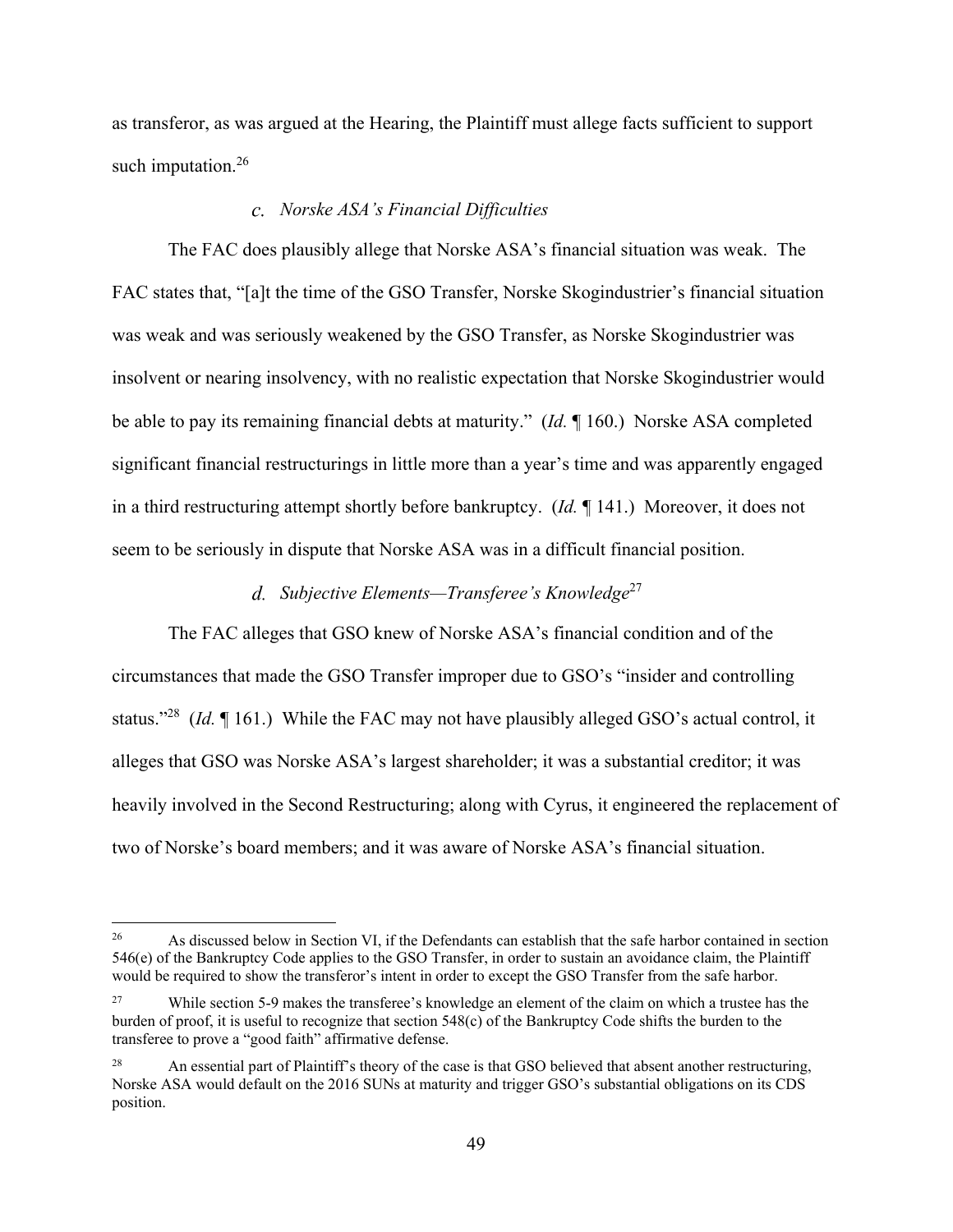The Second Restructuring appears to have been designed to benefit GSO in two ways: first, it eliminated GSO's substantial exposure on its CDS position; and second, it exchanged GSO's large creditor position in the subordinated unsecured notes (2016 SUNs) in the parent entity with a secured position in a separate Norske subsidiary with substantial collateral. The funds used by Norske ASA to repurchase the SUNs were derived from the funds that GSO essentially recycled by purchasing the secured notes of the subsidiary that were then up-streamed to Norske ASA to enable it to repurchase the 2016 SUNs.

#### 3. Conclusion

While the Court concludes that the Plaintiff has not pled the circumstances of the Section 5-9 claim with sufficient particularity as required by Rule 9(b), it is entitled to a chance to do so.

Accordingly, Count I is **DISMISSED** with leave to amend.

## **C. The Plaintiff Fails to Adequately Plead a Section 5-9 Claim Against Cyrus**

Count III29 of the FAC seeks a judgment avoiding the Cyrus Sale and ordering Cyrus to

pay an amount equal to the proceeds of the Cyrus Sale to the Estate. (FAC ¶ 196.) While Count

III has already been dismissed on choice-of-law grounds, it would still be dismissed if

Norwegian law applied to the Cyrus Sale. The FAC alleges that

 $[i]$ n connection with the Upstreaming and Transfer,  $30$  which includes the Cyrus Sale and the contemporaneous GSO Transfer, the Cyrus Defendants received payment of the 2016 SUNs at 68% of par value plus interest, with the understanding that the 2016 SUNs would contemporaneously be repurchased by Norske Skogindustrier, in detriment to Norske Skogindustrier's other creditors, such as the holders of the Guarantee Obligations and the remaining SUNs.

<sup>&</sup>lt;sup>29</sup> The Counts are addressed out of order to analyze the two claims under Section 5-9 in order.

<sup>&</sup>lt;sup>30</sup> The FAC defines the Upstreaming and Transfer as follows: "Over the objection of certain of the Secured Ad-Hoc Group and other injured creditors, the case received of generated by NSAS on account of the NSF was upstreamed, either directly or indirectly, to Norske Skogindustrier and used to repay the 2016 SUNs ('**Upstreaming and Transfer**')." (FAC ¶ 121.)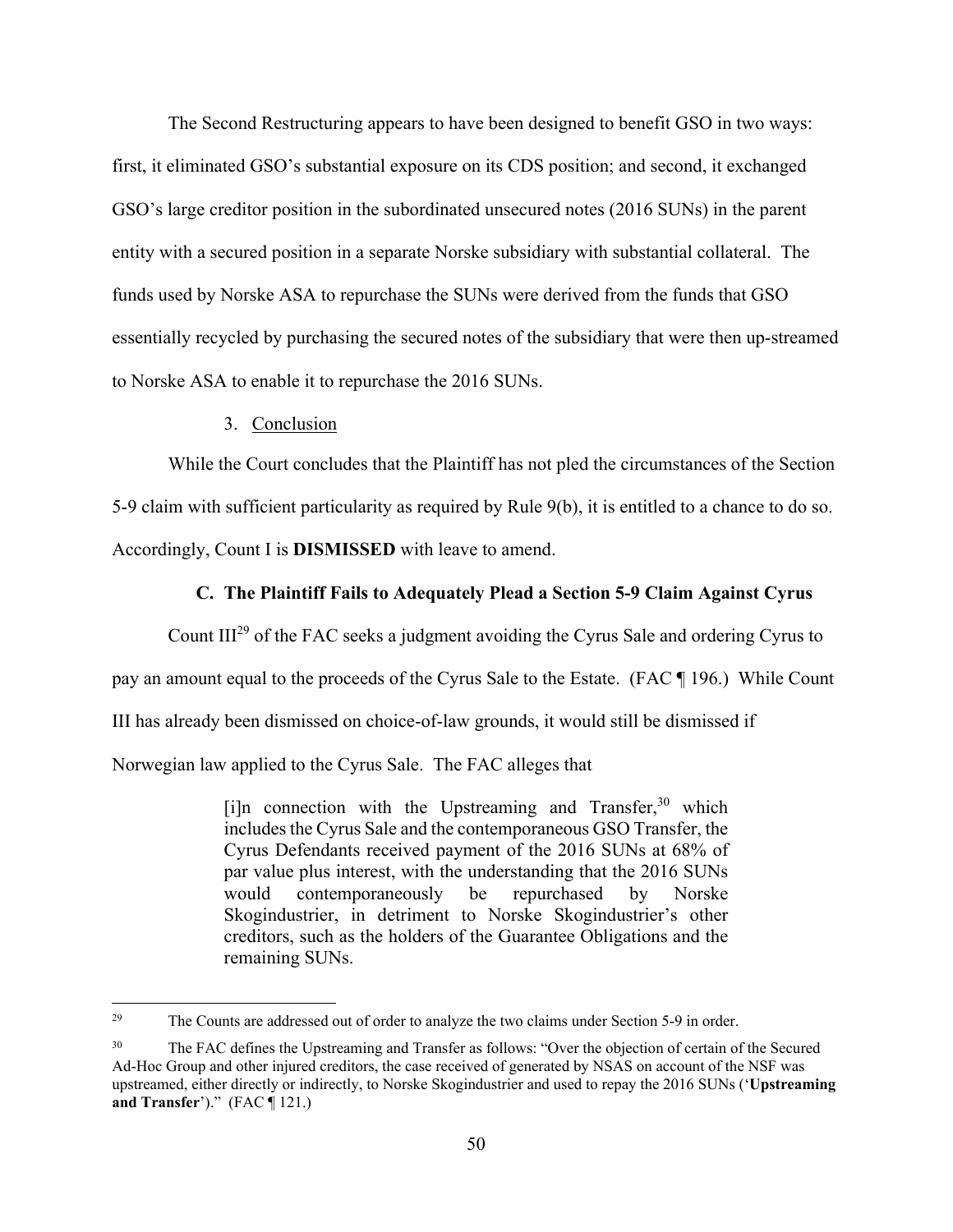(FAC ¶ 183.)

The FAC defines the Cyrus Sale as follows: "To that end [i.e., to orchestrate the Second Restructuring to benefit themselves to the detriment of other creditors], on March 18, 2016, the Cyrus Defendants sold substantially all of their interests in the 2016 SUNs to GSO at 68% of par value, plus accrued interest (the '**Cyrus Sale**')." (*Id.* ¶ 125.) As defined in the FAC, the Cyrus Sale was a transaction between Cyrus and GSO; it did not involve any transfer from Norske to Cyrus; quite simply, Norske ASA was not a party. The Plaintiff tries to fit the Cyrus Sale into Section 5-9 by framing it as part of a broader overall scheme involving the Second Restructuring, the Upstreaming and Transfer, and the GSO Transfer, but Count III only seeks to avoid the Cyrus Sale and to recover the proceeds of a sale to which Norske ASA was not party.<sup>31</sup> Such a transaction cannot be avoided under Section 5-9. If the Plaintiff can avoid the GSO Transfer and to the extent the GSO Transfer included the 2016 SUNs that GSO owned before the Cyrus Sale and the 2016 SUNs that GSO purchased from Cyrus<sup>32</sup>—the Plaintiff will be made whole. Accordingly, the Cyrus Motion is **GRANTED** with respect to Count III.

## **D. The FAC Properly Pleads a Section 5-5 Claim Against GSO**

Count II asserts a claim against GSO under Section 5-5. (*Id.* ¶¶ 168–80.) The Plaintiff seeks to avoid the GSO Transfer and have the amount of the GSO Transfer paid to the Estate. (*Id.* ¶ 180.)

Section 5-5 provides:

Payment of debt which the debtor has carried out later than three months prior to the date of filing for bankruptcy may be voided if

<sup>&</sup>lt;sup>31</sup> Despite the Plaintiff's request for the Court to consider the Cyrus Sale and the GSO Transfer as one transaction, the claim to avoid the Cyrus Sale is asserted as a separate claim from the claim to avoid the GSO Transfer, rather than the Plaintiff asserting a single claim to avoid the alleged overall transaction. (*Id.* ¶¶ 181–96.)

As noted above, it is ambiguous exactly what is encompassed within the GSO Transfer, which is the transfer the Plaintiff specifically seeks to avoid.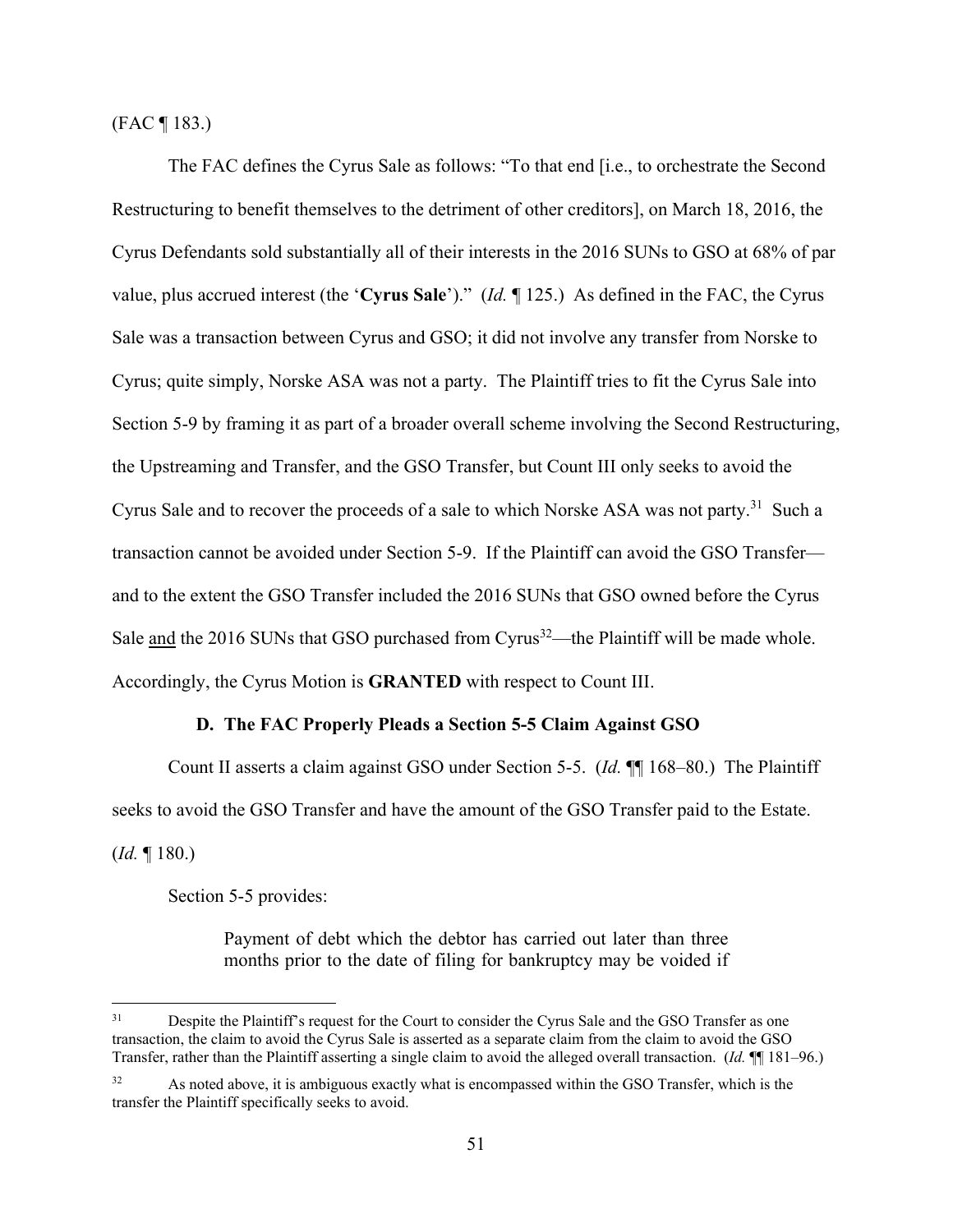the payment is made with unusual means of payment, before the ordinary time for payment, or with an amount that substantially deteriorated the debtor's ability to meet payments, provided that the payment in light of the circumstances did not appear to be ordinary.

If a payment mentioned in the first paragraph was made to one of the debtor's closely related parties, it may also be voided if it was carried out earlier, but later than two years prior to the date of filing for bankruptcy, unless it can be proven that the debtor was unquestionably solvent when the payment was carried out.

(*Id.* ¶ 169.) "Section 5-5 is an objective avoidance provision." (Hamre Decl. ¶ 56.) There is no intent requirement, and a payment is voidable if the required elements are present:

(1) there was a payment of a debt,

(2) within three months of bankruptcy (unless the transferee was a related party),

(3) that was made

(a) with unusual means of payment, or

(b) before the ordinary time for payment, or

(c) with an amount that deteriorated debtor's ability to meet payments, and

(4) the payment did not appear to be ordinary.

Hamre submits that the three voidable payment categories (unusual means, before ordinary time, with an amount that deteriorates debtor's ability to pay) are considered nonordinary as a matter of law, but that a debt can fall into one of those categories and still not be subject to avoidance if it appeared to be ordinary under the circumstances. (*Id.* ¶ 58.)

#### 1. Payment of a Debt

Hamre submits that "the decisive factor for determining whether a transaction must be considered a 'payment of a debt' is whether the intent or purpose of the transaction has been to reduce or fulfill an outstanding obligation of the debtor." (*Id.* ¶ 62.) This is a broader interpretation than the Defendants' experts provide, but it appears reasonable and favors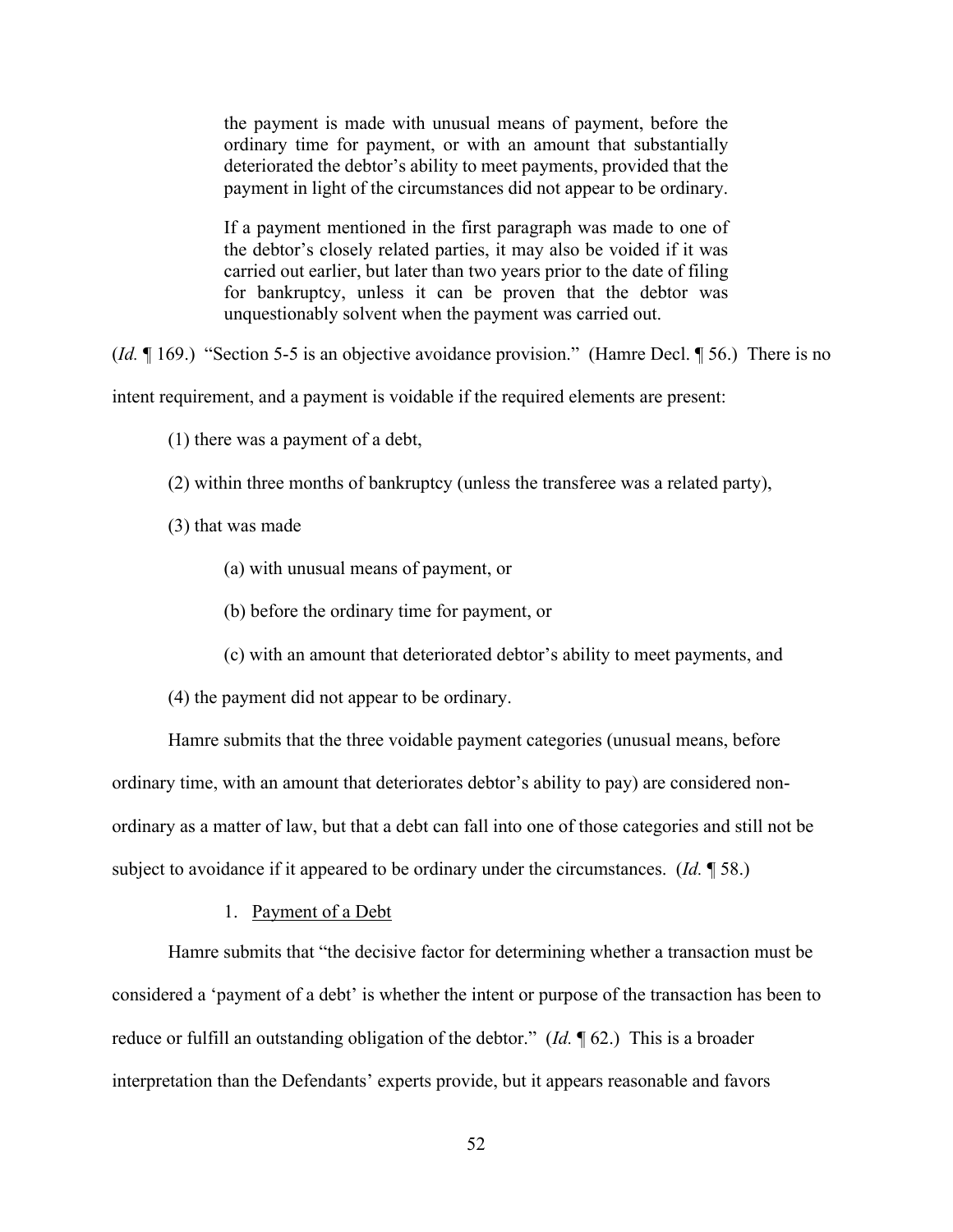substance over form. Aasebø argues that "Section 5-5 . . . generally applies only to a payment of a debt from a debtor directly to a defendant. It can apply to a payment through an intermediary only in very limited circumstances where the payment actually or effectively comes from the debtor." (Aasebø Decl. ¶ 31.)

Hamre responds that "[c]ase law on payments of debts through intermediaries shows a clear policy for Norwegian courts to look at the totality of the circumstances of the transfers, and often [to] find that payments through intermediaries fall within the scope of Section 5-5." (Hamre Decl. ¶ 82.) Hamre cites the same case as Aasebø for the proposition that the Norwegian Supreme Court will "focus on the underlying reality of the transaction," when determining whether a payment constitutes a payment of a debt by the debtor. (*Id.* ¶ 84.) Hamre also submits that Aasebø is incorrect that only direct payments from debtor to defendant will qualify under Section 5-5, stating that

> [i]t is irrelevant for the purposes of Section 5-5 that payment is made through a third party (such as a broker) where the funds will ultimately come from the debtor. This is because it is not the broker's assets that will be expended or dissipated; it is the assets and values of the debtor that will be reduced through such a payment.

(*Id.* ¶ 85.)

Hamre provides a more complete discussion and the better argument. Finding that a transaction is not the payment of a debt merely because it involves a broker-intermediary is a forced interpretation of Section 5-5. For purposes of the GSO Motion, the Court adopts Hamre's explanation of Norwegian law for this element of the Section 5-5 claim against GSO. The Plaintiff has sufficiently alleged that the GSO Transfer was a payment of a debt.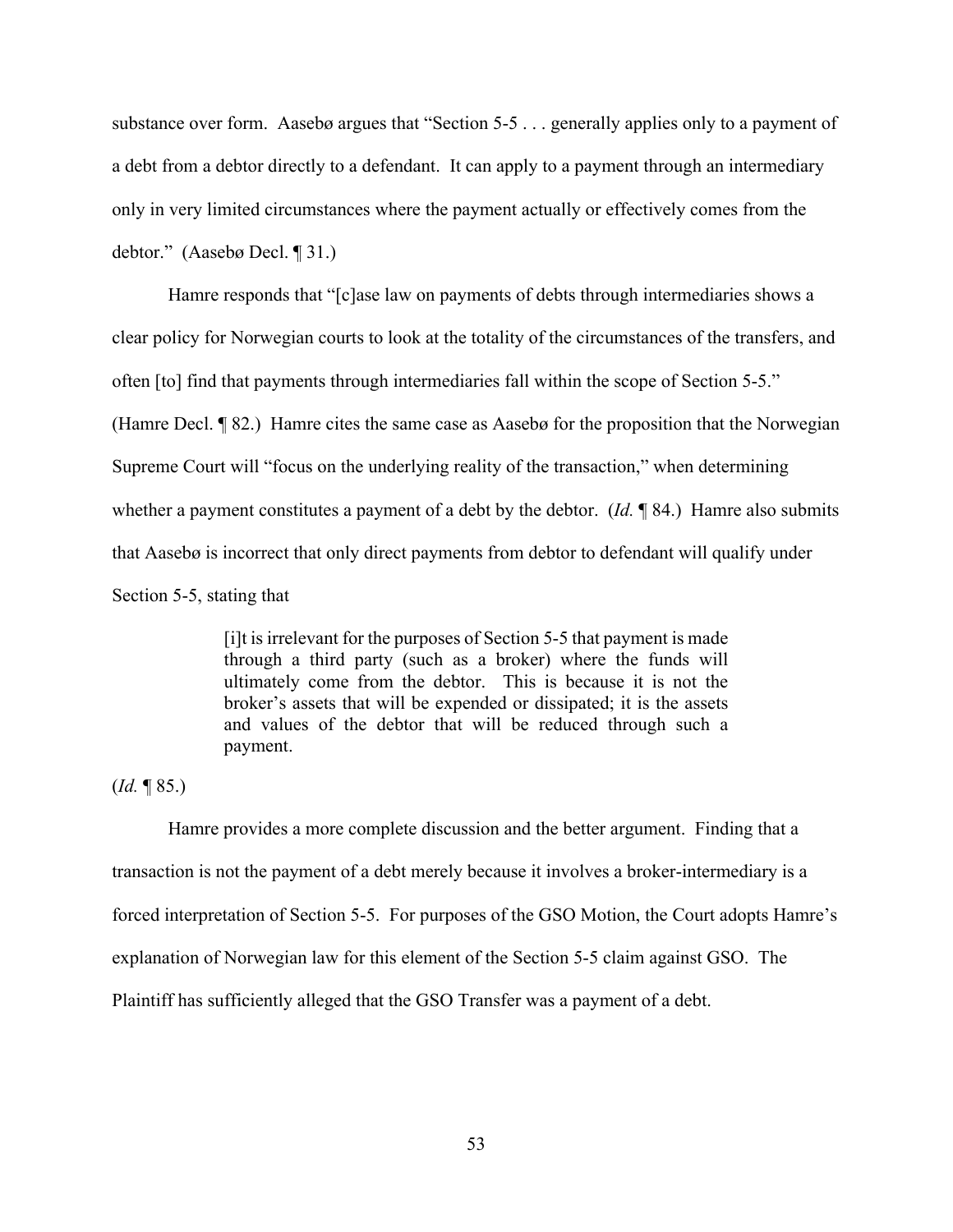#### 2. Ordinary/Non-Ordinary Payments

Hamre submits that "[t]he 'ordinary' exception under Section 5-5 is limited to cases whereby payments are made as part of the ordinary operational activities of the company." (*Id.* ¶ 91 (quoting HR-2017-370 ("It is the considerations of security and predictability in the business world that justify that a debtor who is in a difficult financial situation, in certain circumstances should still be able to continue to pay ordinary running expenses.").) Hamre states that "[t]he determining factor is whether the debt consists of ongoing, ordinary expenses, and not older or long-term debt." (*Id.* ¶ 92.)

Aasebø submits that "[a]n open-market purchase or sale of a bond through a broker is not an extraordinary transaction." (Aasebø Decl. ¶ 32.) Aasebø notes that early repayment of a debt that advantages a debtor will be considered "ordinary" and will not be subject to avoidance. (*Id.* ¶ 33.) Aasebø states that three factors are relevant in determining whether a payment that impaired a debtor's ability to make payments is nevertheless "ordinary": whether the debt is only recently overdue, whether the debt is for an ordinary operating expense, and whether the defendant-transferee is not a closely related party. (*Id.* ¶¶ 34–37.)

The FAC adequately alleges that the GSO Transfer was non-ordinary. In particular, the FAC alleges:

> In light of . . . the multiple exchange offers proposed during the Second Restructuring, the appointment of the Cyrus/GSO Board Members at the urging of the Defendants, the objections of Norkse Skogindustrier's creditors, and the contemporaneous Cyrus Sale . . ., the GSO Transfer was a non-ordinary and irregular transfer . . . .

## (FAC ¶ 172.)

While questions remain whether the Plaintiff can prove the allegations about the Defendants' ability to influence the appointment of board members and whether the Cyrus Sale can properly be said to involve Norske ASA at all, the allegations show an extraordinary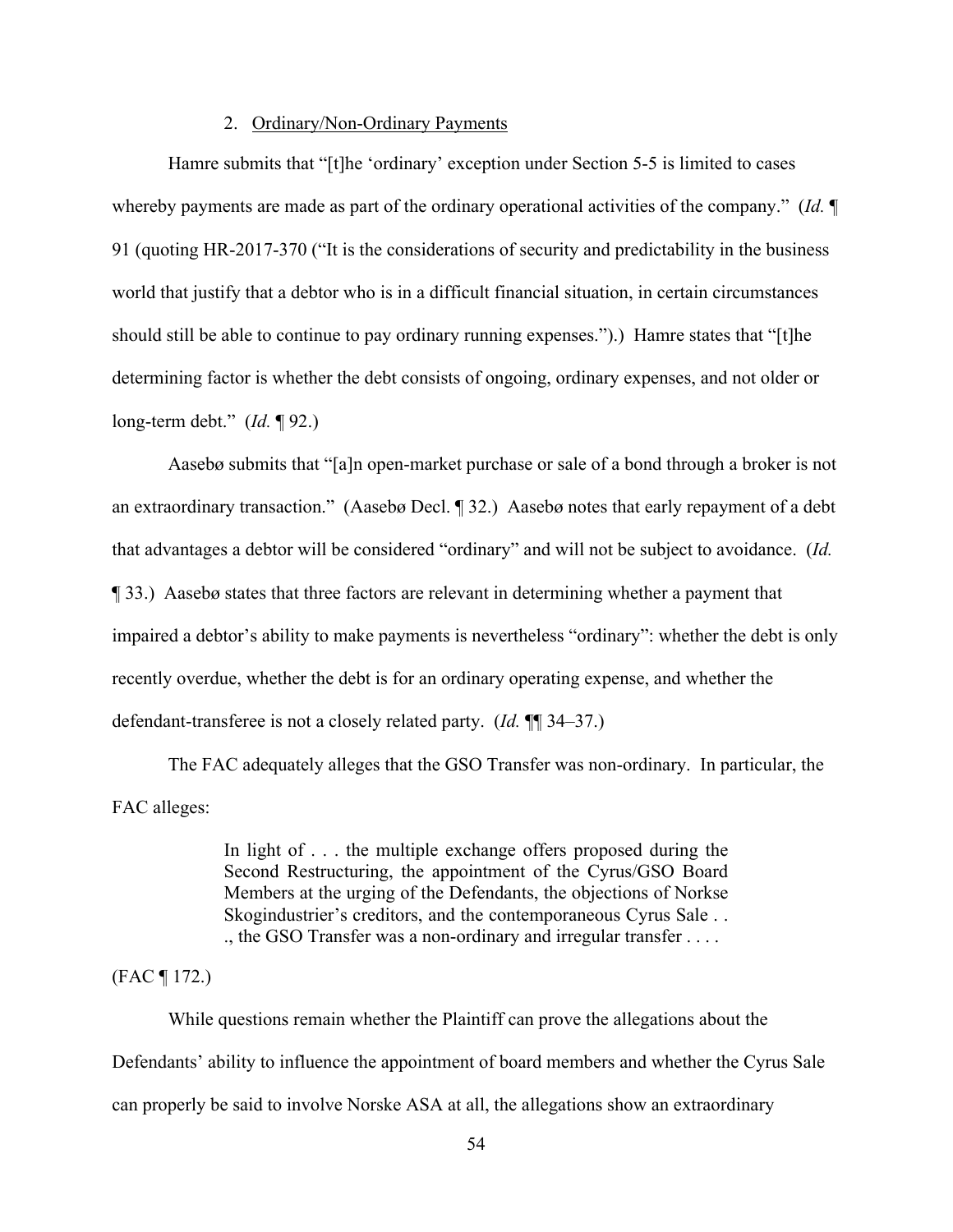transaction. The Second Restructuring (and with it the GSO Transfer) was not a routine payment of business expenses; it was a heavily negotiated, multi-part effort to restructure the Norske Enterprise's finances. This is enough to plausibly show that the transaction was non-ordinary.

The FAC also alleges that the GSO Transfer left Norske ASA unable to make payments to other creditors. It is not entirely clear whether the GSO Transfer rises to the level of having "substantially deteriorated the debtor's ability to make payments." (*See* Section 5-5.) With the other extraordinary features of the GSO Transfer, however, the FAC has adequately alleged that the GSO Transfer was not ordinary.

#### 3. Related Party

The look-back period to avoid a transfer under Section 5-5 is generally three months. But if the transferee is one of the debtor's closely related parties, the look-back period extends up to two years pre-petition. (*See* Section 5-5.) Whether a person is a related party involves a highly factual analysis that considers the realities of the relationship. (*See* Hamre Decl. ¶ 124.) While Aasebø argues that a shareholder must generally own more than 50% of the debtor's equity to be a related party, Hamre disagrees, instead asserting that "such a general rule of interpretation cannot be established." (*Id.* ¶ 125.)

The FAC alleges that GSO was a closely related party, as GSO was Norske ASA's largest shareholder and largest creditor and influenced Norske ASA by means of the Cyrus/GSO Board Members. (FAC ¶ 178.) As previously noted, the extent to which GSO was able to control any board members has not been plausibly pled. Nevertheless, GSO was a 25.47% shareholder at the time of the Second Restructuring, and this is a large enough equity position to create a factual question whether GSO was a related party. At the motion to dismiss stage, the Court concludes that Hamre's analysis of Norwegian law on this element of the claim is

55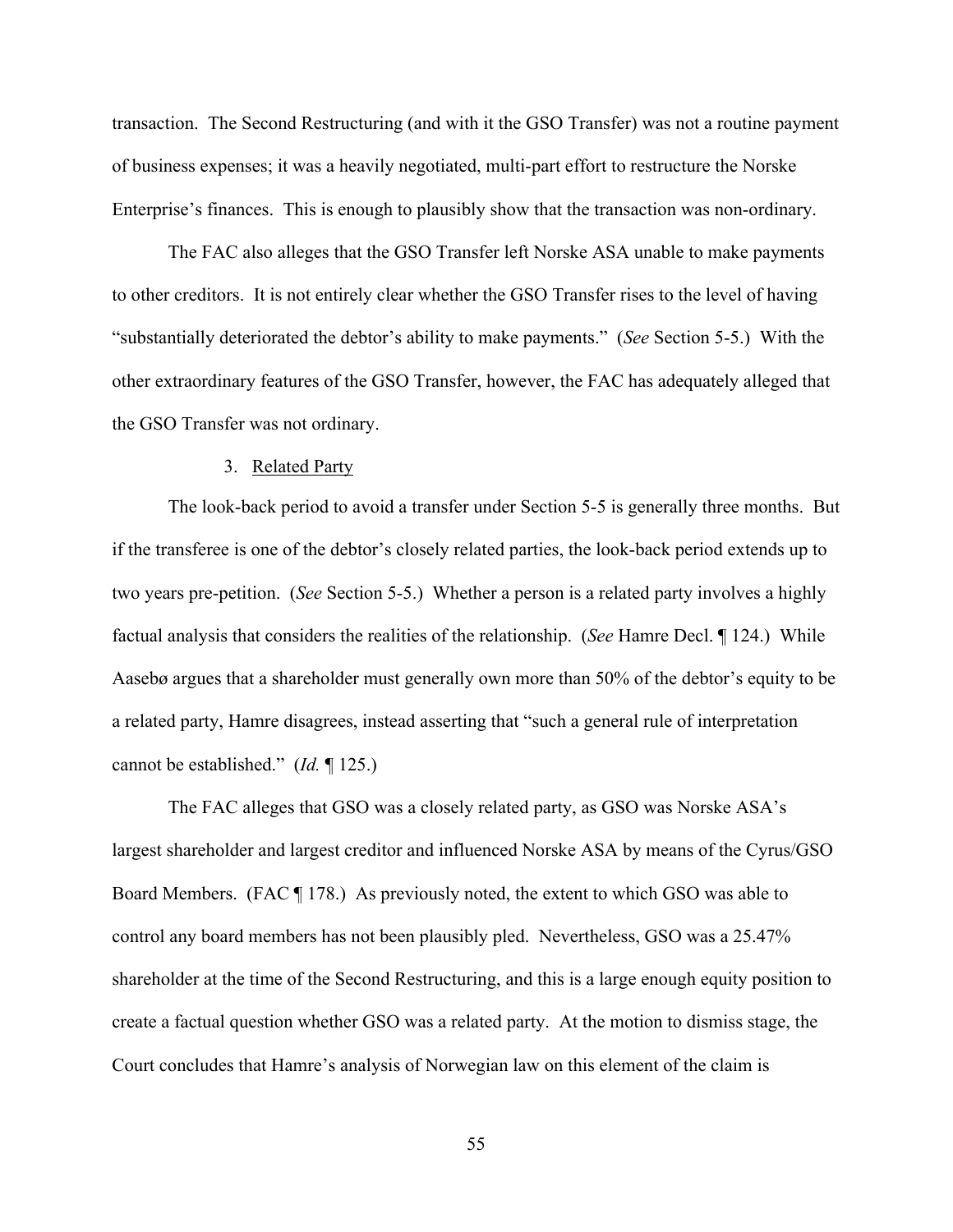persuasive. Therefore, the FAC has sufficiently alleged that GSO was a related party to trigger the longer, two-year look-back window under Section 5-5.

Accordingly, the Court concludes that the FAC states a claim against GSO under Section 5-5. One major caveat remains, however—whether the Section 5-5 claim, or for that matter, the Section 5-9 claim, is barred by the safe harbor provision in section 546(e) of the Bankruptcy Code, made applicable in a chapter 15 case by section 561(d) of the Bankruptcy Code. Those issues are addressed, and the applicability of the 546(e) safe harbor is rejected, at least for now, as discussed in the next section. For now, at least, the GSO Motion is **DENIED** with respect to Count II.

## **VI. THE SECTION 546(e) SAFE HARBOR**

The Defendants argue that the GSO Transfer and the Cyrus Sale are protected from

avoidance by the section  $546(e)$  safe harbor. Section  $546(e)$  provides:

Notwithstanding sections 544, 545, 547, 548(a)(1)(B), and 548(b) of this title, the trustee may not avoid a transfer that is a margin payment, as defined in section 101, 741, or 761 of this title, or settlement payment, as defined in section 101 or 741 of this title, made by or to (or for the benefit of) a commodity broker, forward contract merchant, stockbroker, financial institution, financial participant, or securities clearing agency, or that is a transfer made by or to (or for the benefit of) a commodity broker, forward contract merchant, stockbroker, financial institution, financial participant, or securities clearing agency, in connection with a securities contract, as defined in section 741(7), commodity contract, as defined in section 761(4), or forward contract, that is made before the commencement of the case, except under section  $548(a)(1)(A)$  of this title.

11 U.S.C. § 546(e).

"Section  $561(d)$ ... makes the safe harbor applicable in a chapter 15 case to 'limit'

avoidance powers to the same extent as in a proceeding under chapter 7 or 11' of the Bankruptcy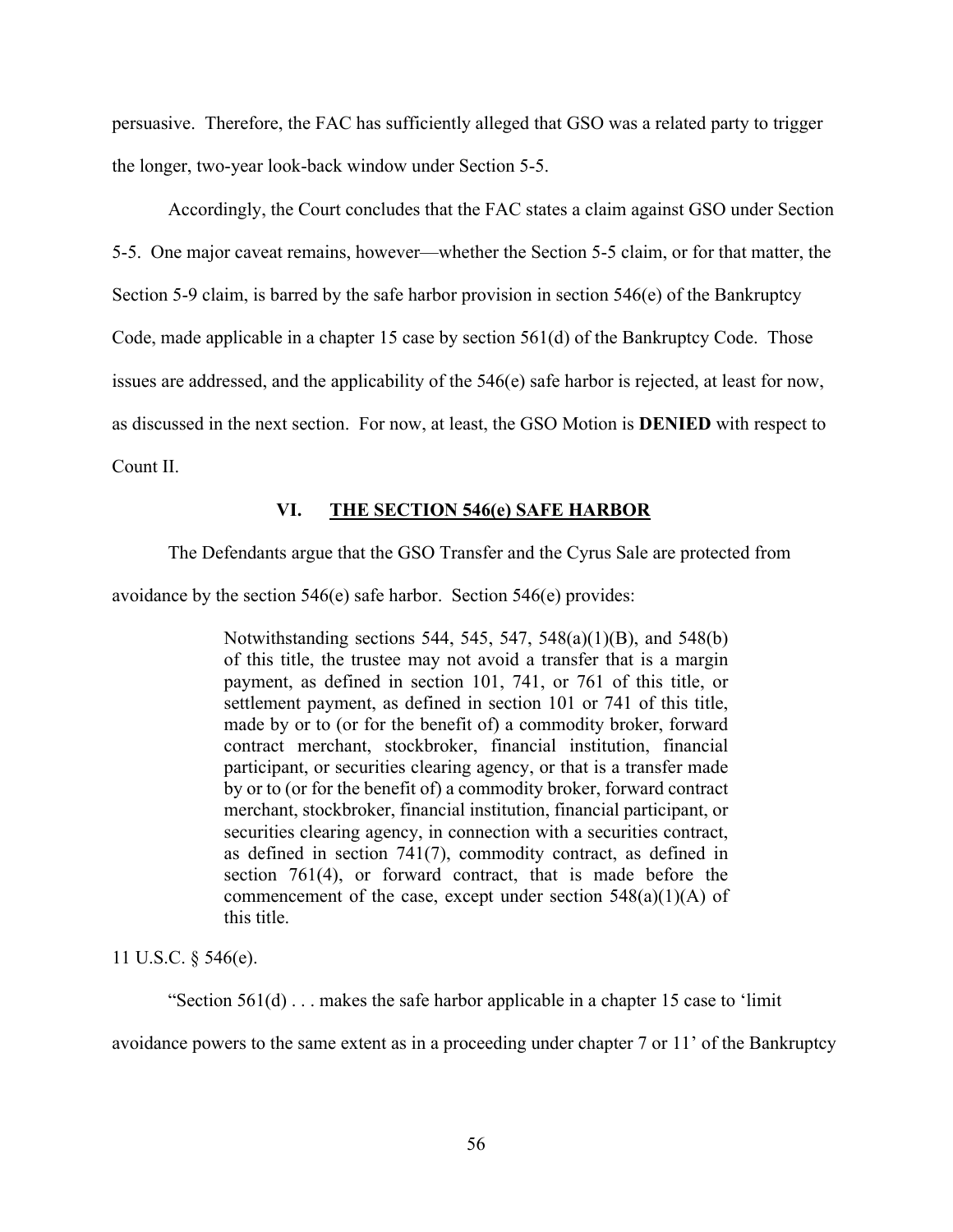Code." *Fairfield Sentry*, 2020 WL 7345988, at \*5 (quoting 11 U.S.C. § 561(d)). Section 561(d)

provides:

Any provisions of this title relating to securities contracts, commodity contracts, forward contracts, repurchase agreements, swap agreements, or master netting agreements shall apply in a case under chapter 15, so that enforcement of contractual provisions of such contracts and agreements in accordance with their terms will not be stayed or otherwise limited by operation of any provision of this title or by order of a court in any case under this title, and *to limit avoidance powers to the same extent as in a proceeding under chapter 7 or 11 of this title* (such enforcement not to be limited based on the presence or absence of assets of the debtor in the United States).

11 U.S.C. § 561(d) (emphasis added).

Section  $1521(a)(7)$  of the Bankruptcy Code prevents a foreign representative from

bringing an avoidance claim under section 548, or under section 544(b)(1) of the Bankruptcy

Code which otherwise permits a trustee to bring avoidance claims under state  $law<sup>33</sup>$  But courts

have recognized that section  $1521(a)(7)$  does not prevent a foreign representative from bringing

avoidance claims under foreign law. *See Fogerty v. Petroquest Res., Inc. (In re Condor Ins.* 

*Ltd.)*, 601 F.3d 319 (5th Cir. 2010); *Hellas*, 535 B.R. at 568. The issue here is the extent to

which sections 546(e) and 561(d) prevent a foreign representative from bringing avoidance

claims under Section 5-5 and Section 5-9.<sup>34</sup>

11 U.S.C. § 1521(a)(7).

 $33$  Section 1521(a)(7) provides:

<sup>(</sup>a) Upon recognition of a foreign proceeding, whether main or nonmain, where necessary to effectuate the purpose of this chapter and to protect the assets of the debtor or the interests of the creditors, the court may, at the request of the foreign representative, grant any appropriate relief, including— . . .

<sup>(7)</sup> granting any additional relief that may be available to a trustee, except for relief available under sections 522, 544, 545, 547, 548, 550, and 724(a).

<sup>&</sup>lt;sup>34</sup> The Section 17-1 claim and related claim under "non-statutory law" are not avoidance claims. The safe harbor is therefore irrelevant to those claims.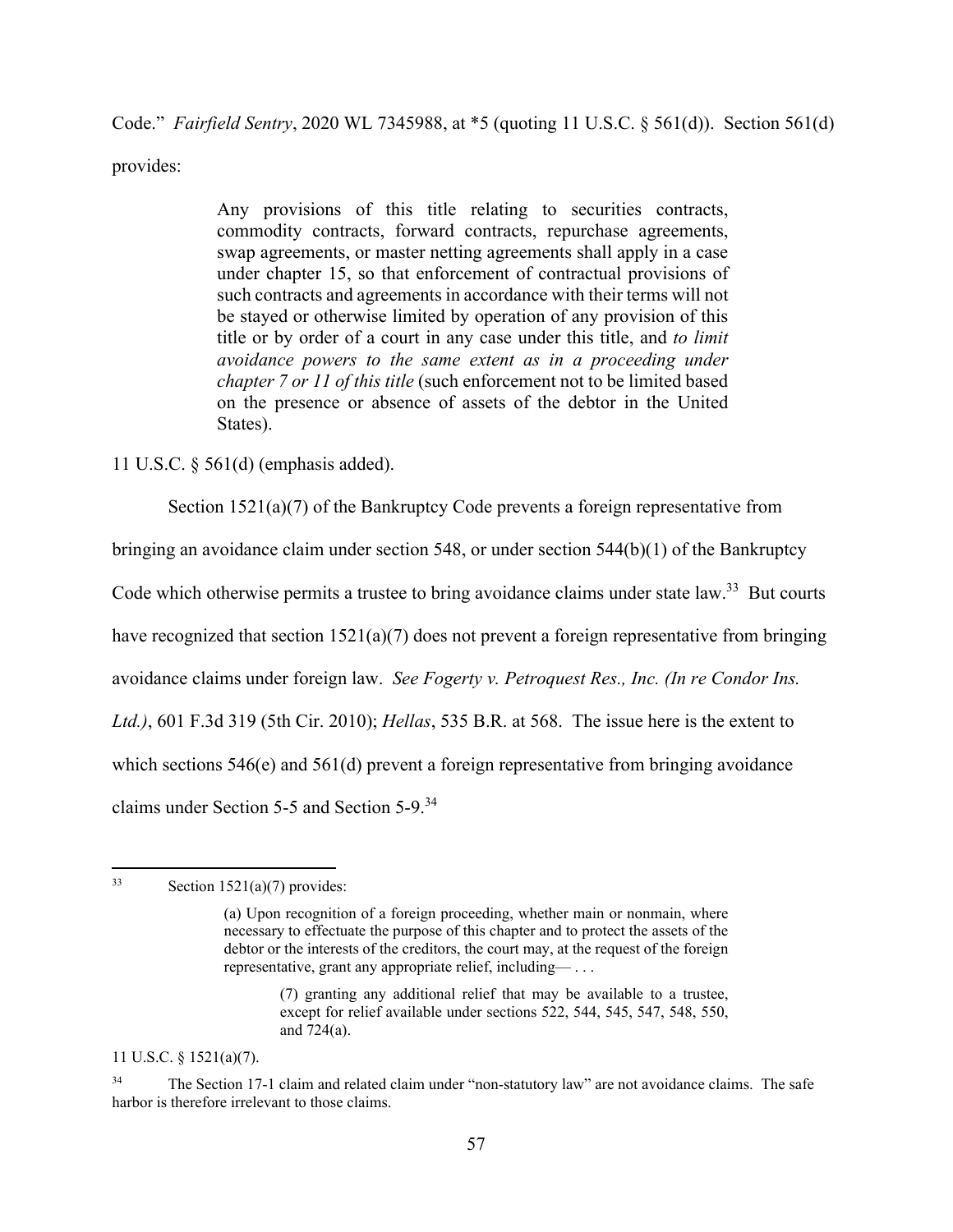#### **A. The Requirements of Section 546(e)**

"Put simply, the safe harbor applies where two requirements are met: (1) there is a *qualifying transaction* . . . and (2) there is a *qualifying participant*." *In re Nine West LBO Secs. Litig.*, 482 F. Supp. 3d 187, 197 (S.D.N.Y. 2020) (emphasis in original). In addition, the qualifying transaction must be "made by or to (or for the benefit of)" a qualifying participant. 11 U.S.C. § 546(e).

## 1. Qualifying Transaction

A qualifying transaction is either (i) "a transfer that is a margin payment . . . or a settlement payment," or (ii) "a transfer made . . . in connection with a securities contract . . . , commodity contract . . . , or forward contract . . . ." 11 U.S.C. § 546(e). The terms "settlement payment" and "in connection with a securities contract" have been interpreted extremely broadly, as discussed below.

## *Settlement Payment*

Under the Bankruptcy Code, the term "settlement payment" means "a preliminary settlement payment, a partial settlement payment, an interim settlement payment, a settlement payment on account, a final settlement payment, or any other similar payment commonly used in the securities trade." 11 U.S.C. § 741(8). The Second Circuit has held that this term includes a transfer of cash made to complete a securities transaction. *Enron Creditors Recovery Corp. v. Alfa, S.A.B. de C.V.*, 651 F.3d 329, 339 (2d Cir. 2011); *see also Nine West*, 482 F. Supp. 3d at 200 (noting "the Second Circuit's capacious interpretation of § 741(8)").

## *In Connection with a Securities Contract*

The Second Circuit has held that "[s]ection 741(7) of the Bankruptcy Code, to which § 546(e) refers, defines 'securities contract' with extraordinary breadth" and "expansively includes contracts for the purchase or sale of securities, as well as any agreements that are similar or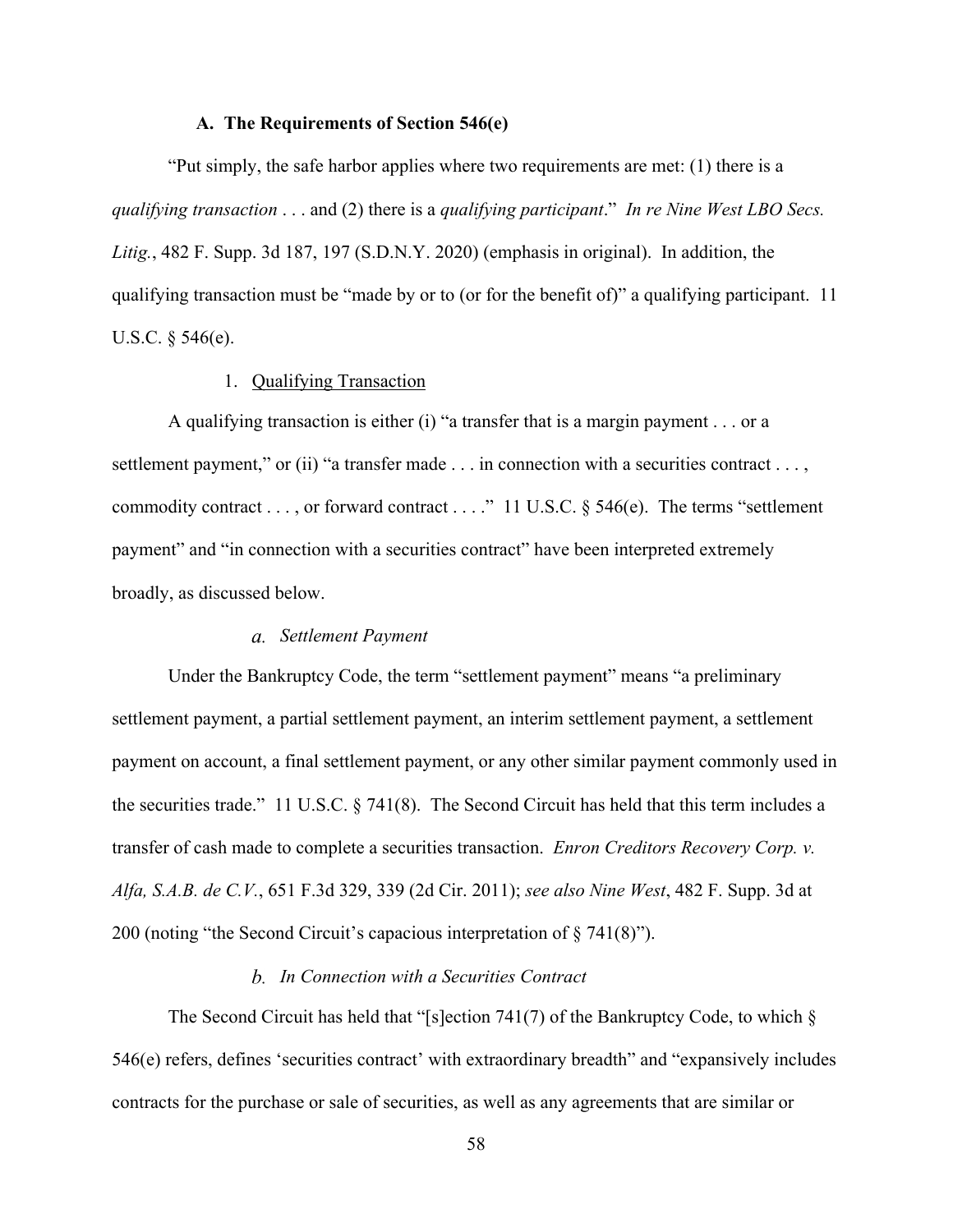related to contracts for the purchase or sale of securities." *In re Bernard L. Madoff Inv. Sec. LLC*, 773 F.3d 411, 417–18 (2d Cir. 2014). In the context of the safe harbor, "[t]his concept is broadened even farther because  $\S$  546(e) also protects a transfer that is 'in connection' with a securities contract." *Id.* at 418.

## 2. Qualifying Participant

A qualifying participant is "a commodity broker, forward contract merchant, stockbroker, financial institution, financial participant, or securities clearing agency." 11 U.S.C. § 546(e). The Second Circuit recently held that a qualifying participant can also include a customer of a financial institution. *See Deutsche Bank Tr. Co. Ams. v. Large Private Beneficial Owners (In re Tribune Co. Fraudulent Conveyance Litig.)*, 946 F.3d 66, 77–80 (2d Cir. 2019) ("*Tribune*"). The Supreme Court denied certiorari of the Second Circuit's decision in *Tribune* on April 19, 2021. *Deutsche Bank Tr. Co. v. Robert R. McCormick Found.*, 2021 WL 1521009 (U.S. Apr. 19, 2021).

# 3. The Qualifying Transaction Is Made by or to (or for the Benefit of) a Qualifying Participant

To be encompassed within the safe harbor, the qualifying transaction must be "made by or to (or for the benefit of)" a qualifying participant. 11 U.S.C.  $\S$  546(e).

The Supreme Court recently considered the question of "how the safe harbor operates in the context of a transfer that was executed via one or more transactions, *e.g.*, a transfer from  $A \rightarrow D$  that was executed via B and C as intermediaries, such that the component parts of the transfer include  $A \rightarrow B \rightarrow C \rightarrow D$ ." *Merit Mgmt. Grp., LP v. FTI Consulting, Inc.*, 138 S. Ct. 883, 888 (2018). The Court unanimously concluded that "[i]f a trustee seeks to avoid the A  $\rightarrow$  D transfer, and the §546(e) safe harbor is invoked as a defense . . . the relevant transfer for purposes of the §546(e) safe-harbor inquiry is the overarching transfer that the trustee seeks to avoid under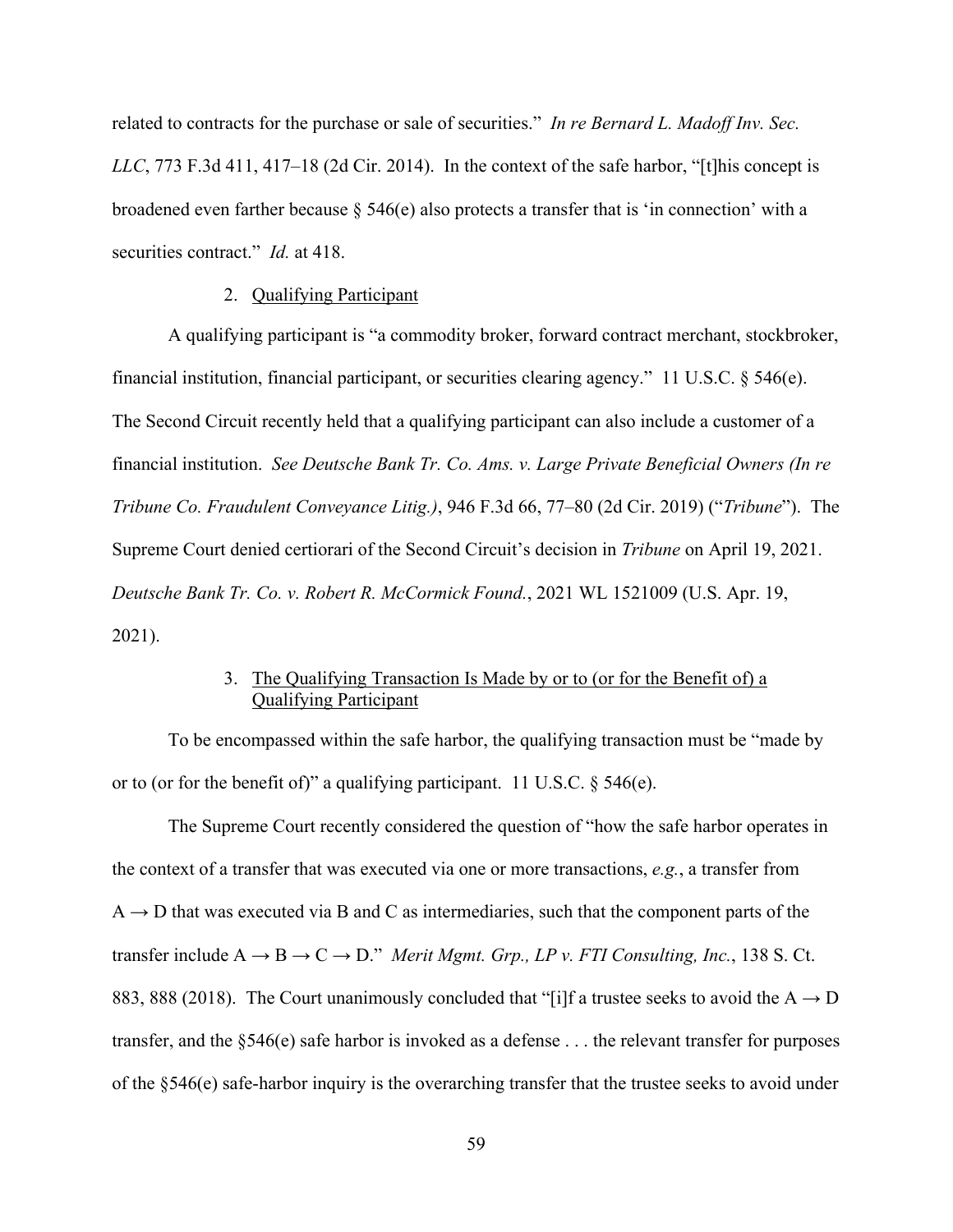one of the substantive avoidance provisions." *Id.* at 888, 893. The Court explained that section 546(e) "explicitly equates the transfer that the trustee may otherwise avoid with the transfer that, under the safe harbor, the trustee may not avoid. In other words, to qualify for protection under the securities safe harbor, §546(e) provides that the otherwise avoidable transfer itself be a transfer that meets the safe-harbor criteria." *Id.* at 894. The Court also clarified that a transaction between non-qualifying entities that includes a qualifying participant that participates only as a "mere conduit" is not covered by the safe harbor. *Id.* at 897. ("The safe harbor saves from avoidance certain securities transactions 'made by or to (or for the benefit of )' covered entities. Transfers 'through' a covered entity, conversely, appear nowhere in the statute.").

*Merit* left open the question of whether the safe harbor would apply where, for example, A or D is a qualified participant by virtue of being a customer of a financial institution under section  $101(22)(A)$ . *Id.* at 890 n.2 ("We ... do not address what impact, if any,  $\S 101(22)(A)$ would have in the application of the §546(e) safe harbor."). After *Merit*, the Second Circuit in *Tribune* found that the safe harbor does apply in such situations. *Tribune*, 946 F.3d at 77–80.

#### **B. The Safe Harbor in the Context of a Motion to Dismiss**

"Bankruptcy courts will enforce the safe harbor provisions of the Bankruptcy Code in appropriate cases by dismissing avoidance actions on the pleadings." *Lehman Bros. Holdings v. JPMorgan Chase Bank, N.A. (In re Lehman Bros. Holdings)*, 469 B.R. 415, 434 (Bankr. S.D.N.Y. 2012). The most "appropriate cases" to decide the applicability of the safe harbor on a motion to dismiss are ones where the facts are not in dispute, or where there is already a sufficiently detailed factual record to decide whether the applicable statutory definitions are met, such that "[t]he application of Section 546(e) presents a straightforward question of statutory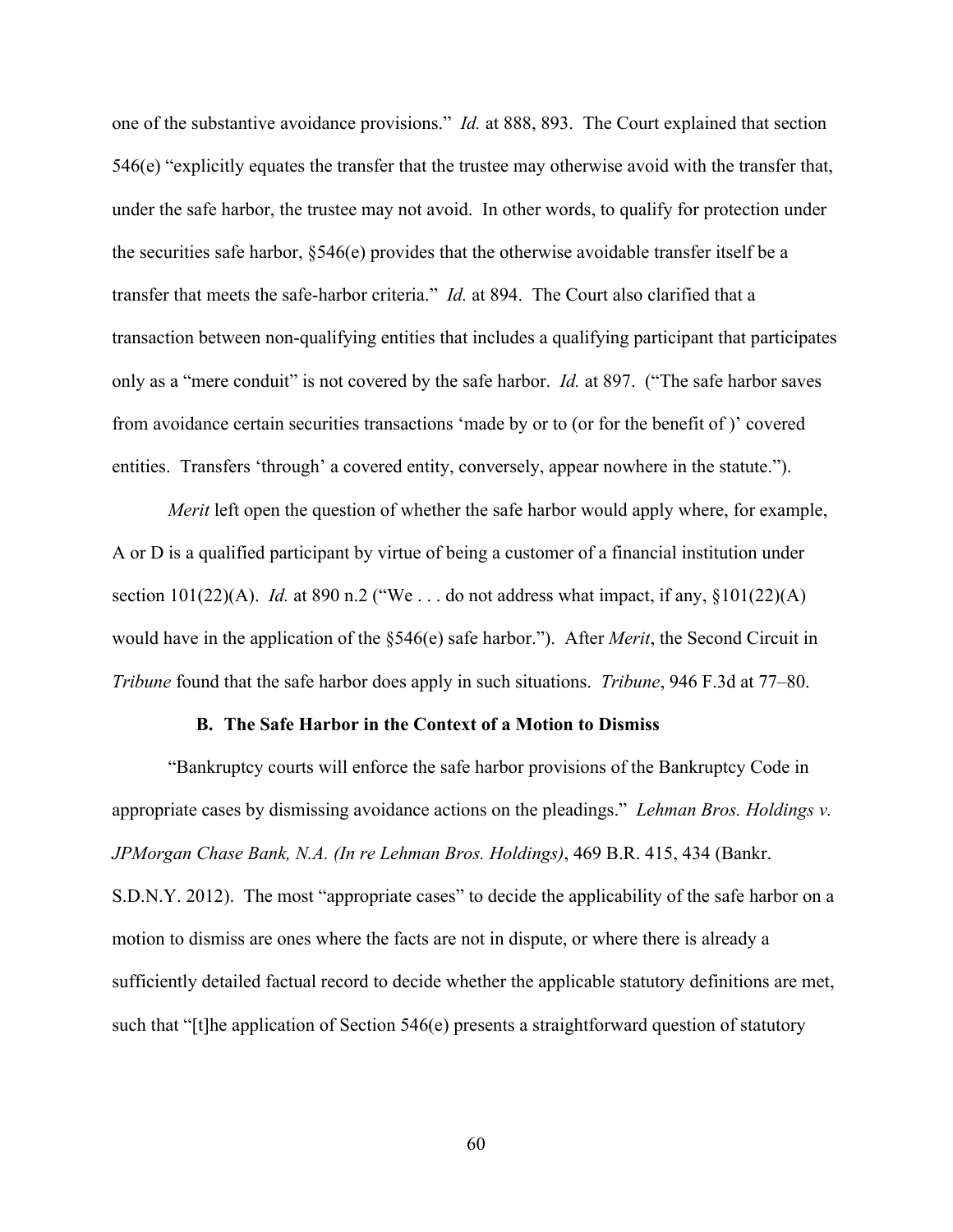interpretation of the type that is appropriately resolved on the pleadings." *In re Tribune Co. Fraudulent Conveyance Litig.*, 2019 WL 1771786, at \*7 (S.D.N.Y. Apr. 23, 2019).

This is not such a case. While the terms "settlement payment" and "in connection with a securities contract" have been interpreted extremely broadly, and it appears beyond dispute that the transactions in question fit within the broad definition of those terms, the Plaintiff disputes that GSO and Cyrus are the types of entities that make section 546(e) applicable to the transfers in question. (Opposition at 48 n.16.)

Cyrus argues that the safe harbor applies because both it and GSO are "financial participants." (Cyrus Memo at 25 n.5.) The term "financial participant" has specific criteria under the Code. *See* 11 U.S.C. § 101(22A). Critically, neither Cyrus nor GSO have pointed to any facts that demonstrate that the criteria for "financial participant"—or the criteria for any other qualifying participant under section 546(e)—have been met. While the GSO Transfer involves a broker, the parties dispute the extent to which the broker was involved, and it has not been shown that the transactions were made "by or to (or for the benefit of) a . . . stockbroker," or whether the broker was instead a "mere conduit" in the transaction.<sup>35</sup> The Court notes that, particularly in light of *Tribune*, it may be relatively easy for the Defendants to show that the transfers in question were made "by or to (or for the benefit of)" qualifying participants such that the safe harbor would apply. However, the Defendants have not cited *Tribune*, let alone argued how it should apply here.

"The section  $546(e)$  safe harbor is an affirmative defense as to which the Defendants bear the burden of proof." *Fairfield Sentry Ltd. v. Theodoor GGC Amsterdam (In re Fairfield Sentry* 

<sup>35</sup> That is, unless the "GSO Transfer" is interpreted to mean only the alleged *Norske to broker* transaction, in which case the GSO Transfer would clearly be "to . . . a . . . stockbroker." 11 U.S.C. § 546(e). However, this interpretation would require dismissal of the claim against GSO to avoid the GSO Transfer even before reaching the issue of the safe harbor, because GSO was not a party to that transaction.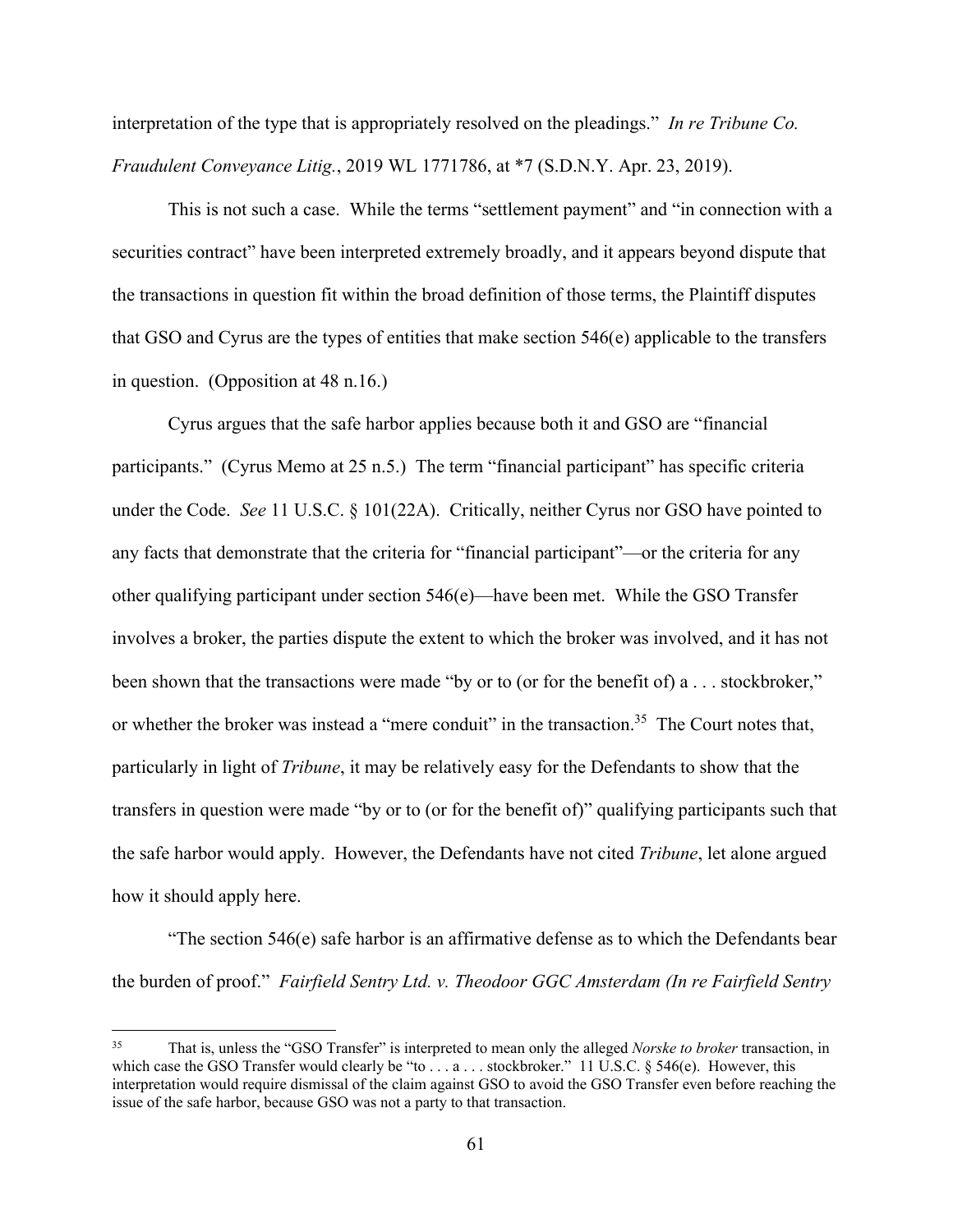*Ltd.)*, 596 B.R. 275, 307 (Bankr. S.D.N.Y. 2018). As the relevant facts are in dispute and the Defendants have not met their burden to show that the transfers are protected from avoidance by the safe harbor, the Court concludes that the safe harbor does not apply to require dismissal of the avoidance claims at this stage.

## **C. The Exception**

If the safe harbor does apply, the Court would be faced with the issue of the scope of the

exception to the safe harbor in a chapter 15 case, which raises an unsettled issue of statutory

interpretation.

Section 546(e) excepts from safe protection avoidance claims "under section

548(a)(1)(A)." 11 U.S.C. § 546(e). Section 548(a)(1)(A) provides:

(a) (1) The trustee may avoid any transfer (including any transfer to or for the benefit of an insider under an employment contract) of an interest of the debtor in property, or any obligation (including any obligation to or for the benefit of an insider under an employment contract) incurred by the debtor, that was made or incurred on or within 2 years before the date of the filing of the petition, if the debtor voluntarily or involuntarily—

> (A) made such transfer or incurred such obligation with actual intent to hinder, delay, or defraud any entity to which the debtor was or became, on or after the date that such transfer was made or such obligation was incurred, indebted.

11 U.S.C. § 548(a)(1)(A).

Section 561(d) provides that section 546(e) "shall apply in a case under chapter  $15 \dots$  to

limit avoidance powers *to the same extent* as in a proceeding under chapter 7 or 11 of this title . .

. ." 11 U.S.C. § 561(d) (emphasis added). Section 1521(a)(7) provides that the court may not

grant relief to a chapter 15 foreign representative "under sections 522, 544, 545, 547, 548, 550,

and 724(a)." 11 U.S.C. § 1521(a)(7). Accordingly, "foreign representatives under chapter 15<sup>[]</sup>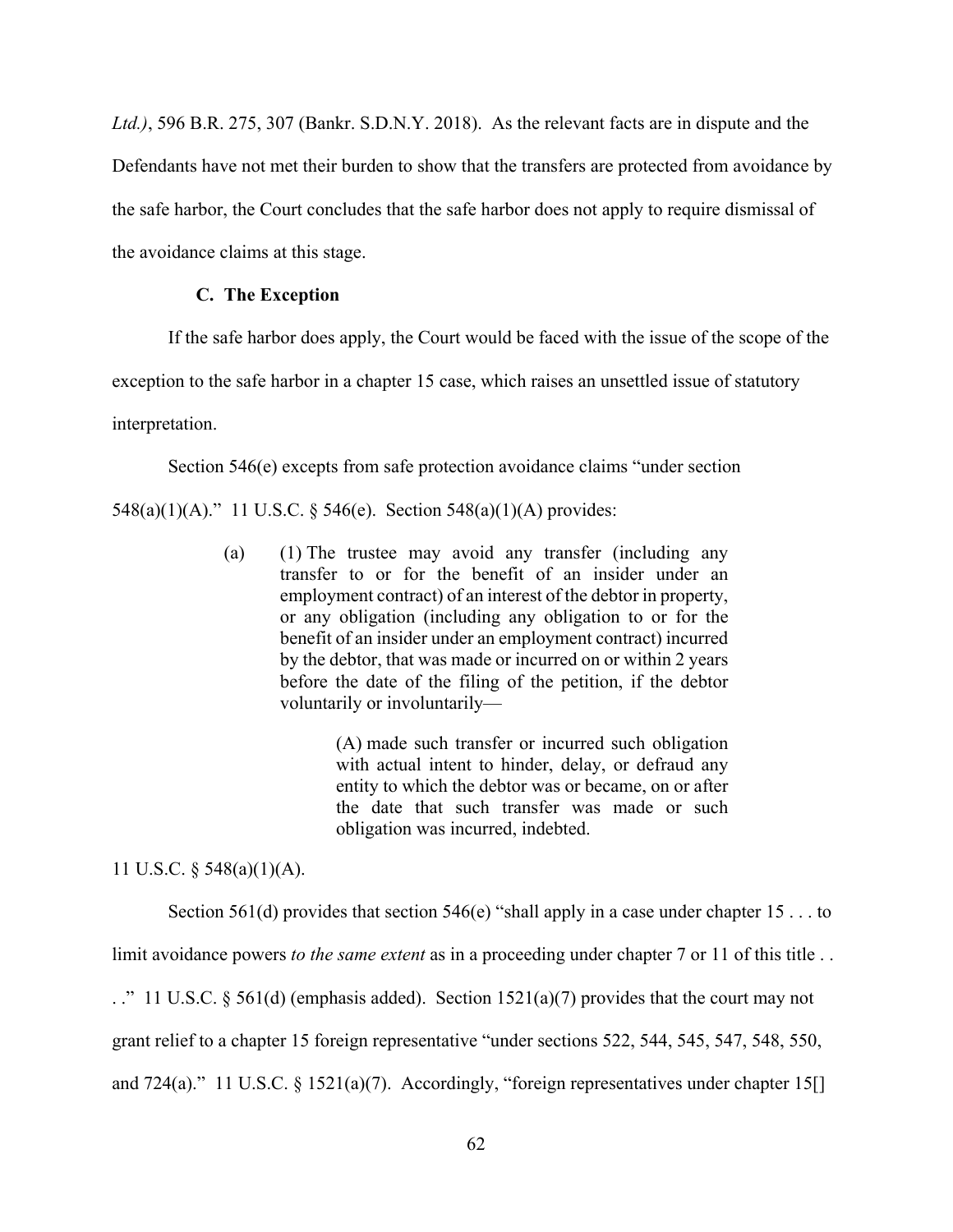cannot assert a claim under Bankruptcy Code § 548(a)(1)(A)." *Fairfield Sentry*, 2020 WL

7345988, at \*8.

The interpretive question raised by the interaction of sections  $546(e)$ ,  $561(d)$ , and

1521(a)(7) can be summarized by the comparison of two possible readings:

## Reading One:

(1) Section 546(e) provides the extent of the safe harbor and the exception to the safe harbor.

(2) Section 561(d) states that section 546(e) applies in a chapter 15 case "to limit avoidance powers to the same extent as in a proceeding under chapter 7 or 11." Therefore, the only exception to the safe harbor in a chapter 15 case is also a claim "under  $548(a)(1)(A)$ ."

(3) Section 1521(a)(7) prevents a chapter 15 foreign representative from making a claim under, *inter alia*, section 548, so a foreign representative is foreclosed from the only exception to the safe harbor.

(4) Therefore, there is effectively no exception to the safe harbor in a chapter 15 case.

#### Reading Two:

(1) Section 546(e) provides the extent of the safe harbor and the exception to the safe harbor.

(2) Section 1521(a)(7) prevents a chapter 15 foreign representative from making a claim under, *inter alia*, section 548.

(3) *Despite* section 1521(a)(7), section 561(d) states that section 546(e) applies in a chapter 15 case "to limit avoidance powers to the same extent as in a proceeding under chapter 7 or 11." As the scope of avoidance powers is defined not only by the scope of the safe harbor (i.e*.*, what goes into it), but also by the scope of the *exception* to the safe harbor (i.e*.*, what goes out of it), foreignlaw avoidance claims for intentional fraudulent transfers are excepted from the safe harbor in a chapter 15 case, "to limit avoidance powers to the same extent as in a proceeding under chapter 7 or 11."

(4) Therefore, there remains an exception to the safe harbor in a chapter 15 case.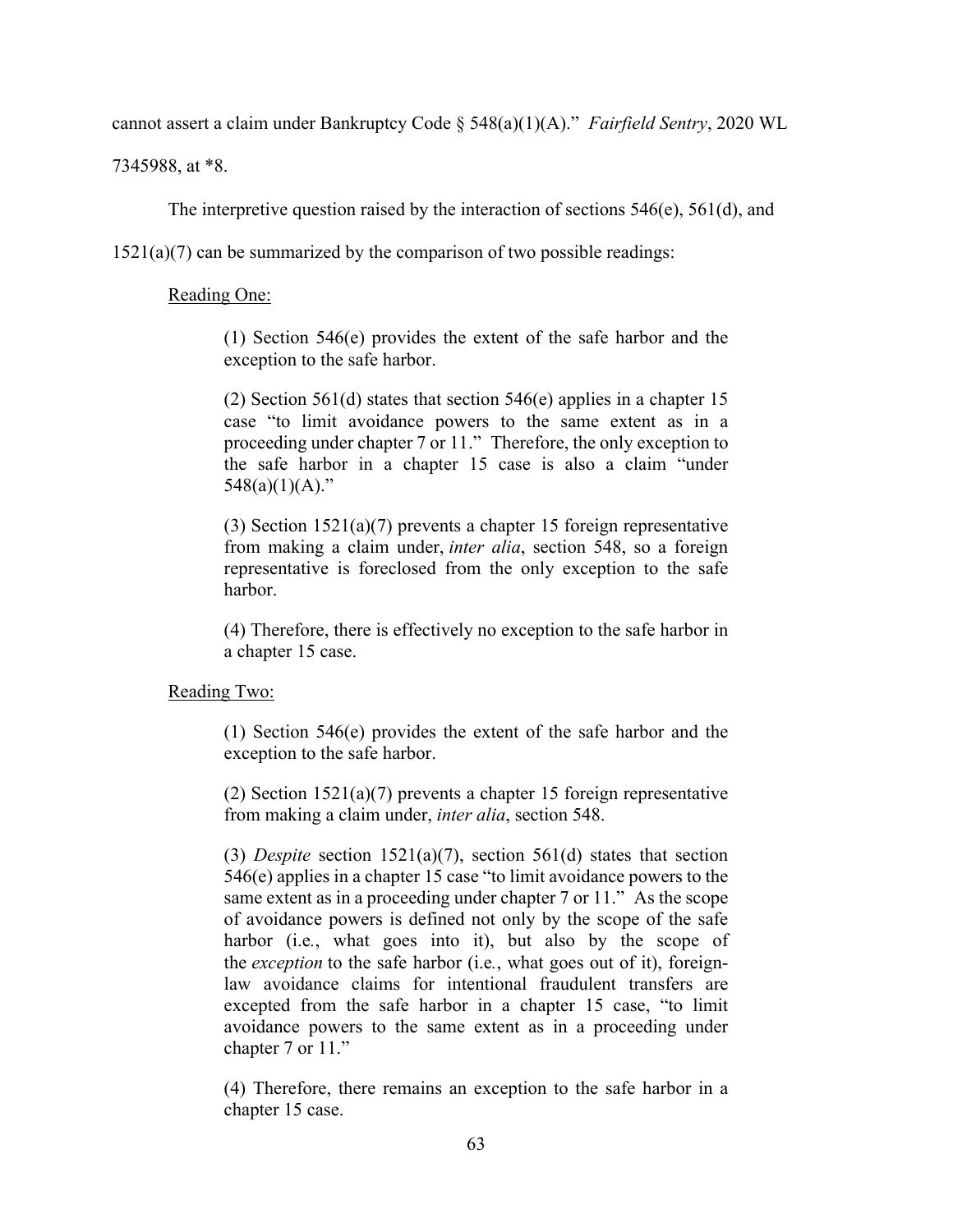The Plaintiff essentially argues for the Court to adopt the latter reading, such that foreign-

law fraudulent transfer claims that are analogous to claims under section 548(a)(1)(A) would be

excepted from the safe harbor. The Plaintiff also argues that the Section 5-9 claim is sufficiently

analogous to a claim under section  $548(a)(1)(A)$  to fall within the exception to the safe harbor.<sup>36</sup>

The court dealt with the scope of the exception to the safe harbor with respect to foreign-

law avoidance claims in a chapter 15 case in *Fairfield Sentry*, 2020 WL 7345988. The court

rejected the foreign representative's argument that avoidance claims under BVI law were

excepted from the section 546(e) safe harbor:

Nevertheless, the Liquidators assert that the Intentional Fraud Exception is not limited to claims brought under section  $548(a)(1)(A)$ , and applies to claims under BVI law to avoid transfers made with the intent to defraud creditors irrespective of the label attached to a claim. . . . . They further argue that the BVI Avoidance Claims fall within the Intentional Fraud Exception because Citco Administrator's knowledge is imputable to the Funds, and the *Citibank Complaint* alleges conscious misbehavior or recklessness by Citco Administrator as well as a motive and opportunity to commit fraud in connection with the redemptions. . . . .

The Liquidators' argument lacks merit. First, the Intentional Fraud Exception only applies to intentional fraudulent transfer claims under Bankruptcy Code  $\S$  548(a)(1)(A); the Safe Harbor still bars state law intentional fraudulent transfer claims that a U.S. bankruptcy trustee could assert through 11 U.S.C.  $\S$  544(b)(1). The Liquidators, as foreign representatives under chapter 15, cannot assert a claim under Bankruptcy Code §  $548(a)(1)(A)$ . Instead, they assume that their BVI intentional fraudulent transfer claim is sufficiently analogous to a bankruptcy fraudulent transfer claim for purposes of 11 U.S.C. § 561(d) and therefore comes within the Intentional Fraud Exception. If true, it is also sufficiently analogous to a state law fraudulent transfer claim that is barred. The Liquidators fail to articulate any rationale for equating their BVI intentional fraudulent transfer claim to a U.S. bankruptcy law claim rather than a state law fraudulent transfer claim.

<sup>36</sup> Section 5-5 is described by the Plaintiff's own expert as "an objective avoidance provision." (Hamre Declaration ¶ 56.) A claim under such a provision would not be excepted from the safe harbor even under the broadest reading of the exception.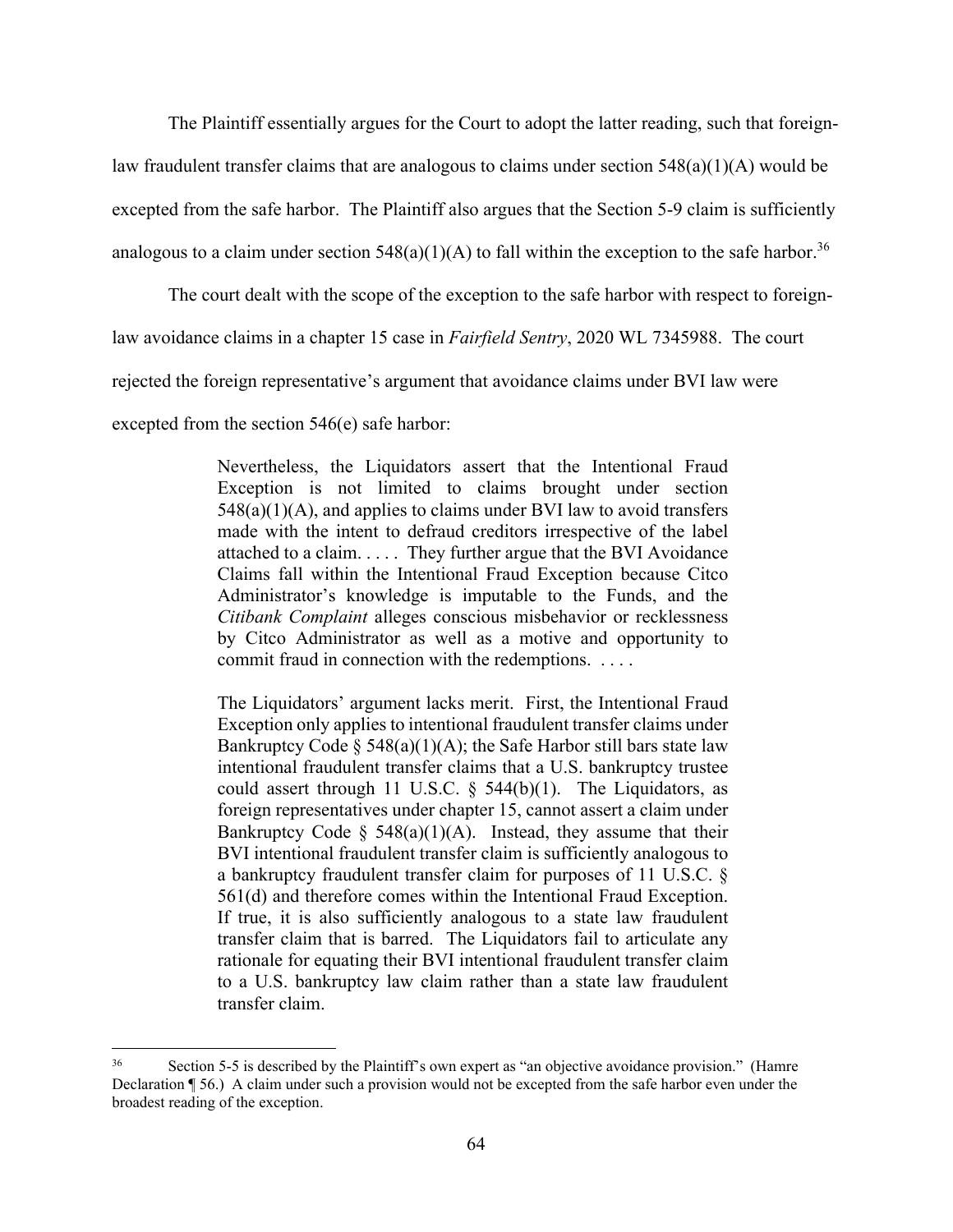# *Id.* at \*8

I respectfully disagree with the analysis in *Fairfield Sentry*. It sets up a strawman that is wholly inapposite when considering foreign law avoidance claims, explaining that section 546(e) bars state law avoidance claims that are analogous to section  $548(a)(1)(A)$  claims, so that even analogous foreign law avoidance claims must be barred too. State law avoidance claims are barred because section 546(e) preempts state law avoidance claims. *See Tribune*, 946 F.3d at 81–83. Preemption does not apply to foreign law claims. Section 561(d) states that section 546(e) applies in a chapter 15 case "to limit avoidance powers *to the same extent* as in a proceeding under chapter 7 or 11." If Congress intended to bar assertion of foreign law avoidance claims in chapter 15 cases, or to require that foreign statutes use the same language contained in section 548(a)(1)(A), it could have said so simply and clearly. It did not.<sup>37</sup> Reading section 561(d) to effectively bar any exception to the section 546(e) safe harbor in a chapter 15 case would limit avoidance powers *to a broader extent* than in a case under chapter 7 or 11.

*Fairfield Sentry* also implies that an avoidance claim that does not "require proof of an intent to 'hinder, delay, or defraud,' the critical element of an intentional fraud claim," would not

<sup>&</sup>lt;sup>37</sup> Permitting a foreign representative to assert avoidance claims under foreign law involves a well-recognized exercise of comity under chapter 15. In *Condor*, the Fifth Circuit held that while a foreign representative could not bring an avoidance action under U.S. law in a chapter 15 case, the foreign representative could bring an action under applicable foreign law. *Condor*, 601 F.3d 319. *Condor* did not create a new legal principle, as the Fifth Circuit recognized that a foreign representative could bring a foreign law avoidance action under former section 304, *see, e.g.*, *In re Metzeler,* 78 B.R. 674, 677 (Bankr. S.D.N.Y. 1987), and Congress did not change that result when it adopted chapter 15. 601 F.3d at 328–29. This Court's *Hellas* decision, applying the doctrine of comity, followed *Condor*, permitting a foreign representative to assert avoidance claims under foreign law. *Hellas*, 535 B.R. at 568. But it is important to recognize that comity is a doctrine of judicial discretion. Congress may explicitly limit the court's discretion to grant relief through comity in a foreign proceeding. *See Maxwell Commc'n Corp. plc v. Societe Generale (In re Maxwell Commc'n Corp. plc)*, 93 F.3d 1036, 1047 (2d Cir. 1996) ("Because the principle of comity does not limit the legislature's power and is, in the final analysis, simply a rule of construction, it has no application where Congress has indicated otherwise.") (citing *Romero v. Int'l Terminal Operating Co.*, 358 U.S. 354, 382 (1959)). In section 561(d), applying section 546(e) in chapter 15 cases, Congress limited comity in chapter 15 cases by limiting avoidance powers to the same extent as in cases under chapter 7 or 11 even if foreign avoidance claims would otherwise permit recovery on different terms.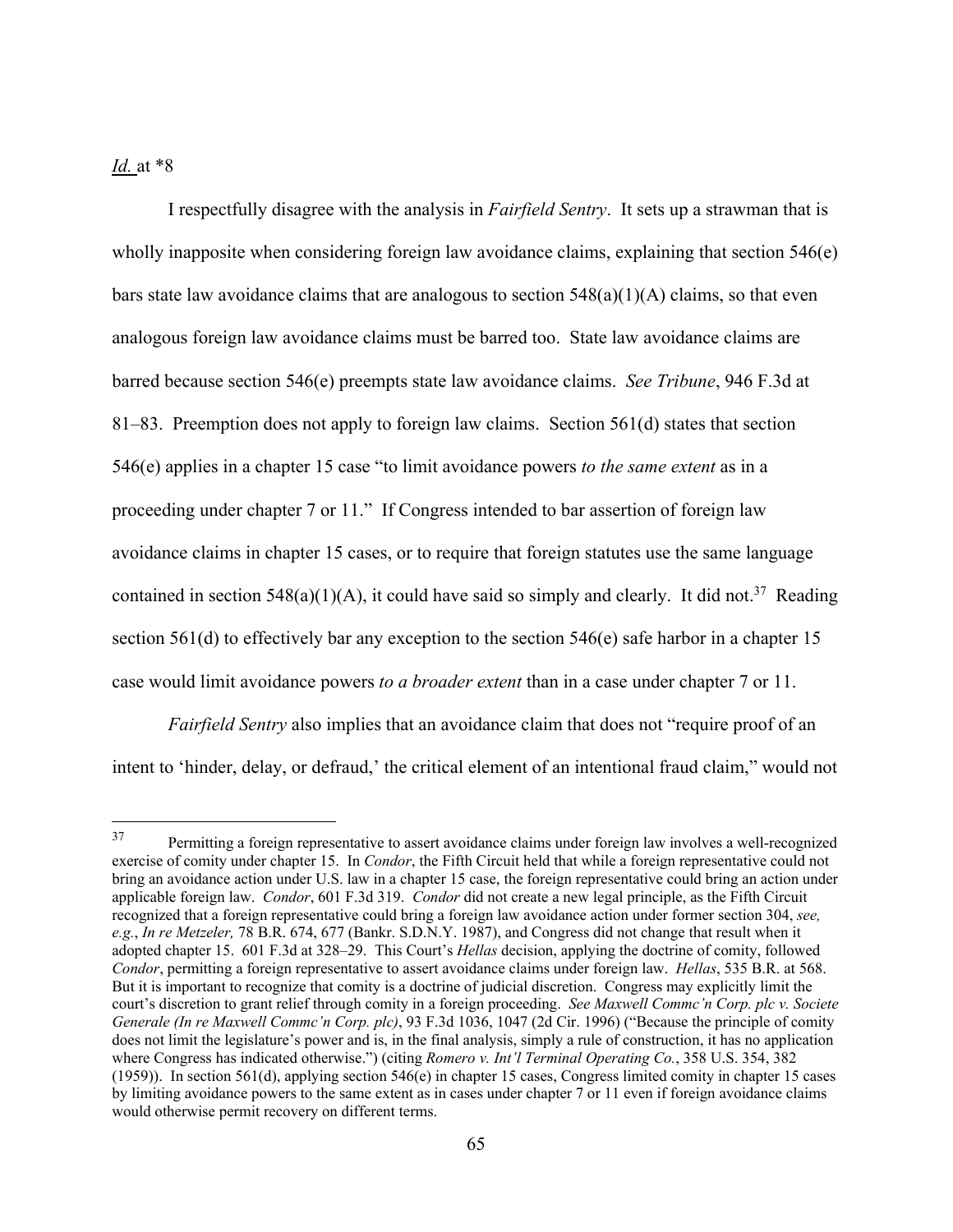be sufficiently analogous to section 548(a)(1)(A). *Fairfield Sentry*, 2020 WL 7345988, at \*9 (quoting 11 U.S.C.  $\S$  548(a)(1)(A)). But section 561(d) does not state that only foreign law that uses language substantially identical to section  $548(a)(1)(A)$  is excepted from the section  $546(e)$ safe harbor. In *Lehman Brothers*, 469 B.R. 415, and in *Hellas*, 526 B.R. 499, the courts permitted unjust enrichment claims that sought recovery of transfers to go forward so long as the unjust enrichment claims alleged actual intent of the transferor, even though actual intent was not an element of the unjust enrichment claims. While the question presented in those cases was whether section 546(e) preempted the unjust enrichment claims, and preemption is not applicable to foreign law claims, the broader principle stated in those cases—that claims that "have more in common with claims grounded in actual fraudulent intent" are not barred by the safe harbor—is nonetheless equally applicable here. *Lehman Bros.*, 469 B.R. at 451; *Hellas*, 526 B.R. at 510. The inquiry whether the foreign statute is sufficiently analogous to section  $548(a)(1)(A)$  must therefore be a flexible one, taking into account not only the language of the statute but also the broader context of the foreign legal regime, rather than a rigid comparison of the language in the foreign statute and our own.

Of equal or greater importance are the allegations in the pleading of the claim that a defendant seeks to dismiss. While the Plaintiff fails to plead fraud with the particularity required by Rule 9(b), the Plaintiff's counsel represented that he can in good faith amend the complaint to allege facts demonstrating that the transferor acted with the required intent, either directly or by imputation—the standard ordinarily required by section  $548(a)(1)(A)$ . The Court has granted the Motions but with leave to amend. The Plaintiff will have the opportunity to cure the deficiencies. As already explained, under Section 5-9, the Plaintiff must plead and prove that the transfer was "improper," which GSO's expert Aasebø describes as showing that the transaction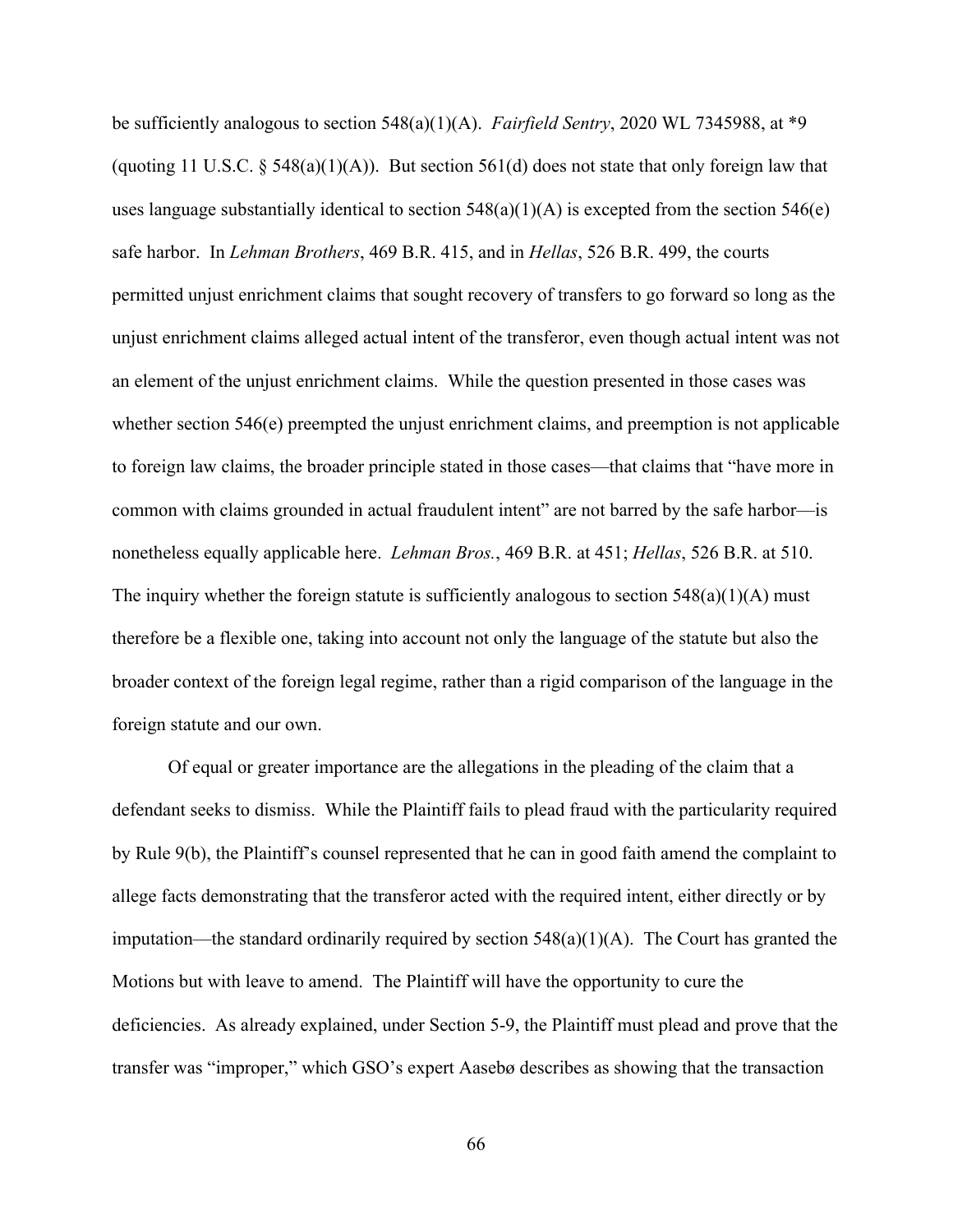"can be criticized based on a moral assessment," and which the Plaintiff's expert Hamre states can be analogized to "badges of fraud," which is an accepted way of establishing the requisite intent under section 548(a)(1)(A) of the Bankruptcy Code. (Aasebø Declaration  $\P$  42; Hamre Declaration ¶ 157.) Therefore, while Section 5-9 does not in express terms require a showing of fraudulent intent on the part of the transferor, Section 5-9 is sufficiently analogous to section  $548(a)(1)(A)$  to fall within the exception to the safe harbor if the Plaintiff adequately alleges transferor intent, either directly or by imputation.

Barring foreign law avoidance claims or imposing an impossibly high standard for the exception to the safe harbor to apply in chapter 15 cases would mean that there is effectively no exception to the safe harbor in such cases, contrary to the language of section 561(d), which makes section 546(e) applicable "to limit avoidance powers *to the same extent as*" (not *to a broader extent than*) "in a proceeding under chapter 7 or 11." 11 U.S.C. § 561(d). Accordingly, the Court declines to adopt a rigid rule barring foreign law avoidance claims or requiring the foreign statute to use language virtually identical to section  $548(a)(1)(A)$  to except the challenged transaction from the section  $546(e)$  safe harbor.<sup>38</sup>

<sup>&</sup>lt;sup>38</sup> The Defendants arguments, if adopted, risk the U.S. not just providing a safe harbor for qualifying transactions involving qualifying participants, but providing a safe haven for looters and fraudsters of foreign company assets that are transferred to the U.S. and who use banks or brokers to help carry out their schemes. Tracing and recovery of fraudulently transferred assets has been identified as a world-wide problem. UNCITRAL Working Group V held a "Colloquium on Civil Asset Tracing and Recovery" on December 6, 2019. In undertaking this work,

<sup>[</sup>t]he Commission was of the view that the colloquium should consider the elements of a possible toolkit on civil asset tracing and recovery and collect more information on civil law jurisdictions practices. The colloquium should also: (a) examine both criminal and civil law tracing and recovery with a view to better delineating the topic while benefitting from available tools; (b) consider tools developed for insolvency law and for other areas of law; and (c) discuss proposed asset tracing and recovery tools and other international instruments (A/74/17, para. 203). That decision followed the consideration by the Commission of the proposals submitted by the United States of America (A/CN.9/996) and (A/CN.9/WG.V/WP.154).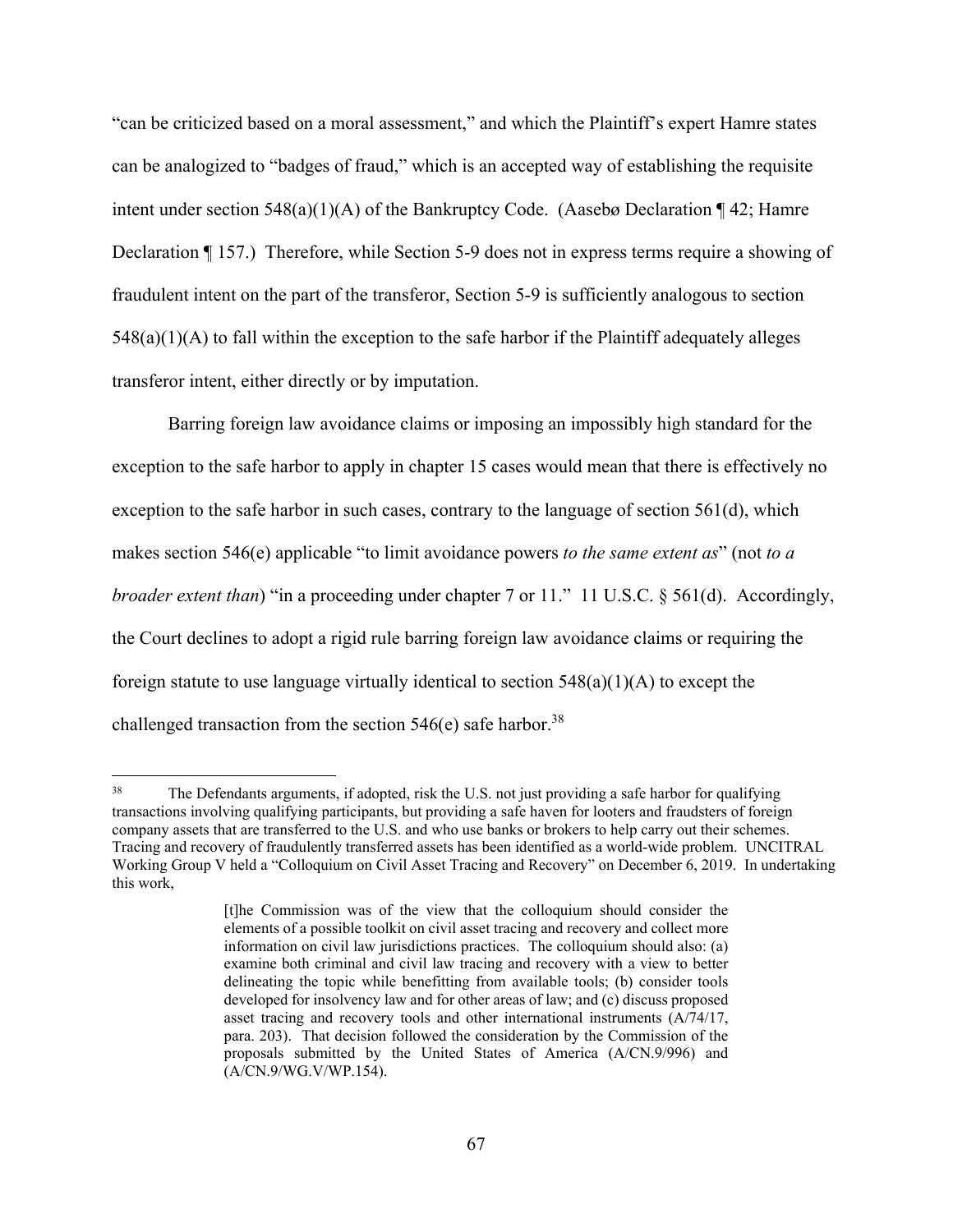Of course, unless the Defendants can show that the transfers in question were "made by

or to (or for the benefit of)" one or more entities covered under section  $546(e)$ —something they

have not done so far—the Court will not have to reach these additional questions.

# **VII. THE COMPANIES ACT CLAIM**

#### **A. Section 17-1 Legal Standard**

Count IV asserts a claim against all Defendants under Section 17-1 of the Companies Act

and under related non-statutory law. (FAC ¶¶ 197–205.) Section 17-1 provides:

 $[(1)]$  The company, a shareholder or others may hold the general manager, a member of the board of directors, member of the corporate assembly, independent expert, investigator or shareholder liable for any damage which they, in the capacity mentioned, have intentionally or negligently caused such party.

 $[(2)]$  The company, a shareholder or others may also hold a party who, intentionally or negligently, has contributed to damage as mentioned in the first paragraph, liable for the damage. Damages can be claimed from the contributor even though the person who caused the damage cannot be held responsible because he or she did not act with intent or negligence.

(*Id.* ¶ 198).

Section 17-1 codifies Norway's non-statutory rule relating to negligent or intentional acts

or omissions that damage a public company.39 (*Id.* ¶¶ 199–200; Aasebø Decl. ¶ 50.) Hamre

*UNCITRAL Colloquium on Civil Asset Tracing and Recovery*, UNCITRAL, https://uncitral.un.org/en/assettracing (last visited April 27, 2021).

<sup>&</sup>lt;sup>39</sup> The Plaintiff lists the three conditions under Norwegian non-statutory law that a claimant must show to recover for a loss caused by a third party:

<sup>(</sup>i) the damage was caused by an intentional or negligent act or omission  $\dots$ ; (ii) the negligent or intentional act or omission must have caused a loss that is legally recognized as a loss, and could be measured economically; and (iii) there has to be a causal connection between the negligent or intentional act of omission and the loss suffered by the aggrieved party.

<sup>(</sup>FAC ¶ 200.) GSO argues that the FAC "identifies no relevant difference" between the statutory and non-statutory claim and therefore submits that the arguments in the GSO Memo with respect to Section 17-1 "should be understood to apply to Norwegian non-statutory law as well." (GSO Memo at 17 n.6.) Because the elements of the non-statutory claim are substantially similar to those under Section 17-1 (although less rigorous), the Court's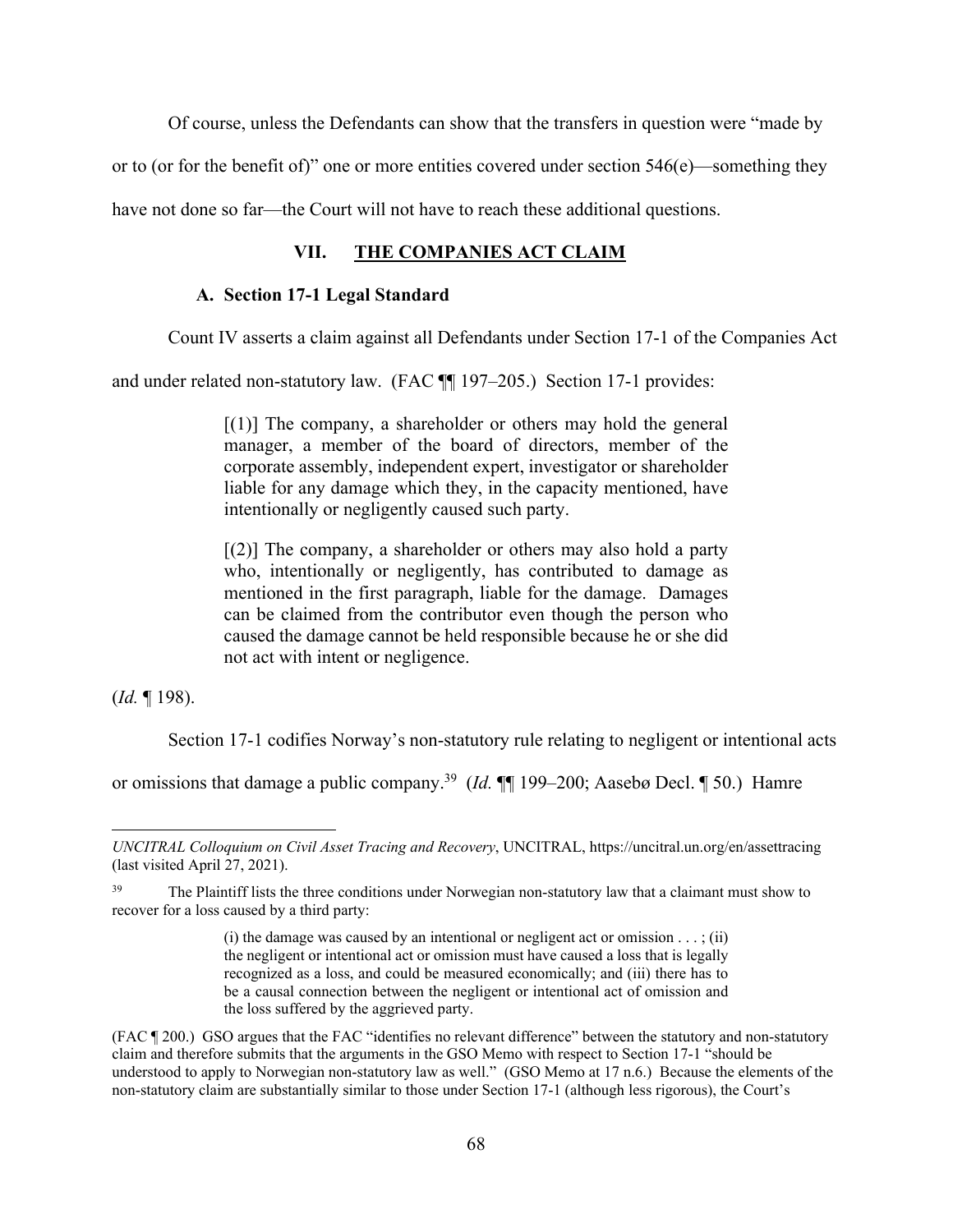submits that Section 17-1 "is the general damages provision of the Companies Act and codifies the rule of negligence within the scope of the Companies Act." (Hamre Decl. ¶ 177.) As a general negligence provision, Section 17-1 is not subject to the heightened pleading standard of Rule 9(b).

Section 17-1 is broken down into two paragraphs: Section 17-1(1) provides for primary liability for the covered categories of persons, and Section 17-1(2) provides for secondary liability for a party that contributes to primary liability.

1. Section  $17-1(1)$  – Primary Liability

Breaking down Section 17-1, Hamre lists five conditions that must be satisfied: "1) 'the company, shareholder or others' may claim compensation for 2) losses that 3) the 'general manager, board member, member of the corporate assembly, investigator or shareholder' has 4) in 'said capacity' 5) 'intentionally or negligently' caused to the person or entity in question." (*Id.* ¶ 178.)

A creditor is not among the covered parties that a claimant may hold liable. Aasebø notes that someone who is both a shareholder and a creditor will not be covered under the statute when acting specifically in the capacity of creditor. (Aasebø Decl. ¶ 57) Aasebø submits that Section 17-1 only compensates for a loss to the estate, not to a creditor or creditors. (*Id.* ¶ 58.) However, the legislative commentary to section 17-1 states that "[t]he word 'other' [in paragraph (1) of section 17-1] will typically include the company's creditors, but is not limited to them." (Ot.prp. no. 55 (2005–2006) Ro Decl. Ex. 9, ECF Doc.  $\#$  47-9, at 2.) It appears that while a creditor cannot seek to hold another creditor liable, a creditor *can* seek to hold a shareholder

analysis with respect to statutory and non-statutory claims is essentially the same, the FAC states a claim under either, and the Motions are denied as to both statutory and non-statutory claims. The Court does not make a finding on any potential Norwegian preemption issue at this time.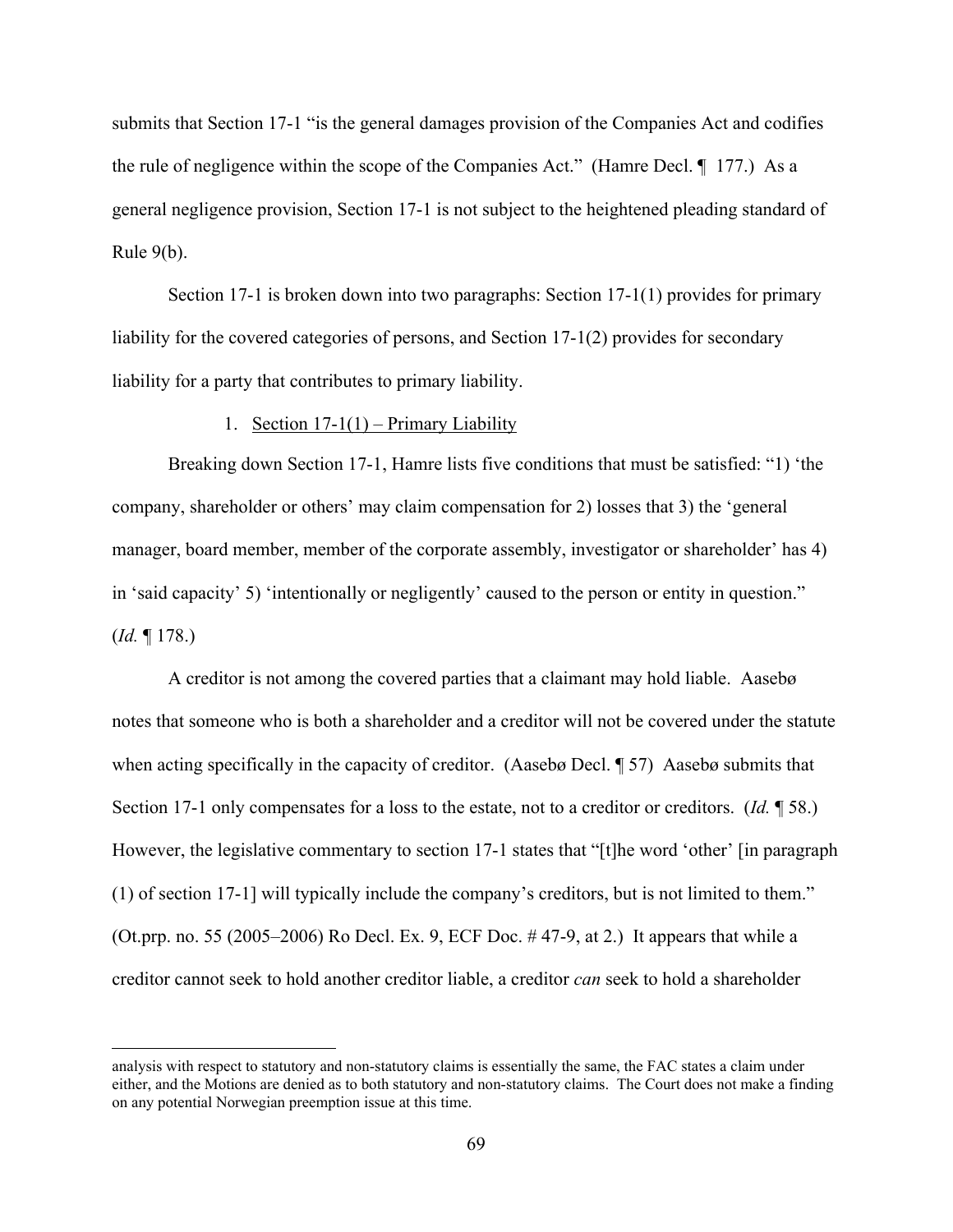liable for its negligent or intentional actions that harmed the creditor, provided that the shareholder was acting in its capacity as shareholder. Included as an exhibit to the Ro Declaration (and cited by both Ro and Hamre) is also an academic commentary on Section 17-1. ("Section 17-1 Commentary, ECF Doc. # 47-9 at 4–7.) The Section 17-1 Commentary indicates that liability for shareholders under Section 17-1 is typically "rooted in the shareholder's use of his voting rights at the general meeting, if it leads to the meeting adopting decisions in violation of the law," and it "may also be rooted in voting in connection with general meeting resolutions which adopt the board's proposal, ... but that [the shareholder] understood, or should have understood, would be detrimental to the company." (*Id.* at 4.) The Section 17-1 Commentary also suggests that shareholder liability will "be important particularly for the large, influential shareholders, including those who have influence by virtue of mutual collaborations. A clear liability situation will exist when the company's assets are used in the interest of the shareholder, but not in the interest of the company." (*Id.* at 4–5.)

### 2. Section  $17-1(2)$  – Secondary Liability

The same entities (the company, shareholders, others) that can bring a claim under section 17-1(1) can also bring a claim under section 17-1(2) against a party that negligently or intentionally contributes to the same types of harm found in section 17-1(1), even where the party that is the primary cause of the harm lacks the requisite negligence or intent to be found liable. (*See* Hamre Decl. ¶ 188.) It is possible to have a claim for damages against an "accomplice" to a claim covered by Section 17-1(1), even though the "covered party" (i.e*.*, a general manager, member of the board of directors, member of the corporate assembly, independent expert, investigator, or shareholder) lacked the requisite negligence or intent. (*Id.*) Where actions taken by the board—even though the board is not negligent—damage the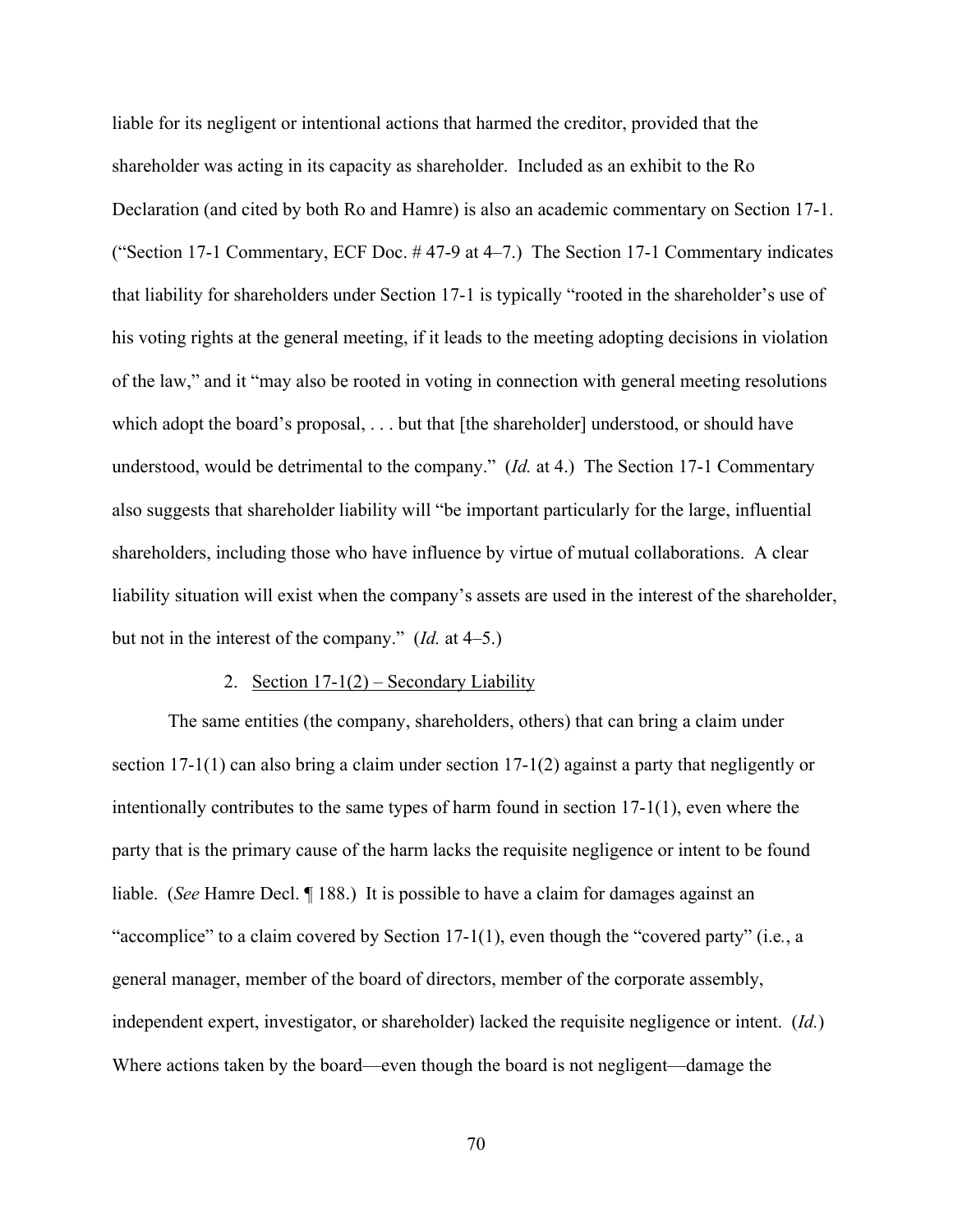claimant, the claimant can recover from the third party that negligently or intentionally contributed to the damage.

The Parties agree that Section  $17-1(2)$  is an "aiding and abetting" statute. The Section 17-1 Commentary makes clear that, under Section 17-1(2), "liability must also include situations where the shareholder has aided and abetted in another way than by formal execution of his voting right, such as in cases of actual influence outside the general meeting." (Section 17-1 Commentary at 5.) The Section 17-1 Commentary also notes that "what is required in order to trigger complicit liability[] may be particularly important in corporate groups, where the liability rule may cause tension with the parent company management board, and their desire to apply the group's collective resources in the common interest of the group." (*Id.* at 6.) Moreover,

> where . . . [a] dominant or major shareholder, outside the general meeting, instructs or otherwise incites the management to perform a culpable action[,] [t]he fact that the instruction was not legally binding on the person it was aimed at, cannot in and of itself be decisive if, by its nature, it appears to be an order or an incitement.

(*Id.* at 7.)

# 3. Preemption

Ro submits that Section 17-1 is inapplicable when brought on the same facts as a claim under Section 5-9, because "[a prior iteration of Section 5-9] must in fact be said to contain an exhaustive regulation of the compensation liability that a creditor incurs by acting to the detriment of the debtor's other creditors." (Ro Decl. ¶ 44 (quoting NOU 1972:20, Ro Decl. Ex. 6, ECF Doc. # 47-6, at 3).) It is worth noting, however, that this quote included in the Ro Declaration appears in a 1972 legislative commentary to the Recovery Act sections, does not refer explicitly to the Public Companies Act (which had not yet been enacted), and is in the particular context of limitations periods for avoidance claims. (NOU 1972:20.) Aasebø cites to the same NOU 1972:20 for the proposition that "Section 5-9 is an exhaustive regulation of the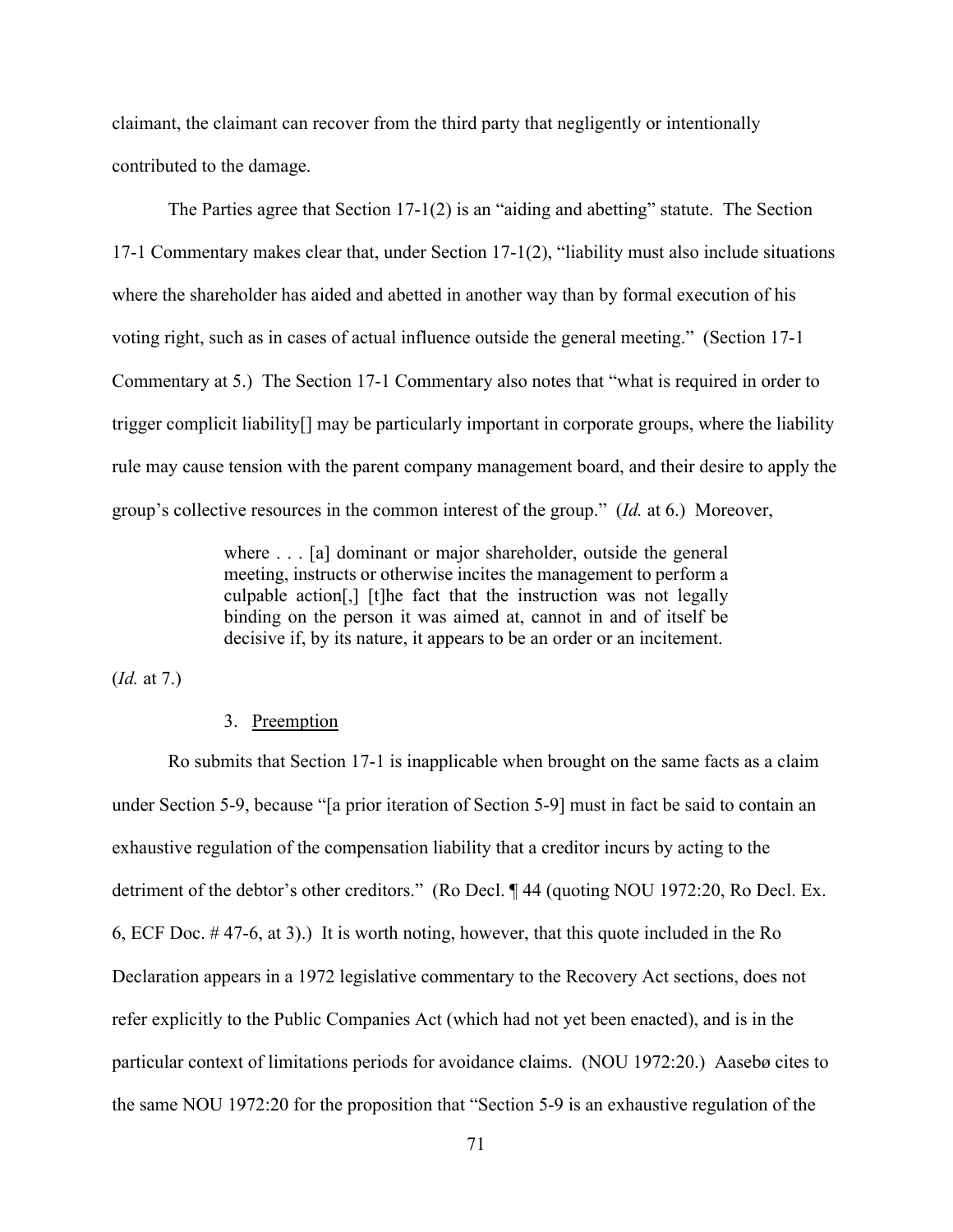liability of a creditor in relation to actions that are considered negligent and harmful to the debtor," arguing that "an estate cannot seek both avoidance under Section 5-9 and damages under Section 17-1, where the claims concern the same transaction." (Aasebø Decl. ¶ 52.)

Hamre submits, however, that a bankruptcy estate is not preempted from bringing claims under Section 17-1. (Hamre Decl. ¶ 179 (quoting Rt. 2008 p. 833 ("[I]t must be clearly within the tasks of the bankruptcy estate to pursue such claims [for compensation that accrue to the company's creditor community]. [The court] do[es] not see that at this point there can be any difference between a claim for damages under § 17-1 and a claim under [another statute not at issue here].").) According to Hamre, the Recovery Act is not the exclusive source for a bankruptcy estate's claims on behalf of the estate's creditors, and "[u]nder Norwegian law, there is no uncertainty on this position." (*Id.* ¶ 180.) Hamre submits that Aasebø's analysis ignores that an entity can be both a creditor and a shareholder, "and thus claims under the avoidance rules and Section 17-1 of the Companies Act may both be available to a Norwegian bankruptcy trustee." (*Id.* ¶ 182.) Hamre acknowledges that the Recovery Act may fully address the liability of a creditor, but Hamre notes that it does not address that same creditor's liability for actions taken while acting as a shareholder. (*Id.*) Hamre's argument is persuasive, and the Court concludes that a Section 17-1 claim is not preempted by the Recovery Act.

#### **B. The Plaintiff Adequately States a Section 17-1 Claim Against the Defendants**

Count IV seeks a judgment against all Defendants awarding the Plaintiff "compensatory damages in an amount to be determined at the trial of this action, together with interest at the statutory rate." (FAC ¶ 205.) Plaintiff alleges that

> [b]y orchestrating the Second Restructuring, which led to the Upstreaming and Transfer and the GSO Transfers, the Defendants intentionally and negligently cause Norske Skogindustrier to engage in a series of actions that reduced Norske Skogindustrier's other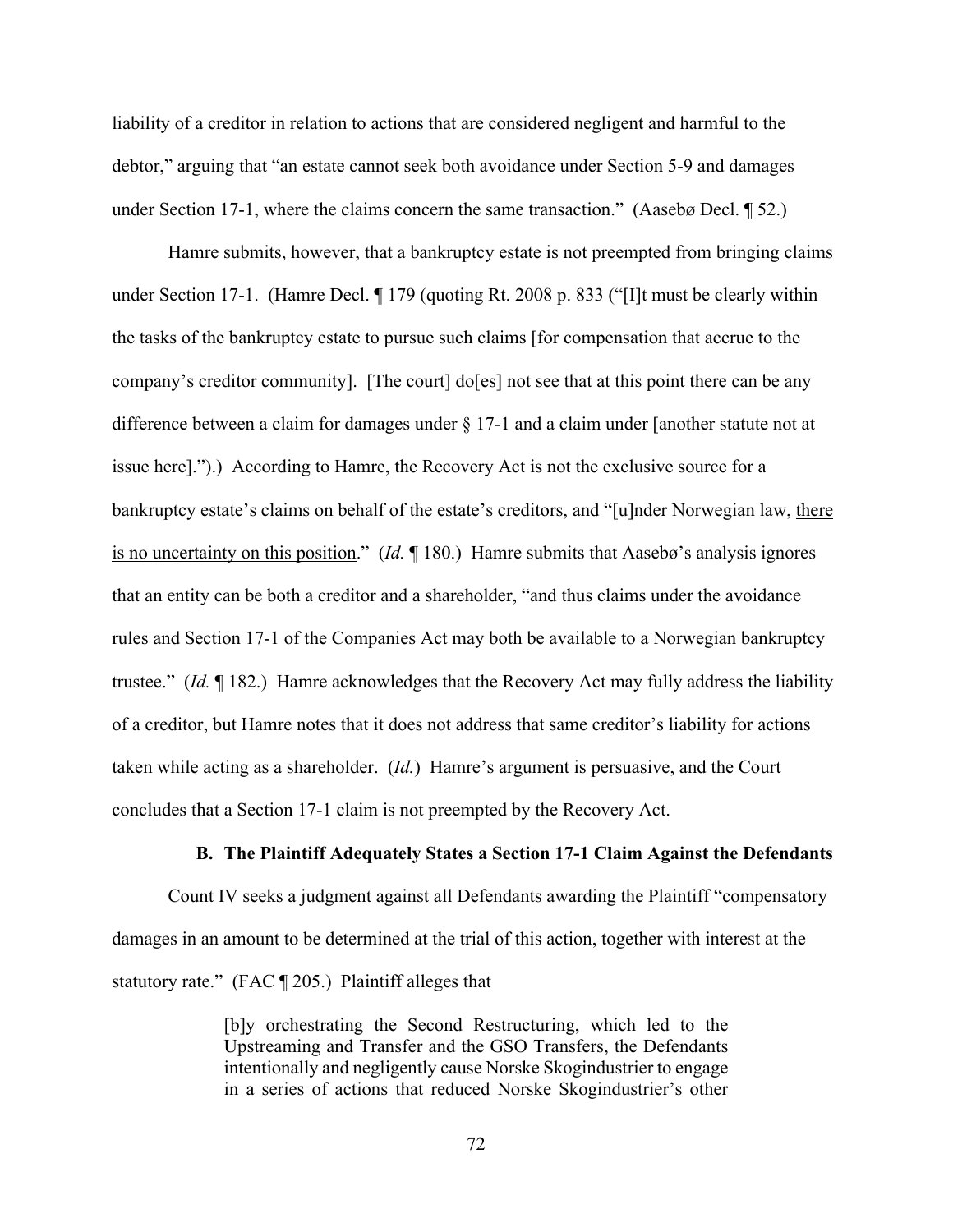creditors [sic], and in particular the holders of the Guarantee Obligations, outlook for recovery.

(*Id.* ¶ 201.) The FAC goes on to allege that the outlook for other creditor recoveries "deteriorated" because of these actions while the Defendants received a significant recovery, and these actions "inflicted economical losses on Norske Skogindustrier's other creditors as redemption and payment of the 2016 SUNs . . . reduced the outlook for recovery for Norske Skogindustrier's other creditors and negatively impacted Norske [sic] long-term financial viability." (*Id.* ¶¶ 202–03.)

 Hamre argues that the "action" or "actions" that are relevant for the Plaintiff's Section 17-1 claim involve "the decision to compel the Norske Board, through extraordinary general meetings, replacement of board members, demand letters sent to the Norske Board, to effectuate the Second Restructuring for the sole benefit of the GSO and Cyrus Defendants and their CDS obligations." (Hamre Decl. ¶ 186.) Moreover, Hamre argues that it is necessary to consider all the capacities in which the Defendants acted, not just their capacity as self-interested creditors, but also as "shareholders, and even more relevant, as entities with in-depth knowledge of how the contemplated transactions would deteriorate the outlook for recovery of the remaining body of creditors." (*Id.* ¶ 191.)

 GSO argues that the FAC does not allege any wrongdoing by GSO that would be covered by Section 17-1. (GSO Memo at 40–41.) GSO submits that only certain parties can be liable under Section 17-1: CEO, board member, member of corporate assembly, independent expert, investigator, or shareholder. (*Id.* at 40.) The only enumerated category that GSO fits is shareholder, and "a defendant that is a shareholder can be liable for only those damages that it has caused in its capacity as a shareholder, *i.e.*, by voting a particular way at a general meeting of the company." (*Id.*) GSO argues that, since Plaintiff is suing GSO only in its capacity as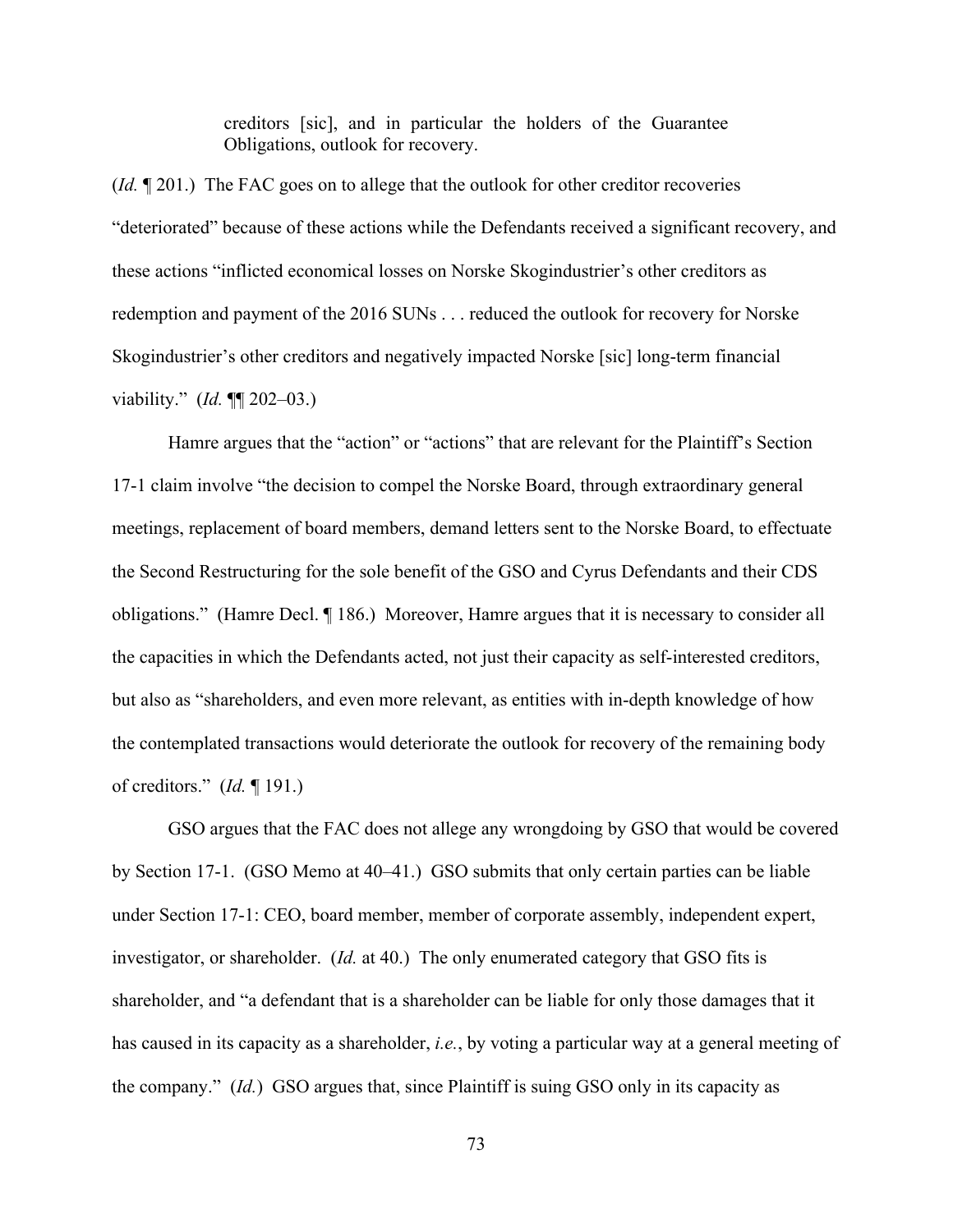creditor and does not allege wrongful conduct by GSO in its shareholder capacity, the claim under Section 17-1 must fail. (*Id.* at 40–41.)

 GSO also argues that Section 17-1 only allows a plaintiff to seek damages for its own loss, and the Estate, standing in the shoes of the Debtor, cannot seek damages for "harm to individual creditors or subsets of the company's creditors as a whole." (*Id.* at 41.) GSO is correct that the FAC does mainly state its Section 17-1 claim in terms of losses to the Debtor's other creditors. (*See* FAC ¶¶ 201–03.) However, the FAC does state that "[t]here is a causal connection between the . . . acts of the Defendants and the losses suffered by Norske Skogindustrier and its creditors." (*Id.* ¶ 204.) Thus, while this allegation is sparse, there is an allegation asserted by the Estate that the Defendants caused harm to the Debtor itself.

 Cyrus argues that the FAC "does not allege that the Second Restructuring was the result of any action by Cyrus in its capacity as shareholder, let alone any action at a general meeting." (Cyrus Memo at 34.) Cyrus submits that it was the Norske Board that resolved to undertake the Second Restructuring, and, even if there had been a shareholder meeting, Cyrus lacked the equity stake to "effectuate any decisions at such a meeting." (*Id.* (quoting Ro Decl. ¶ 52.)) Cyrus argues that the Plaintiff has failed to establish control or influence over the Norske Board. (*Id.* at 34–35.) Cyrus also argues that a claim under Section 17-1(2) fails because, "without an allegation that the underlying decision-maker acted against the best interests of the company," there is no primary liability by an actor covered in Section 17-1(1). (*Id.* at 35.) Cyrus submits that the Norske Board acted in good faith, believing that the Second Restructuring was in the best interests of the Norske Enterprise, and thus, "[i]n the absence of any allegation that the Norske Board failed to act in the best interests of the Company, the [FAC] fails to state a claim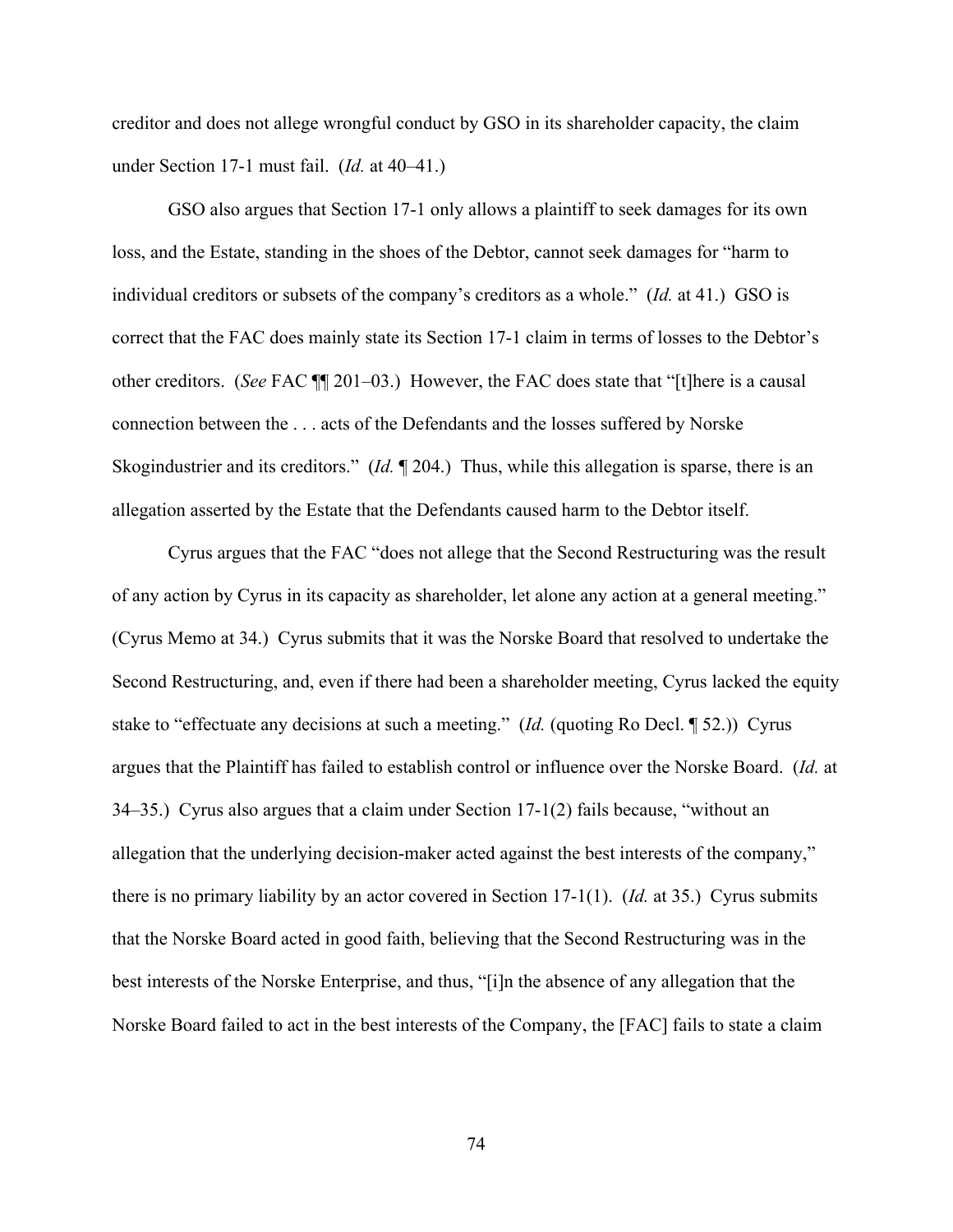for aiding and abetting." (*Id.* at 37.) Finally, Cyrus argues that the FAC fails to show any harm to the Debtor. (*Id.* at 37–38.)

### 1. The Plaintiff States a Claim Under Section 17-1(1)

The FAC states a claim under both Section 17-1(1) and Section 17-1(2) as to both GSO and Cyrus. Drawing all inferences in favor of the Plaintiff, the FAC adequately pleads negligent or intentional action resulting in damage to Norske ASA and its creditor community. However, for the claim to ultimately succeed under Section 17-1(1), the Plaintiff must prove that the harm was caused by actions taken by the Defendants in their capacity as shareholders. The Section 17-1 claim relies on the FAC's allegation that the Defendants orchestrated the Second Restructuring, the Upstreaming and Transfer, and the GSO Transfer. But without the status of controlling shareholder, it is difficult to see how the Defendants alone could have orchestrated this set of transactions. Nevertheless, the Section 17-1 Commentary makes clear that conduct by large, influential shareholders that are able to *influence* corporate decision-making through mutual collaboration—even, apparently, without exercising formal control—can lead to liability under Section 17-1, particularly where the company's assets are used to benefit such shareholders. Accordingly, the Court **DENIES** the Motions with respect to Count IV. That said, the Plaintiff still has a significant hurdle to clear if it is to succeed in proving primary liability by the Defendants as shareholders under Section 17-1(1).

### 2. The Plaintiff States a Claim Under 17-1(2)

The FAC makes a stronger case under Section 17-1(2). If the Norske Board, without negligence or intent, took action that damaged the Debtor, and the Defendants, acting negligently or intentionally, contributed to that damage, the Debtor can maintain a claim for aiding and abetting liability against the Defendants under Section 17-1(2). This requires the FAC to properly allege that the Defendants contributed to the damage (and that the Debtor did suffer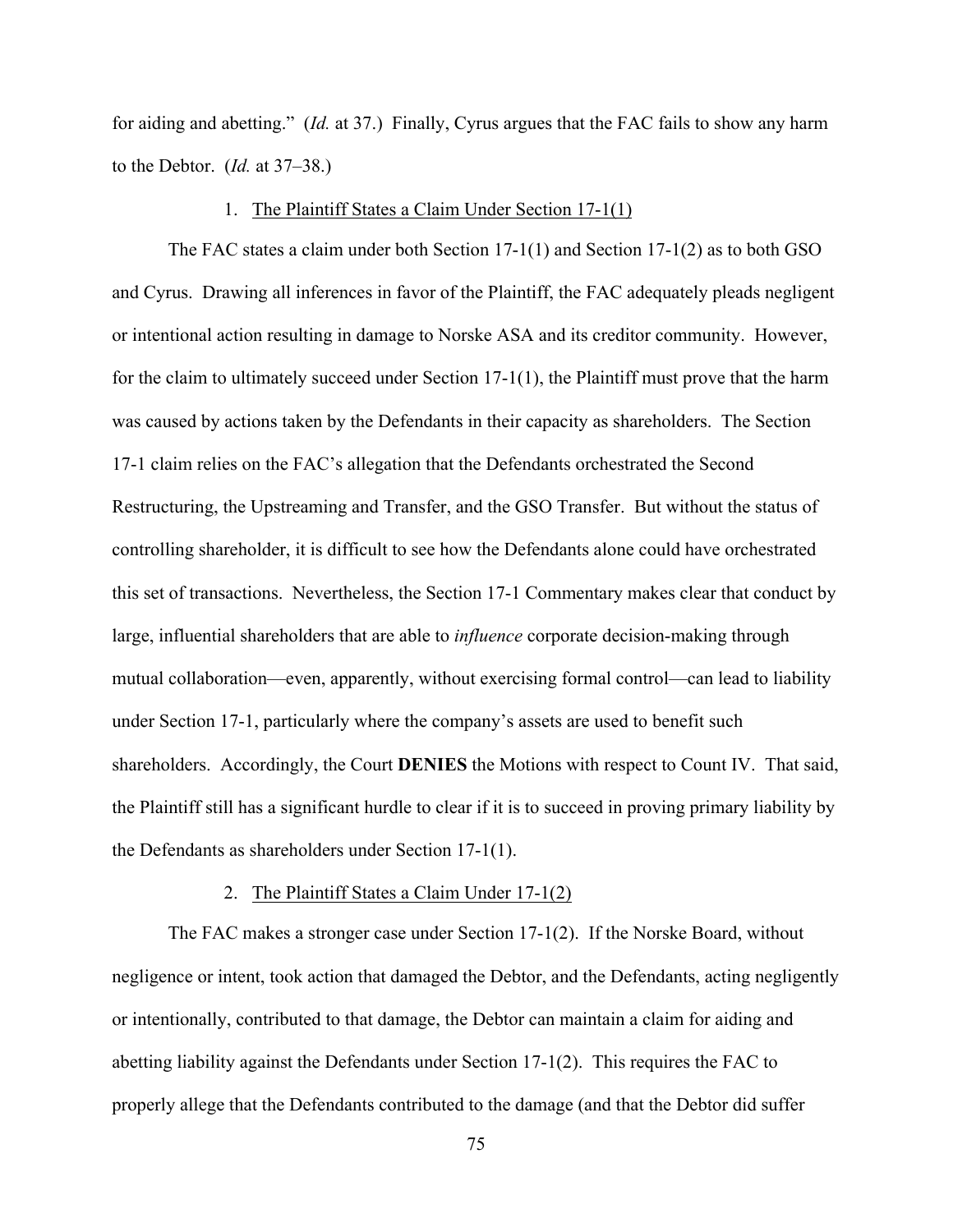damage). The Plaintiff may be able to successfully prove this contribution by showing action by the Defendants that impermissibly influenced the Norske Board's decision-making, even where such influence does not rise to the level of control. Thus, if taken as true that the Defendants contributed to the Norske Board's decision to effectuate the Second Restructuring and its associated transactions, that those transactions damaged the Debtor, and that the Defendants were at least negligent in contributing to those damaging transactions, then the claim under Section 17-1(2) survives.

Regardless of the Defendants' specific role (i.e., shareholder versus creditor) at each stage in the pre-bankruptcy facts, the FAC alleges that the Defendants were involved in negotiating the Second Restructuring and encouraging the Norske Board to effectuate it. Provided that the Plaintiff can prove the requisite harm, it may also prove that the Defendants aided and abetted such harm. And while GSO argues that the FAC impermissibly seeks damages for losses suffered not by Norske ASA itself or its creditors, but rather by holders of the SSNs and the PENs (for which Norske ASA was not the issuer), Norske ASA *was* an obligor on both the SSNs and PENs under the Guarantee Obligations. (*See* FAC ¶ 80 (defining Guarantee Obligation); *see also* GSO Memo at 41.) GSO ignores the fact that, in the event of a default on the SSNs and/or PENs, unpaid holders of SSNs and PENs would have guarantee claims against Norske ASA as obligor. Accordingly, the Court concludes that the Plaintiff may proceed with its claims for aiding and abetting liability against the Defendants under Section 17-1(2).

## 3. The Plaintiff is Permitted to Allege Damages Generally

The FAC vaguely alleges that there is a connection between the Defendants' actions and "losses suffered" by Norske ASA and its creditors (FAC ¶ 204) and that Norske ASA's losses will be "determined at the trial of this action." (*Id.* ¶ 205.) The FAC spends more time describing how the Second Restructuring harmed Norske ASA's other creditors. In its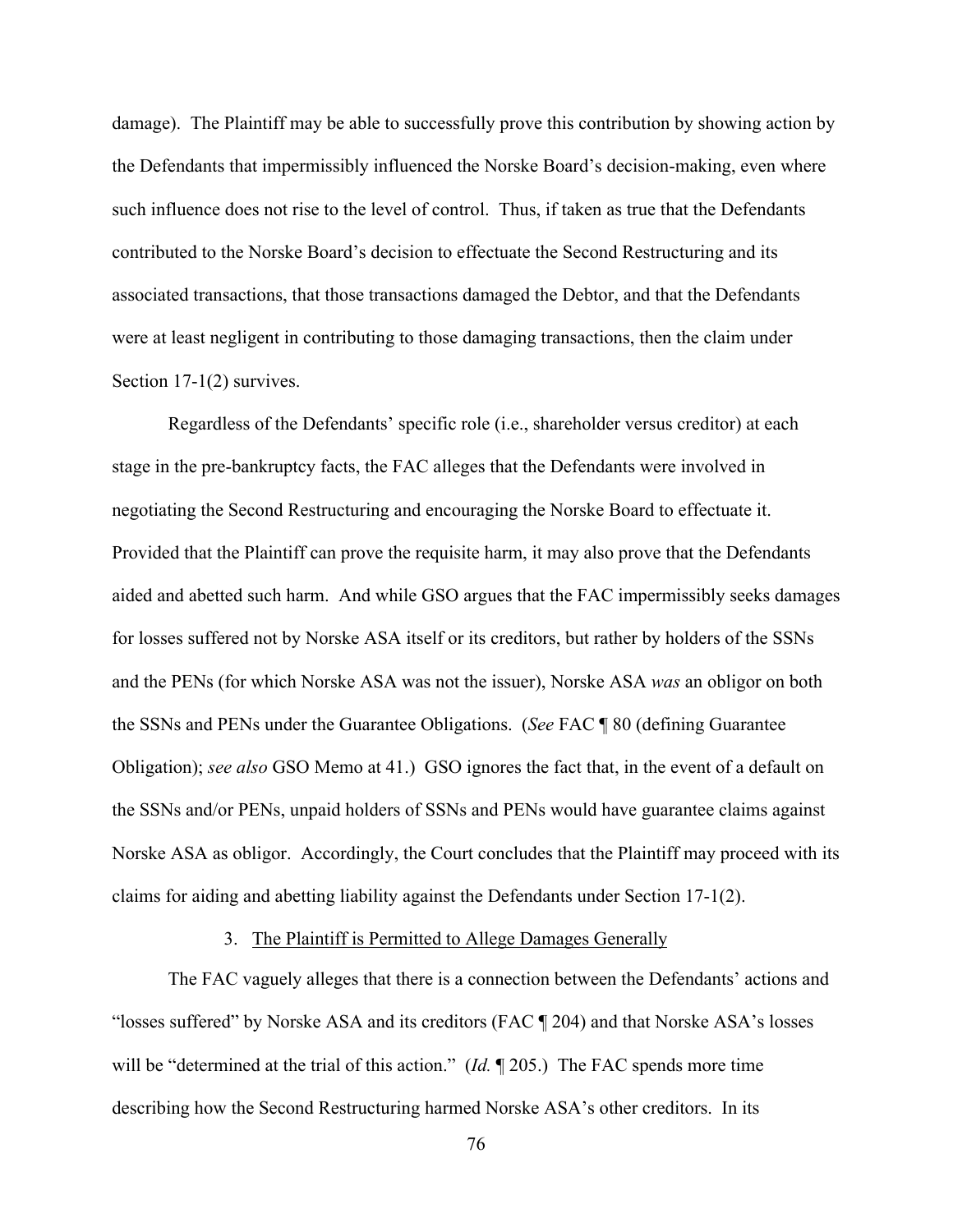Opposition, the Plaintiff once again asserts that "[t]he Defendants' use of their standing as shareholders to further their scheme, to the detriment of Norske [ASA's] *other creditors*, is more than adequate to state a statutory claim pursuant to Section 17-1." (Opposition at 50–51 (emphasis added).) But Section 17-1 seems quite clear that it allows a claimant to assert a claim for damages on its *own* behalf. The Defendants do not appear to dispute that the Estate can assert a claim on behalf of Norske ASA, but they do dispute that the Estate can assert a claim on behalf of other creditors. Without a plausible claim that the Defendants caused (or contributed to) damage to Norske ASA (and not just its creditors), any claim under Section 17-1 would fail. The FAC does, however, allege that Norske ASA's "use of the NSF funds to pay the GSO Defendants and the other holders of the 2016 SUNs left Norske Skogindustrier and its subsidiaries with insufficient cash to continue operations in the long term." (FAC ¶ 139.) But this claim is not without shortcomings. First, it includes subsidiaries, i.e*.*, other entities within the Norske Enterprise, although the Plaintiff represents only the estate of Norske ASA. Second, it ignores that without the Second Restructuring (and the Defendants' participation in it) there would have been no NSF funds, and that NSAS, not Norske ASA, was the "primary and sole obligor" on the NSF. (*Id.* ¶ 116.) Finally, it also ignores that the 2016 SUNs were about to mature. Presumably, continued operations by Norske ASA required some solution to the impending maturity of the 2016 SUNs. Again, the Plaintiff has its work cut out for it to actually prove compensable damages and thus prove a claim under either paragraph of Section 17-1. But at this stage, where the Plaintiff is permitted to plead damages generally, the Section 17-1 claim may stand. Accordingly, the Court **DENIES** the Motions with respect to Count IV.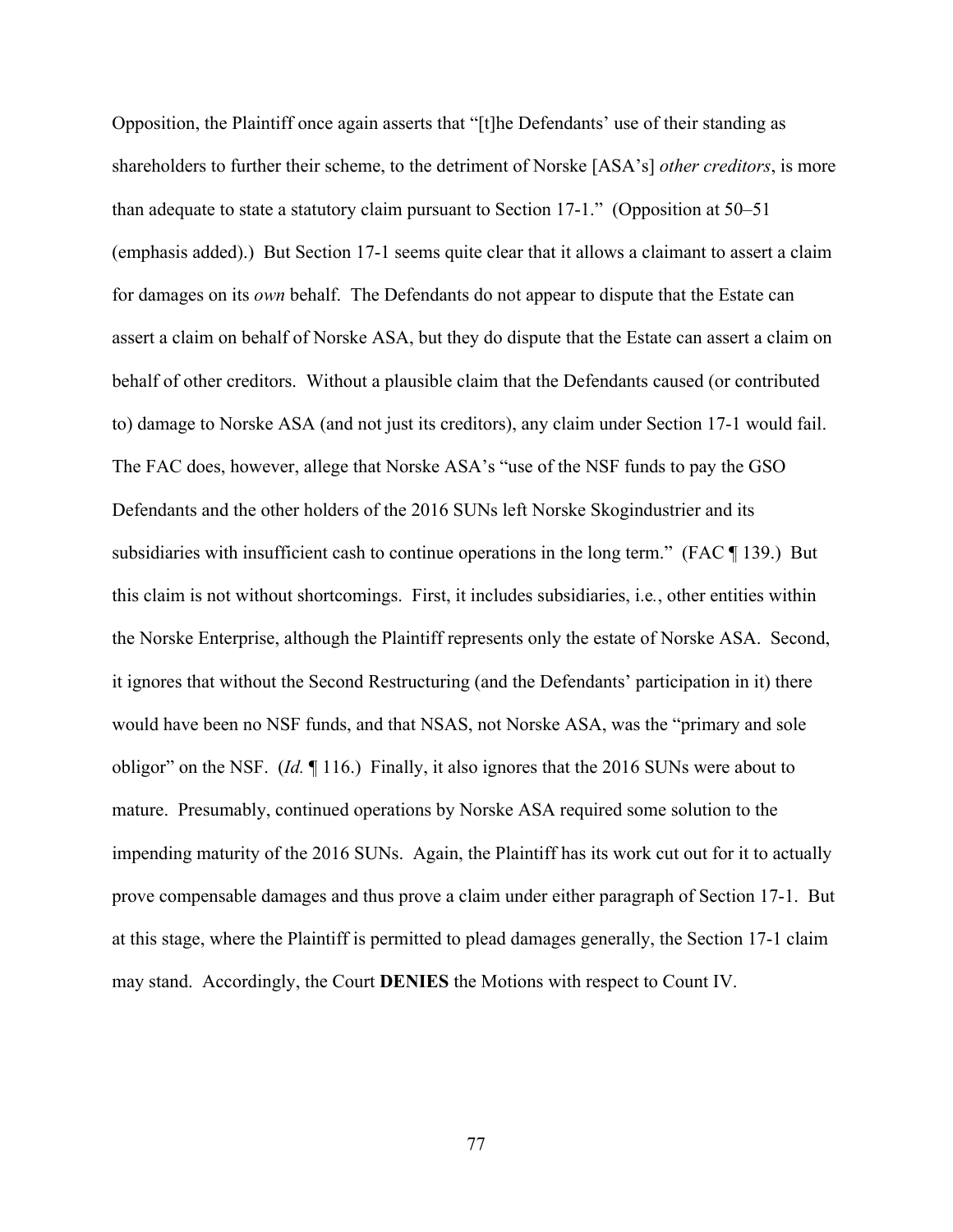#### **VIII. UNJUST ENRICHMENT UNDER NORWEGIAN LAW**

Count V of the FAC asserts a claim for unjust enrichment against the Defendants. (FAC ¶¶ 206–214.) The Plaintiff and Defendants dispute whether Norwegian law recognizes unjust enrichment as a standalone claim. The Court concludes that it does not.

The Defendants' experts argue that, "[i]n Norwegian law, there is no generally accepted legal principle of unjust enrichment." (Aasebø Declaration ¶ 60; *see also* Ro Declaration ¶ 64 ("There is no equivalent to an unjust enrichment claim under Norwegian law.").) Observing that Norwegian law is primarily based on legislation (including preparatory works) and Supreme Court decisions, the Defendants' experts submit that there is no Norwegian legislation supporting or creating a general principle of unjust enrichment. (Aasebø Declaration ¶ 62; Ro Declaration ¶ 62.) However, Aasebø notes that the legislature has recognized an unjust enrichment-type claim "in the limited context of intellectual property law, typically copyright infringement or similar misuse of the property of others." (Aasebø Declaration ¶ 61.) While Ro points out that some lower courts have considered unjust enrichment on the basis of arguments made by the parties (Ro Declaration ¶ 62), Aasebø explains that, "while the Supreme Court may in certain instances establish legal principles as an alternative to governmental legislation, the decisions of lower courts, including intermediate appellate courts, generally do not." (Aasebø Declaration ¶ 62.) Moreover, Ro submits that "[t]he issue has only been raised in the lower courts as a theory of damages, not as a standalone claim for liability." (Ro Declaration ¶ 62.)

The Plaintiff's expert admits that there is no Norwegian legislation creating a general principle of unjust enrichment, and that no Supreme Court judgment to date has granted relief on the basis of an unjust enrichment claim. (Hamre Declaration ¶ 203.) However, the Plaintiff's expert notes that no Norwegian court decision, from the Supreme Court or otherwise, has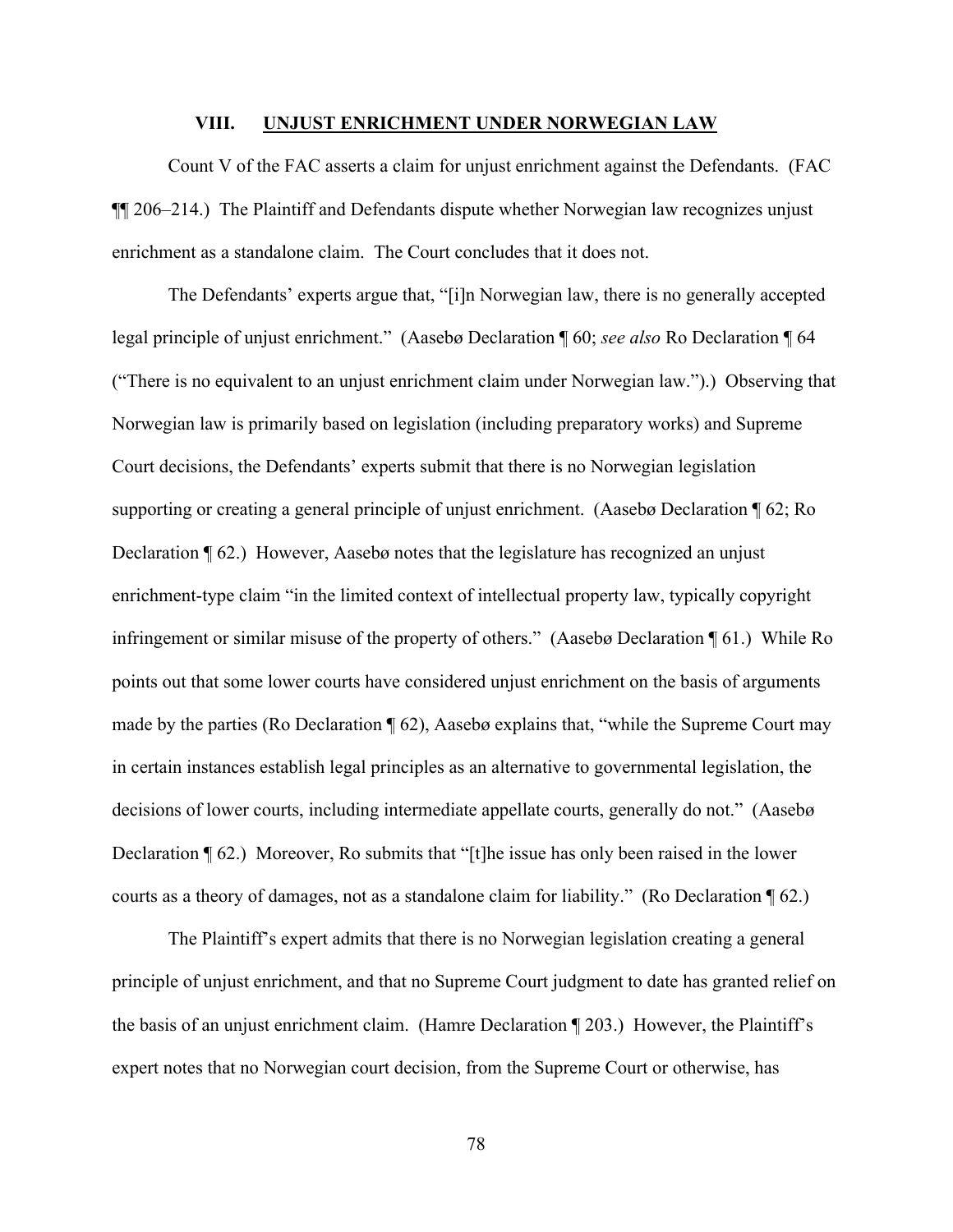rejected the existence of an unjust enrichment claim under Norwegian law, and that several decisions "speak[] favorably about such claims under Norwegian law (even if, based upon the specific facts of some of those cases, an unjust enrichment remedy was denied)." (*Id.* ¶ 204.)

### **A. Norwegian Caselaw**

The Plaintiff's expert points to several cases that he believes supports the Plaintiff's position that an unjust enrichment claim exists under Norwegian law. The Plaintiff's expert notes that, in Rt-2007-817, the first-voting judge declared:

> I have come to the conclusion that there are no basis [sic] for an enrichment claim in this case. Such a claim is characterized by the fact that attention is shifted from the injured party's loss—as in the law of damages—to the perpetrator's gain from the wrongful act. I do not disregard that, according to the circumstances, there may be [a] basis for such enrichment claims for breach of competition clauses. Case law does not provide a firm basis, but some decisions provide some support for such a jurisprudence, *cf*., especially Rt-1966-305.

(*Id.* ¶ 207.) This is hardly a ringing endorsement of the existence of an unjust enrichment claim. Instead, the judge states that there is "some support" for such a claim, although there is not "a firm basis." It also seems that the judge was only observing that, even if such a claim did exist, the elements were not met in that case.

 The Plaintiff's expert also points to LB-2015-18361-2, a Norwegian intermediate court case involving Tom Hugo Ottesen (the foreign representative-plaintiff in this case). The Plaintiff's expert argues that the court "acknowledge[d] the existence of 'unjust enrichment' as a general legal principle," although the court found that no unjust enrichment had occurred in that case. (*Id.* ¶ 212.) However, Aasebø notes that, in addition to this being a judgment issued by an intermediate court, which generally does not establish a legal principle under Norwegian law, the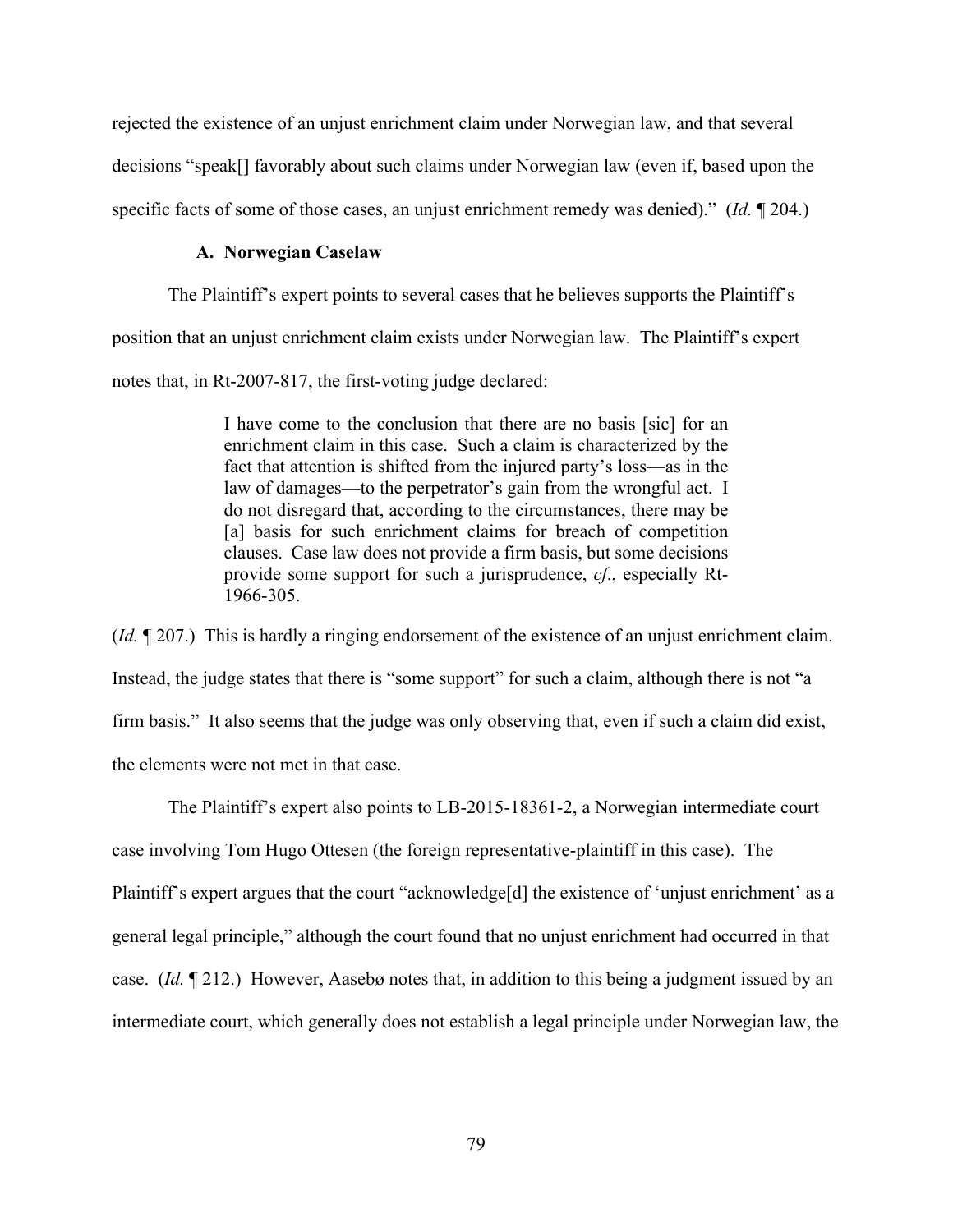parties had agreed on the conditions for an unjust enrichment claim.<sup>40</sup> (Aasebø Declaration  $\P$ 66.) Aasebø argues that, pursuant to Norwegian civil procedural law, the court was required to evaluate the claim under the legal standard that was agreed upon by the parties. (*Id.* ("[A]ccording to Norwegian civil procedural law, the court there was bound by the submissions of the parties, meaning that if the parties were in agreement on a legal or factual issue, the court has to assume these legal or factual submissions as considerations on which the court bases its judgment.").) Aasebø emphasizes that the court had

> expressly, though unnecessarily, stated that the conditions for applying "unjust enrichment" were based on the parties' agreement, meaning it was not based on generally applicable legal principles. If the court had wanted its judgment to be a case that established the concept of "unjust enrichment" in this context, the court would have merely stated the conditions related to applying unjust enrichment in such cases. Because the court deliberately did not do that, it can be interpreted as a sign that the court was not comfortable establishing such a rule on its own accord, thus highlighting the absence of a generally applicable principle of "unjust enrichment" under Norwegian law.

(*Id.*)

The Plaintiff's expert replies that "the court expressed no disagreement with the parties' apparent agreement on the state of Norwegian law, as it would have been required to do had the parties inaccurately stated the law." (Hamre Declaration ¶ 212.) However, as the state of the law appears unclear, it may have been reasonable and permissible for the court to evaluate the facts applied to the parties' agreed formulation of the law.

<sup>&</sup>lt;sup>40</sup> Those conditions were stated as: "(i) there must be an enrichment on the part of the 'tortfeasor,' while there is no corresponding claim for financial loss on the part of the 'injured party'; (ii) there must have been a violation of the law or an unjustified act; (iii) there must be a causal link between the violation of the law and the enrichment; and (iv) there must be a degree of guilt on the part of the 'tortfeasor.'" (ECF Doc. # 81-24 at 5.)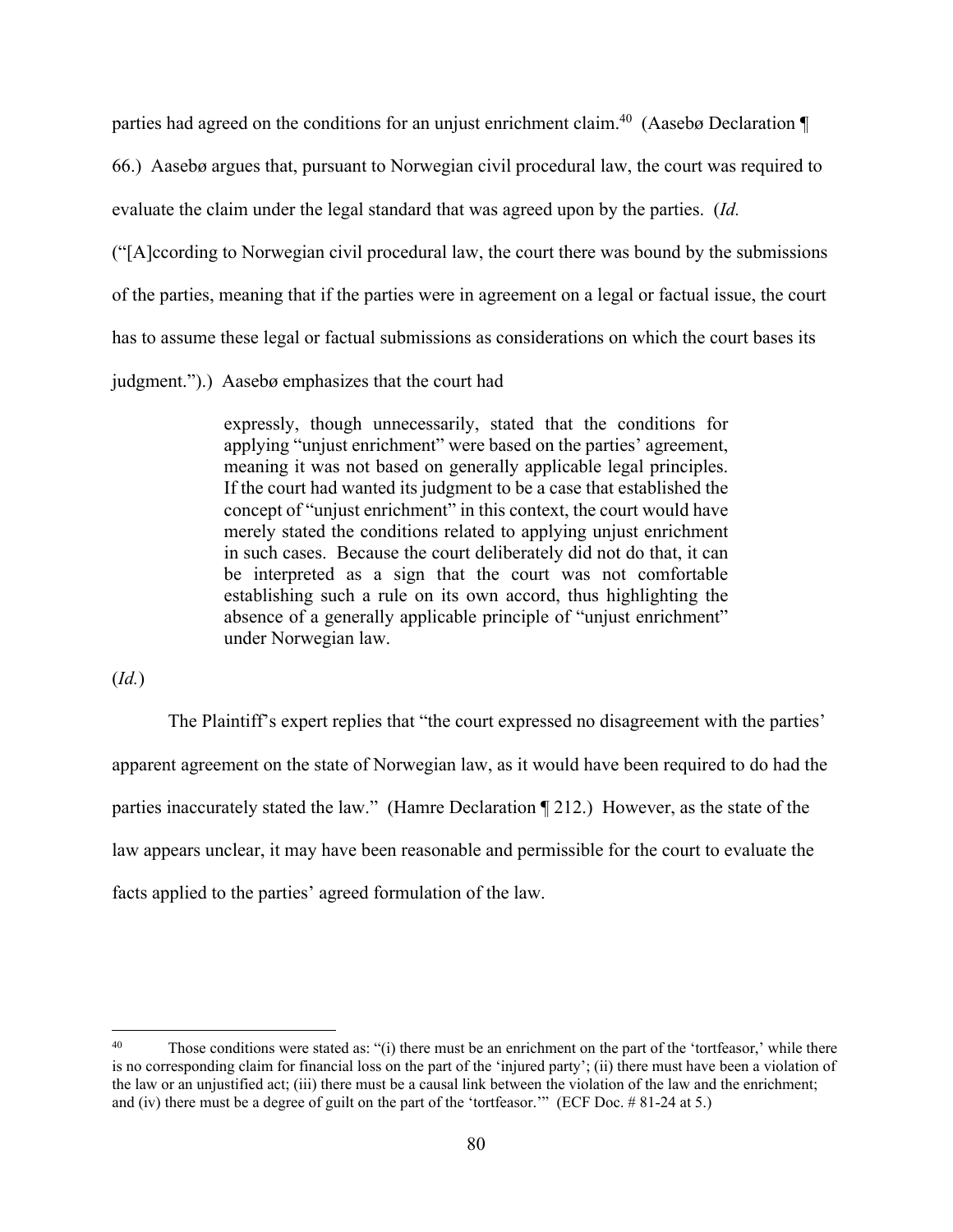While the Plaintiff cites other cases in support of its position, these cases seem only to use "enrichment" as a measure of damages, rather than considering it as a standalone claim for liability. (*See id.* ¶¶ 209–211, 213.)

## **B. Legal Scholarship**

The Defendants' experts acknowledge that legal scholars have discussed the concept of unjust enrichment with respect to Norwegian law. (Aasebø Declaration ¶ 63; Ro Declaration ¶ 62.) However, Aasebø submits that the academic discussion is "limited to specific contexts not relevant here," and that he is "not aware of a legal expert who has argued for the establishment of unjust enrichment as a generally applicable principle of law." (Aasebø Declaration ¶ 63.) Ro states similarly that the concept of unjust enrichment has not been discussed in the insolvency context, nor has it been discussed as a standalone claim. (Ro Supplement ¶ 27.)

The Plaintiff's expert references the writings of the legal scholar Erik Monsen, who has observed:

> As I read recent case law, it is quite clear that the Supreme Court has not rejected the possibility of recognizing a non-statutory principle of unjust enrichment. It is common for non-statutory law to develop step by step. The remark in Rt-2007-817 that Rt-1966- 305 was a claim for unjust enrichment, together with the statement that the court, according to circumstances, would not disregard the existence of claims for unjust enrichment, can be considered as a step towards recognition of a non-statutory principle of unjust enrichment.

(Hamre Declaration ¶ 216.) However, the translation provided of Rt-2007-817 does not indicate that Rt-1966-305 was a claim for unjust enrichment, but only that Rt-1966-305 "provide[s] some support" for an unjust enrichment claim "for breach of competition clauses." (*Id.* ¶ 207.) Moreover, the quote from Monsen states that there have only been "step[s] towards recognition of a non-statutory principle of unjust enrichment." (*Id.* ¶ 216.) This clearly suggests that such a claim is not yet recognized, although it may be approaching recognition.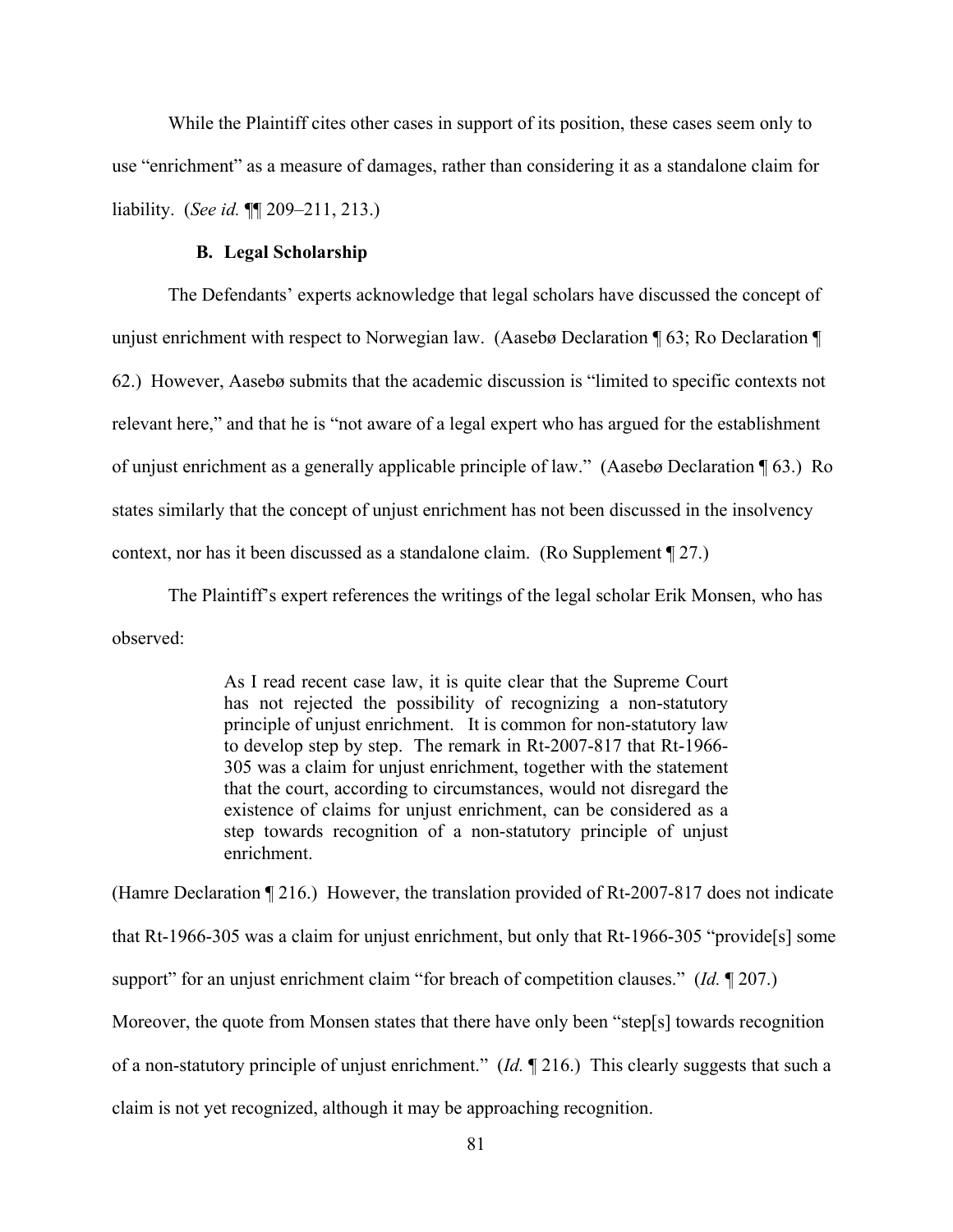#### **C. Conclusion**

It does not appear that any Norwegian court has found liability on a standalone unjust enrichment claim, and it seems far from certain that such a claim actually exists. As Judge Cote observed in another case, "[t]he best support that can be offered for the recognition of the [unjust enrichment] claim in Norway is that Norwegian law is evolving and may offer such a cause of action in the future." *Kingdom 5-KR-41, Ltd. v. Star Cruises PLC*, 2004 WL 1944457, at \*3 (S.D.N.Y. Aug. 31, 2004). This observation continues to be accurate.

To paraphrase this Court's opinion in *Lyondell*, "it is not the role of the Court to extend [Norwegian] law where [Norwegian] statutes and case law have not done so. The Court will apply [Norwegian] law as far as it is developed by [Norwegian] statutes and courts, but no further." *Weisfelner v. Blavatnik (In re Lyondell Chem. Co.)*, 567 B.R. 55, 127 (Bankr. S.D.N.Y. 2017).

As the Court concludes that Norwegian law does not currently recognize a standalone claim for unjust enrichment, the Motions are **GRANTED** with respect to Count V and the claim is **DISMISSED**.